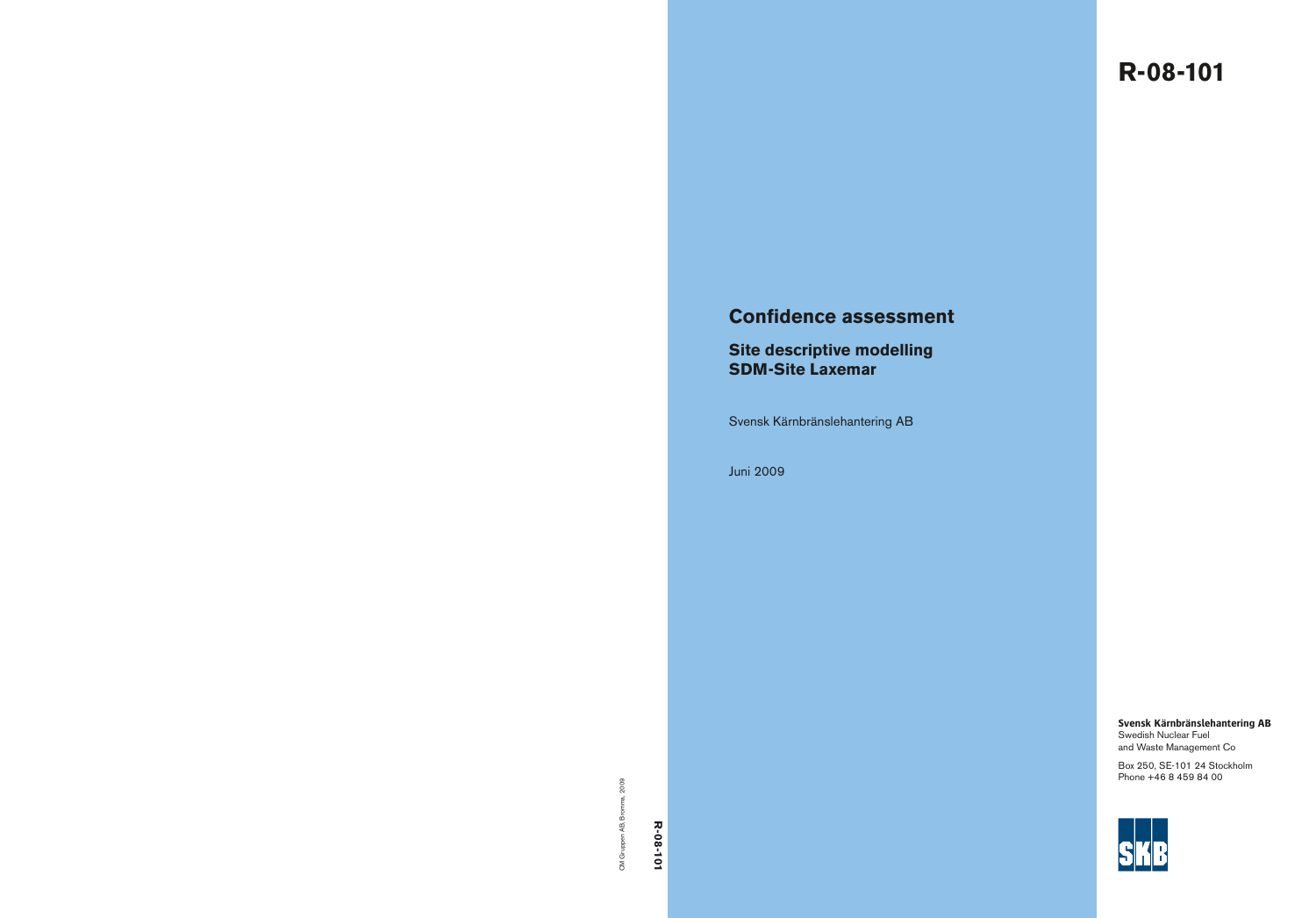**The ett** is the set of the set of the set of the set of the set of the set of the set of the set of the set of the set of the set of the set of the set of the set of the set of the set of the set of the set of the set of **P, R eller TR.** ISSN 1402-3091 SKB Rapport R-08-101

# **Confidence assessment**

# **Site descriptive modelling SDM-Site Laxemar**

Svensk Kärnbränslehantering AB

Juni 2009

A pdf version of this document can be downloaded from www.skb.se.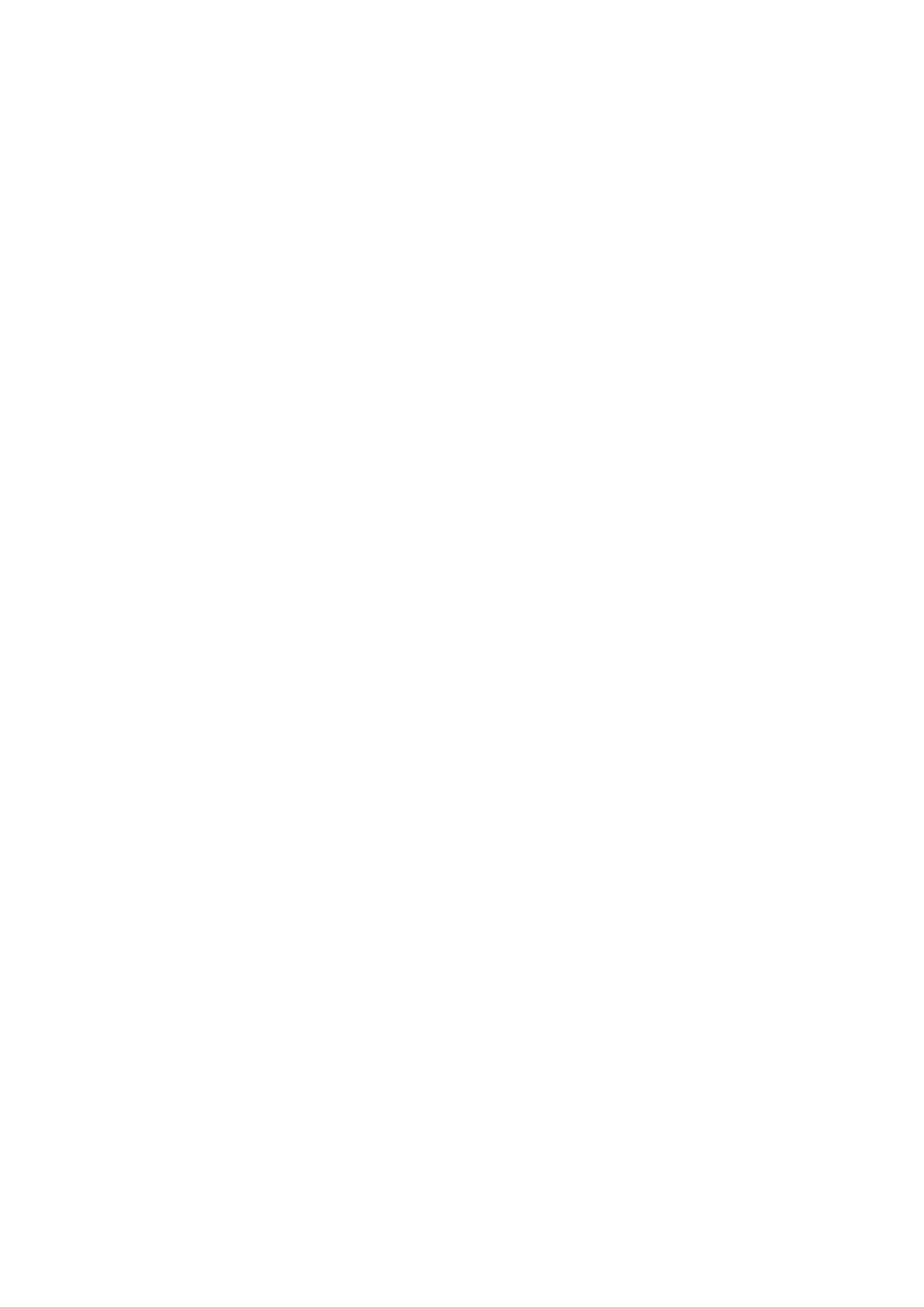# **Preface**

The Swedish Nuclear Fuel and Waste Management Company (SKB) is undertaking site characterization at two different locations, the Forsmark and Laxemar-Simpevarp areas, with the objective of siting a geological repository for spent nuclear fuel. An integrated component in the characterization work is the development of a Site Descriptive Model (SDM) that constitutes a description of the site and its regional setting. The model addresses the current state of the geosphere and the biosphere as well as the ongoing natural processes that affect their long-term evolution.

The objective of this report is to assess the confidence that can be placed in the Laxemar site descriptive model, based on the information available at the completion of the surface-based investigations (SDM-Site Laxemar). In this exploration, an overriding question is whether remaining uncertainties are significant for repository engineering design or long-term safety assessment and could successfully be further reduced by more surface-based investigations or more usefully by explorations underground made during construction of the repository.

Procedures for this assessment have been progressively refined during the course of the site descriptive modelling, and applied to all previous versions of the Forsmark and Laxemar site descriptive models. They include assessment of whether all relevant data have been considered and understood, identification of the main uncertainties and their causes, possible alternative models and their handling, and consistency between disciplines. The assessment then forms the basis for an overall confidence statement. Applying specific protocols and the conduct of associated workshops have proven to provide an excellent forum for overall cross-discipline integration and to provide insights to the modeling teams on what their uncertainties are and which of these uncertainties could affect other users.

The site descriptive modelling work as well as the confidence assessment work has been performed within multi-disciplinary project groups. All individuals and experts contributing to the outcome of this work are gratefully acknowledged. The following individuals and expert groups contributed to the project and/or to this report:

- Johan Andersson and Anders Winberg coordination and integration.
- Carl-Henric Wahlgren, Philip Curtis, Aaron Fox geology.
- Eva Hakami, Rolf Christiansson rock mechanics.
- Jan Sundberg, John Wrafter thermal properties.
- Ingvar Rhén hydrogeology and hydrology.
- Marcus Laaksoharju, John Smellie, Eva-Lena Tullborg, Bill Wallin and the other members of the ChemNet group – hydrogeochemistry.
- James Crawford and co-workers transport properties.
- Biörn Söderbäck and co-workers chemical properties of the surface system.
- Johan Andersson remaining site-specific uncertainties and their handling.
- Peter Wikberg, Karl-Erik Almén and the site investigation team at Laxemar.

Johan Andersson is specifically acknowledged for his ambitious and devoted efforts as a driving force for making this work and report possible. Johan Andersson is also the editor of this report.

In earlier site descriptive models throughout the site characterization programme, the documentation of the confidence and uncertainty assessment work has been found in a specific chapter in the Site Description Report. In conjunction with this final product, SDM-Site, the confidence assessment work has been introduced as a stand-alone report supporting the SDM-Site Laxemar report.

Anders Ström Site Investigations – Analysis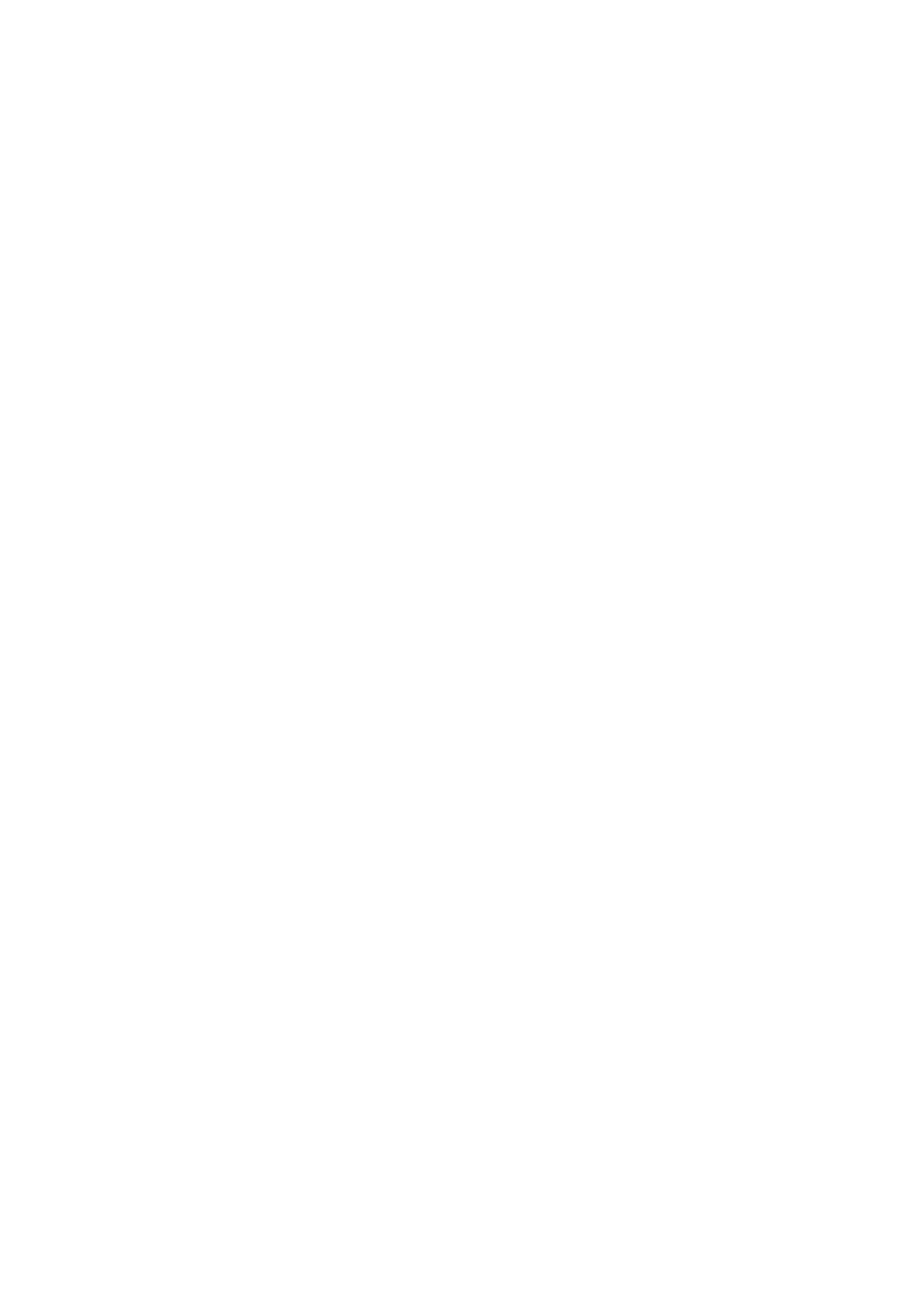# **Summary**

The objective of this report is to assess the confidence that can be placed in the Laxemar site descriptive model, based on the information available at the conclusion of the surface-based investigations (SDM-Site Laxemar). In this exploration, an overriding question is whether remaining uncertainties are significant for repository engineering design or long-term safety assessment and could successfully be further reduced by more surface-based investigations or more usefully by explorations underground made during construction of the repository.

Procedures for this assessment have been progressively refined during the course of the site descriptive modelling, and applied to all previous versions of the Forsmark and Laxemar site descriptive models. They include assessment of whether all relevant data have been considered and understood, identification of the main uncertainties and their causes, possible alternative models and their handling, and consistency between disciplines. The assessment then forms the basis for an overall confidence statement.

The confidence in the Laxemar site descriptive model, based on the data available at the conclusion of the surface based site investigations, has been assessed by exploring:

- • Confidence in the site characterization data base,
- remaining issues and their handling,
- handling of alternatives,
- consistency between disciplines and
- main reasons for confidence and lack of confidence in the model.

Generally, the site investigation database is of high quality, as assured by the quality procedures applied. It is judged that the Laxemar site descriptive model has an overall high level of confidence. Because of the relatively robust geological model that describes the site, the overall confidence in the Laxemar Site Descriptive model is judged to be high, even though details of the spatial variability remain unknown. The overall reason for this confidence is the wide spatial distribution of the data and the consistency between independent data from different disciplines. While some aspects have lower confidence this lack of confidence is handled by providing wider uncertainty ranges, bounding estimates and/or alternative models to repository engineering and long term safety assessment. It is judged that most, of the low confidence aspects have little impact on repository engineering design or for long-term safety. It may also be noted that the feedback requirements from SR-Can to the site modelling are now met in the completed site investigations, subject to levels of uncertainty that are viewed as acceptable.

Only a few data points and a few types of data have been omitted from the modelling, mainly because they are judged less relevant and reliable than the data considered. Inclusion of data from outside the Laxemar subarea might have enhanced confidence in the regional model, but only at the locations of the data and these changes in confidence would have been of little significance in relation to implications for the local model area and would not, therefore, have been of any real significance to design or safety assessment. These omissions are judged to have little or no negative impact on confidence in the Laxemar subarea model. In fact, identification of unreliable data and their elimination should have a positive effect on confidence.

Poor precision in the measured data is judged to have a limited impact on uncertainties in the site descriptive model, with the exceptions of interpretation and combination of borehole and outcrop fracture data and general uncertainties in sorption data.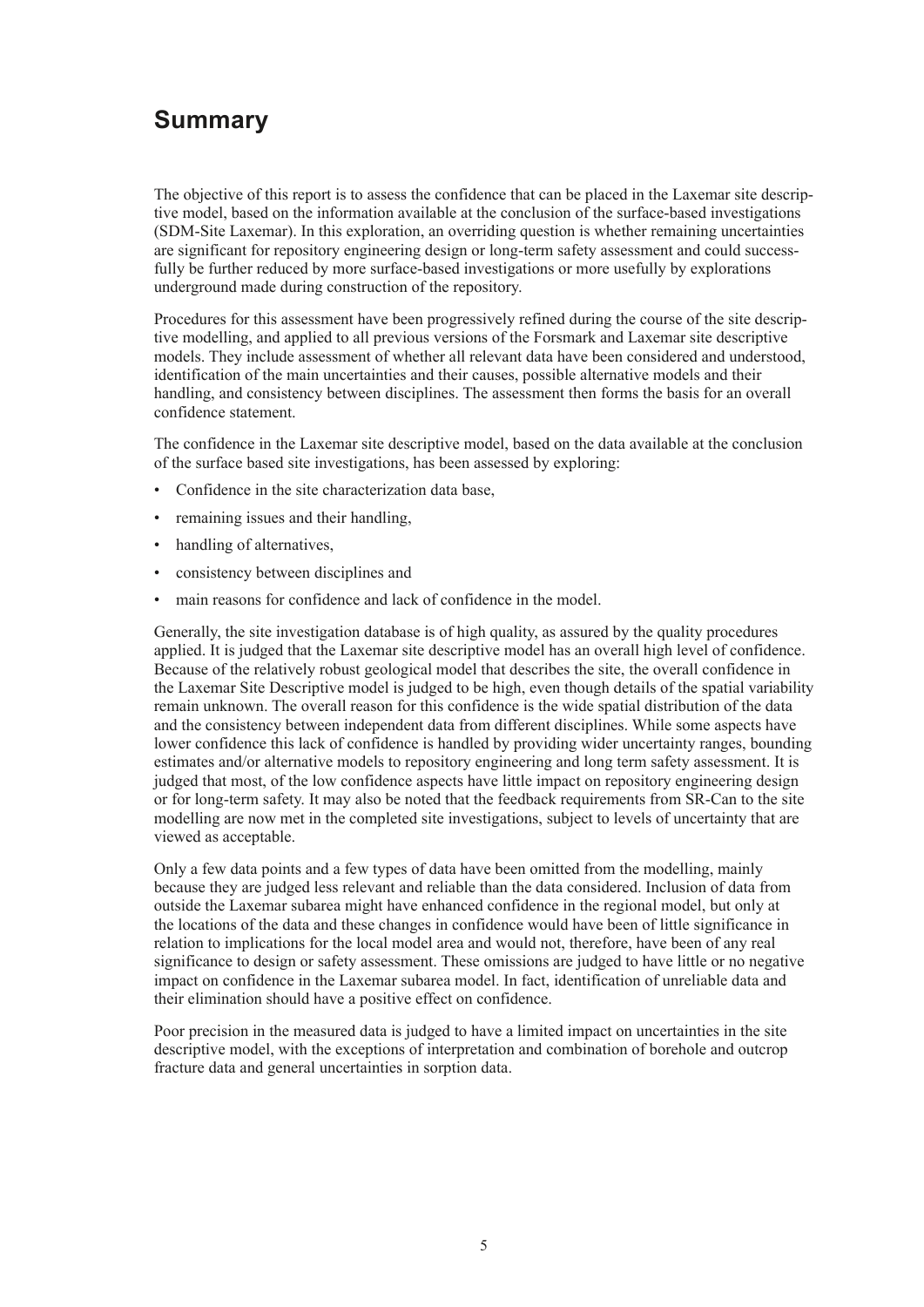Some, potential biases in the data are identified.

- There is a non-uniform distribution of borehole data across the local model area. In particular there are few boreholes in the most southern parts of Laxemar. Also, drilling activities have focused on the interpreted major lineaments and not all possible local deformation zones have been investigated by drilling.
- Since there are only surface data on fracture sizes and, by necessity, no data from a potential repository depth, fracture size data are biased and especially those of the gently dipping ones. This necessitates considering a range of uncertainty in the geological DFN-model that could only be reduced by data obtained from underground investigations.
- There are few water chemistry samples from the low transmissive parts of the fractures and minor deformation zones, even though more data are now available from rock matrix porewater studies (KLX03, KLX08, KLX17A). Furthermore, a potential source of bias includes contamination from drilling fluid. Such biased data have been corrected by using back-calculations, but the representativity may be still questioned.
- • There is some measurement bias in the transport, especially sorption, data.

Overall, there is limited measurement bias in the data. Bias due to poor representativity is much reduced compared with earlier model versions, but some still remains. The impact on uncertainty can be estimated and is accounted for in the modelling. The limited remaining bias is thus not judged to be a major factor for defining the degree of confidence that can be placed in the model.

Some uncertainties remain in the Laxemar site descriptive model. Most of them are quantified or at least bounded by alternative models or assumptions. The impacts of the quantified or bounded uncertainties are to be assessed in the design and safety assessment.

The block conductivities resulting from the current hydrogeological DFN are judged to be realistic, but details of the upscaling are still uncertain. It is noted that the true inflow distribution and the actual need for grouting in the underground constructions can only be fully determined during construction and as assessed by pilot holes and probe holes during tunnel excavation.

The presence of a chemical reaction zone in the surficial parts of the rock can probably be used to argue for stable redox conditions also during glacial episodes. It appears that the deepest penetration of the redox front during the Quaternary was limited to about 50–100 m. There is less confidence in the potential for buffering against dilute groundwaters.

Many hypotheses proposed in earlier versions of the site descriptive modelling are now discarded or handled by bounding assumptions. Nevertheless, five hypotheses have had to be retained with alternative models developed and propagated to engineering design and safety assessment. They concern the geological DFN models, transmissivity and connectivity of deformation zones, upscaling and correlation between fracture size and transmissivity in the hydrogeological DFN model, processes for sulphate reduction and effects of connectivity, complexity and channelling on distribution of flow (F-factor).

Another prerequisite for confidence is consistency, or at least no conflicts, between the different discipline model interpretations. Furthermore, confidence is enhanced if aspects of the model are supported by independent evidence from different disciplines. Essentially all identified interactions are considered in the site descriptive modelling work. Furthermore, the interdisciplinary feedbacks provide qualitative and independent data support to the different discipline-specific descriptions and thus enhance overall confidence.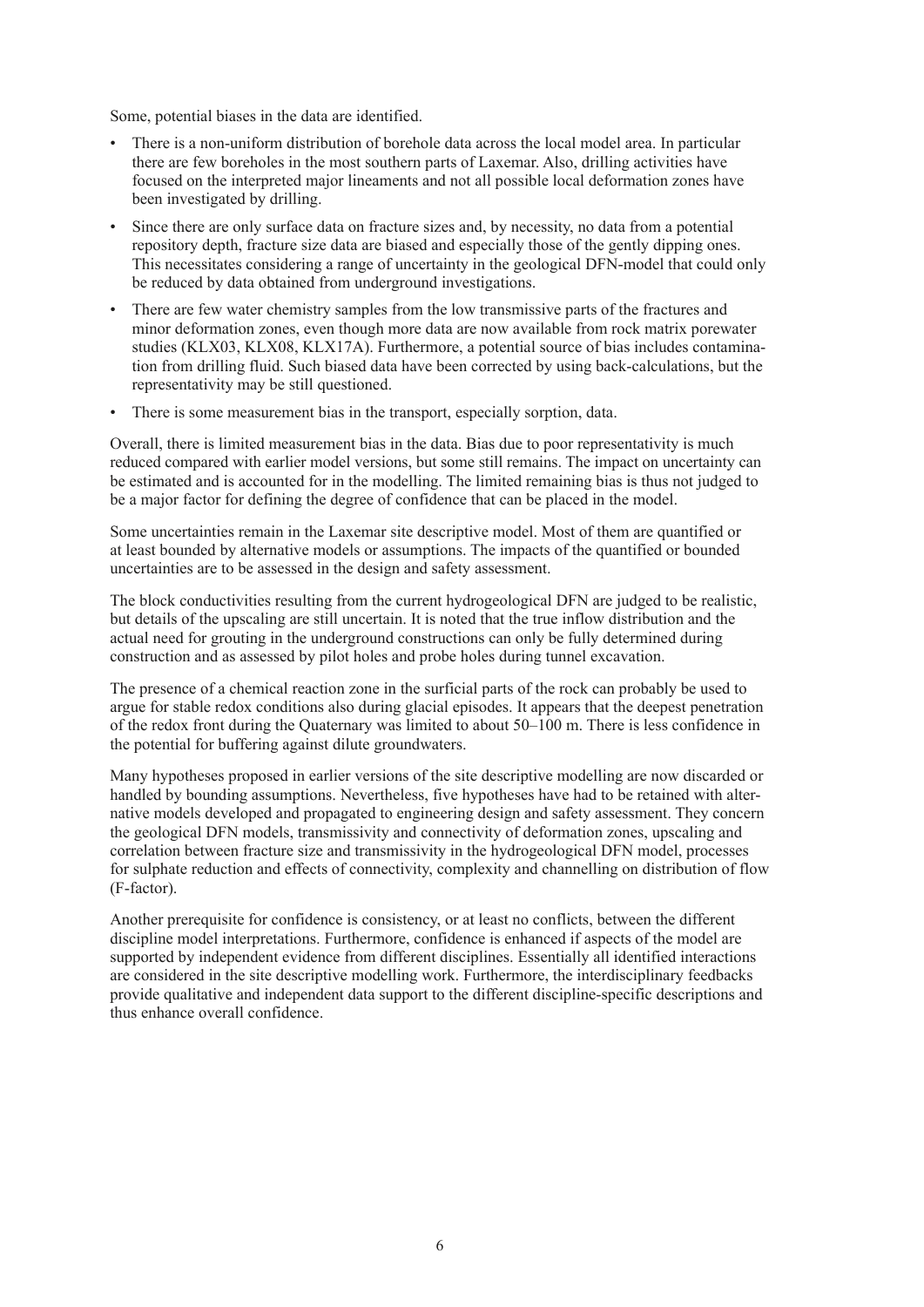Only data obtained from underground excavations are judged to have the potential to further significantly reduce uncertainties within the potential repository volume. Specifically, the following aspects are highlighted:

- The range of size distribution and size-intensity models for fractures at repository depth can only be reduced by data from underground excavations. Mapping fractures from the underground openings will allow statistical modelling of fractures in a DFN study at depth and testing of current alternative hypotheses on the fracture size distribution.
- Uncertainties in stress magnitude will be reduced by observations and measurements of deformation with back analysis during the construction phase. Complementary direct measurements using short boreholes in different directions may also be performed from underground.
- A more detailed subdivision of the rock types obtained from tunnel mapping will enable thermal optimisation of the repository.
- There is little point in carrying out hydraulic tests in additional surface-based boreholes. The next step in confidence building would be to predict conditions and impacts from underground tunnels. Tunnel (and pilot hole) data will provide information about the fracture size distribution at the relevant depths. The underground investigations will also provide possibilities for short-range interference tests at relevant depth.
- Uncertainties in understanding chemical processes may be reduced by assessing results of underground monitoring (groundwater chemistry; fracture minerals etc) taking into account the effects of drawdown and inflows during excavation.
- The hydrogeological DFN fitting parameters for fractures within the repository volume can only be properly constrained by additional flowing or potentially open fracture statistics obtained from tunnel mapping. Surface outcrop statistics are not relevant for properties at repository depth. During underground investigations the flowing fracture frequencies in tunnels, and investigations of couplings between rock mechanical properties and fracture transmissivities may give clues to the extent of in-plane flow channelling. This will lead to more reliable models for transport from the repository volume, particularly over the first 5–15 m from canister positions, which may have the greatest impact on overall radionuclide release rates.

Uncertainties outside the repository volume are larger, but are judged to be of less importance. Generally, it is judged that the confidence in the Laxemar site descriptive model has reached such a level that the body of data and understanding is sufficient for the purposes of safety assessment and repository engineering at this stage. Furthermore, the key characteristics of the undisturbed site are adequately understood prior to any major disturbance of excavation.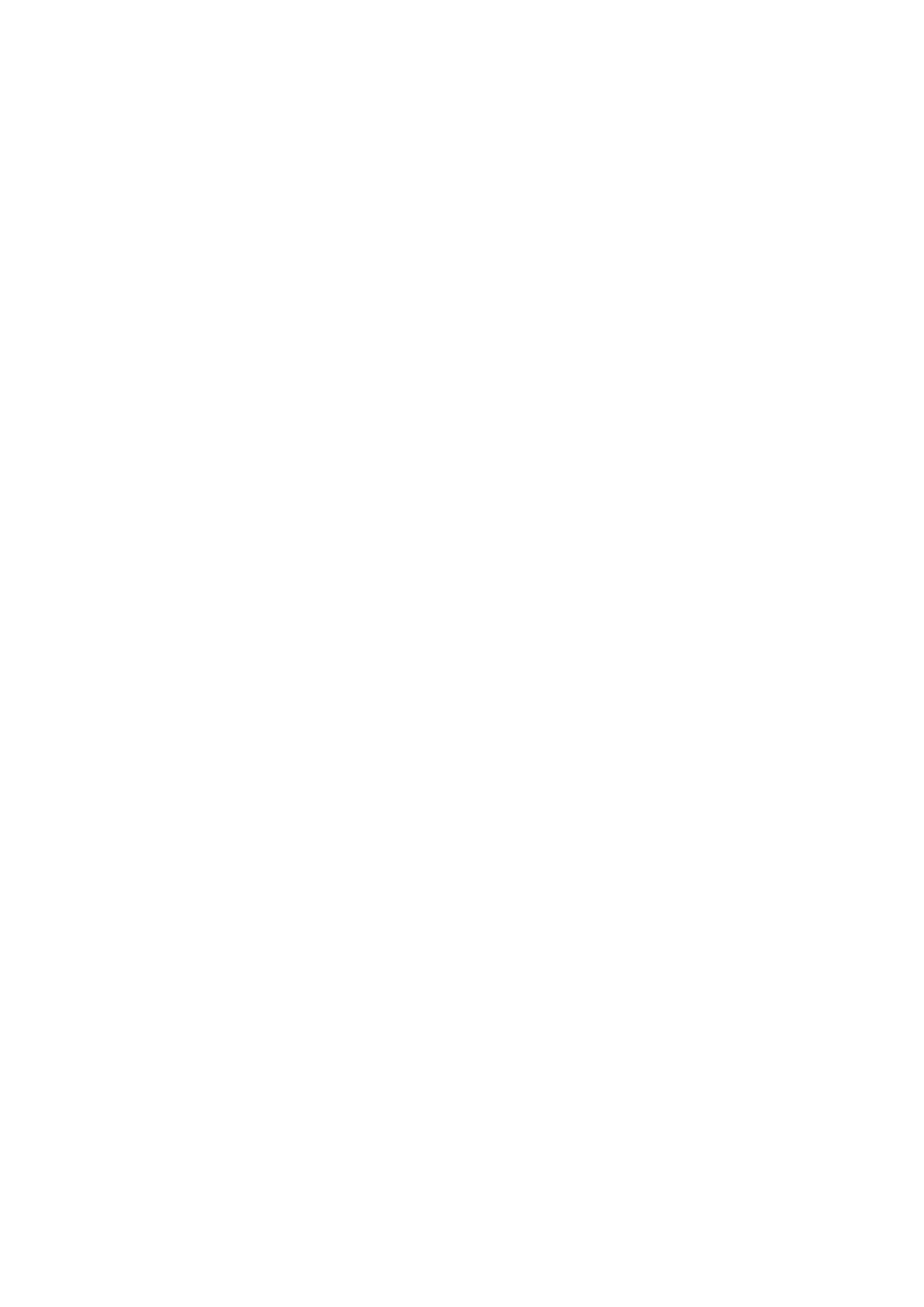# **Contents**

| $\mathbf{1}$<br>1.1<br>1.2<br>1.3<br>1.4 | <b>Introduction</b><br>1.4.1<br>1.4.2                         | Setting and overview of the site descriptive model<br>Need for uncertainty and confidence assessment<br>Scope and objectives<br>How much confidence is needed?<br>Properties and conditions of importance for long-term safety<br>Repository design and engineering needs | 11<br>11<br>14<br>14<br>14<br>14<br>15                   |
|------------------------------------------|---------------------------------------------------------------|---------------------------------------------------------------------------------------------------------------------------------------------------------------------------------------------------------------------------------------------------------------------------|----------------------------------------------------------|
| 1.5                                      |                                                               | Procedure for assessing confidence and uncertianty                                                                                                                                                                                                                        | 16                                                       |
| $\overline{2}$<br>2.1<br>2.2             | Non-used data<br>2.2.1<br>2.2.6<br>2.2.7                      | Confidence in the site characterization data base<br>Auditing protocol for use of site data<br>Geology<br>2.2.2 Rock mechanics<br>2.2.3 Thermal<br>2.2.4 Hydrogeological<br>2.2.5 Hydrogeochemical<br>Transport<br>Near-surface                                           | 19<br>19<br>19<br>20<br>21<br>21<br>22<br>22<br>22<br>23 |
| 2.3                                      | Precision<br>2.3.1<br>2.3.2<br>2.3.6<br>2.3.7                 | Geology<br>Rock mechanics<br>2.3.3 Thermal<br>2.3.4 Hydrogeology<br>2.3.5 Hydrogeochemistry<br>Transport<br>Near-surface                                                                                                                                                  | 23<br>23<br>24<br>25<br>25<br>26<br>26<br>26             |
| 2.4<br>2.5                               | <b>Bias</b><br>2.4.1<br>2.4.2<br>2.4.6<br>2.4.7<br>Assessment | Geology<br>Rock mechanics<br>2.4.3 Thermal<br>2.4.4 Hydrogeology<br>2.4.5 Hydrogeochemistry<br>Transport<br>Near-surface                                                                                                                                                  | 27<br>27<br>28<br>28<br>28<br>29<br>29<br>30<br>30       |
| 3                                        |                                                               | Remaining issues and their handling                                                                                                                                                                                                                                       | 33                                                       |
| 3.1<br>3.2                               | Geology<br>3.2.1                                              | Auditing protocol<br>Confidence and adequacy in the subdivision of Rock Domains in                                                                                                                                                                                        | 33<br>33                                                 |
|                                          | 3.2.2<br>3.2.3                                                | the potential repository volume<br>Alteration of intact rock<br>Occurrence, geometry, character and properties of deformation zones,                                                                                                                                      | 33<br>34                                                 |
|                                          | 3.2.4                                                         | with trace length $> 3$ km, inside the potential repository volume<br>Occurrence of sub-horizontal zones inside the potential<br>repository volume                                                                                                                        | 34<br>35                                                 |
| 3.3                                      | 3.2.5<br>3.2.6                                                | Minor deformation zones<br>Geological DFN model inside the potential repository volume<br>Rock mechanics                                                                                                                                                                  | 35<br>36<br>37                                           |
|                                          | 3.3.1<br>3.3.2                                                | In situ state of stress<br>Intact rock mechanical properties                                                                                                                                                                                                              | 37<br>37                                                 |
| 3.4                                      | 3.4.1<br>3.4.2<br>3.4.3<br>3.4.4                              | Thermal model<br>Spatial variability of rock of low conductivity<br>Geometrical bounds on different thermal subdomains<br>Anisotropy in thermal conductivity<br>In situ temperature                                                                                       | 38<br>38<br>38<br>38<br>39                               |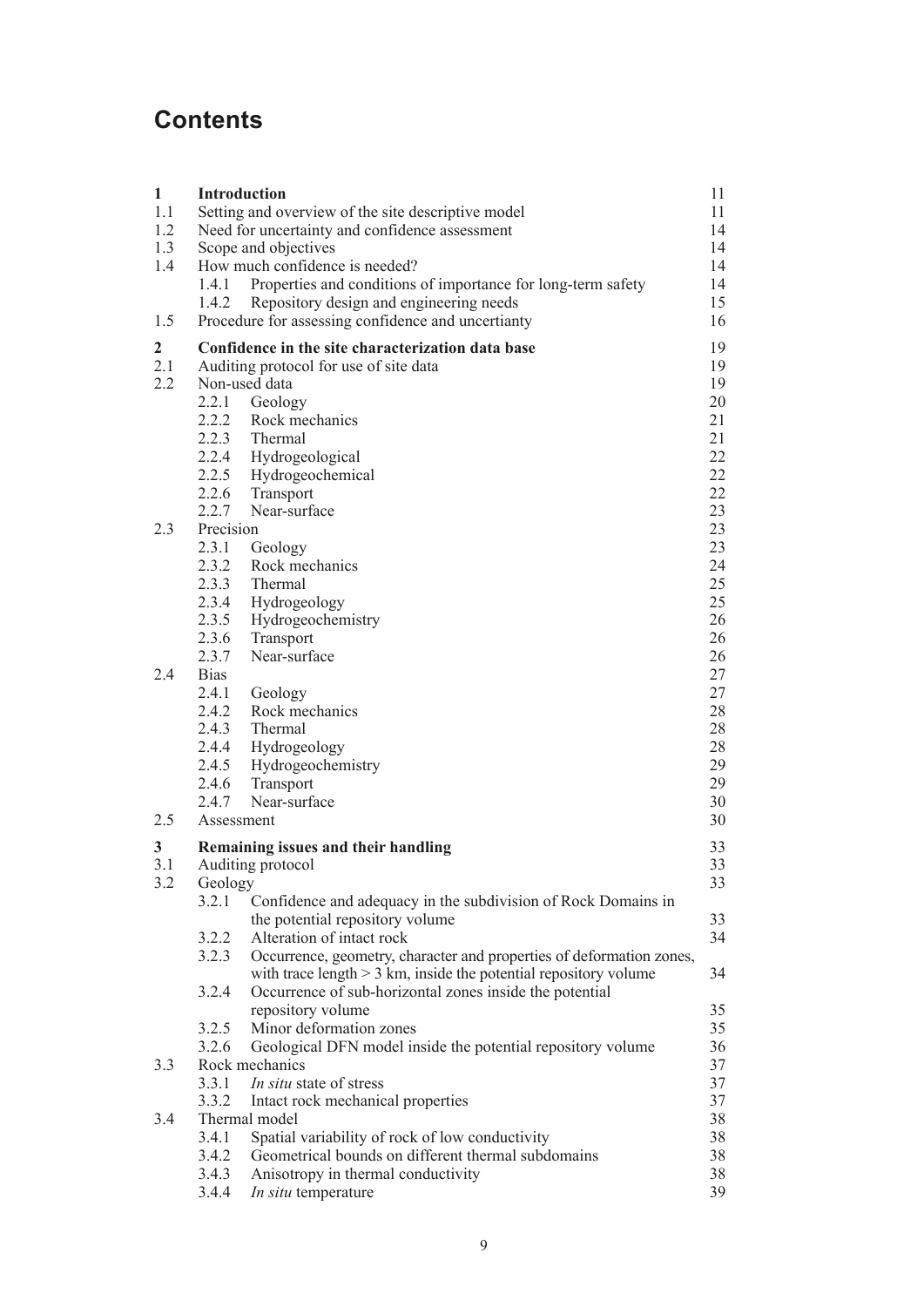| 3.5                     | Hydrogeology                                                                                                                            | 39       |
|-------------------------|-----------------------------------------------------------------------------------------------------------------------------------------|----------|
|                         | 3.5.1<br>Hydraulic properties of the rock mass (HRD) inside the potential                                                               |          |
|                         | repository volume                                                                                                                       | 39       |
|                         | 3.5.2<br>Hydraulic properties of HCDs, their spatial variability, anisotropy                                                            |          |
|                         | and scaling inside the target volume                                                                                                    | 40       |
|                         | 3.5.3<br>Hydraulic boundary conditions at the regional scale                                                                            | 41       |
|                         | Consistency between stress magnitudes, stress orientations and<br>3.5.4                                                                 |          |
|                         | observed anisotropy of hydraulic conductivity                                                                                           | 41       |
| 3.6                     | Hydrogeochemistry                                                                                                                       | 42       |
|                         | 3.6.1<br>Current distribution of water composition                                                                                      | 42       |
|                         | 3.6.2<br>Overall understanding of groundwater evolution                                                                                 | 42       |
|                         | 3.6.3<br>Detailed groundwater composition at repository depth                                                                           | 44       |
|                         | Selection of end-member groundwater chemistries<br>3.6.4<br>3.6.5                                                                       | 44<br>44 |
|                         | High sulphide content in monitoring data<br>Conservatism of assumed conservative tracers ( <sup>2</sup> H and <sup>18</sup> O)<br>3.6.6 | 44       |
|                         | Porewater composition in the bedrock at depth<br>3.6.7                                                                                  | 45       |
| 3.7                     | Transport                                                                                                                               | 46       |
|                         | 3.7.1<br>Effects of connectivity, complexity and channelling on the                                                                     |          |
|                         | distribution of flow                                                                                                                    | 46       |
|                         | 3.7.2<br>Migration properties of the rock matrix                                                                                        | 47       |
|                         | Validation of flow-related transport properties<br>3.7.3                                                                                | 48       |
| 3.8                     | Near-surface                                                                                                                            | 48       |
|                         | 3.8.1<br>Limited data to support the model of Quaternary deposits                                                                       | 48       |
|                         | 3.8.2<br>Few or imprecise data for the hydrology and near-surface                                                                       |          |
|                         | hydrogeology models                                                                                                                     | 48       |
|                         | 3.8.3<br>Water chemistry in Quaternary deposits and near-surface bedrock                                                                |          |
|                         | below lakes and sea bays                                                                                                                | 49       |
|                         | 3.8.4<br>Present anthropogenic impact                                                                                                   | 49       |
| 3.9                     | Assessment                                                                                                                              | 49       |
|                         |                                                                                                                                         |          |
| $\overline{\mathbf{4}}$ | <b>Handling of alternatives</b>                                                                                                         | 51       |
| 4.1                     | Auditing protocol                                                                                                                       | 51       |
| 4.2                     | Summary of alternatives and their handling                                                                                              | 51       |
| 5                       |                                                                                                                                         | 59       |
| 5.1                     | <b>Consistency between discplines</b><br>Auditing protocol                                                                              | 59       |
| 5.2                     | Important and actually considered interactions                                                                                          | 59       |
|                         | Impacts on the bedrock geology model<br>5.2.1                                                                                           | 59       |
|                         | Impacts on the rock mechanics model<br>5.2.2                                                                                            | 60       |
|                         | 5.2.3<br>Impacts on the thermal model                                                                                                   | 60       |
|                         | 5.2.4<br>Impacts on the hydrogeological model                                                                                           | 61       |
|                         | 5.2.5<br>Impacts on the hydrogeochemistry model                                                                                         | 62       |
|                         | 5.2.6<br>Impacts on the transport model                                                                                                 | 63       |
|                         | 5.2.7<br>Impacts on the near-surface model                                                                                              | 63       |
| 5.3                     | Assessment                                                                                                                              | 64       |
| 6                       | <b>Confidence statement</b>                                                                                                             | 67       |
| 6.1                     | Auditing protocol                                                                                                                       | 67       |
| 6.2                     | Aspects of the site having high and low confidence                                                                                      | 67       |
|                         | 6.2.1<br>Geology                                                                                                                        | 67       |
|                         | 6.2.2<br>Rock mechanics                                                                                                                 | 68       |
|                         | 6.2.3<br>Thermal properties                                                                                                             | 69       |
|                         | 6.2.4<br>Hydrogeology                                                                                                                   | 69       |
|                         | 6.2.5<br>Hydrogeochemistry                                                                                                              | 70       |
|                         | 6.2.6<br>Transport properties                                                                                                           | 70       |
|                         | 6.2.7<br>Near-surface system                                                                                                            | 71       |
| 6.3                     | Temporal variation and baseline                                                                                                         | 72       |
| 6.4                     | Overall assessment                                                                                                                      | 72       |
| 7                       | <b>Conclusions</b>                                                                                                                      | 73       |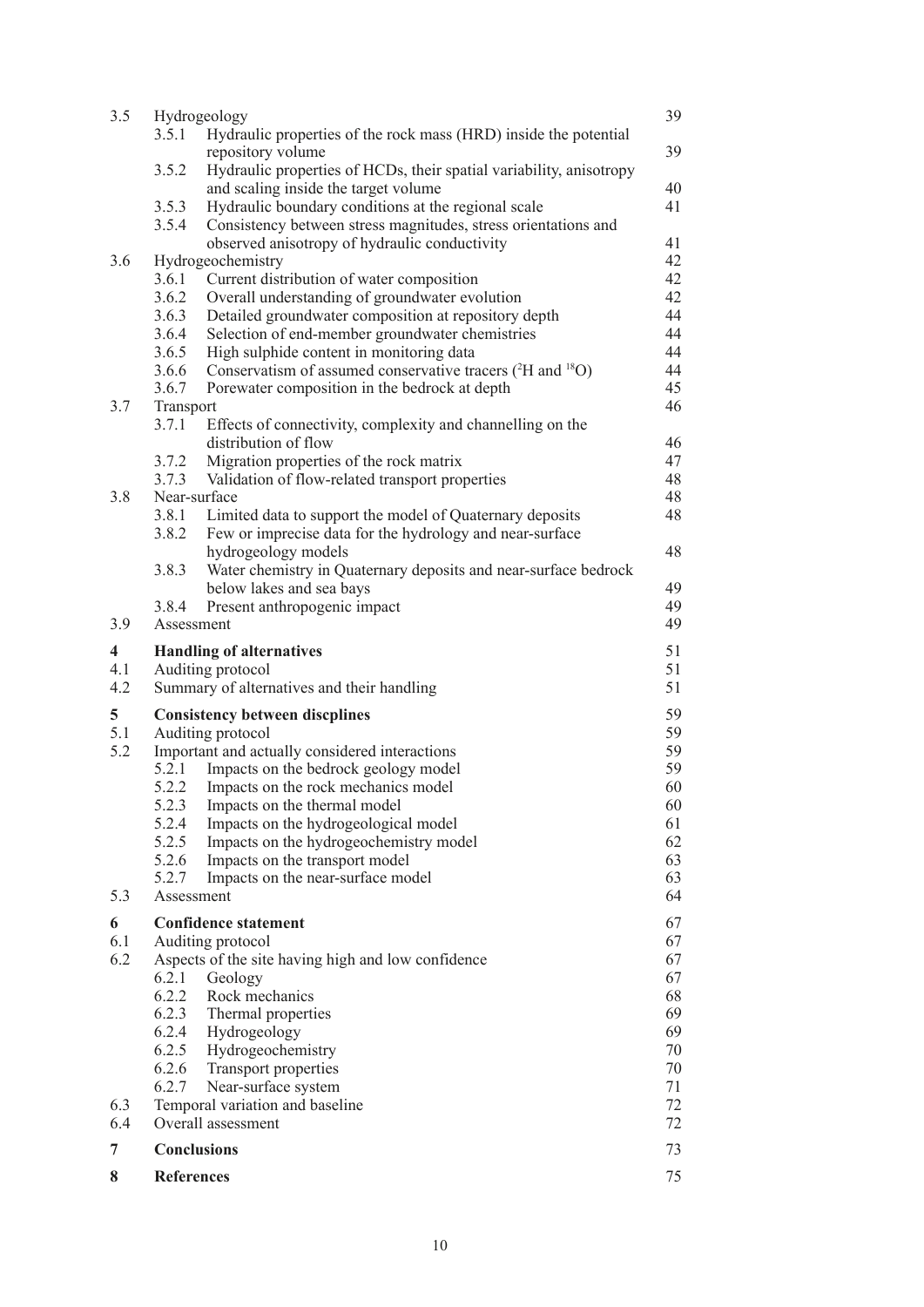# <span id="page-11-0"></span>**1 Introduction**

This report is a confidence assessment of the site descriptive model (SDM) for the Laxemar site. The approach to the assessment builds on the methodology applied to earlier versions of the site descriptive modelling, but has been developed to more directly address the confidence in the SDM at the conclusion of the surface-based site investigation.

### **1.1 Setting and overview of the site descriptive model**

Laxemar is part of the Simpevarp candidate area located in the municipality of Oskarshamn, about 320 km south of Stockholm. The Simpevarp candidate area is divided into two parts, the Simpevarp subarea, concentrated on the Simpevarp Peninsula and the Laxemar subarea located on the mainland west of the Simpevarp Peninsula, see Figure 1-1. Site descriptive models for the Simpevarp subarea were developed /SKB 2004, 2005/ followed by development of a site descriptive model for Laxemar /SKB 2006a/. Based on the developed site-descriptive models and associated preliminary safety evaluation /SKB 2006b/, SKB selected Laxemar for further study /SKB 2007/.

The Laxemar subarea is approximately 4 km long and 4 km wide. The south-western part of the Laxmar subarea was selected as the focused area for the complete site investigation work in 2006.

Investigations have been in progress at Laxemar since early 2004 and have provided data to one principal data freeze during the initial site characterization phase (Laxemar 1.2) and three additional data freezes (Laxemar 2.1, 2.2 and 2.3, respectively) during the complete site characterization phase. The current SDM-Site Laxemar site-descriptive model is based on the last of these data freezes

The surface investigations undertaken comprise aerial photography, aerial and surface geophysical investigations (partly of high resolution), lithological mapping of the rock surface, mapping of structural characteristics, investigations of Quaternary deposits including marine and lacustrine sediments in lakes and in the Baltic Sea, meteorological and hydrological monitoring and measurements, hydrochemical sampling and analyses of precipitation, surface waters and shallow and deep groundwaters, as well as various ecological inventories and investigations.

Borehole data in support of the Laxemar site description come from 46 core-drilled boreholes ranging in depth from about 100 m to 1,000 m (KLX02 is the longest with a length of about 1,700 m) and making up a total borehole length of about 20,950 m. However, actual site characterization data are only available from about 18,155 m, since no data exist from the uppermost telescope drilled (usually the upper approximately 100 m portions of the boreholes). The database also contains results from investigations in 43 percussion-drilled boreholes, with a total borehole length of about 6,412 m, and some 189 monitoring wells in the Quaternary deposits (i.e. the so-called soil monitoring wells).

In addition to results from standardised borehole measurements (drilling logs, image logs and core logs) in cored and percussion holes, information from more specialised investigations has also been collected. These specialised investigations include resistivity logging for establishing the *in situ* formation factor, measurements of groundwater flow, cross-hole interference tests and investigations of rock matrix porewater. Rock stress measurements from overcoring, hydraulic fracturing, hydraulic tests on pre-existing fractures and studies of borehole breakouts and other types of fallout structures in the borehole wall have been performed in several of the boreholes. Furthermore, the database include data from several types of laboratory investigations carried out on samples of intact rock material and selected fracture samples from these boreholes. The soil monitoring wells have provided time-series data on groundwater levels and water chemistry, as well as information on the stratigraphy of the Quaternary deposits in the area. Time-series data of hydraulic head have also been acquired in the bedrock by means of multi-packer systems in the cored boreholes, and in some cases also in percussion holes.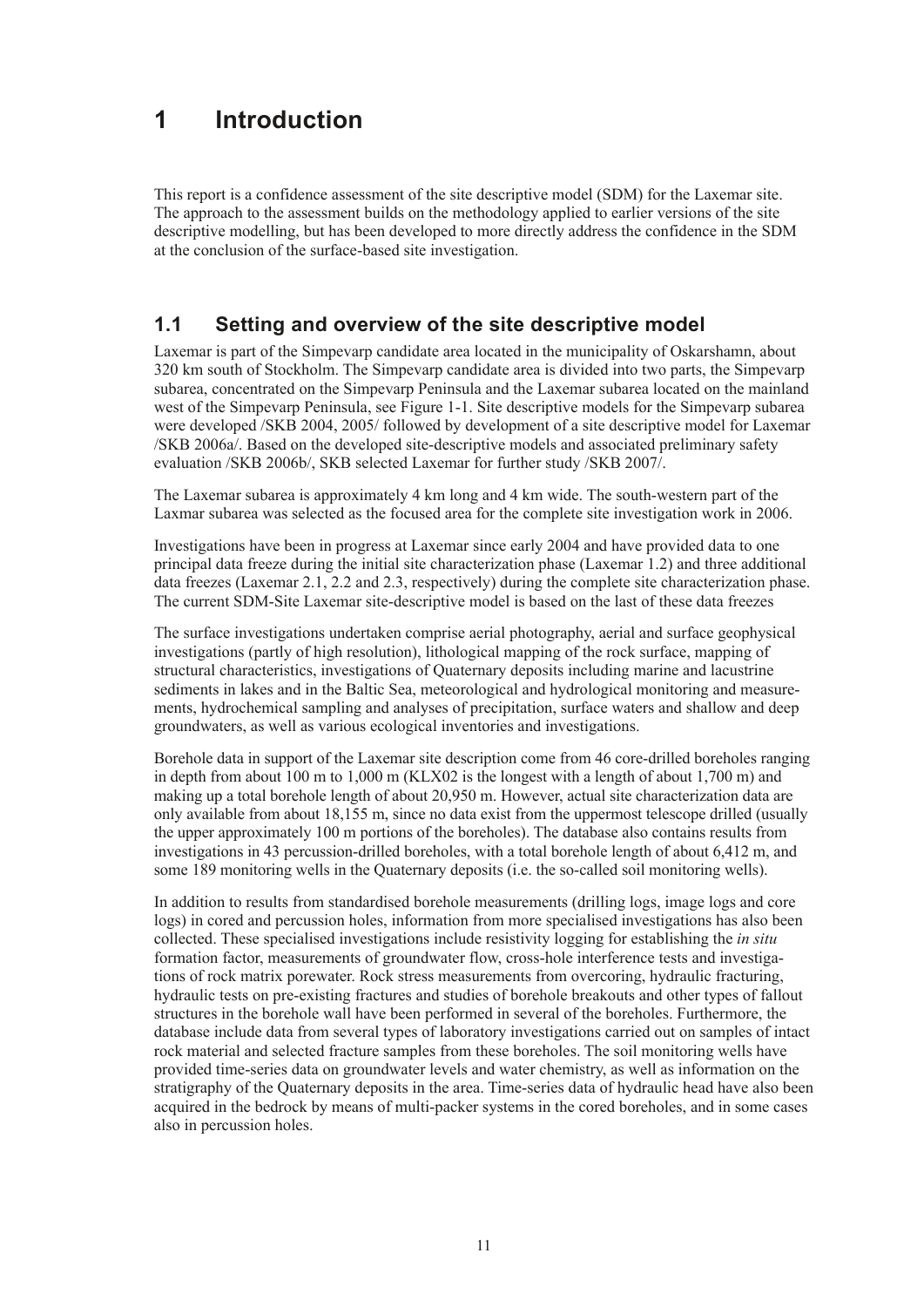

*Figure 1‑1. Overview of the Laxemar-Simpevarp regional model area and identification of the Simpevarp and Laxemar subareas.*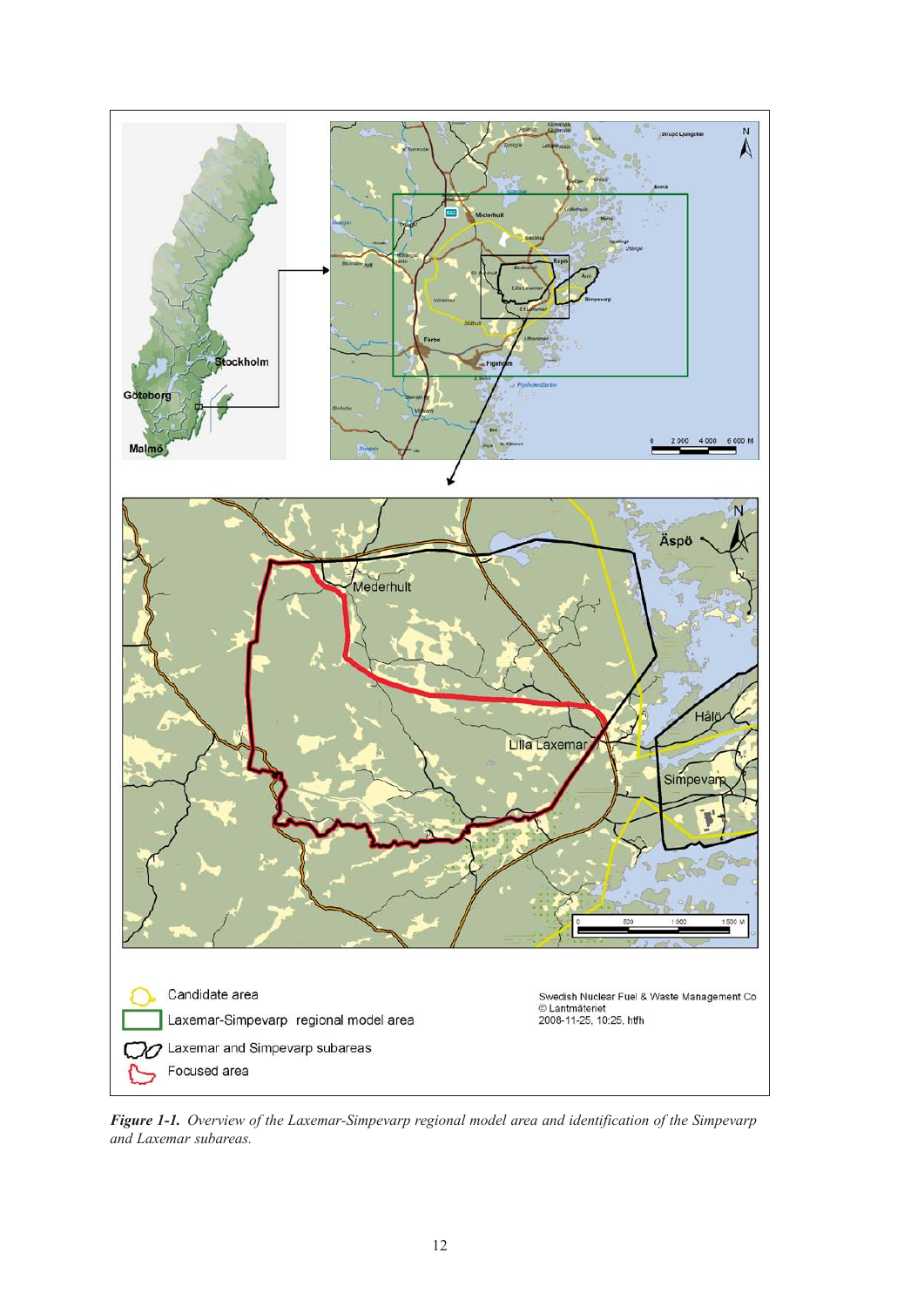The Laxemar-Simpevarp area is dominated by igneous rocks that formed c. 1,800 million years ago. The bedrock is more or less well preserved, although a non-uniformly distributed weak foliation is commonly present. The most prominent ductile structures in the Laxemar-Simpevarp area are discrete, low-temperature, brittle-ductile to ductile shear zones of mesoscopic to regional character, the most prominent ones being two zones oriented northeast which flank the candidate area. Subsequently, the rock mass has been subject to repeated phases of brittle deformation, under varying regional stress regimes, involving reactivation along earlier formed structures.

The geological modelling of the site has addressed three aspects that serve the needs of different users; rock domains describing the lithological distribution, deformation zones and fracture domains (describing fracturing between deterministic deformation zones). The geological model forms the geometrical framework for the thermal, rock mechanics, hydrogeological, hydrogeochemical and bedrock transport models. For reference, Figure 1-2 shows an overview of the geological model, for details see /Wahlgren et al. 2008/.



*Figure 1‑2. Integration of rock domains, fracture domains and deterministic deformation zones in the Laxemar local model volume. A) 3D view towards northwest. b) Horizontal section at –500 m.*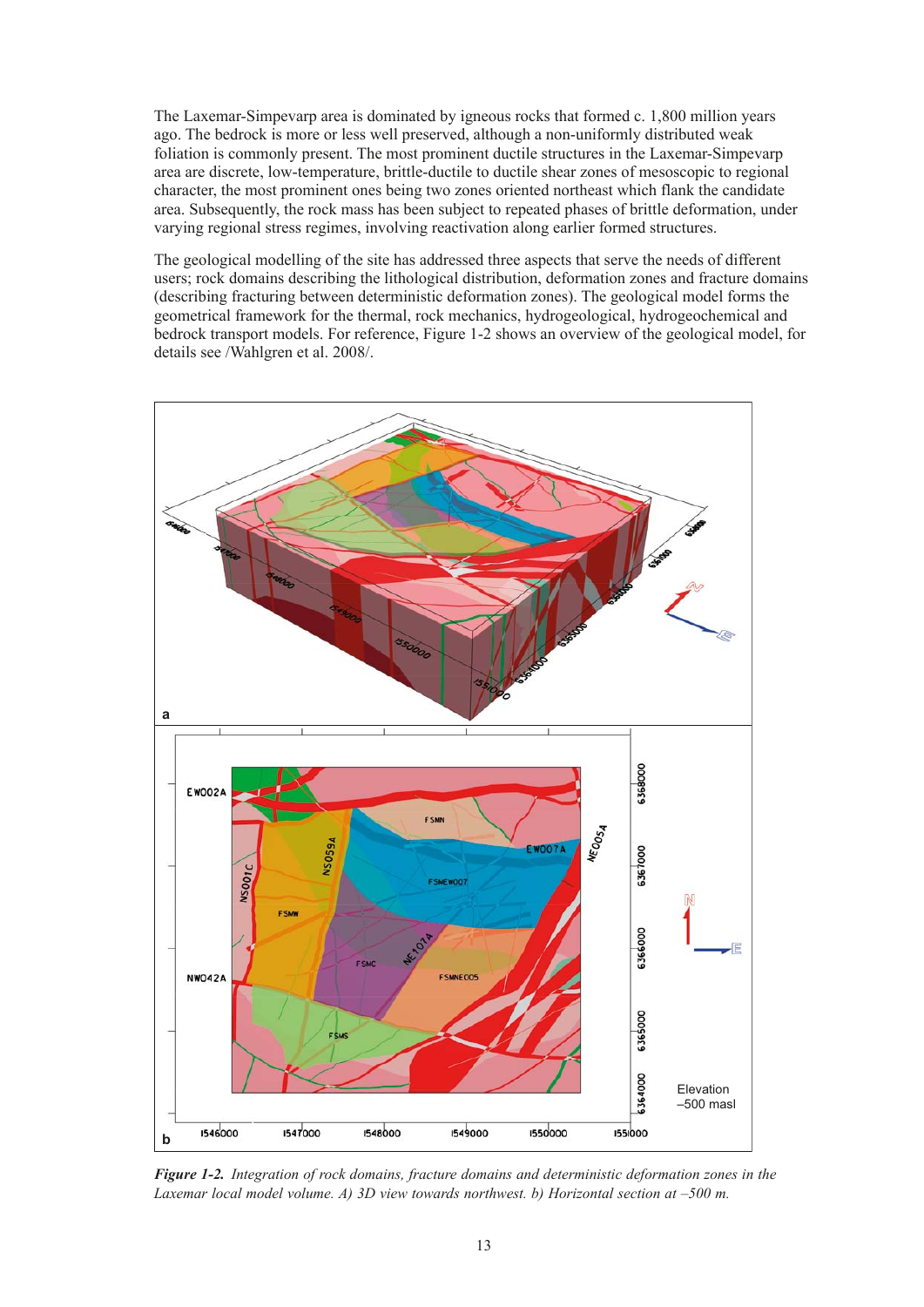# <span id="page-14-0"></span>**1.2 Need for uncertainty and confidence assessment**

A site descriptive model will always contain uncertainties, but a complete understanding of the site is not required. The site characterization should continue until the reliability of and confidence in the site descriptive model has reached such a level that the body of data and understanding is sufficient for the purposes of safety assessment and repository engineering, or until the body of data shows that the rock at the site does not satisfy the predefined requirements.

This means that it is necessary to assess the uncertainties and the confidence in the modelling on a continuous basis. Procedures for this assessment have been progressively refined during the course of the site descriptive modelling, and applied to all previous versions of the Forsmark and Laxemar site descriptive models, see e.g. /SKB 2006a/. They include assessment of whether all data are considered and understood, identification of the main uncertainties and their causes, possible alternative models and their handling, and consistency between disciplines. The assessment then forms the basis for an overall confidence statement.

Since the surface-based site investigations are now being concluded and the site descriptive model of the selected site, i.e. either Forsmark or Laxemar, will support a licence application to start construction of a spent nuclear fuel repository, the confidence assessment needs to extend its focus. Essentially the assessment needs to address whether the confidence in the site descriptive model, with its uncertainties, is sufficiently high for this intended purpose.

# **1.3 Scope and objectives**

The objective of this report is to assess the confidence in the Laxemar site descriptive model based on the information available at the conclusion of the surface-based investigations (model version SDM-Site Laxemar). In this exploration an overriding question is whether remaining uncertainties are:

- significant for repository engineering design or long-term safety assessment;
- could successfully be further reduced by more surface-based investigations or more efficiently and effectively by explorations conducted underground.

# **1.4 How much confidence is needed?**

As set out in the geoscientific programme for investigation and evaluation of sites /SKB 2000/, the site investigations should continue until the reliability of the site description has reached such a level that the body of data is sufficient to adequately support safety assessment and repository engineering, or until the body of data shows that the site does not satisfy the requirements. Overall, the site investigations need to continue until no essential safety issues remain that could not be solved by local adaptation of layout and design.

### **1.4.1 Properties and conditions of importance for long-term safety**

Only some site properties are important for long-term safety. In summary, SKB's safety assessment SR-Can /SKB 2006c, Section 13.7/, considering both the Forsmark and Laxemar sites based on the available data and models at the time, provides the following feedback to site investigations and site modelling:

- To ensure mechanical stability of deposition holes, it is a necessary condition that deposition holes are located further than an appropriate respect distance from *deformation zones with surface trace lengths longer than 3 km*. It is thus necessary to identify and outline the geometry of such zones that could intersect or border the potential repository volume.
- Mechanical stability of canisters also requires that deposition holes are not intersected by large fractures or deformation zones. This is achieved by selecting deposition holes according to preset criteria. However, the efficiency of these criteria depends both on the *geological and hydrological DFN models of the potential repository volume* and there has to be sufficient confidence in these models. While the importance of representing large fractures correctly in site models is stressed, it is also noted that the likelihood of identifying and avoiding these structures determines their final impact on safety.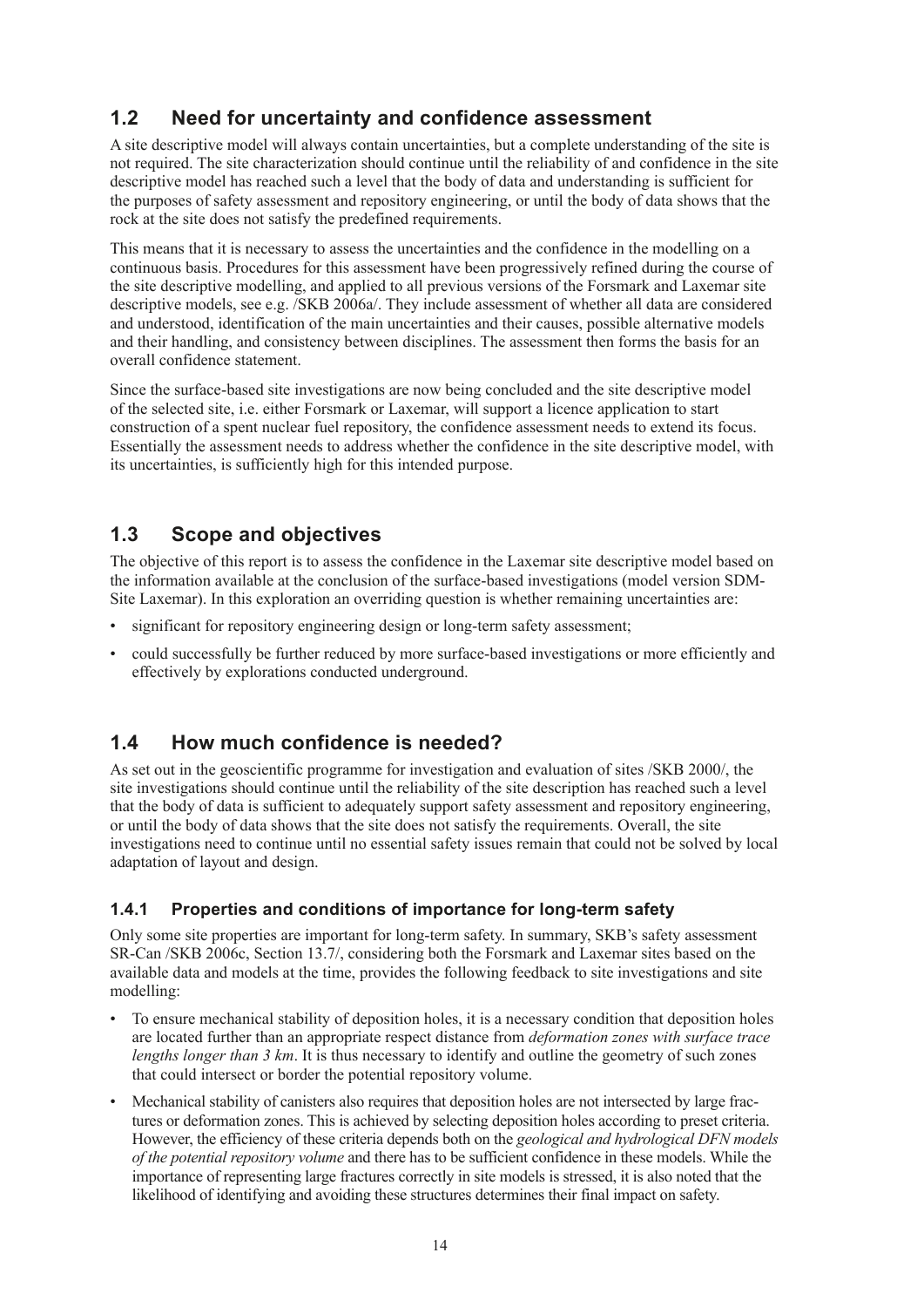- <span id="page-15-0"></span>• High *in situ stress in relation to the Uniaxial Compressive Strength (UCS*) of the intact rock may result in spalling of deposition holes, both during construction and later, after deposition, due to the added thermal load. Thus, confidence in the stress and strength (UCS) modelling is essential.
- *• Thermal conductivity and in situ temperature* determine, together with the repository layout, the buffer peak temperature.
- *• Groundwater flow at the deposition hole scale* has a large impact on repository performance. It both affects the stability of the buffer and the copper canister as well as the release of radionuclides for the case of a breached canister. The correlation between fracture size and transmissivity also need to be studied. The site descriptive modelling should focus on the hydrogeological DFN-modelling of the potential repository volumes. There is comparatively little need for a DFN-description outside these volumes.
- The *chemical environment* directly controls the evolution of the repository. The most important parameters are redox properties, salinity and ionic strength, which directly affect the canister and buffer safety functions. Other factors to consider are the groundwater content of potassium, sulphide and iron(II), as they might affect the chemical stability of the buffer and the canister. Available hydrogeochemical data are clearly sufficient to prove that suitable conditions prevail at both sites today and also during the temperate period that should persist for the next few thousand years. More challenging is predicting the groundwater composition during a glacial cycle. Further attention to the *overall conceptual model* and more interaction with the hydrogeological modelling is needed.
- • The *biosphere model* used in SR-Can, was as far as possible based on site data and the surface and near-surface description.

This feedback from SR-Can also demonstrates the necessity to develop sufficient understanding of the processes and mechanisms governing the general evolution of the site.

#### **1.4.2 Repository design and engineering needs**

A repository design including a site-specific layout is developed based on the site descriptive model. However, experience from the preliminary step /Janson et al. 2006/ showed the need for extracted information regarded as relevant to design, expressed in a way adapted to construction engineers, being mostly external consultants having only limited acquaintance with SKB terminology and methodologies. For this reason, SKB now develops a Site Engineering Report (SER) for each site, interpreting the site descriptive models for the design engineers. The main purpose of the SER is to present rationale and guidelines for the design that are focused on constructing a repository, operational issues and safety assessment issues that impact construction and operations. The SER performs the following functions:

- • It recommends design parameters for e.g. rock support and grouting, based on the site descriptive model, but adapted to reflect engineering practice. Typically, these design parameters concern main deformation zones, fracturing, rock mechanics properties and hydrogeological conditions to be expected underground.
- It assesses and presents conditions that may place constraints on the layout from the safety assessment point of view. Typically, this relates to respect distances to deformation zones, thermal dimensioning and application of avoidance criteria for deposition holes with respect to large fractures and unacceptable hydraulic conditions.
- It recommends ranges for the repository depth, based on feedback from SR-Can /see SKB 2006c, Section 13.6.8/ and an provides an assessment of engineering feasibility. Factors of importance for repository depth include geometry of deformation zones requiring respect distances, mechanical stability (stress and rock strength), thermal properties and hydraulic conditions.

The SER is later used, together with the SDM, to develop a design and layout of the repository. For the design to be used as a basis in the licence applications the geological constraints and engineering guidelines provided in SER cover the site adaptation of the final repository with respect to: (1) deformation zones to be avoided and rock mass conditions at depth, (2) parameters that affect the depth and areal size of the repository, and, (3) a description of ground conditions for assessment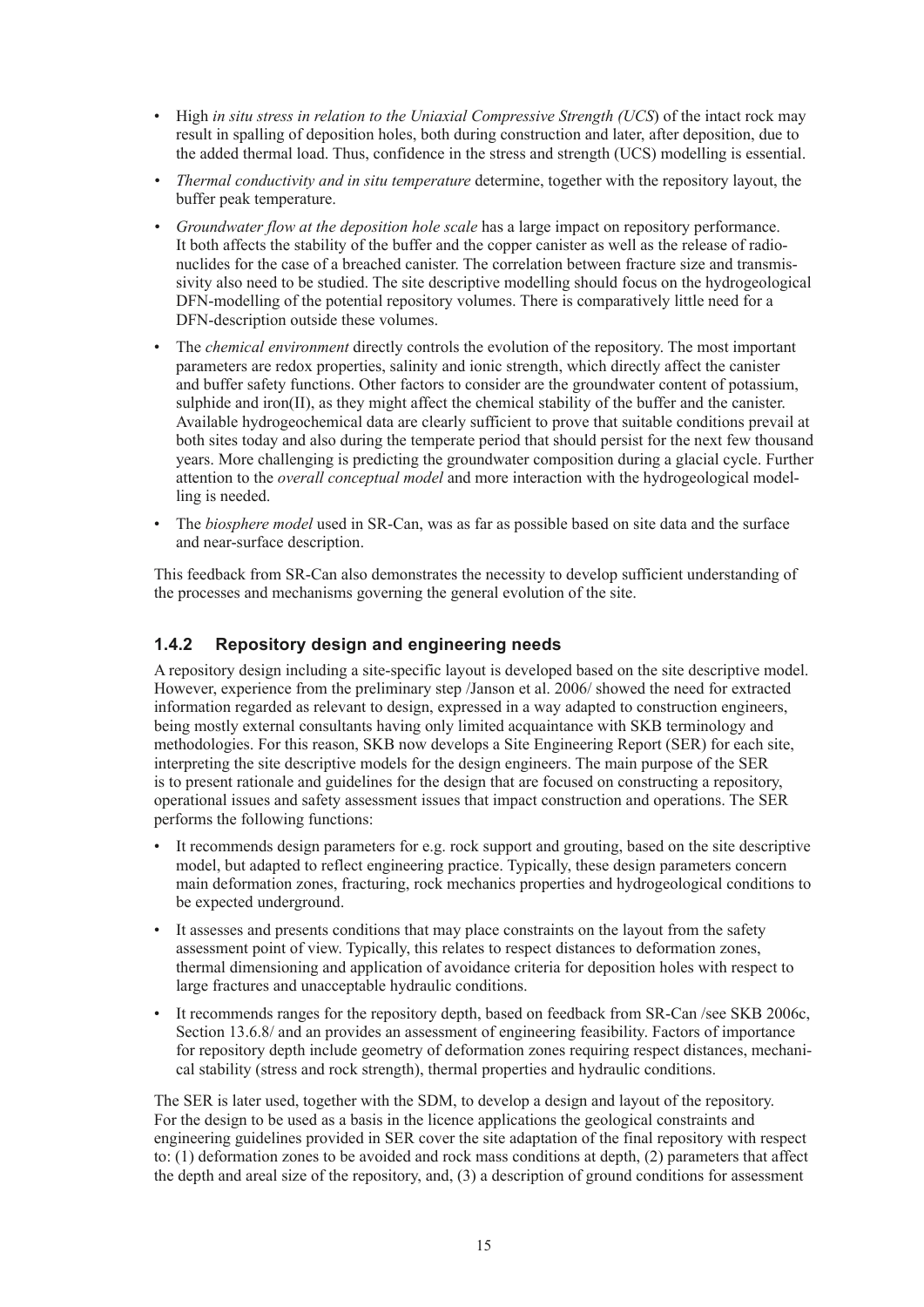<span id="page-16-0"></span>of constructability. However, all aspects of the site need not be known at this time and instead the observational method will be applied to gradually update the design as data from the underground excavations become available.

The observational method is a risk-based approach to underground design and construction that employs adaptive management, including advanced monitoring and measurement techniques, to substantially reduce costs while protecting capital investment, human health, and the environment. In simple cases this means that design for reinforcement and grouting is adapted to the conditions actually observed underground. A much more complex, but essential part of the observational method for the final repository, is to adapt the underground excavation to meet demands on long term safety, e.g. when placing deposition and orienting deposition tunnels or deposition holes. The design process using the observational method has several steps and is constantly updated during each step, as more information becomes available. During the design steps, the inherent complexity and variability in the geological setting prohibits a complete picture of the ground structure and quality to be obtained before the facility is excavated. Thus, during design, statistical methods may be used to evaluate the sensitivity of the design to the variability as well as the quality of the existing data. This is most important during the early stages of design when trying to quantify project risks and cost estimates. As new data are acquired during subsequent investigations, the site descriptive model will be updated and the parameter distributions refined.

Finally, it should be noted that acccording to the KBS-3 method, the potential repository will be placed somewhere between 400–700 m depth, depending on site conditions. This means that it is especially important to reach a good understanding of conditions at these depths in the area of more detailed study.

### **1.5 Procedure for assessing confidence and uncertianty**

In order to assess the uncertainty and confidence, work procedures (protocols) have been developed. The protocols are expressed as tables with questions to address. The protocols aim at exploring:

- Confidence in the site characterization data base, see Chapter 2;
- Remaining issues and their handling, see Chapter 3:
- Handling of alternatives, see Chapter 4;
- Consistency between disciplines, see Chapter 5;
- The main reasons for confidence and lack of confidence in the model, see Chapter 6.

The protocols are based on those applied in relation to the previous versions of the Forsmark and Laxemar site descriptive models, but have been revised and refocused.

The assessment was carried out in a stepwise manner as summarised below:

- Uncertainty, confidence and consistency between disciplines have been a standard agenda item at the regular site descriptive modelling team meetings, held approximately one each month throughout the site modelling project. These meetings, with constant participation of the different discipline experts and chaired by the site descriptive modelling project manager, identified issues of concern, followed up progress in resolving these issues, and helped informed cross-discipline understanding of the site.
- A trial run of the assessment was conducted in September 2007, where the full site modelling team, together with some key representatives from safety assessment and repository engineering, held a joint workshop, providing preliminary answers to the questions set out in the assessment protocols, see above. This trial run allowed minor adjustments to the protocols and also provided important guidance for the completion of the site modelling effort.
- About a year later, i.e. at the end of the site modelling processes, in early August 2008, the updated assessment protocols were submitted to the designated discipline experts in the modelling team. Each expert answered the questions relating to her or his subject.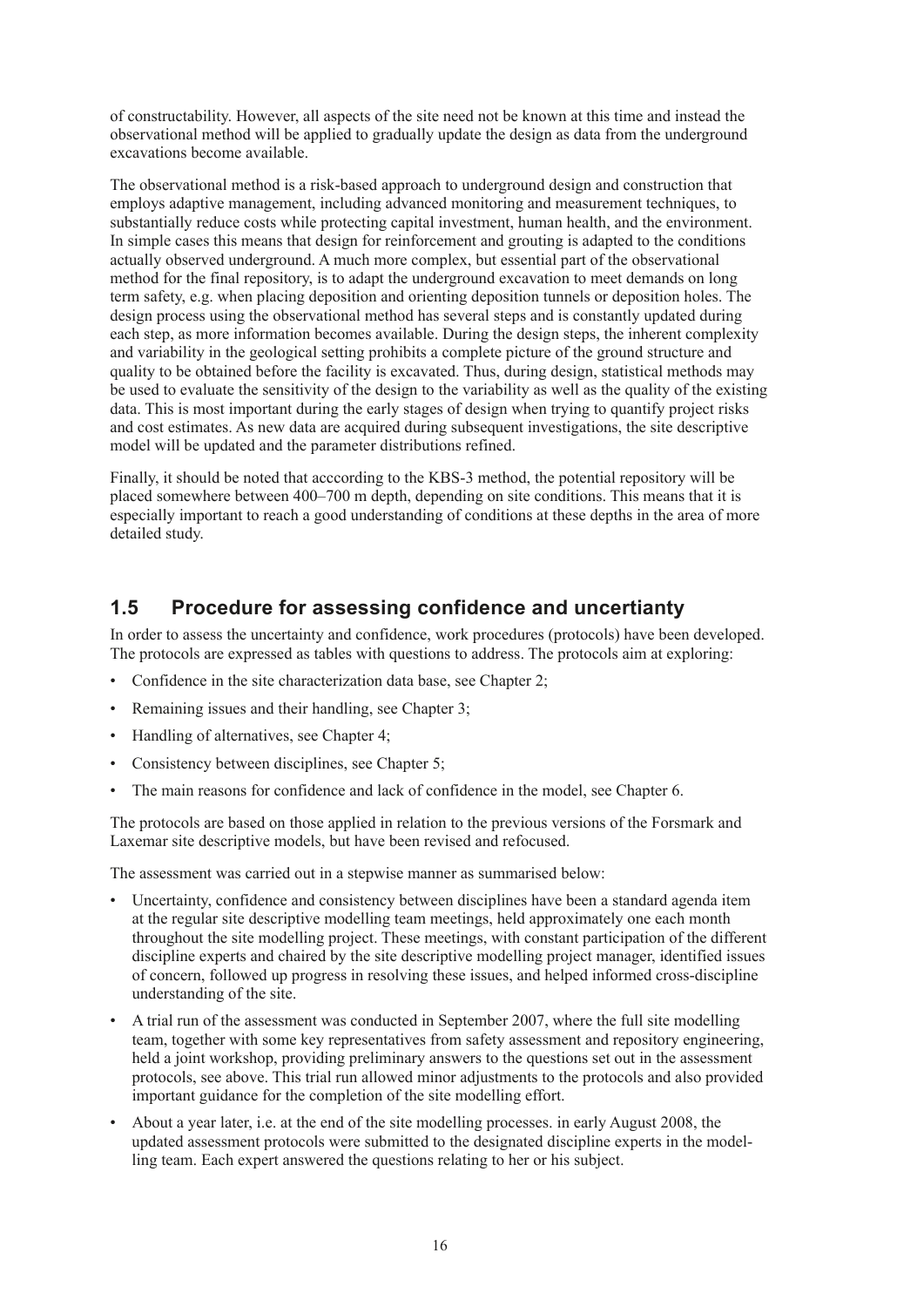- About a month later (i.e. in September 2008) the full site modelling team, together with some key representatives from safety assessment and repository engineering, held a joint workshop, where the answers were discussed, revised and complemented. The participants are identified in the preface to this report. A key aspect of this workshop is that it allowed direct feedback from other disciplines and from the safety assessment and repository engineering users on the suggested input from each subject expert. All questions and answers were assessed and a consensus formulation to each answer was reached and documented on-line.
- The answers from the workshop have then been compiled and edited into this report (see preface). Before review, the report was also submitted to the discipline experts of the modelling team for a factual check and corrected as necessary.

This means that the final answers to the protocol questions, as documented in this report, represent *the integrated consensus view of the modelling team*. Thereby, this report can sometimes reach conclusions beyond the conclusions reached within each modelling subject, especially regarding integration between the disciplines.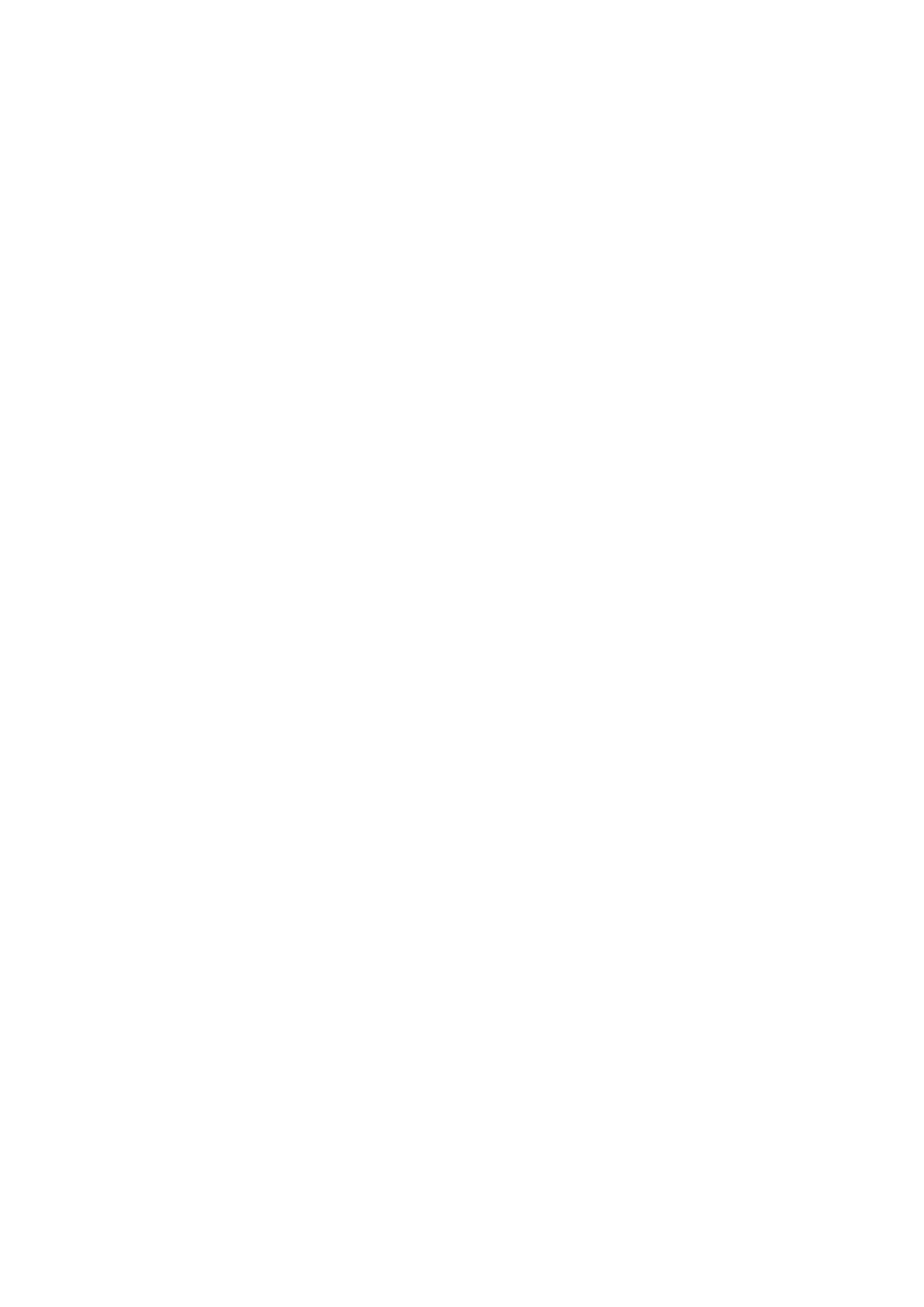# <span id="page-19-0"></span>**2 Confidence in the site characterization data base**

Checking the quality and uncertainty in the database – and whether the modelling has taken this into account is the first step in the overall uncertainty and confidence assessment. Consideration of all data, accounting for potential spread, biases or other causes of inaccuracy, is needed for confidence. However, poor accuracy in data need not necessarily imply large uncertainties in the resulting site descriptive model. What is important to consider is whether the impact of poor data can be bounded in the modelling description.

### **2.1 Auditing protocol for use of site data**

The site investigation database for Laxemar is extensive and the quality of the primary data is assured by various procedures. Full references to the reports describing the data and the quality control applied are given in the SDM-Site Laxemar report /SKB 2009/. Nevertheless, the users of the primary data, i.e. the site modellers, need also check their confidence in these data, even if a basic confidence is established by the quality procedures applied when producing the primary investigation data.

A protocol, in the form of questions, has been developed for checking the use and quality of available data sources. The questions, see below, are essentially the same as in the assessment of earlier versions of the site descriptive modelling, with some simplifications and modifications to make them more straightforward to address. Since data used for the modelling are referenced in Chapter 2 of the SDM-Site main report, the question on what data have been used is now dropped. The questions on accuracy and bias are also somewhat modified. The following questions are addressed:

- If available data have not been used what is the reason for their omission (e.g. not relevant, poor quality, …)?
- (If applicable) What would have been the impact of considering the non-used data?
- List data (types) where accuracy or precision is judged low and answer whether inaccuracies are quantified (with reference to supporting documents).
- Is there bias in the data and if so could it be corrected for?

The answers to these questions are summarised and discussed in the following subsections.

It should also be noted that the SDM models generally build on a multitude of data. The data support for the models is addressed in the different modelling reports, and summarised in Chapter 2 of the SDM-site main report. It is not repeated here.

### **2.2 Non-used data**

Generally, the site descriptive model needs to consider all relevant data. However, data of questionable reliability or irrelevant data can be discarded without loss of confidence. For a given application, it may also be justified to omit data if the omissions lead to less favourable estimates ("conservative estimates"). However, such omissions cannot be made in the site descriptive modelling processes, since a proper assessment as to whether a property is given conservative values can only be judged by the users, e.g. safety assessment or engineering.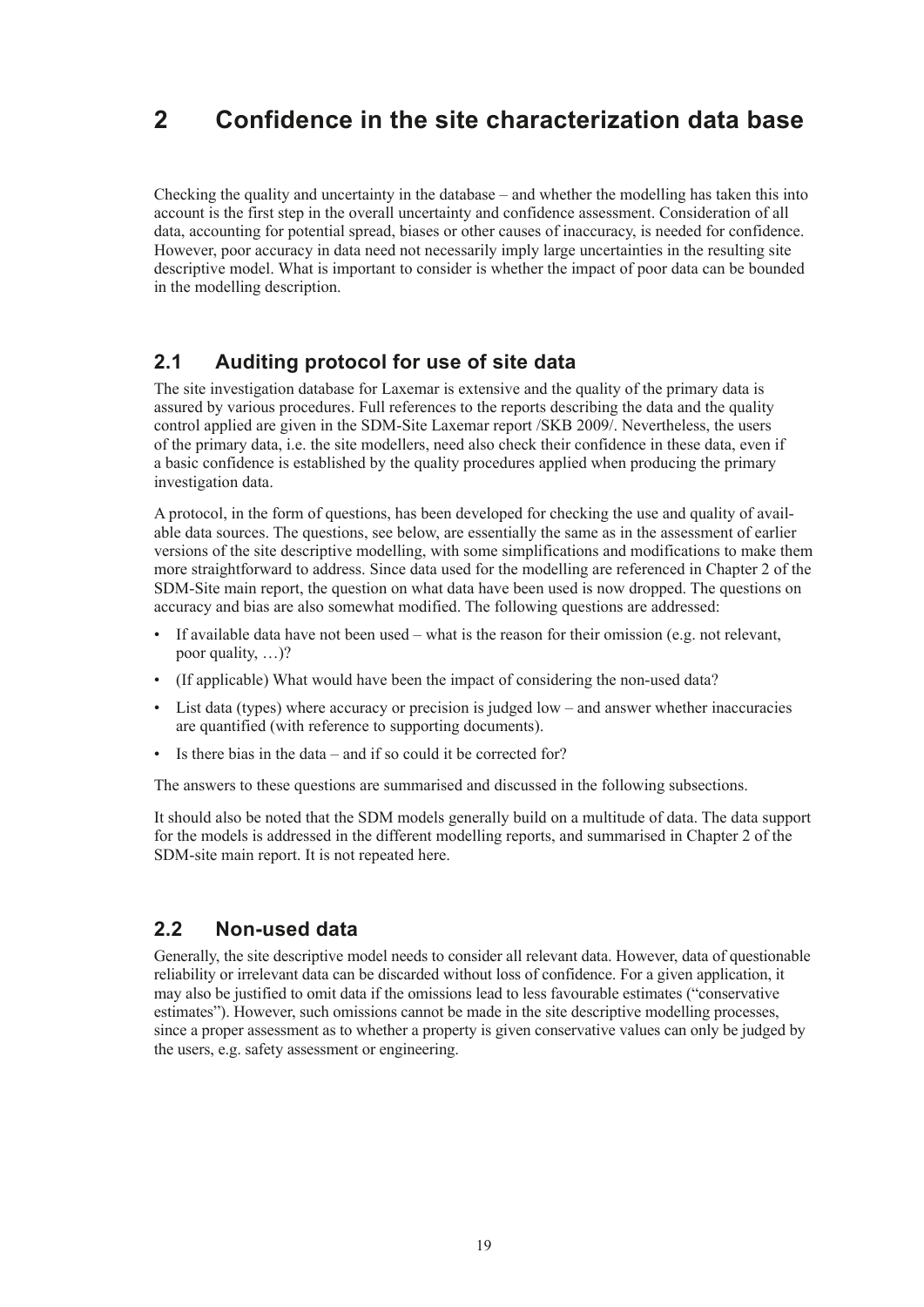### <span id="page-20-0"></span>**2.2.1 Geology**

The following geological data have not been used:

- • *Boremap mapping of available percussion boreholes* has not been fully evaluated within the rock domain modelling because of lack of drill core and thereby a more uncertain identification of rock types and because of the limited borehole lengths.
- *Modal and geochemical analyses from KLX01 and KLX02* that were generated prior to site investigation have not been used due to uncertainty in the used rock nomenclature.
- There has not been full use of the *rock type data sampled at Aspö HRL* for the geological models due to the variable quality in these data.
- • *Data from areas adjacent to the Laxemar local model volume*, i.e the Simpevarp peninsula and Äspö HRL shaft and tunnels, have not been used in DFN modelling or verification. The use of these data is deemed inconsistent with the specified limits of the geological DFN model (valid inside fracture domains as defined in the Laxemar local model area). Data from Äspö stem from the eastern side of the Äspö shear zone and represents different rock types and a different structural domain.
- *Fracture data from percussion holes* are not used for the geological DFN-modelling. Fracture records from percussion holes are not of the same quality as from cored holes. In addition, the drilling method is likely to produce more drilling-induced fractures or artificial re-opening of older fractures. Finally, in percussion-drilled holes, there are only BIPS image logs (no drill core). This makes the interpretation of fractures and fracture properties very uncertain.
- The use of *hydraulic information from fractures* was omitted in the geological DFN modelling. since these data are handled by the Hydrogeological DFN team. This is in full-accordance with model strategy agreed upon by SKB, but has consequences in terms of integration with other models.
- There is limited use of *trench outcrop data in the geological DFN*. Trenches are used to build fracture domain and fracture orientation models, but are not used to build size/intensity/spatial models due to extreme size censoring of the data.

Generally, only few data have been omitted from the geological modelling, mainly because they are judged less reliable than the data considered. These omissions are judged to have little or no negative impact on confidence. In fact, identification of unreliable data and their elimination should have a positive effect on confidence. These omissions should thus, if anything, enhance confidence. However, the following points need to be noted:

- It is possible that Äspö tunnel-wall maps might shed additional light on the size distribution of sub-horizontal fractures. However, Äspö is likely in a different tectonic domain and therefore may display different size-intensity relationships than the rocks at Laxemar.
- The use of additional percussion-drilled holes is not likely to add significantly to our understanding of sub-horizontal fractures. It might be useful for understanding the sizes of MDZs and deformation zones, if the investigation was coupled with geophysics and hydraulic tests. However, the omission of inclusion of percussion drilled holes likely has little effect on the geological DFN.
- Use of hydraulic information from fractures in the geological DFN would lead to better correspondence between the geological and hydrogeological DFN, but at the expense of traceability. It is understood that the geological and hydrogeological DFN cannot be totally similar, since the hydrogeological DFN deals with a subset of all fractures. Artificial fitting of the geological DFN to the hydrogeological data could thus imply unwanted bias.
- It is possible, but highly improbable, that the use of the trace data from the trenches could offer additional insights into fracture sizes in other domains. By and large, the trenches are in domains that already have detail-mapped fracture outcrops in them.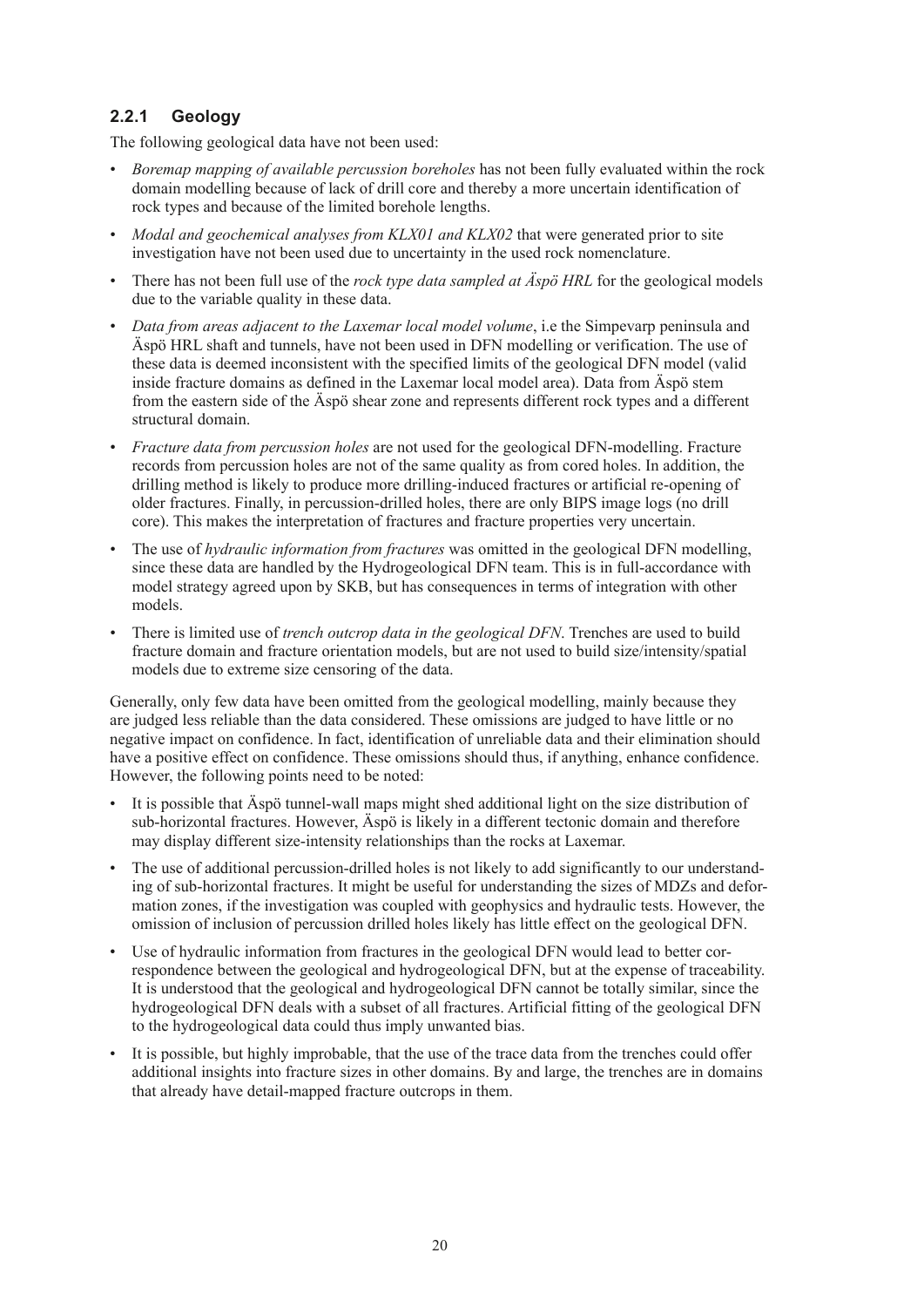#### <span id="page-21-0"></span>**2.2.2 Rock mechanics**

The following rock mechanics data have not been used:

- *• Information from percussion boreholes (however this information is considered in the geological model*). These data were judged insufficient and irrelevant for determining rock mass mechanical properties. The percussion boreholes do not provide data of importance for rock mechanics, such as frequency, orientation, aperture, roughness and infillings of the fractures. Furthermore, the percussion boreholes reach only shallow depth (around 100 m) and are thus of minor interest.
- *• Old drill core mapping data and laboratory testing results from Äspö HRL.* The rock code categories and mapping format is different from the site investigation data. Furthermore, the variation in rock type properties makes the Äspö data less relevant for Laxemar modelling. In addition, some Äspö data have already been used during the development of the methodology.

Generally, only few data have been omitted from the rock mechanics modelling. The description of spatial variation in fracture intensity and the description of occurrence, thickness and crude characterization of fracture zones may have resulted in a more detailed description of the near-surface rock mass if the percussion boreholes were utilized, but this is of little importance. Inclusion of Äspö data would have lead to more certain descriptions of the intact rock, rock mass and the deformation zones in the area around the Äspö HRL, but again this is not relevant for the Laxemar model.

#### **2.2.3 Thermal**

The following thermal data have not been used:

- • *Laboratory measurements of thermal conductivity from Äspö HRL.* These data are largely excluded from consideration since these samples showed somewhat different thermal and petrophysical properties compared to Laxemar.
- • *Thermal conductivity data from 10 samples mapped as quartz monzodiorite in KSH01A and KAV04A.* These had anomalous densities and are deemed not to be representative of quartz monzodiorite in Laxemar.
- • *Heat capacity determined from TPS measurements for several rock types.* The reason is low precision compared with determinations with the calorimetric method.
- *Several modal analyses.* Data were excluded from analysis because: older samples were defined according to a different rock classification system, some results were judged uncertain/less reliable (thermal programme from KAV01, KSH01A and KSH02) and some surface samples were collected outside the local model area. In addition, thermal conductivity calculations based on modal composition (SCA method) has lower quality compared to measurements and were not used if sufficient measurements were available. Instead, the modal analyses contributed to an understanding of the variability of thermal conductivity within rock types, especially as regards alteration.
- • *Temperature loggings (fluid temperature and temperature gradient) for several boreholes.* Borehole loggings in the Simpevarp subarea have been excluded. In Laxemar, several boreholes were excluded either because of large errors associated with the measurement probe or insufficient time between drilling and temperature logging. In Laxemar, the following boreholes have not been used: KLX01, 03, 04, 06, 07A, 10, 11A, 12A, 13A, 15A, 17A, 19A and 21B.
- Boremap data for boreholes KLX01, KLX06 and KLX09A have not been used in the geological *simulations.* These boreholes are situated in the northern part of Laxemar and are not considered representative of the geology in the central and southern parts, which is the focus of the thermal model. For the same reason density logs from the same boreholes have not been analysed.

Only few relevant data have been omitted from the thermal modelling, mainly because they are judged less reliable or relevant than the data considered. Omission of Äspö data is judged to have resulted in slightly improved models. Excluding the anomalous quartz monzodiorite data is judged to have resulted in slightly improved models. Excluding indirectly determined heat capacity data has resulted in more precise models. A more extensive use of modal analyses would have resulted in less reliable TRC models. The impact of not using the Simpevarp temperature logging data has not been evaluated. Using all the borehole temperature loggings in Laxemar would have resulted in a less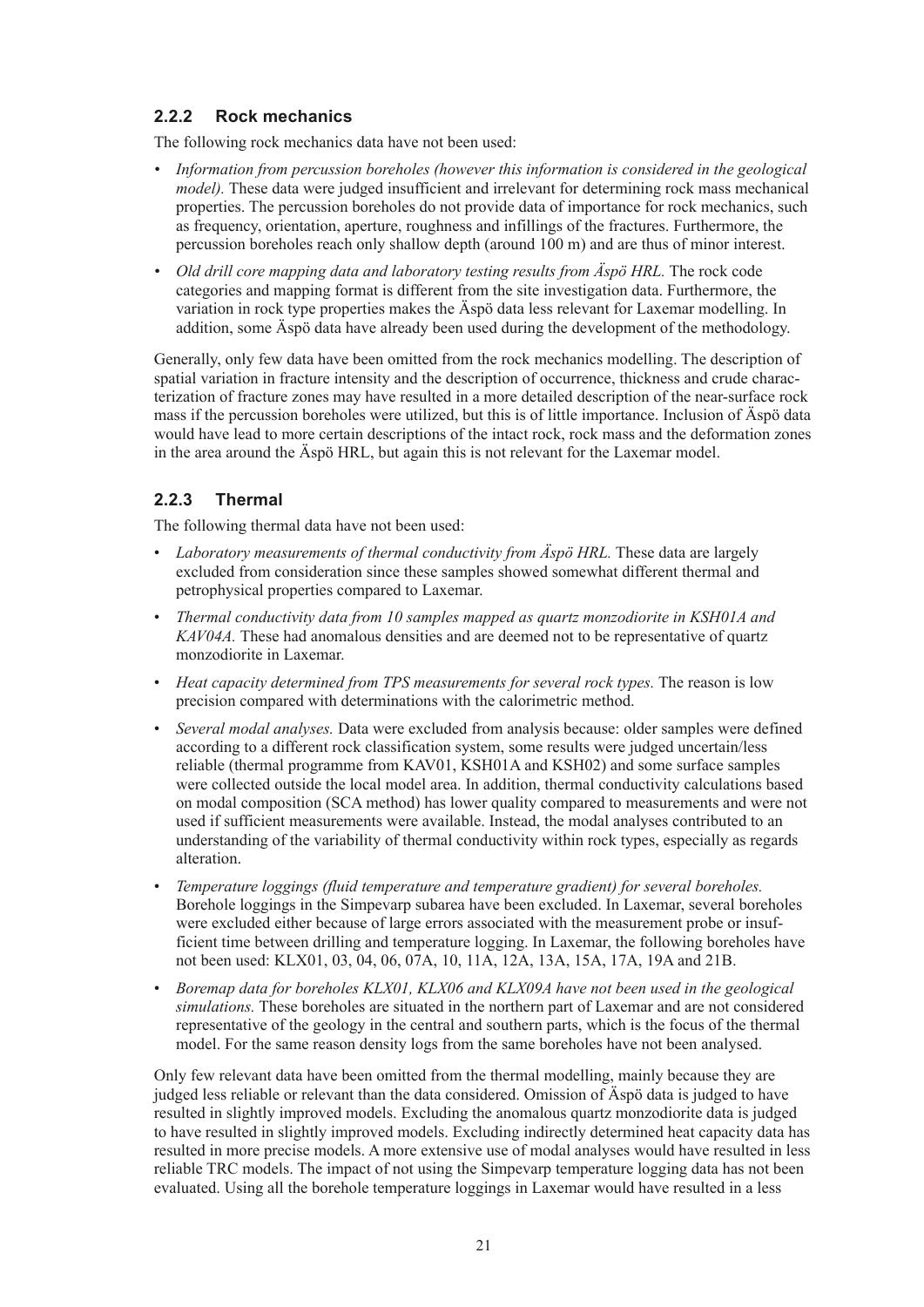<span id="page-22-0"></span>reliable measure of the average temperature (with higher variation) at repository depth. However, the number of approved boreholes in Laxemar is small. Nevertheless, the omissions are judged to have little negative impact on confidence. Excluding boremap and density data from the northern part of Laxemar is judged to have resulted in slightly improved models.

#### **2.2.4 Hydrogeological**

The following hydrogeological data have not been used:

- Old data from Äspö, Hålö, Ävrö and Mjälen: Äspö HRL holes drilled from tunnel have only been used for assessing properties of deterministically defined deformation zones and it is recognised that there is potential for more use of the Äspö HRL data. Clab data have not been used at all since they are judged to be of little significance.
- Some very old data from the Simpevarp peninsula: The quality is judged poor. Some of the available data are likely relevant to the Simpevarp subarea, such as measured inflow rates to the Clab facility, but are not relevant for Laxemar.
- *Dilution test data:* These data have not been used for calibrating the hydrogeological DFN but have been addressed within the transport modelling.

Generally, omitted data concern conditions outside the potential repository volumes now considered. The neglect of Clab data has a minor impact since they cover a small area and a depth down to about 50 m below surface. However, the data may contribute to the understanding of near-surface conditions, at least in the Simpevarp subarea. The description of Äspö (i.e. outside the Laxemar subarea) could have been improved (more detailed and better calibrated) based also on Äspö HRL data. The hydraulic DFN modelling methodology could have been tested more thoroughly. Alternatives for possible anisotropic conditions, similar to those seen in the Äspö HRL could have been tested. However, the Äspö data from surface drill boreholes lack some of the hydraulic tests (PFL) used during the site investigations, which would complicate such tests. Had such data been available, the integrated hydrogeological and geologic interpretation of the model could have benefited.

#### **2.2.5 Hydrogeochemical**

The following hydrogeochemical data have not been used:

- *Äspö HRL data:* These data have not been used, since these data reflect a dynamic system being disturbed by the HRL. Furthermore, old Äspö HRL data are part of the overall Nordic database, used as a basis for conceptual modelling and comparisons.
- • *Observations judged to be of lesser quality:* Such data have been excluded from the detailed modelling, but are still considered.

Omission of Äspö data is judged to have limited impact on the overall modelling of the Laxemar area. All data could be used for an overall qualitative assessment of the distribution of water types etc. When possible, the non-representative data have been used for checking the impact on the visualisation and the overall understanding of the site. Clearly, omission of the less reliable data should, if anything, enhance confidence.

#### **2.2.6 Transport**

The following transport data have not been used:

• *Äspö data with questionable representativity or interpretation:* Such data were excluded already in SDM Simpevarp 1.2 owing to issues concerning representativity. In particular, the use of sorption/diffusion data for altered Äspö diorite to generically represent all altered rock materials at the Laxemar site was found to be insufficiently supported to be of use.

While some of the Äspö HRL data (from the TRUE Block Scale experiment) are of high quality, it is unclear whether Äspö HRL data are representative for the Laxemar subarea. Although not included in the retardation model for SDM-Site Laxemar, Äspö HRL data will be considered in the data selection process for Safety assessment.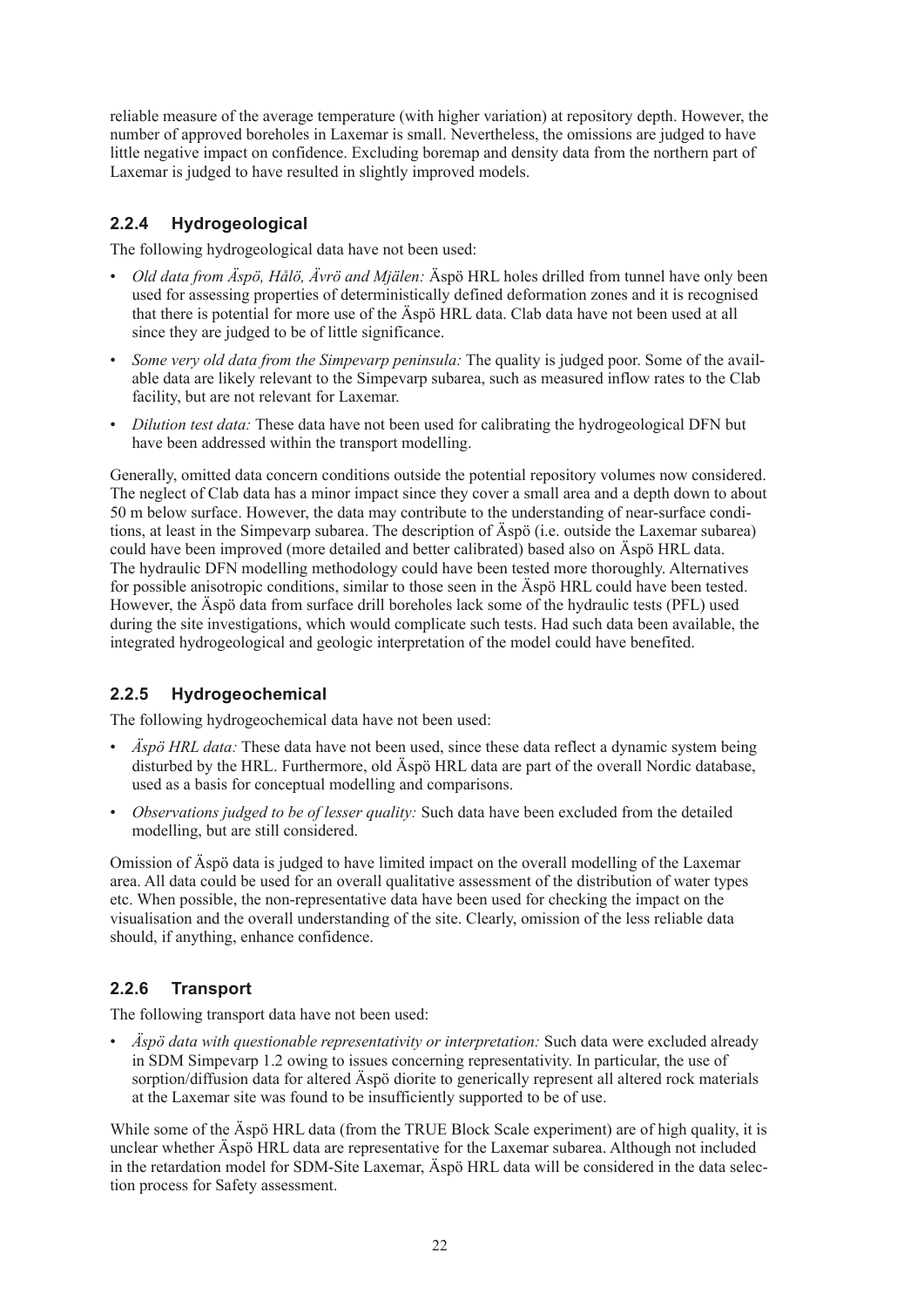#### <span id="page-23-0"></span>**2.2.7 Near-surface**

The following near-surface data have not been used:

- *• Sonde data on chemistry in surface systems:* These data are omitted since some parameters (redox, chlorophyll, turbidity, light) may have low accuracy.
- *• Surface-chemistry data from observation points with short time series*: These data have been omitted in order to avoid bias in annual estimates. A qualitative assessment of these data does not suggest any conflicts with the accepted data set.
- *• Parts of some hydrology time series from soil tubes and percussion boreholes:* These data have not been used in some analyses due to disturbed conditions.
- *• Discharge measurements at the station downstream of Lake Frisksjön:* These data have not been used due to large uncertainties in the rating curve.
- *• Airborne geophysical data:* These data have not been used in the assessment of the Quaternary deposits depth model due to poor quality.
- *• Zooplankton data from Lake Frisksjön:* These data were not used because they relate to few and unrepresentative samples.

Generally, only a few data have been omitted from the near surface modelling, mainly because they are judged less relevant and reliable than the data considered. These omissions should thus, if anything, enhance confidence.

# **2.3 Precision**

Poor precision in measurement data, i.e. high spread around the "real value", is one potential source of uncertainty in the SDM. It is thus important to identify data where precision is low and, if possible, also to devise means of how to quantify the uncertainties arising from these problems.

#### **2.3.1 Geology**

Precision is judged to be low for the following geological data (see further /Wahlgren et al. 2008/ and for issues related to the geological DFN-model /La Pointe et al. 2008/).

- *Identification of rock type and fracture filling in percussion boreholes:* These data are considered to be of significantly lower quality than corresponding data from the cored boreholes. Furthermore, the identification of fractures in the percussion boreholes is solely based on BIPS images, and accordingly the measured fracture intensity in these boreholes is judged to be too low. The precision has not been quantified but qualitatively there is a difference in the data quality from the percussion boreholes as compared to the cored boreholes.
- *Coding of the Boremap data:* Some errors presumably exist, e.g. coding of some rock types. It is not possible to quantify precision. These potential minor mistakes are judged to be of subordinate importance and to have no effect on the modelling work.
- *Uncertainty in the deviation measurements of the boreholes*: These uncertainties follow through subsequent steps of measurement and interpretation of oriented structural data that are key input data to the interpretation of deformation zones. The uncertainty in the borehole orientation, fracture orientations and interpreted deformation zones are all quantified and are carried over to the Geological DFN by not using data with an average orientation uncertainty  $> 10^{\circ}$  /Munier and Stigsson 2007/.
- • *Judgements made, in connection with the interpretation work to produce co-ordinated and linked lineaments:* This has a fundamental effect on the lineament length and therefore also on the modelled length of deformation zones. It is not possible to quantify the degree of precision. However, the resolution of the underlying data set has increased dramatically during the project with a commensurate rise in precision. The problem is addressed by traceable, quantitative stepwise interpretation from surface maps of topography and geophysics to the final lineament map and by utilising different lineament interpretation groups.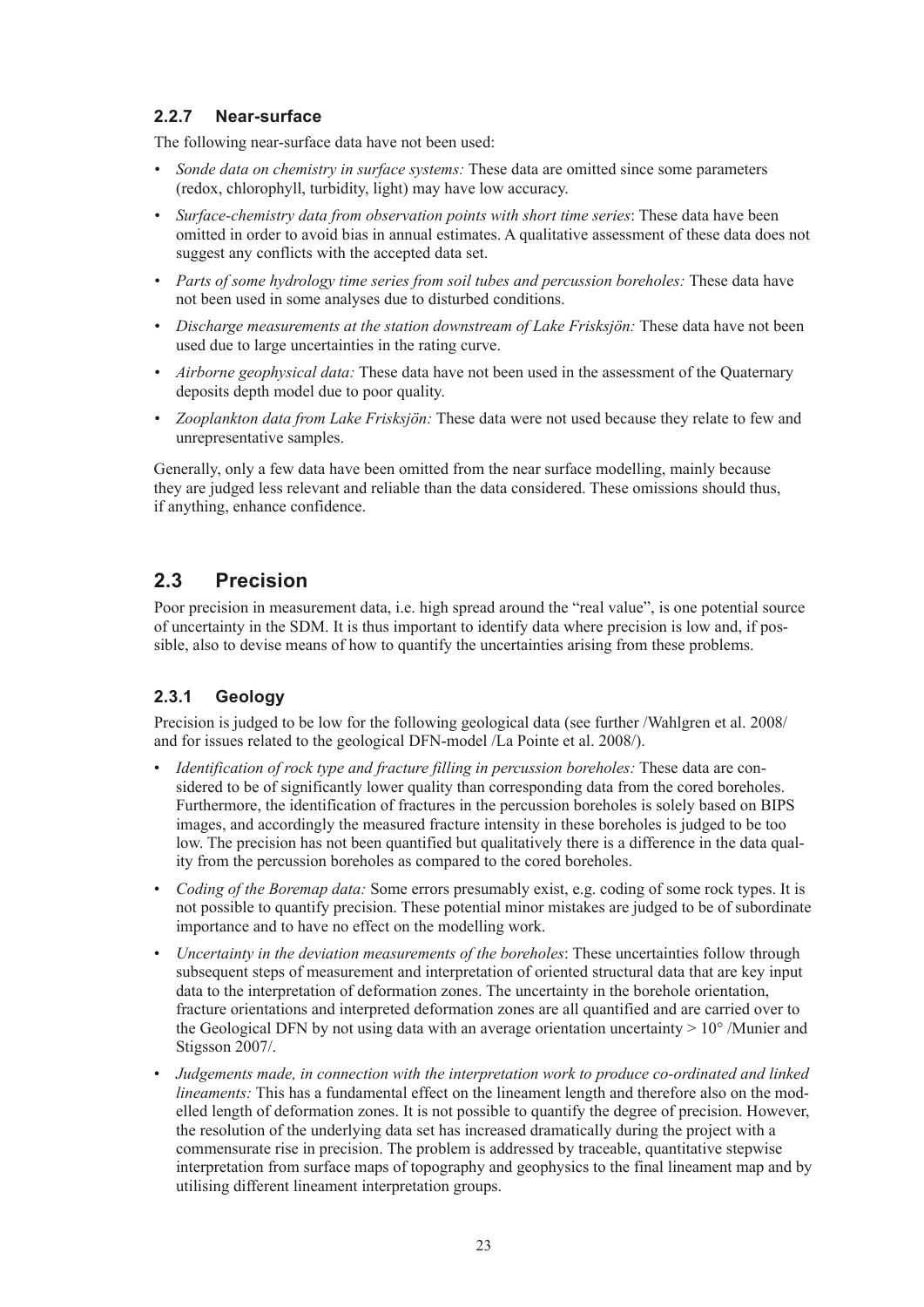- <span id="page-24-0"></span>*Process of linking lineaments:* The process is uncertain since the degree of continuity of a lineament or associated structure is directly linked to the scale of study. This means that judgements of length and size of associated structures are uncertain. Such uncertainties are quantified by the use of confidence levels and spans in the deformation zone property tables and descriptions.
- *Outcrop traces and lineaments shorter than 1,000 m:* Such traces and lineaments were used in the geological DFN, whereas two-dimensional sections of deformation zones were not used in the parameterisation of the geological DFN. Confidence in longer lineaments drilled or indicated in outcrops is fairly high, but confidence in smaller-scale lineaments ( $\sim$   $\leq$  250 m) is lower. As not every smaller-scale lineament has been mapped at the ground surface or in boreholes, it is not possible to say with absolute certainty that a given lineament trace  $\leq 1,000$  m in length represents a fracture or a fault; they could also represent glacial features, dykes, zones of magnetized rock, or other geological/geomorphological structures, see also Section 3.2.5.
- No or very limited data on the size of sub-horizontal fractures. The only data on the size of sub-horizontal structures comes from outcrop data and a limited subset of deformation zones or seismic reflectors. Uncertainty is addressed as different size models for different fracture domains. Uncertainty is quantified in the geological DFN as potential variability in  $P_{32}$ .
- *Identification of deformation zones in single-hole interpretation*. It is judged that the zones identified in the single-hole interpretations are indeed zones. However, there are probably additional deformation zones that could be "distilled" from the rock mass fracturing and, thus, improve the understanding of the clustering. However, there is also fracturing in the rock mass that is not connected with deformation zones. These limitations in the single-hole interpretation are considered in the evaluation of the uncertainty in the DFN-model.
- *Orientation of deformation zones in single-hole interpretation*. The orientation is not given, but directions of fractures in these zones have a high precision. The latter aid in the interpretation of the geometry of individual borehole intercepts and provide support to the overall geometry of an interpreted (deterministic) deformation zone.
- *Interpretation of open/sealed fractures in outcrops.* The interpretation of fracture aperture (open, partly open, and sealed) in cored boreholes has relatively high accuracy due to the combination of BIPS and core mapping. However, the identification of whether fractures mapped on outcrops are open or sealed is more uncertain and potentially less precise. The geological DFN is parameterised for all fractures (open and sealed), so it is not affected by any potential uncertainty in outcrop apertures. The hydrogeological DFN is built from borehole data and does not use surface fracture data; it is therefore not affected by uncertainty in apertures derived from the mapping of fractures in outcrop.
- Interpretation and combination of borehole and outcrop fracture data are uncertain since the two data types are mapped in different fashions and at different resolutions (size cut-offs). The geological DFN makes assumptions regarding the distribution of fracture size and intensity to deal with this, but the assumptions have not been rigorously tested through field mapping. The size model for fractures is the most uncertain aspect of the geological DFN. This uncertainty has been quantified in the geological DFN report /La Pointe et al. 2008/.

Despite this long list, poor precision in geological data is judged to be of low importance. Errors and levels of imprecision are sufficiently quantified for the subsequent data analyses.

#### **2.3.2 Rock mechanics**

As further discussed by /Hakami et al. 2008/, precision is judged low for the following rock mechanics property data:

*Normal stiffness:* The precision of the experimental set up and methodology is not quantified, but by comparing results from different methods it is judged that currently achieved precision is acceptable.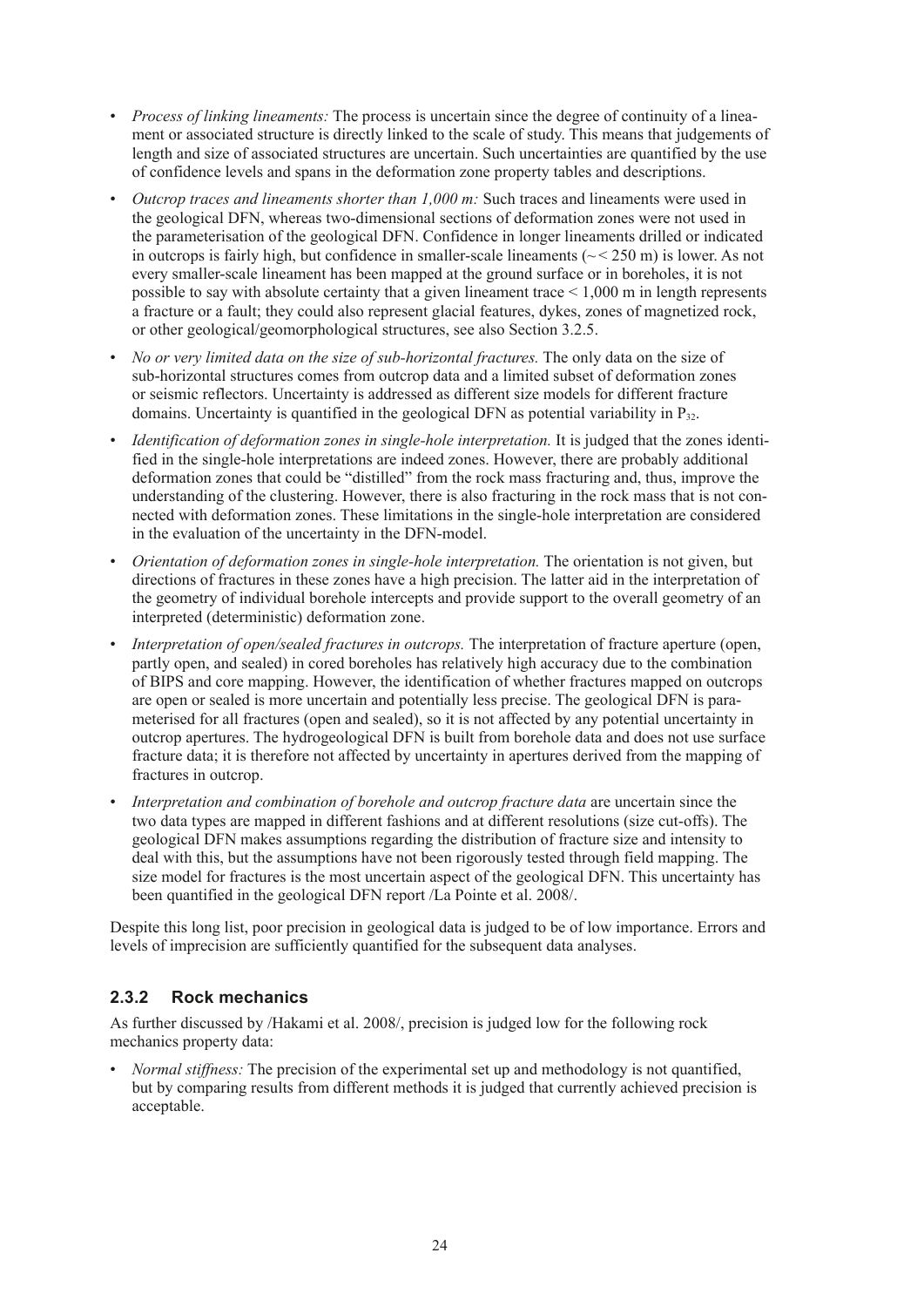- <span id="page-25-0"></span>• *Shear stiffness:* A new experimental set up has been used and the methodology report updated. The precision of the new experimental set up and methodology is not quantified, but by comparing results from different methods it is judged that currently achieved precision is acceptable.
- *Tilt test data:* There is a large scatter in results from the tilt test laboratory shear tests are given more weight in the modelling.
- • *Maximum (horizontal) principal stress magnitude from the hydraulic fracturing measurement method:* The limited precision of this method is not quantified. However, other stress measurements (overcoring and HTPF) provide estimates of the major principal stresses.

The limited precision in the above rock mechanics data is handled in the uncertainty assessment of the rock mechanics model and the various contributions are judged to be minor contributors to the overall uncertainty.

#### **2.3.3 Thermal**

Precision is judged low for the following thermal data:

- • *Thermal conductivity calculations based on modal analyses (SCA method):* These data are considered less precise than those based on laboratory measurements. The SCA data have been used only for TRC 33A, 33B, 58 and 102. For these TRCs the precision is hard to quantify due to lack of other comparable data and inherent non-quantified uncertainties in the method. However, there is a tendency for the standard deviation of the SCA values to be higher than that of measured samples.
- *Density logging data:* The random noise in the density logging data is generally rather high, which influences the subdivision of the Ävrö granite into Ävrö quartz monzodiorite and Ävrö granodiorite, as well as the calculations of thermal conductivity of Ävrö granite (not used for the TRC models). This noise has been quantified. Both this noise and the applied filtering step influence the variograms describing spatial correlation, particularly for short lag distances.
- Anisotropy in thermal conductivity: This has not been determined in the laboratory. However, field measurements of thermal conductivity (at a larger scale,  $\leq$  5 m) have been used to evaluate anisotropy. The variation in anisotropy factor is large and related to lack of knowledge concerning the orientation of the foliation plane at the site of the individual *in situ* measurements. The lower bound of the anisotropy factor at a larger scale is 1. The upper bound is not quantified.

The limits to the precision in the above thermal data are handled in the uncertainty assessment of the thermal model and are judged to be minor contributors to the overall uncertainty.

#### **2.3.4 Hydrogeology**

There are potential limits in the precision of the following hydrogeological data:

- *Results from Wire-Line-tests or airlift-pumping:* Such data generally have less precision than other hydraulic tests but are still useful if no other tests are available. In most cases these data are not used in the modelling as injection tests at 100 m scale have been available.
- *Orientation of flowing fractures:* The uncertainty in orientation of flowing fractures has been assessed. Different hydraulic test methods and different evaluation methods used in the long core holes have been cross plotted and compared, which broadly provide uncertainty estimates of individual measurements and overall confidence that the basic parameter, i.e. transmissivity, is reasonably correctly estimated by /Rhén et al. 2008/.

This is handled in the uncertainty assessment of the hydrogeological model, see /Rhén et al. 2008/. Poor precision in the data is judged to be a minor contributor to the overall uncertainty in the hydrogeological model.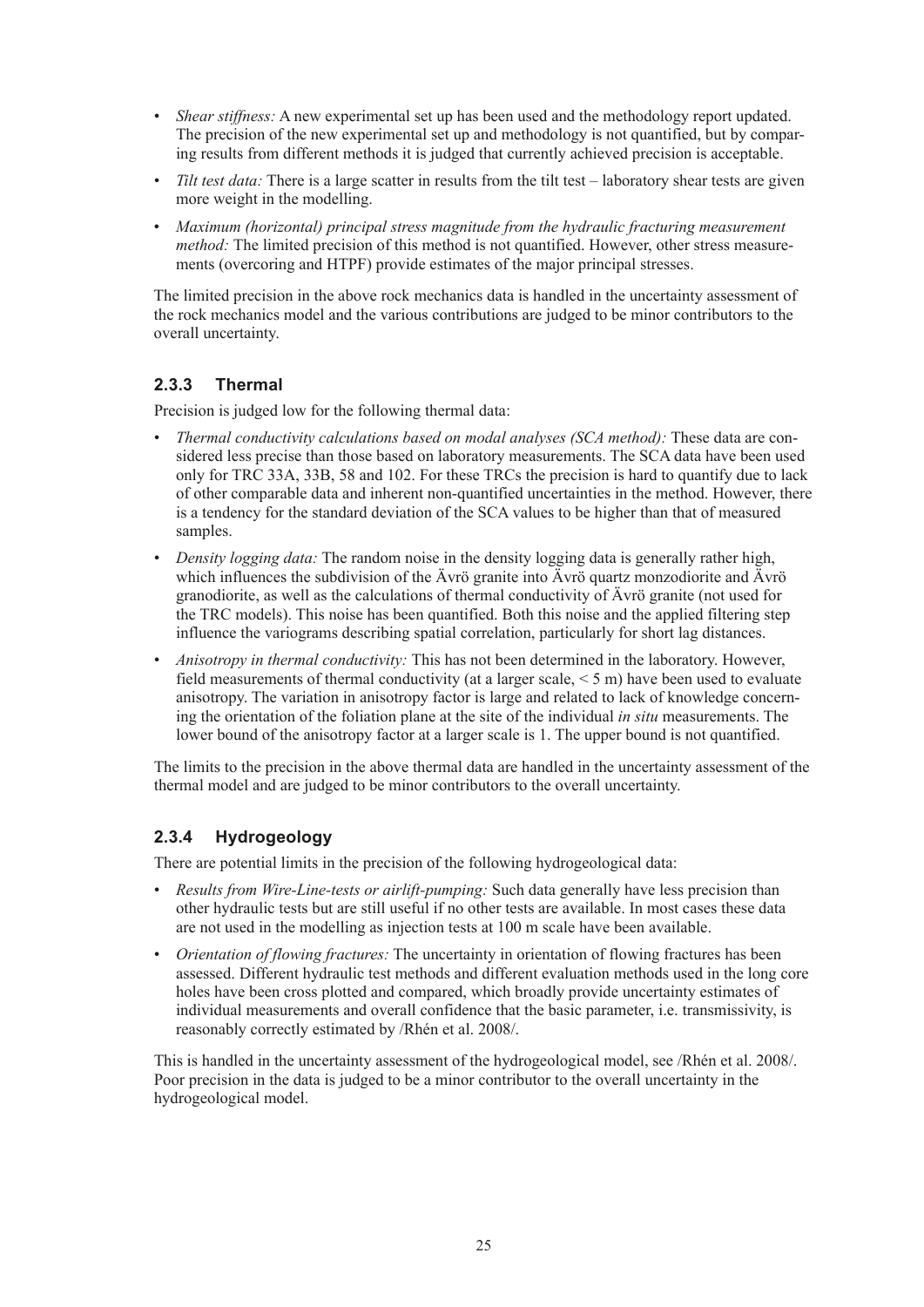#### <span id="page-26-0"></span>**2.3.5 Hydrogeochemistry**

With some exceptions (e.g. surface/near-surface dilute waters with contents close to the detection limit) there are very few examples of poor precision in the representative data set /Laaksoharju et al. 2009/. The precision of major components, stable isotopes is judged to lie within  $(\pm 5-10\%)$ . The effect of such errors on the interpretation is checked in the explorative analyses. The surface/ near-surface accuracy for charge balance is  $\pm 10\%$ . These judgements are in turn used as input to the uncertainty assessment of the hydrogeochemical model.

#### **2.3.6 Transport**

Precision is judged low for the following transport data:

- *Sorption data:* General uncertainties included in the evaluation concepts for sorption coefficients and diffusivities are addressed and discussed in the supporting report /Crawford and Sidborn 2009/. Methodological biases, for example, inherent in the use of small samples of crushed rock to investigate the properties of intact rock *in situ* are acknowledged as a major source of uncertainty.
- *• In situ resistivity measurements:* Although formation factors derived from *in situ* resistivity measurements are considered to have a high level of precision, their accuracy depends on the assumed water composition of the pore fluid. This composition is uncertain owing to possible disequilibrium between matrix porewater and groundwater sampled in fractures and used as a proxy. Additional measurement artefacts related to, for example, surface conduction may bias the results of the *in situ* measurements, although the overall effect is thought to be small.
- *• Diffusivity data:* A relatively high level of measurement precision is achieved in laboratory measurements of diffusivity based upon both through diffusion and electrical resistivity data. Systematic differences between the methods indicate a methodological bias, which is consistent and bounded. Additional investigations are ongoing to more fully understand the reasons for the discrepancy.

These findings are handled in the uncertainty assessment of the transport model, see /Crawford and Sidborn 2009/.

#### **2.3.7 Near-surface**

Precision is judged low for the following near-surface data:

- *• Concentrations of some chemical elements and compounds.* Precision is generally low (but is not quantified) for elements and compounds where concentrations are near the detection limits.
- *• Calculated element flows in the sea.* These data may have poor precision, since estimates are based on concentrations extrapolated from a limited number of sampling sites, and from modelled water flows between basins.
- *• Discharge measurements, mainly at stations with natural sections.* The precision is estimated using data from other stations.
- *• Groundwater levels and hydraulic conductivity data.* These data have low spatial resolution and/or short time series – their precision is not quantified.
- *• Vegetation parameters used in the modelling of evapotranspiration:* Sensitivity to these parameters has been tested and found to be low.
- *• Map of Quaternary deposits outside the Laxemarån catchment area and outside the local model area:* There is low spatial resolution of data on stratigraphy of the Quaternary deposits, their depths and physical properties.
- *• Biomass in the root zone:* The precision is estimated using generic data.

The findings are handled in the uncertainty assessment of the near-surface model, see /Söderbäck and Lindborg 2009/.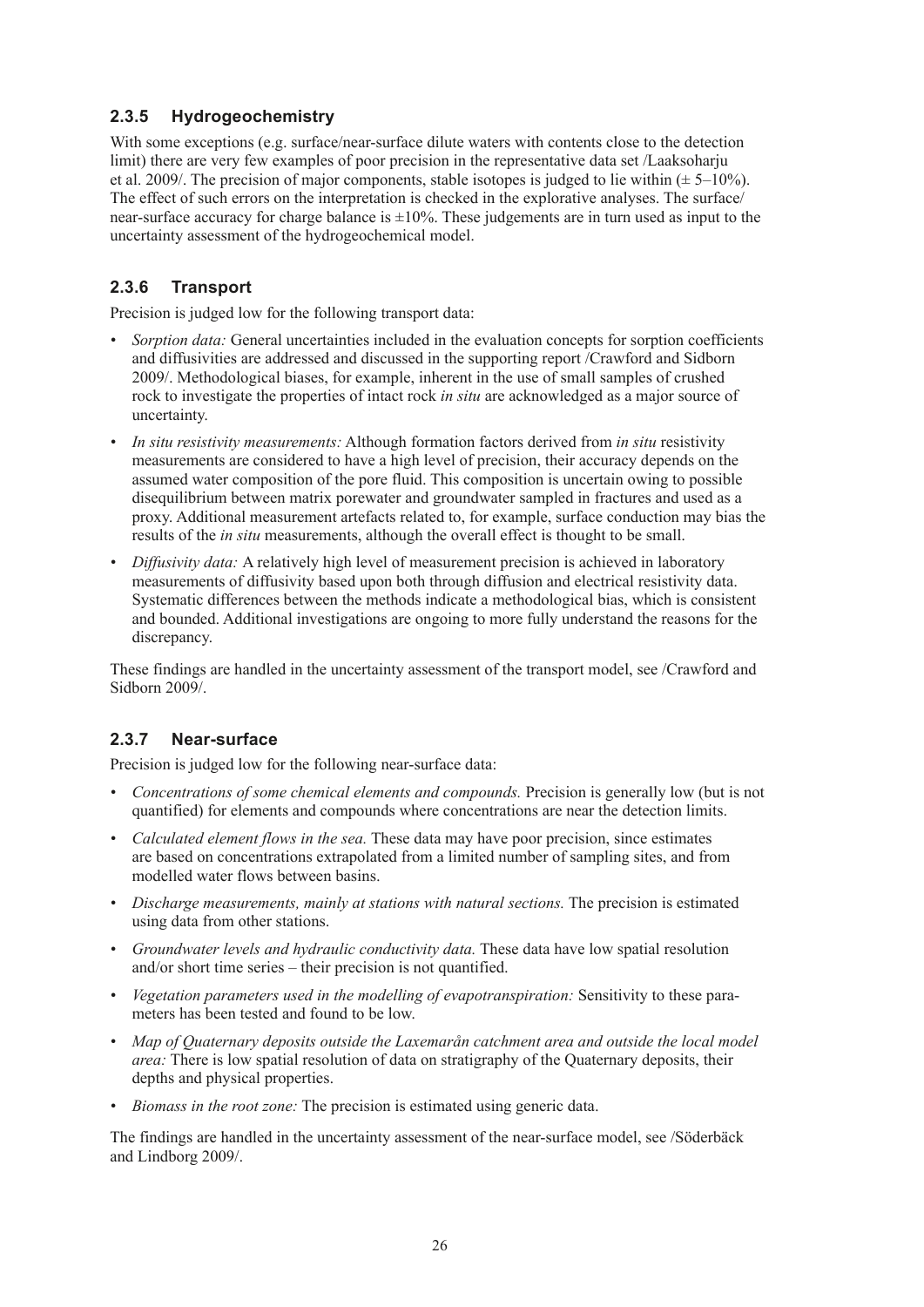# <span id="page-27-0"></span>**2.4 Bias**

Bias, i.e. to what extent the mean of the measured data deviates from the true mean, is another contributor to uncertainty. Potential biases in data need to be identified. There are typically two kinds of biases in the data, biases in the measurement technique and bias introduced by poor representativity of the data. The impact on uncertainty needs to be considered and it needs to be judged whether this impact can be estimated with confidence.

### **2.4.1 Geology**

There is judged to be significant bias in the following geological data:

- • *Representativity of regional scale data:* For the local scale, i.e. the volume of interest for the potential repository, there is no bias in data coverage (surface and boreholes). However, in the regional scale, there are few data from areas covered by the sea and, thus, the location and extent of the sedimentary cover rocks in the sea area is uncertain. This cannot be corrected for, but the sedimentary rocks do not extend west of the deformation zone ZSMNE024A. Furthermore, the bedrock information in the regional model area on land is only of reconnaissance character.
- • *Surface based geophysics in the NW and SE corners of the regional model:* These data have lower resolution, but the corners are of less concern in the model. Also, the new bathymetry data increase the detail along the coastline  $-i.e.$  the previous bias noted in e.g. model version Simpevarp 1.2 is no longer a significant concern.
- • *Reflection seismic data from the surface:* Such data focus on gently dipping structures. There is also a limited coverage of the local model area by seismic surveys, particularly in southern Laxemar.
- *Distribution and orientation of boreholes in the local model area:* There is an non-uniform distribution of borehole data across the local model area. In particular, there are few boreholes in southern Laxemar. Furthermore, drilling activities have focused on the identified major lineaments and not all possible local major deformation zones have been investigated by drilling. In both cases, this has been addressed to a certain extent by focussed, surface based, geophysical surveys. The array of cored boreholes at Laxemar now encompasses a wide-enough distribution of orientations (vertical, steeply, and moderately-dipping boreholes) such that orientation sampling bias is now minimized. In addition, the use of both Wang's  $C_{13}$  factor /Wang 2005/ and Terzaghi correction for estimating fracture  $P_{32}$  from borehole  $P_{10}$  is a significant advance compared to Laxemar 1.2 /Hermanson et al. 2005/, where compensation for borehole orientation bias was made through stochastic simulation.
- *Spatial distribution of detailed fracture mapping at the surface.* There is an non-uniform distribution of trace map data across the local model area. In particular, detail-mapped fracture outcrops only exist for three (FSM\_N, FSM\_NE005, and FSM\_W) of the six fracture domains within the Laxemar local model area. Trench studies cover the southern portion of a fourth fracture domain (FSM\_EW007), but are significantly less useful in the determination of fracture size due to the limited width of the trenches.
- • *Data gap in size between deterministically modelled deformation zones and outcrop fractures:* This gap has been reduced, but not eliminated, through the addition of lineaments in the size range 100 m–564 m from high-resolution magnetic surveys and LIDAR data, thereby supporting the power law scaling assumption at Laxemar. There is still a data gap at the  $\sim$  10 m–100 m scale. In addition, there is no size information for sub-horizontally dipping fractures and MDZ in the size range 10 m–564 m. The geological DFN model is based solely on the size model from the outcrop fractures (i.e. potentially biased towards smaller fractures, but not proven). However, the geological DFN verification efforts /La Pointe et al. 2008/ suggest that the size model for MDZ is reasonable.
- *Fracture data from the southern part of Laxemar:* There is a paucity of data, in particular fracture size data, in the southern part of the Laxemar local model volume (FSM\_S).

These biases are accounted for in the geological modelling, see /Wahlgren et al. 2008/.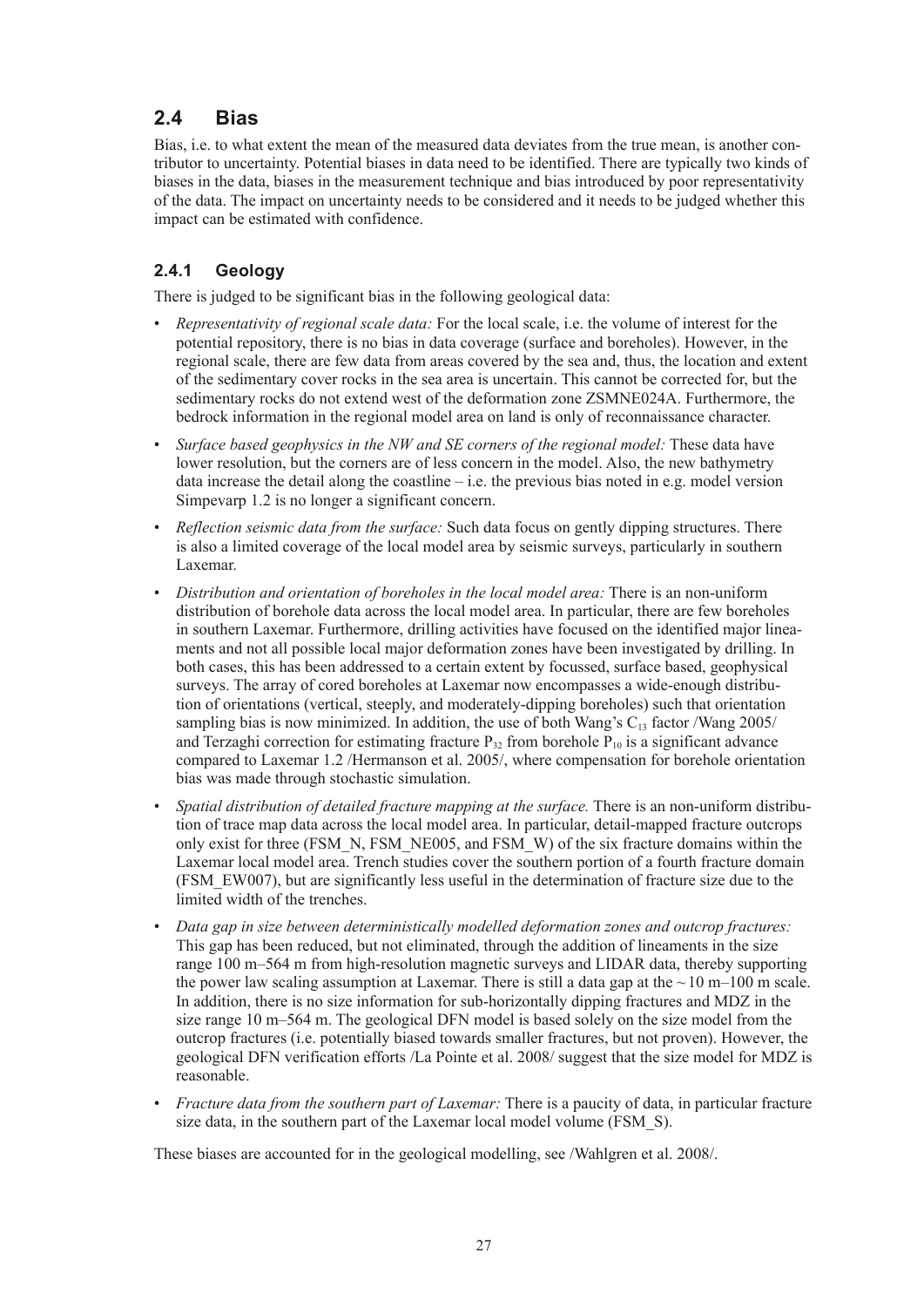#### <span id="page-28-0"></span>**2.4.2 Rock mechanics**

There is judged to be some bias in the following rock mechanics property data (see also /Hakami et al. 2008/:

- *Directional bias from boreholes:* Even though there is a relatively wide distribution of borehole orientations, as noted previously, there may still be directional bias in the rock mechanics data. Drill core samples were essentially only obtained from sub-vertical boreholes.
- *Sparse data coverage:* The data coverage in the southern Laxemar subarea is sparse. However, the lithological model indicates homogeneity within the southern rock domain (RSMD01). The spatial variability and mix of different rock types in rock domain RSMM01 give rise to a fairly large uncertainty in the rock type proportions. This means that there could be a bias in the mechanics properties, if the available boreholes are not representative of the whole domain.
- One borehole with direct stress measurements. There is a potential bias in the stress model of the focused volume, because it relies strongly on results from one borehole located in the south-east of this volume. The model, /Hakami et al. 2008/, has a fairly large uncertainty span around the measurement results from this borehole, but the mean value maybe biased if the borehole is not representative of the mean stress of the area.

The potential biases are accounted for in the rock mechanics modelling, see /Hakami et al. 2008/.

### **2.4.3 Thermal**

There is judged to be significant bias in the following thermal data and interpretations /Sundberg et al. 2008/:

- • *Poor representativity in TPS data for some subordinate rock types with few samples:* The analysed drill core samples may not fully cover the representative distribution of the subordinate rock types.
- • *SCA data used in the thermal models for some rock types (TRC 33A, 33B, 58 and 102):* There is a potential bias in these data, mainly due to the sparsness of the dataset, limitations in the method, and degree and impact of alteration. However, the limited amount of comparable data does not justify any correction.
- • *Potential bias in density logging data used in the thermal modelling:* This bias has influenced the subdivision of the Ävrö granite. The bias should not have any significant influence on spatial correlation models as long as boreholes are treated separately. Evaluation of the bias has been made and a correction was applied to some boreholes. Further, all data related to deformation zones according to the Extended Single Hole Interpretation (ESHI) have been removed.
- • *Potential bias in some temperature loggings:* The approved temperature loggings in Laxemar show small variations at repository depth. However a small bias may be present due to errors associated with the logging equipment or due to logging being performed before temperatures in the boreholes had stabilized.
- *The anisotropy factor:* This is based on field measurements of thermal conductivity and is underestimated due to non-optimal orientation of the measurement in relation to the foliation plane. A correction has been applied based on the orientation of the measurements in relation to the foliation.

These biases are accounted for in the thermal modelling, see /Sundberg et al. 2008/.

#### **2.4.4 Hydrogeology**

There is judged to be significant bias in the following hydrogeological data and interpretations:

*Orientation of boreholes:* The core holes are more or less sub-vertical and may introduce a window effect in the borehole transmissive feature statistics. Due to the relatively few observations at depth, this is more of a problem for hydrogeology than for the geological mapping. Hence, the structural model of the rock between the deformation zones may be biased. This effect could have been addressed by incorporating more boreholes with other orientations.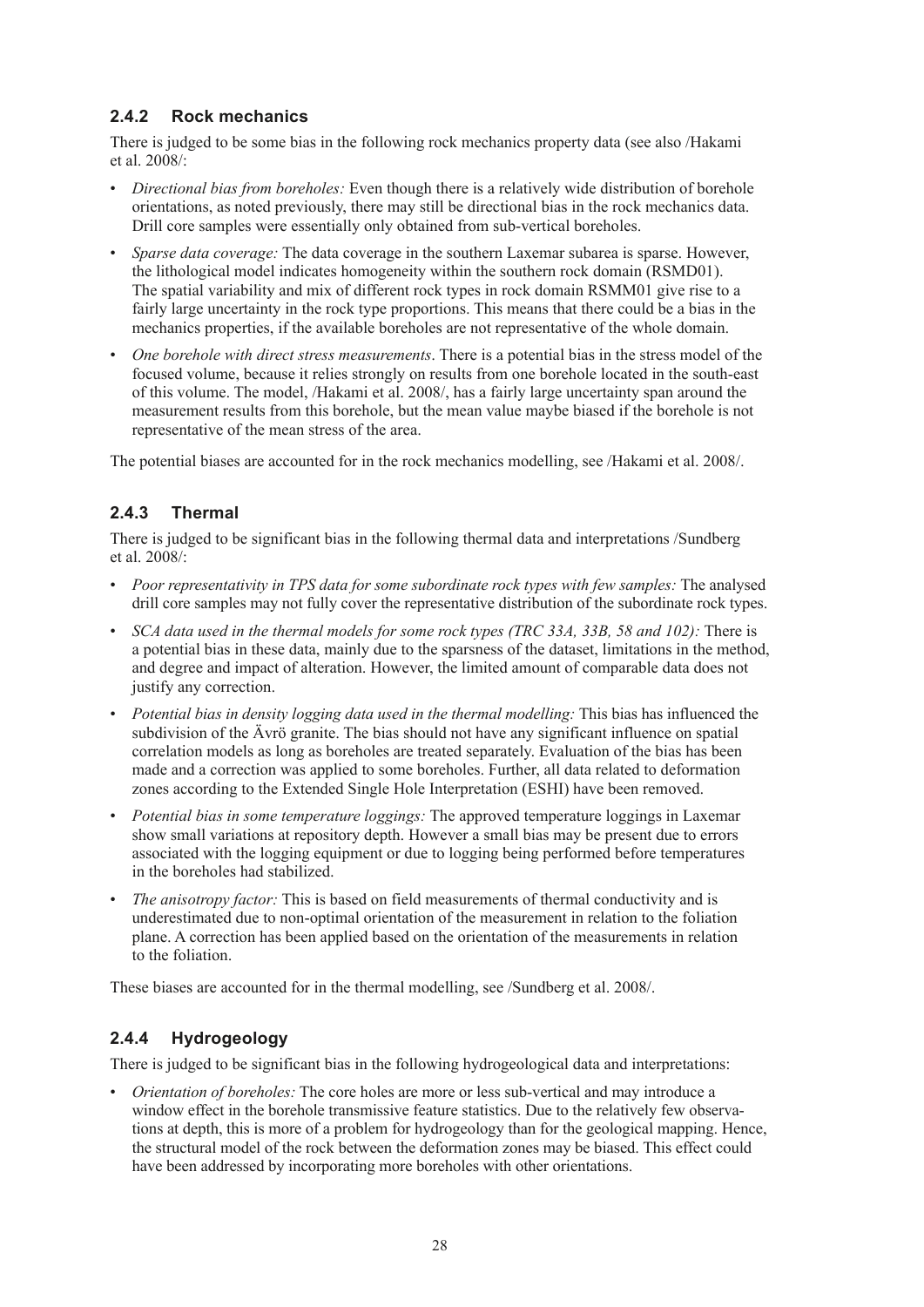- <span id="page-29-0"></span>• *Data from near-surface rock:* There are rather few data in the near-surface rock system. There are few data at detailed scale in the first 100 m of the long cored boreholes apart from a few short core-drilled holes. The core drilled holes are mostly confined to two small drilling sites. This leads to uncertainties in describing the connections between the surfacial and deeper groundwater flow system.
- • *Spatial coverage:* The spatial coverage is judged fair within the Laxemar subarea, but there are few data within individual Rock Domains or Fracture domains and at depth, causing uncertainties within individual domains, especially at depth. These possible biases could only be corrected by obtaining data more data from more boreholes), but the uncertainties could be estimated and are judged sufficiently bounded at this stage.

These biases are accounted for in the hydrogeological modelling and affects the uncertainties in the model, see /Rhén et al. 2008/.

#### **2.4.5 Hydrogeochemistry**

There is judged to be bias arising in the following areas affecting the hydrogeochemical data /Laaksoharju et al. 2009/:

- *Very deep data (> 1,200 m)*: The data for assessment of conditions at depth below 1,200 m originates from a single borehole, KLX02.
- • *Data from low transmissive parts of the fractures and minor zones:* There are relatively few samples from these parts, but some data are available from the rock matrix studies made in boreholes KLX03, KLX08, KLX17A. A potential source of bias in these data is contamination from drilling fluid. Such biased data have been corrected by using back calculations, but the representativity of the samples may still be questioned.
- *Sulphide data:* Old data from Aspo and KLX01 may be incorrect due to analytical uncertainties, but more likely from pumping effects (new sulphide data are available) and sampling difficulties. Analytical uncertainties are assessed by using different laboratories for comparisons.

These biases are accounted for in the hydrogeochemical modelling, see /Laaksoharju et al. 2009/. The uncertainty is partly handled by insight and process understanding from other sites (Forsmark; Olkiluoto) and by considering time series data from the monitoring programme, which will indicate the effects from e.g. artificial mixing and reactions.

#### **2.4.6 Transport**

There is judged to be significant bias in the following transport data:

- *Description of channelling in the hydrogeological DFN-model:* The bias "built into" these models due to their inability to represent physically meaningful channelling phenomena is a well known source of uncertainty. This may have an impact upon calibrated fracture length intensity relations and resulting transmissivity distributions. This is partly handled by the sensitivity analyses on the impact of different channelling hypotheses.
- • *Potential impact from disturbed (stress release) of laboratory samples:* This would imply too high diffusivities etc in the laboratory samples compared with *in situ* values. There are possibly some indications of the degree of bias, which is seen by comparing *in situ* and laboratory formation factor data. This difference can, in principle, be used to correct the bias, but the precision and bias of the *in situ* data also needs to be considered.
- • *Limited amount of transport property data:* The amount available do not give a sufficiently detailed view of intrinsic material property variability to rigorously distinguish between rock types in a quantitative sense. It is thought, however, that differences in groundwater chemistry (both temporal and spatial variations) overwhelmingly dominate over variations in sorptive properties. For similar groundwater compositions the sorptive properties of the rock matrix do not seem to vary significantly between different rock domains. The diffusive properties of the rock as indicated by *in situ* resistivity measurements suggest a relatively small spatial variability of matrix effective diffusivity that is well bounded even under consideration of possible methodological biases.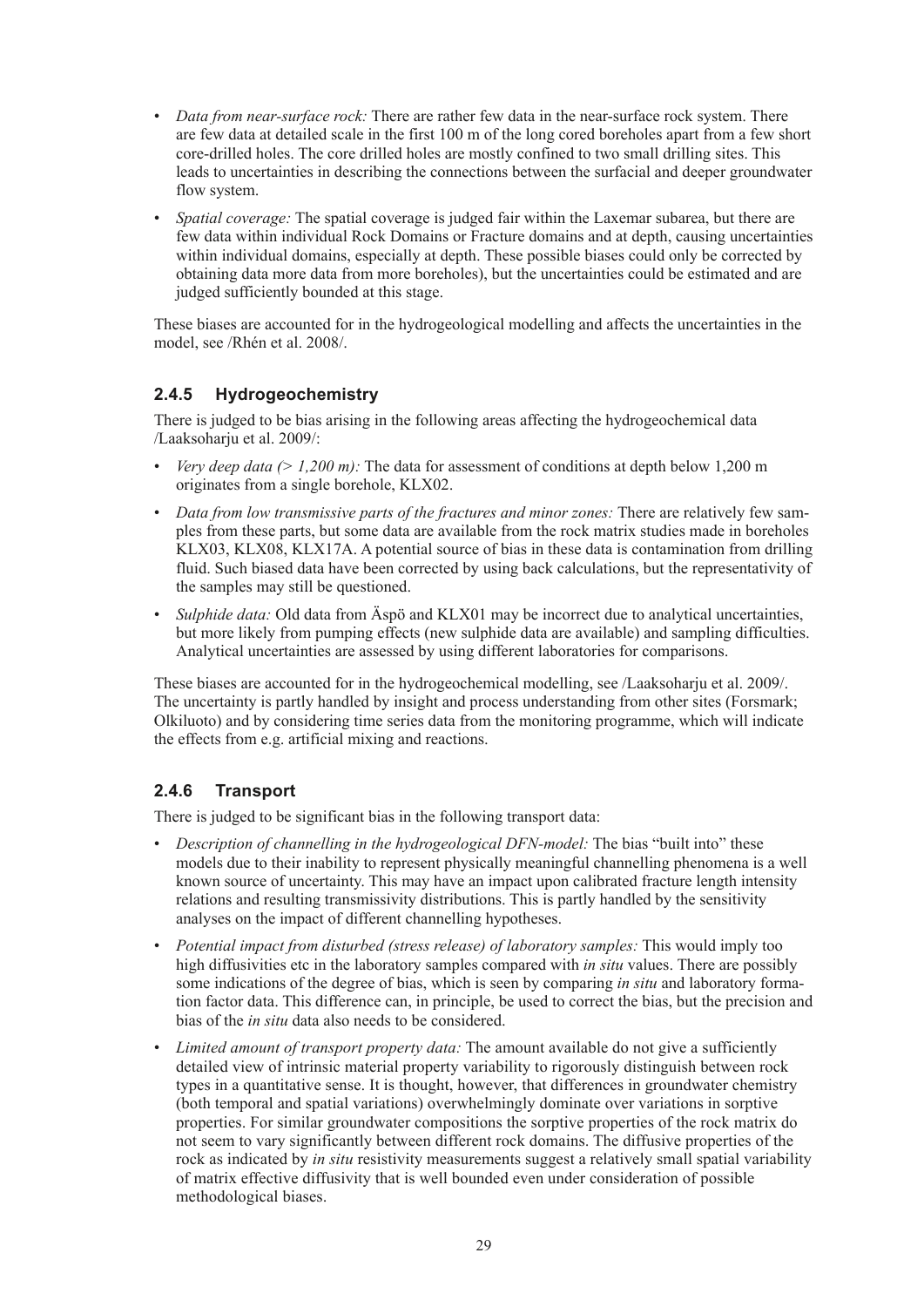<span id="page-30-0"></span>• *The retardation properties of altered rock (sorptive and diffusive properties) in close association with fracture surfaces:* The retention capacity is thought to be enhanced relative to the unaltered rock matrix.

These biases are accounted for in the transport modelling, see /Crawford and Sidborn 2009/.

#### **2.4.7 Near-surface**

There is judged to be significant bias in the following near-surface data:

- Sampling of water in Quaternary deposits is limited to till.
- There are no hydrochemical data from Quaternary deposits in recharge areas.
- There are few groundwater-level data from high-altitude areas.
- Measurements of hydraulic conductivities of sediments and peat are under-represented; correction has been made by use of generic data.
- Most data on depth of the Quaternary deposits are from the central parts of the investigation area, which means that detailed knowledge about the depth in the peripheral parts of the area is missing.
- Few sampling points for biota imply a potential bias in the data. To reduce the bias, the methodology has been to apply stratified sampling in type areas.

These biases are accounted for in the near-surface modelling, see /Söderbäck and Lindborg 2009/. Their impact on uncertainty is judged moderate.

#### **2.5 Assessment**

Generally, the site investigation database is of high quality, as assured by the quality procedures applied. Only a limited number of data are judged to have poor precision or be biased and this is judged to have little impact on model uncertainty.

Only a few data points and a few types of data have been omitted from the modelling, mainly because they are judged less relevant and less reliable than the data considered, even if inclusion of data from outside the Laxemar subarea could locally have enhanced confidence in the regional model. These omissions are judged to have little or no negative impact on confidence in the Laxemar modelling work. In fact, identification of unreliable data and their elimination should have a positive effect on confidence.

Poor precision in the measured data are judged to have limited impact on uncertainty in the site descriptive model, with the following exceptions:

- Interpretation and combination of borehole and outcrop fracture data are uncertain since different mapping techniques have different resolutions (cut-offs). The geological DFN makes assumptions regarding the distribution of fracture size and intensity to deal with this, but the assumptions have not been rigorously tested through field mapping. The size model for fractures is the most uncertain aspect of the geological DFN. This uncertainty has been quantified in the geological DFN report.
- • General uncertainties in sorption data are included in the evaluation concepts for sorption coefficients and diffusivities and are addressed and discussed in the supporting report /Crawford and Sidborn 2009/ and /Selnert et al. 2009/.

Since these examples of poor precision are identified and considered in the modelling, they have only a small negative impact on confidence.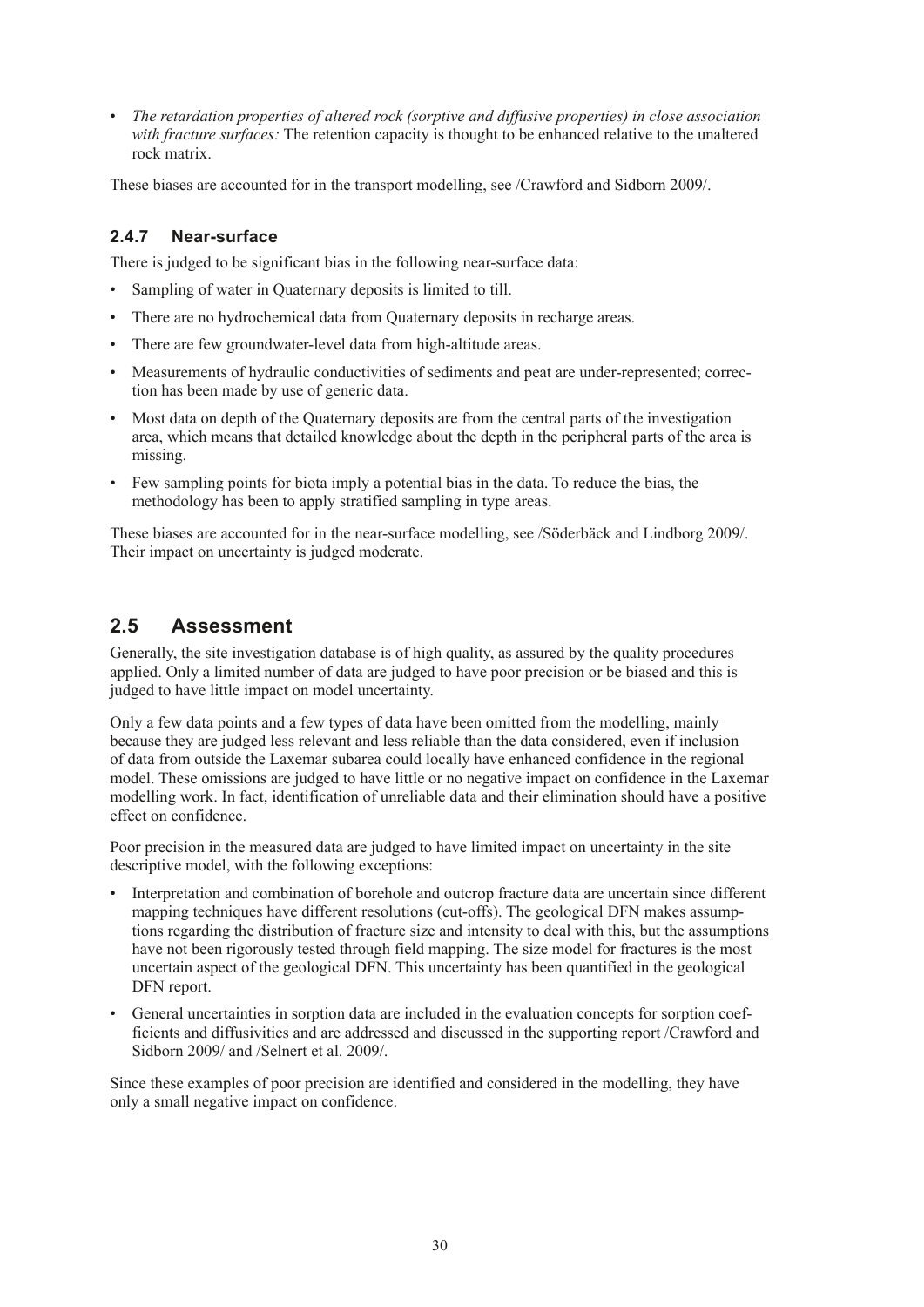Some, potential biases in the data are identified.

- There is a non-uniform distribution of borehole data across the local model area. In particular there are few boreholes in southern Laxemar. Also, drilling activities have focused on the interpreted major lineaments and not all possible local major deformation zones have been investigated by drilling.
- Possibly, the most important bias relates to data on fracture sizes. The problem is especially acute for the gently-dipping fractures and MDZ at repository depth, where there no data can be obtain from surface mapping or airborne geophysics. This necessitates considering a range of uncertainty in the geological DFN-model that could only be reduced by data obtained from the underground.
- There are few water chemistry samples from the low transmissive parts of the fractures and minor zones, though more data are now available from rock matrix studies. Furthermore, a potential source of bias includes contamination from drilling fluid. Such biased data have been corrected by using back calculations, but their representativity may be still questioned.
- • There is potential bias in the sulphide data.
- There are some methodological biases in the transport data, especially in the sorption data. For example, the inherent use of small samples of crushed rock to investigate the properties of intact rock *in situ* are acknowledged /Crawford and Sidborn 2009/ as a major source of uncertainty.

Overall, there is limited measurement bias in the data. Bias due to poor representativity is much reduced compared with earlier model versions, but some still remains. The impact on uncertainty can be estimated and is accounted for in the modelling. The limited remaining identified bias is thus not judged to be a major factor in defining the degree of confidence that can be placed in the model.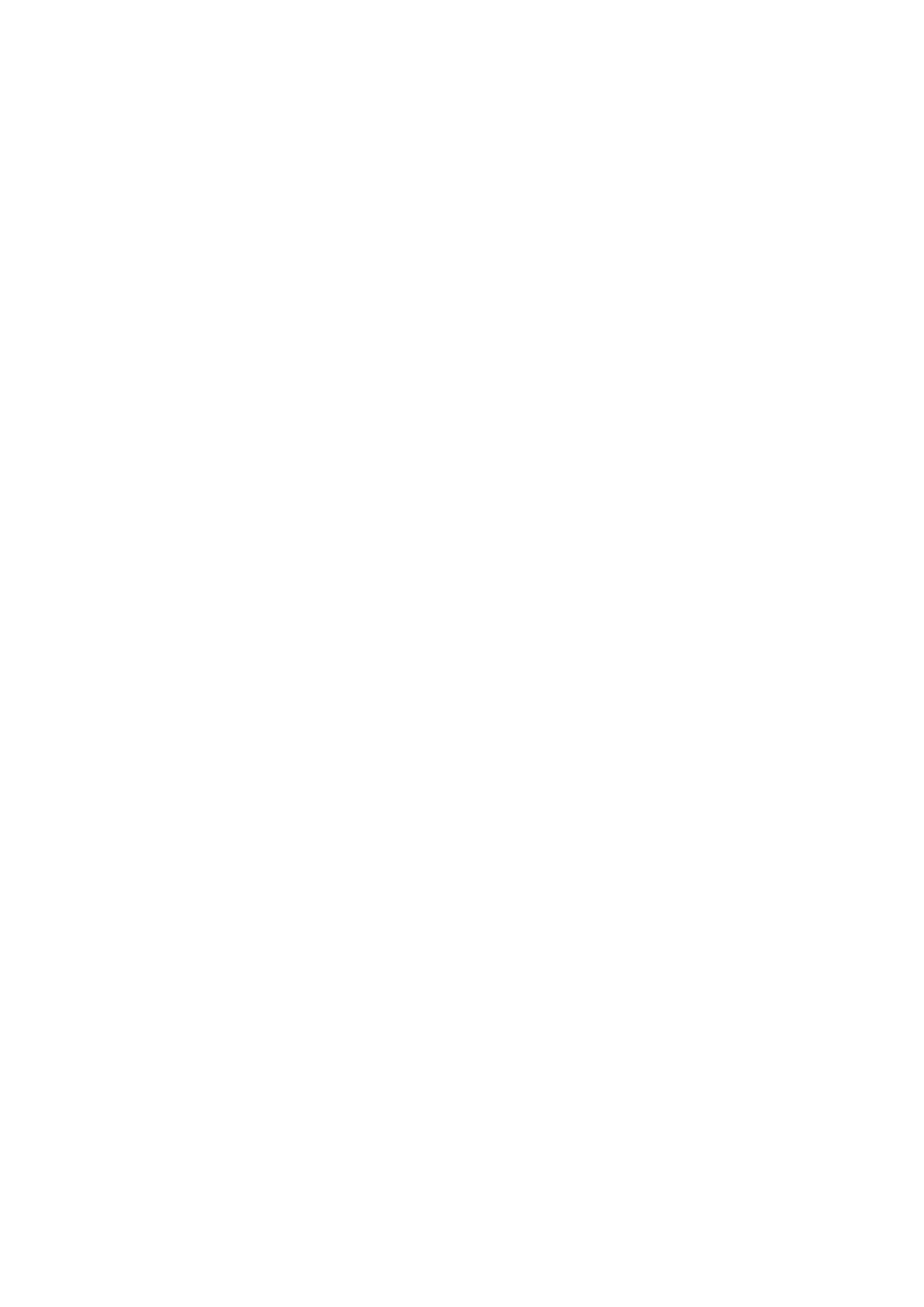# <span id="page-33-0"></span>**3 Remaining issues and their handling**

For confidence, it is essential to identify remaining uncertainties of importance and to quantify them to the extent that their impact on safety and engineering can be assessed.

# **3.1 Auditing protocol**

In order to assess confidence in the subsequent safety assessments, it is essential to *establish how much we know about the site and how confident we are based on present knowledge* and present assessments. This is addressed by identifying remaining uncertainties of importance and answering the following questions for each such issue:

- Why is the issue important? Does it affect key parameters for safety assessment or engineering? Is it essential for understanding (note that it must be of importance to qualify as an issue)?
- What is the state of current knowledge and what is the cause of uncertainty?
- How is uncertainty quantified?
- • How should it be handled in the safety case? Is the uncertainty sufficiently bounded? Does it concern details that will be better resolved by investigations from underground investigation, or would additional surface-based investigations significantly reduce the uncertainty?

All answers need to be justified.

It may be noted that these questions are substantially modified compared with the questions on uncertainty considered in model version Laxemar 1.2 /SKB 2006a/. It was decided to substantially modify the uncertainty auditing protocol in order to ensure that the effort spent in addressing uncertainties concerns important issues – rather than details. Details and minor uncertainties are discussed in the various discipline specific modelling reports supporting SDM-Site Laxemar. References to these reports are given in the different discipline sections below. The basic format is taken from the tables concerning key issues used in model stage 2.1 /SKB 2006d/, but the questions asked are modified to better serve as input to an overall assessment of confidence in the site descriptive model.

### **3.2 Geology**

A few major uncertainties remain in the geological model /Wahlgren et al. 2008/ and in the geological DFN model /La Pointe et al. 2008/. They are discussed in the following subsections.

#### **3.2.1 Confidence and adequacy in the subdivision of Rock Domains in the potential repository volume**

Improved definitions and descriptions of more homogeneous rock domains may enable reduction of the variance in thermal and mechanical properties.

The subdivision into rock domains is judged to be well established in the local model area, particularly in the potential repository volume, both at the surface and at depth. The uncertainty relates to the location of the rock domain boundaries at depth between the boreholes, in particular for the boundary between RSMM01 and RSMA01, since there is no sharp contact between the Ävrö granite (RSMA01) and the Ävrö quartz monzodiorite (RSMM01), including the appearance of diorite/gabbro that also characterizes RSMM01. The uncertainty in the rock domain model relates to a certain degree to the orientation, but in particular to the spatial distribution of subordinate rock types, i.e. fine-grained granite, pegmatite and fine-grained diorite-gabbro (composite intrusions) and dolerites (including possible existence of additional dykes).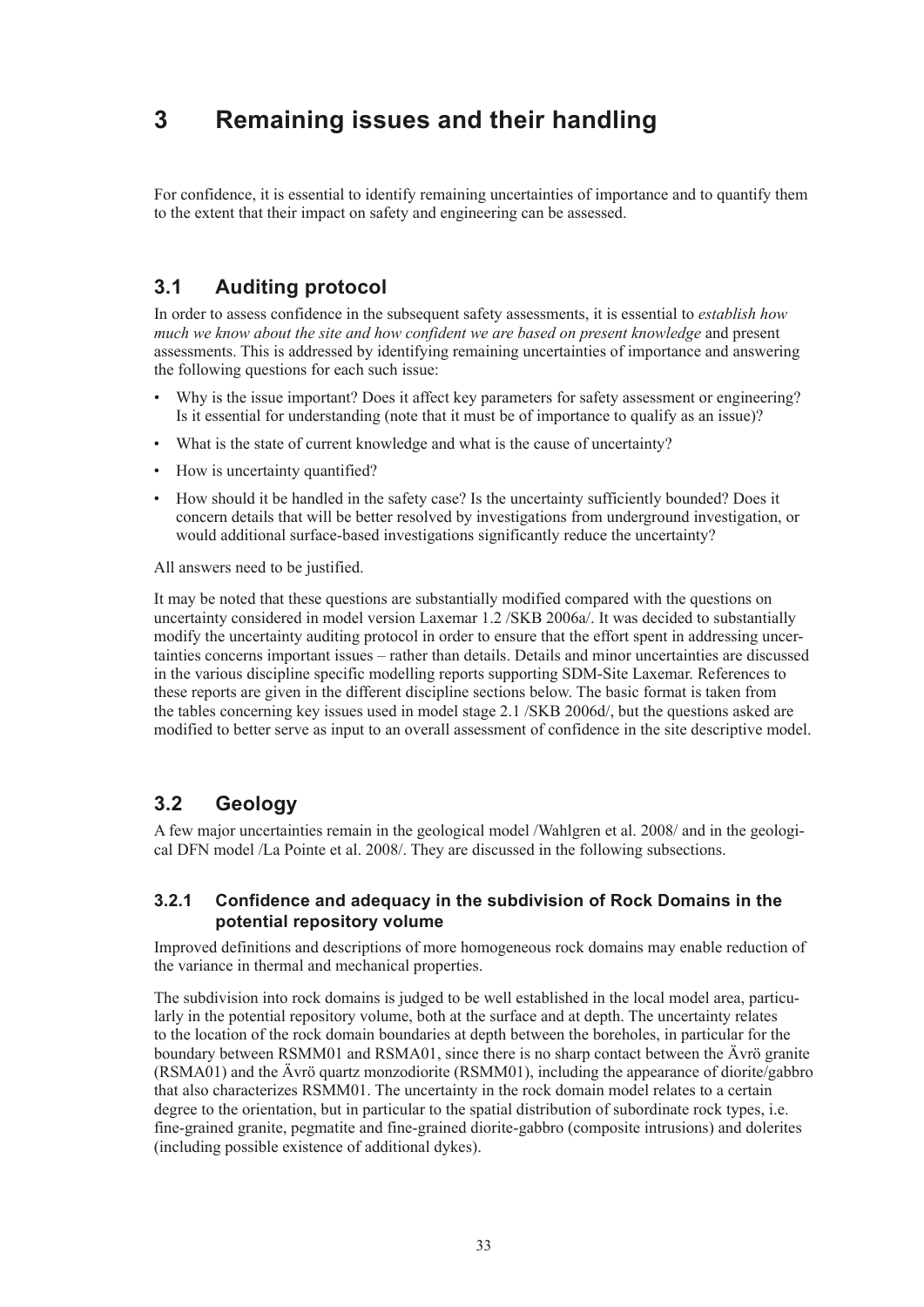<span id="page-34-0"></span>Outside the local model area i.e. in the regional model, the uncertainty is high in respect of both to the existence and geometry of rock domains, since only reconnaissance surface data and no subsurface information are available. It might be possible to create a new domain division with a domain focused on diorite-gabbro. However, the three-dimensional geometry of such a domain would be highly complex and would anyway not be of importance for repository performance or design.

Uncertainties in geometrical boundaries between RSMM01 and RSMA01 are estimated to lie within  $\pm 100$  m of the modelled boundary, whereas the boundary between RSMM01 and RSMD01 is more well defined /Wahlgren et al. 2008/. The orientation of subordinate rock types has been evaluated by use of the orientation of rock contacts in the drill cores (Boremap data). There is large uncertainty in the distribution and size of gabbro bodies within the RSMM01 domain, but this is covered by the uncertainties in assigned properties included in property tables provided. The uncertainty in the rock domain model in the regional model volume is not quantified. There is also an uncertainty in the determined rock type proportions. This uncertainty is especially high in rock domain RSMM01 but low in RSMD01.

A verification of the uncertainty in the location of rock domain boundaries could be made by comparing prediction and outcome from drilling additional cored boreholes, but a more detailed verification could anyway be made during underground excavation. The spatial distribution of subordinate rock types is taken care of in the geological simulation carried out in connection with the thermal modelling/simulation. Any remaining uncertainties will have to be resolved and managed during potential underground excavation and construction phase.

#### **3.2.2 Alteration of intact rock**

Alteration of intact rock possibly affects the mechanical and thermal properties by lower density, higher porosity and reduced strength. Oxidised rock often has reduced mechanical strength.

Oxidation is present in all three rock domains varying between 10 and 25% by volume. The uncertainty relates to the spatial distribution and what is the effect on e.g. thermal and rock mechanical properties between what is classified as fresh, faint, weak, medium and strong alteration (based only on qualitative inspection of the drill core during the mapping). The effect may be in different directions, e.g. strong alteration may imply higher thermal conductivity but lower mechanical strength. It should be noted that "red staining" is usually related to fracturing, whereas saussuritization is not. The latter also affects rock portions unaffected by fracturing. Mapping is done by inspection of the drill core and there is a risk of misinterpreting altered rock as intact rock.

The uncertainty is not quantified, although its importance for the thermal and rock mechanics properties is assessed by the rock mechanics and thermal modelling teams.

Uncertainty could be reduced by using data from the mapping of the drill cores relating to type, extent, and intensity of alteration in the "intact rock" between deformation zones. The uncertainty in the percentage of the altered volumes is still difficult to quantify but is managed appropriately by making conservative assumptions in the rock mechanics and thermal property assignment.

#### **3.2.3 Occurrence, geometry, character and properties of deformation zones, with trace length > 3 km, inside the potential repository volume**

The location and size of suitable deposition volumes need to be defined for layout studies and for Safety assessment. The number of deformation zones and their trace lengths are important, but their absolute positions are not considered critical since only zones with trace lengths larger than 3,000 m are really layout determining since only those require a respect distance. All deformation zones of all sizes are important for the site groundwater flow modelling and associated chemistry matching.

Overall there is high confidence in the existence and location of the larger, layout-determining deformation zones, but due to heterogeneity, there is relatively high uncertainty in their character and physical properties. The length versus thickness relationship is weak and the lateral extent of modelled deformation zones not linked to lineaments is particularly uncertain. The uncertainty in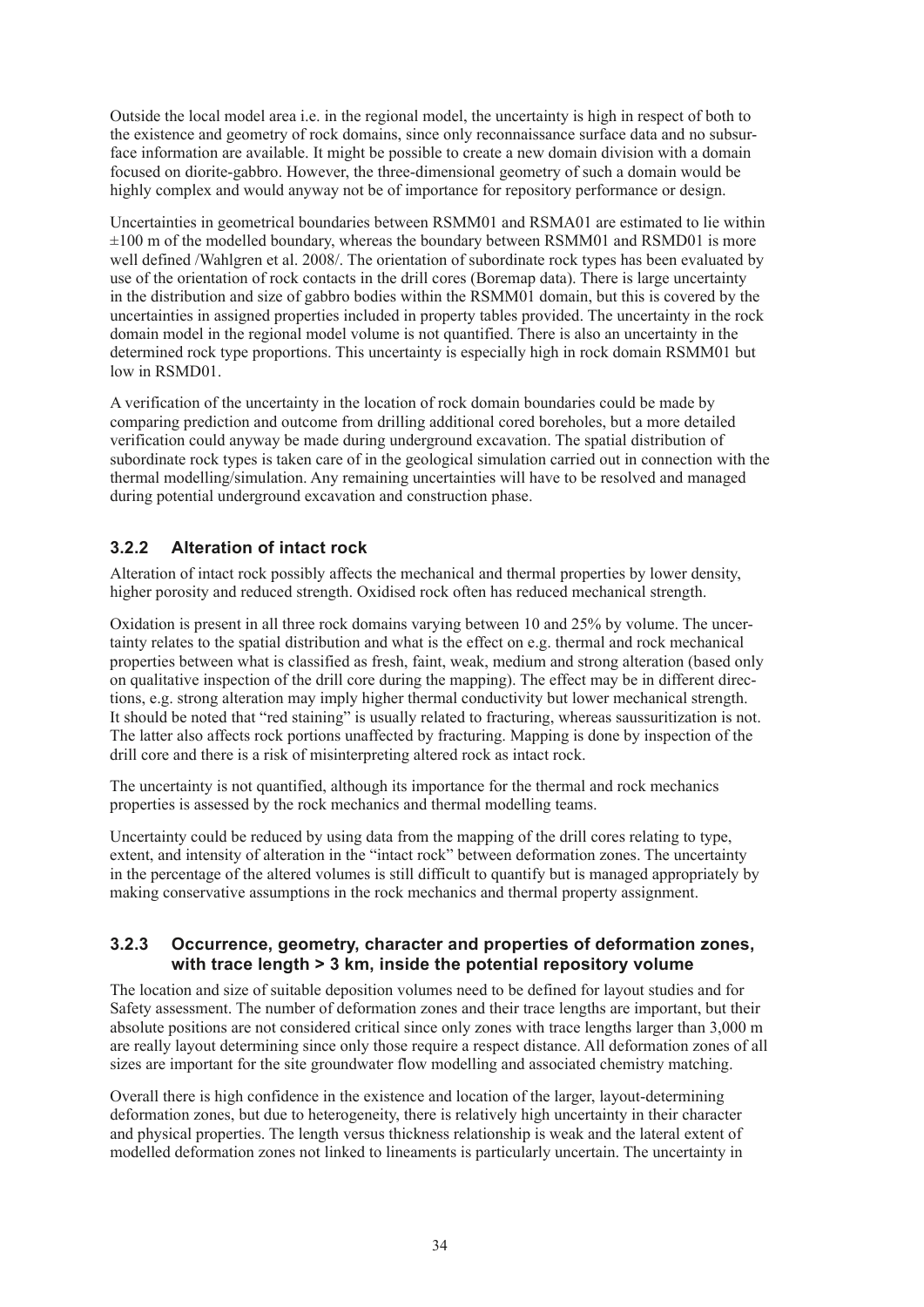<span id="page-35-0"></span>the selected threshold thickness for deterministic modelling of deformation zones, only identified in isolated boreholes, has an impact on the geological and hydrogeological DFN models. Similarly, this class of deformation zone has a high uncertainty in all properties other than existence.

Uncertainty is quantified by the use of confidence classes and, where appropriate, spans of likely values for individual zone properties. Deformation zone properties have in part to be based on ensemble statistics from groupings of possible deformation zones inferred to have similar characteristics.

#### **3.2.4 Occurrence of sub-horizontal zones inside the potential repository volume**

As already noted in the previous section, it is important to be able to identify deformation zones, especially if they have an area corresponding to a trace length longer than 3 km. This also applies to sub-horizontal zones.

It is not a straightforward matter to identify the lateral extent of this type of deformation zone since often they do not have clearly identifiable intercepts with the ground surface. In addition, if such deformation zones are segmented and later offset by movements along steeply dipping deformation zones, which is considered highly likely, then the interpretation and estimation of their effective extent and 'size' is extremely difficult and consequently highly uncertain. It is noteworthy that although the Äspö HRL, CLAB and OKG underground facilities lie to the east of the regional Äspö shear zone, in a slightly different tectonic regime, no major gently dipping deformation zone has been identified in these underground facilities, including the Äspö spiral access ramp and shafts down to c. –450 m elevation.

There are some seismic indications of gently dipping features in the target repository volume but these are not established as major deformation zones. Most of these gently dipping reflectors lie well below the level of interest for the potential repository. The implications of "reflector M1" that does lie in the elevation range of interest, being a potential gently dipping deformation zone in the south-central part of the focused area has been assessed, including exploration of alternative interpretations of the data. It is generally concluded that shallow dipping deformation zones are present in the potential repository volume but no local major or larger zone has been identified. In particular, reflector M1 is interpreted to mark the upper boundary of a thick 'package' of similarly oriented MDZs and mafic intrusions.

The existence of the gently dipping deformation zones is of high confidence. However, at the elevations of interest they are considered to lie within the local minor deformation zone size range.

Due to their limited sizes, there is no need to directly consider gently dipping zones for repository layout, but preparedness for their existence and managing of them if found during excavation is needed.

#### **3.2.5 Minor deformation zones**

Minor deformation zones (MDZ) will occur inside the potential repository volume. Since the MDZ population is likely to include structures that are larger than 75 m equivalent radius, they make up the "discriminating features" i.e. zones not allowed to intersect a deposition hole. Furthermore, the MDZ also have potential to affect flow and migration since they are likely associated with increased hydraulic conductivity. The important issue is rather how we can increase our understanding when we encounter MDZ in boreholes. The problem is to be able to distinguish between large fractures, MDZs and larger zones in cores. Do we have enough representative data to make such a decision?

The size distribution of sub-horizontal MDZ is taken from outcrop fractures. Lineaments, if assumed to represent deformation zones, are modelled as vertically dipping, since there is no dip information in the LIDAR and ground magnetic data. Thus, there is no direct information available on the size of sub-horizontal MDZs.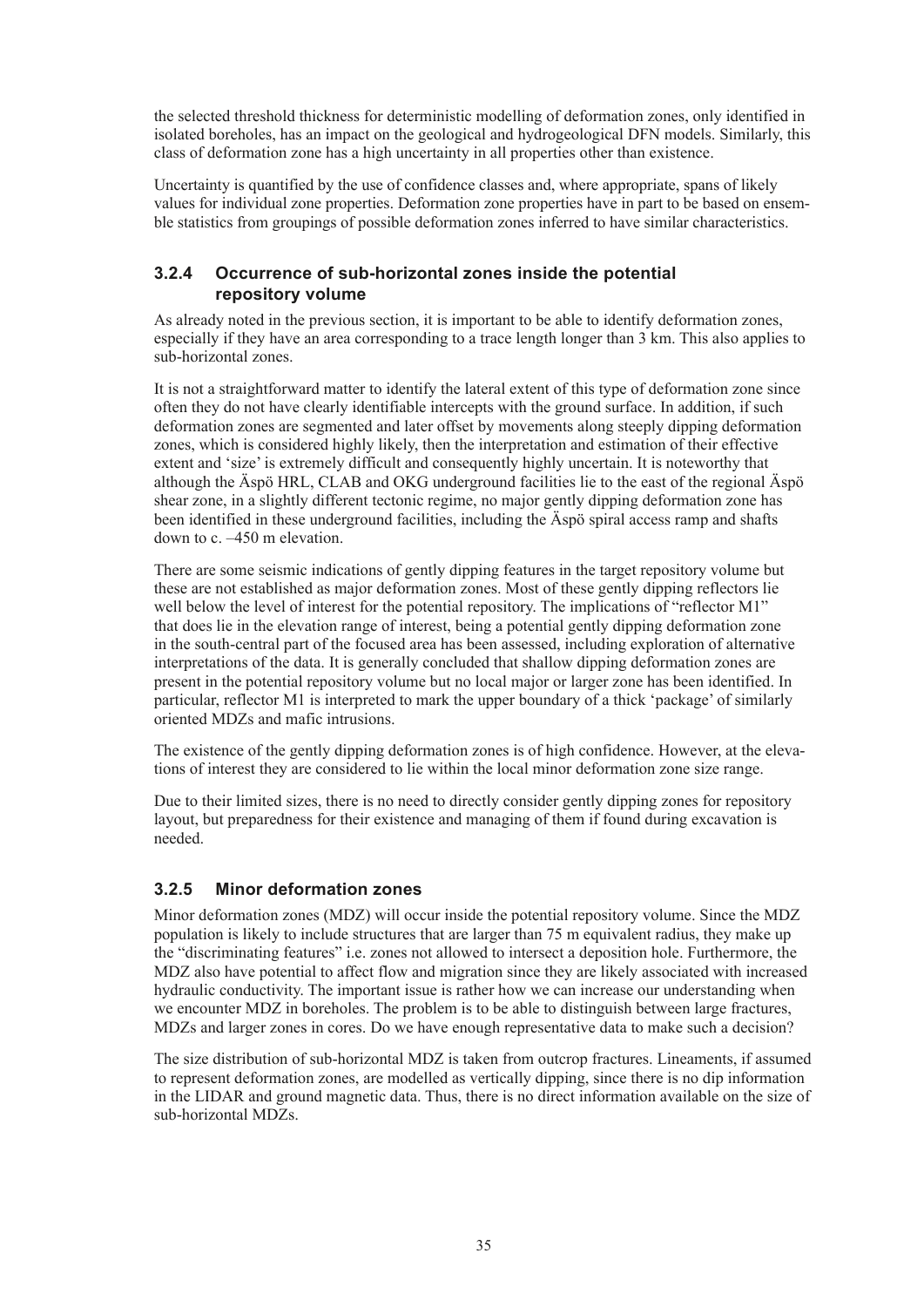On the surface, MDZs cannot be distinguished from larger deformation zones except in terms of length. In boreholes, MDZ properties, including thickness, character (brittle, ductile, composite) are identical to those of larger deformation zones. The identification of MDZ in boreholes is based on two factors: 1) can the zone be traced between boreholes or between the surface and a borehole, and 2) on weak apparent thickness/length criteria. The establishment of a reliable trace length versus thickness relationship is extremely difficult and more realistically only weak relationships or tendencies are likely to be identified as has been presented for Laxemar. True thickness and true lengths are needed to establish a reliable thickness/size relationship in boreholes. Estimation of true thickness requires analysis of the orientation of MDZ sections, which can be very difficult to quantify and highly uncertain. This means that the extent, shape, and orientation of MDZ exposed only in boreholes is very uncertain and very difficult to calculate.

It should also be noted that MDZ properties (conductivity, mechanical stiffness, aperture, etc) are not treated in the geological DFN model, this is left to downstream model users.

The MDZ are modelled statistically as part of the geological and hydrogeological DFN models. However, the uncertainty in the size distribution for the MDZ is large. Alternative size models based on outcrop data are instead used to bound uncertainty, and are carried through DFN verification and uncertainty analyses. The uncertainty in size of sub-horizontal MDZ is not explicitly treated since it is difficult to assess using only surface based data. The identification of MDZ in boreholes is controlled by BIPS/Boremap/Extended Single Hole Interpretation protocols. The limits (thickness) of MDZ in cored boreholes are delineated using 'expert judgment'; there are no objective controls on uncertainty. The length/thickness correlation is based solely on deterministic deformation zones, and may not be correct for MDZ due to insufficient data. Consequently, there exists a risk that a structure observed in a cored borehole and classified as an MDZ may in fact represent a deformation zone with a length  $> 1.000$  m. On the other hand, the possibility exists that some of the deterministically modelled deformation zones that are based solely on a single intercepts in boreholes, may in fact represent structures smaller than the fixed 1,000 m size (representing the designated cut-off in size between deterministic deformation zones and MDZ) assigned to deterministic deformation zones interpreted from singular borehole intercepts with a true thickness of 10 m or more.

The uncertainty surrounding MDZ is quite large and is nearly impossible to address without additional data that can only be obtained during underground construction (tunnels or large-diameter shafts), potentially combined with additional geophysics (specifically 3D seismic reflection data similar to that gathered for oil reservoir assessment), and additional surface mapping efforts at larger (10 m–1,000 m) scales. Nevertheless, it is believed that the uncertainty here is contained inside the general size-intensity uncertainty of the Geological DFN and its various alternative models. We will never be able to predict the locations and geometries of MDZ in an absolute sense, but we have the necessary tools to do the work stochastically.

Specific criteria would need to be developed for the identification of MDZ structures in boreholes, canister holes, and on tunnel walls in case this is judged necessary. MDZs need to be investigated at more than one point location before better estimates of their sizes can be made. This is really only possible during the initial tunnelling and site construction phases.

### **3.2.6 Geological DFN model inside the potential repository volume**

Improved confidence in the DFN model is needed to enhance understanding of the investigated site. The geological DFN model is primarily used for assessing the degree of utilisation (in repository engineering) and the probability of mechanical damage due to shearing (in safety assessment). Elements of the geological DFN are utilized by numerous downstream modelling teams including the hydrogeological DFN and the rock mechanics assessment of rock mass properties.

Details of the geological DFN model are provided by /La Pointe et al. 2008/. The size of large fractures and MDZ is constrained by the lineaments based on interpretation of high-resolution ground magnetic and LIDAR data. Strike orientation of these features (for classification of size by set) is fairly certain, but information on the dip orientation of MDZ-scale structures is weak, since data are only really available from MDZ intercepts in cored boreholes. The current knowledge of the size and shape of sub-horizontal fractures is weak. The only available data come from surface outcrops;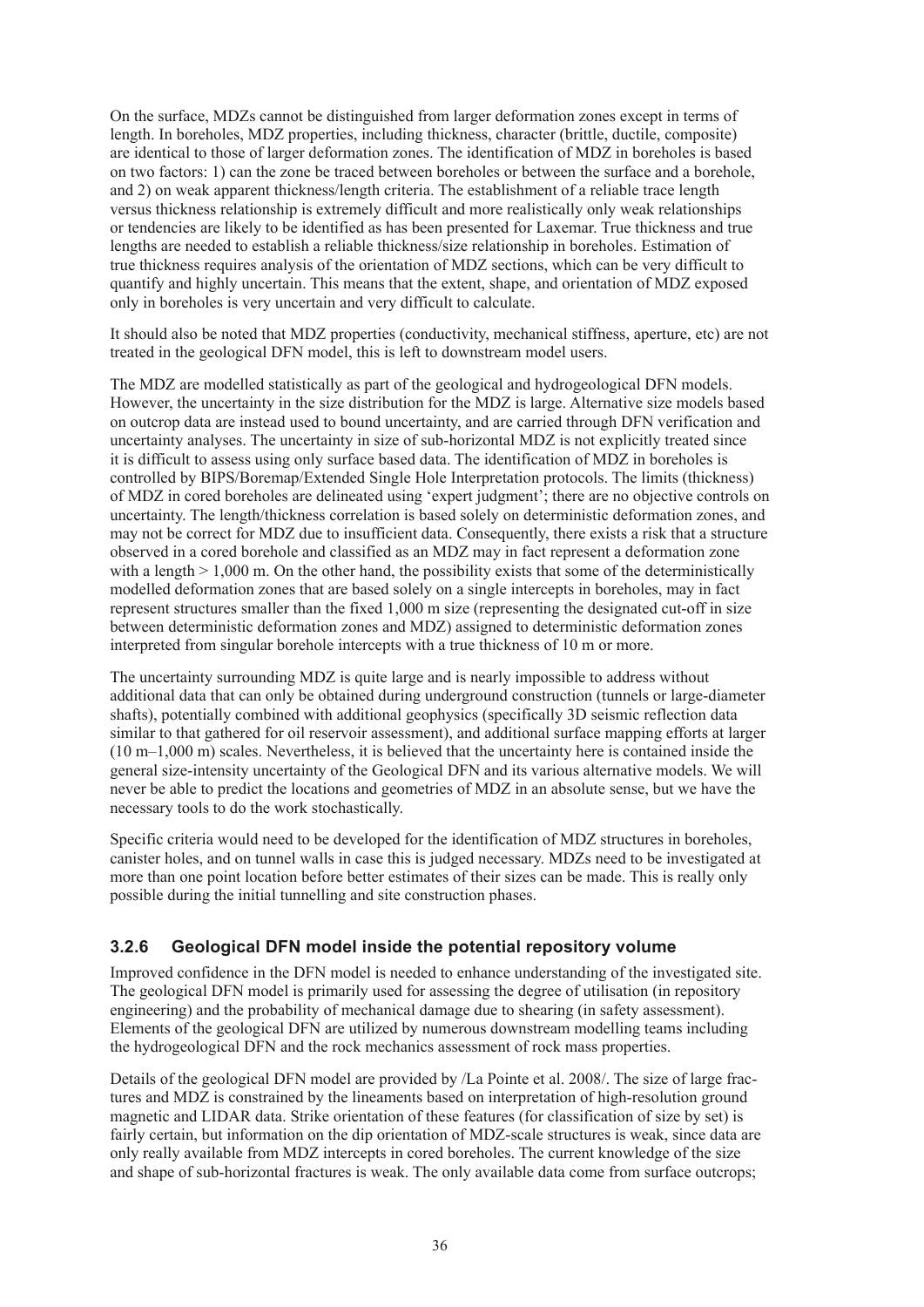the abundance of borehole data is not helpful in this particular case. There is missing information on sizes in the range 10 m to  $\sim$  100 m. Lineament maps only cover down to  $\sim$  100 m in length (LIDAR/ Ground Magnetics) and outcrops are too small. The resolution in geophysics is not sufficient to address this.

Size is the single largest uncertainty in the geological DFN model, whereas orientation, intensity, and the spatial model are all well-treated and well-constrained. The size of sub-horizontal fractures is most uncertain. The uncertainty in size is quantified through uncertainty analysis, which produces ratios of P<sub>32</sub> for various size-intensity model alternatives to the established based case model, and by a verification case ranking of alternative models. Uncertainty in fracture shape or morphology is not addressed by the geological DFN model.

Analysis of tunnel and excavation data during construction may add to the understanding of the fracture size. Additional studies could be useful (larger-scale surface mapping, vertical excavation trenches), but these are very expensive and time consuming. Therefore the initial site construction would be the best opportunity to address this issue. At the current stage the uncertainty is judged sufficiently bounded by the range of alternative models presented.

# **3.3 Rock mechanics**

A few major uncertainties remain in the rock mechanics model /Hakami et al. 2008/. They are discussed in the following subsections.

### **3.3.1** *In situ* **state of stress**

Understanding rock stresses is important for design of the repository in order to mitigate potential spalling and other stability problems and for the long term safety assessment of THM related issues, such as thermally induced spalling.

There is a good understanding of major horizontal stress orientation, being NW-SE, whereas the stress magnitudes, which are expected to be fairly low compared to typical situations in the Fennoscandian shield, are more uncertain. The main reason for uncertainty is the low spatial coverage from direct measurements. One component of uncertainty also stems from the evaluation of the primary data (spread and potential bias in the data). However, no indirect observations in the deep boreholes indicate high stress conditions and there are comparative data and experience at depth from Äspö HRL. This means that there is very high confidence in the upper stress limit.

The uncertainty is quantified by assessing the quality of the data and by stress modelling. It is given as a span for the mean stress. Additional measurements underground (in shorter boreholes) are expected to decrease the uncertainty in the results. The uncertainty in the stress magnitude will also be reduced when the construction starts and there is a possibility to measure deformations and back analyse the stresses.

### **3.3.2 Intact rock mechanical properties**

The intact rock mechanical properties are important for design of the repository and for assessment of thermally induced spalling in the deposition hole.

The intact rock strength depends on the rock type and there is also a fairly large expected variation in strength, due to mineralogical variation/grain size distribution, within each rock type. The uncertainty in the proportions of different rock types in the rock domains RSM01A and RSM01M is fairly large, and thus the total expected strength distribution, on rock domain basis, is also fairly uncertain.

A model for intact rock properties is given for each rock type, but not for each domain. The uncertainty in each parameter is described by a span in the value of the mean of the distribution.

The uncertainty can be dealt with statistically and is bounded.. The uncertainty in the detailed distribution of rock types is expected to be reduced during construction.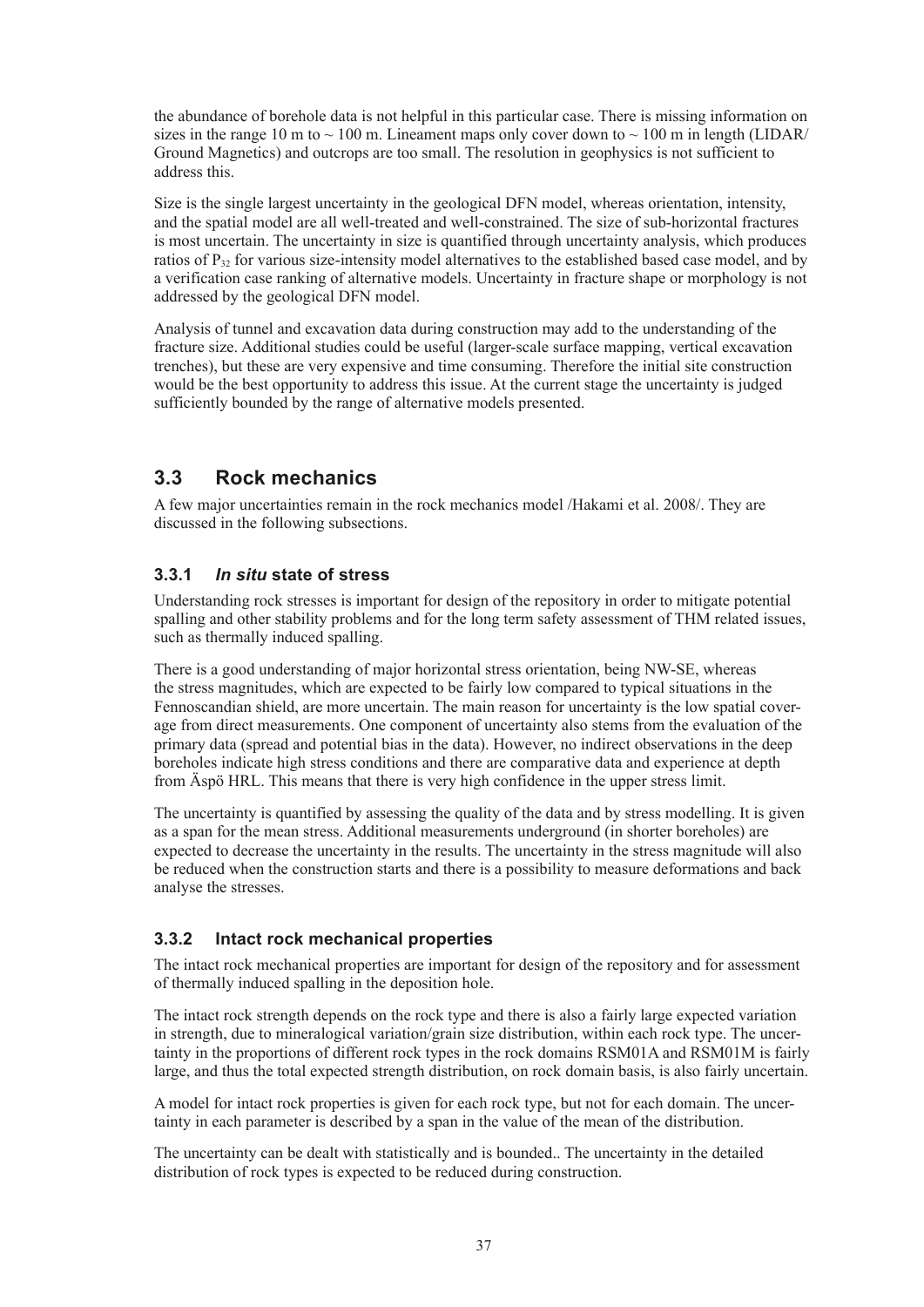# **3.4 Thermal model**

A few major uncertainties remain in the thermal model /Sundberg et al. 2008/. They are discussed in the following subsections.

# **3.4.1 Spatial variability of rock of low conductivity**

Apart from the uncertainties in the lower tails of the thermal conductivity distributions, there are of course uncertainties related to the overall distribution of thermal conductivity for each rock domain, but these are much less critical for repository design. A maximum temperature criterion on the bentonite means that a larger repository is required if the rock is of low conductivity. This means that in order to design the repository, the lower tail of the thermal conductivity distribution must be described adequately. Thermal conductivity at Laxemar is generally low. Small uncertainties in the lower tail of the thermal conductivity distributions will have a significant impact on canister spacing. The more certain the model, the more efficient the design can be.

There are uncertainties in the lower percentiles of the modelled thermal conductivity distributions for rock domains RSMA01, RSMM01 and RSMD01 for the following reasons. There is uncertainty in the thermal conductivity models for different thermal rock classes (TRC) both as regards the distribution models and the spatial correlation models. For example, it is not clear whether the spatial correlation models used are applicable to the whole thermal conductivity distribution. There are also uncertainties in the reproduction of typical size distributions and anisotropy for the bodies of subordinate rock types in the geological simulations, which is related to the present ability to model heterogeneity. This may be mainly significant for the lower tail of the thermal conductivity distribution for TRC 102 in domain RSMD01. The reason is that the critical rock types in domain RSMD01 are present in relatively small proportions and as relatively small bodies. However, the influence on the lower tail at the 5 m scale in rock domain RSMD01 is limited due to upscaling effects. The potential anisotropy in the geometry of subordinate rocks in domains RSMA01 and RSMM01 has not been modelled due to lack of information but this anisotropy is relatively small.

There are also limitations in the ability to reproduce variability in rock type proportions in the geological simulations. There are uncertainties in the estimated rock type (TRC) proportions in each rock domain. The impact of this on low percentiles is however small although some impact on domain RSMD01 can be inferred. Finally, the simulation scale  $(2 \text{ m})$  used in the lithological simulations causes discretization errors for rock types that occur at sizes smaller than the simulation scale. This has an impact on the thermal model for domain RSMD01 only, due to the presence of small bodies of fine-grained diorite-gabbro. However, the impact at larger scales is small.

The overall uncertainties resulting from these different sources or error have not been quantified. However, uncertainties related to TRC proportions have been quantified and are small.

The thermal TRC models are judged to slightly underestimate the lower tail of the thermal conductivity distribution. An improved understanding of the distribution, correlation and anisotropy of different TRCs, would be better resolved from underground investigations.

# **3.4.2 Geometrical bounds on different thermal subdomains**

Clear geometrical bounds on subdomains with different thermal properties, would enhance the current the ability to further optimize canister spacing in different subdomains in domain RSMM01 and RSMA01. Without geometrical boundaries this only can be made using conservatively low values of the thermal conductivity, resulting in an unnecessarily high designed distance between deposition holes.

Thermal subdomains are identified and modelled, but are not geometrically bounded. Volumes for the different subdomains are estimated from occurrences in the boreholes. The occurrences of thermal subdomains will be better characterized and bounded from underground investigations.

# **3.4.3 Anisotropy in thermal conductivity**

Anisotropy in thermal conductivity, as indicated by field measurements, affects the thermal design, but the effect is small.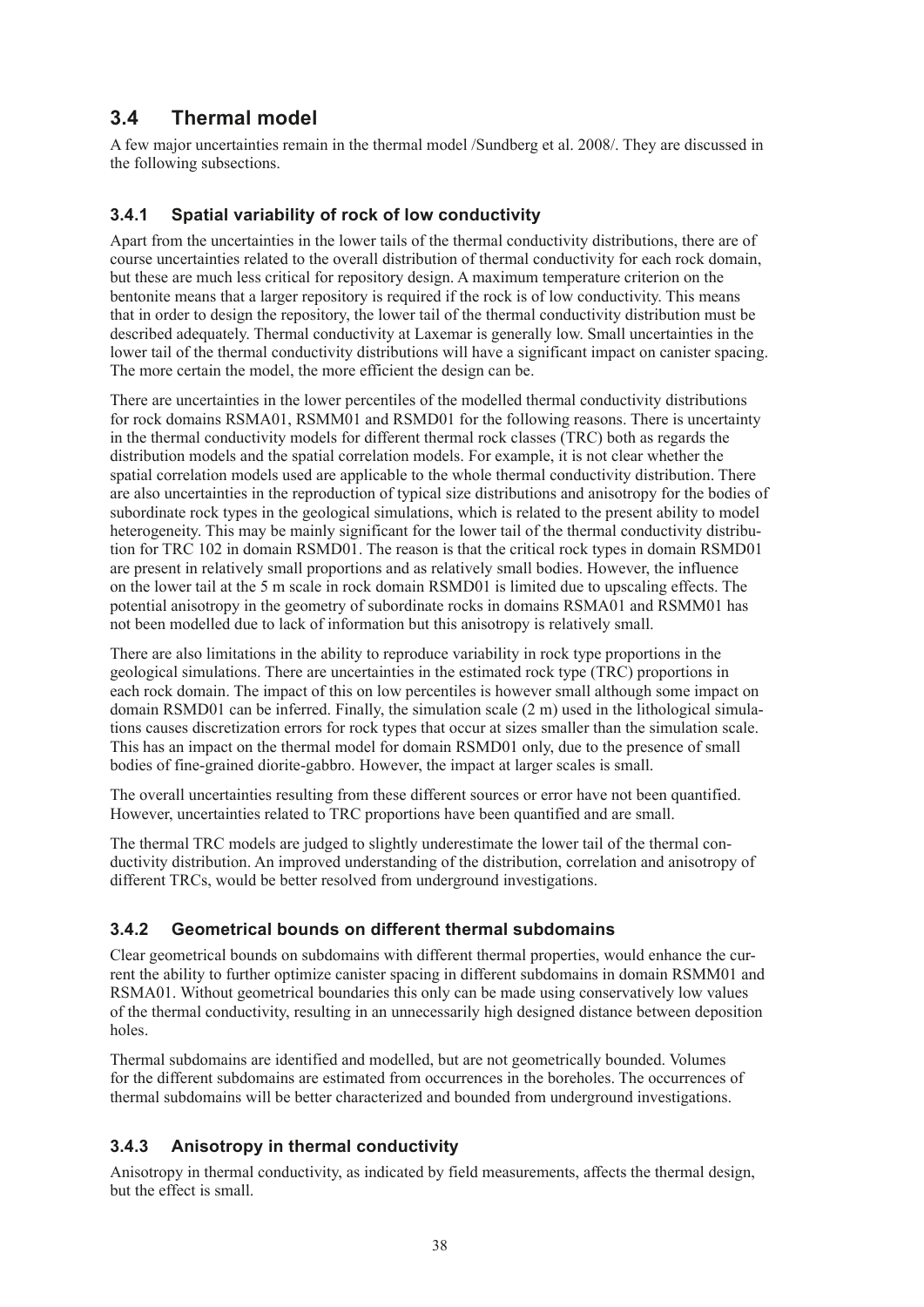It is clearly established that thermal anisotropy exists and that it is linked to foliation. The mean in anisotropy factor is judged to be quite reliable, but the spatial variability of the anisotropy is uncertain, mainly due to sparse data. The current knowledge of the orientation of the foliation and judgement of the anisotropy factor already now allows proper handling in the design of the repository.

### **3.4.4** *In situ* **temperature**

*In situ* temperature also affects the thermal design.

The quality approved borehole logging data indicate only small variations in temperature at repository depth, but this conclusion is based on limited data from four boreholes.

The uncertainty is judged bounded, and the confidence strengthened by comparison with PFL temperature data in packed-off sections in the temperature-logged boreholes.

# **3.5 Hydrogeology**

Some major uncertainties remain in the hydrogeological model, see /Rhén et al. 2008/ and /Rhén et al. 2009/. They are discussed in the following subsections.

### **3.5.1 Hydraulic properties of the rock mass (HRD) inside the potential repository volume**

The spatial variability of hydraulic properties affects the distribution of flow and, together with the objectives of the specific application, the appropriate approach to upscaling. This affects the modelling of the processes affecting groundwater chemistry. The properties need also to be consistent with the geological and rock mechanics understanding. For safety assessment, this directly affects flow-related retention properties both in the near and far-field as well as buffer and canister stability. The hydraulic properties need also be considered for creating a safe repository design. Furthermore, these properties affect grouting needs and strategies.

There is a fair amount of data from rock domains and the fracture domains FSM\_N, FSM\_EW007, FSM\_NE005, FSM\_C and FSM\_W), /Rhén et al. 2008/. The investigations have been extensive but also covered a large area (volume) including both the Laxemar local model area and the Simevarp subarea, cf. Chapter 1. As a consequence there are fairly large distances between boreholes even within the focused area and there are limited data to assess spatial distributions of hydraulic properties and to define subvolumes in the form of hydraulic rock domains (HRDs) with different hydraulic properties as well as depth dependencies. One should therefore expect that there can be a considerable variation of the properties within the HRDs in the focused volume. Especially below elevation –650 m the data of the conductive fractures are sparse and the hydrogeological DFN models below that elevation should be considered uncertain.

Outside the local model area there are only a few hydraulic tests east of the Laxemar local model area relevant for calibrating the hydrogeological DFN models. The assessed hydrogeological DFN properties within the regional volume outside the Laxemar local model volume are highly uncertain.

There is a clear depth dependency, shown by the results from different hydraulic tests. There is also a basis for separating the data into different HRDs, but the spatial variation within any rock domain and depth interval is rather high. The division of HRDs based on fracture domains shows a slightly larger separation of properties than using rock domains, as judged from the basic fracture statistics and PFL-f statistics. The sample size for describing the different HRDs is anyway judged adequate. Using the PFL-s (5 m sections) generally the hydraulic rock domain mean hydraulic conductivity for rock outside the deterministic deformation zones for different depth intervals can be considered different at the 95% confidence level. The PFL-f statistics become more uncertain at greater depth as there are few boreholes within a domain and not all of them are drilled to greater depths. An important factor is also that the frequency of PFL-f intercepts becomes low at the greatest depths, which together with limited available borehole lengths at great depths causes great uncertainties in intensities and especially in the deepest of the depth zones used (  $> -150$  m,  $-150$  to  $-400$  m,  $-400$  to  $-650$  m,  $<-650$  m).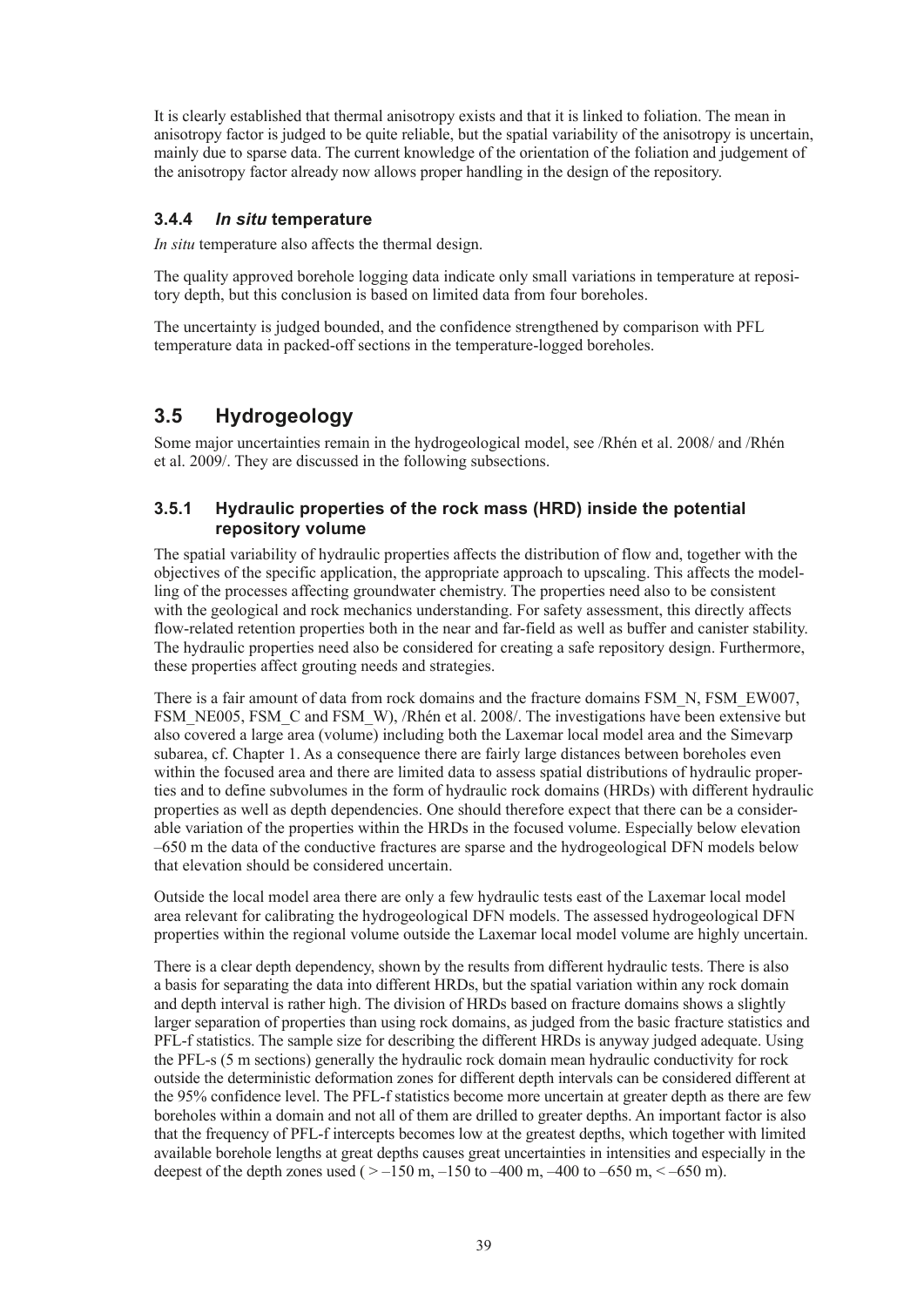There are several interference tests available but generally with very few observation sections. In a few interference tests, there have been a substantial number of observation sections but limited pumping time. Unfortunately there exists no interference tests with longer duration and with more or less all boreholes monitored within the influence radius of the test, causing great uncertainties in some areas concerning possibly connections between deformation zones and hydraulic responses in what is considered as possibly "good rock".

The uncertainty is quantified by statistical analysis of the data and by numerical modelling using the hydrogeological DFN /Rhén et al. 2008/. Hydrogeological DFN models with three different types of transmissivity distributions have been developed, but only the transmissivity model that is considered to be the conceptually most reasonable based on all open fractures has been tested in the regional groundwater flow modelling /Rhen et al. 2009/. The current hydrogeological DFN model is judged reasonable since it is calibrated against all available data.

The developed hydrogeological DFN models show anisotropic conditions that vary mainly by depth (horizontal and WNW conductive fractures dominate near surface and by depth the intensity of the horizontal set decreases). The magnitude of the ratio between maximum and minimum permeability estimated from block modelling of the hydrogeological DFN models is considerably less than observed in the nearby Äspö HRL and possibly suggests that the anisotropy within the Laxemar local model volume is underestimated. Still, the main directions for maximum and minimum permeability in the horizontal plane are consistent, and give appropriate indications of how the anisotropy changes with depth.

The calibration of the hydrogeological DFN model considers the connected conductive fractures on a large scale, since it is based on the PFL logging results established from long-duration pumping. The hydraulic field tests of different types indicate that there probably exists local conductive fracture networks (compartmentalised network) that are not, or at least badly, connected to the "global hydraulically connected fracture system" tested by PFL logging. The role of compartmentalised networks, if any, needs to be addressed in the safety assessment.

It is judged that the uncertainties are bounded. Estimates of porous medium conductivties in the 20 to 100 m scale, down to potential repository depth and based on simulations with the current hydrogeological DFN model, are judged to be within a factor of 2–3 of the real values, but details of the upscaling are still uncertain /Rhen et al. 2009/. It is noted that the true inflow distribution can only be fully known during construction and as assessed by pilot holes and probe holes during tunnel excavation.

#### **3.5.2 Hydraulic properties of HCDs, their spatial variability, anisotropy and scaling inside the target volume**

The hydraulic properties of hydraulic conductor domains HCDs (the HCDs essentially coincide with the deterministically modelled deformation zones), their spatial variability, anisotropy and scaling inside the target volume affect the site-scale groundwater flow modelling. The properties are of some importance for engineering, since they affect the extent of grouting needed and also affect the drawdown. The properties are of little importance for safety assessment, since the transport resistance in large deformation zones is anyway considered to be very low. However, the hydraulics of the deformation zones is potentially important for the evolution of groundwater composition.

Within the focused volume several of the deformation zones (HCD) are intersected by one or more boreholes /see Rhén et al. 2008, 2009/. It was observed that there is a large variability of hydraulic properties within some of the deformation zones, indicating that heterogeneity is likely to be large within the HCDs. As a consequence, most assessments of hydraulic properties for an individual HCD in the present model must be considered very uncertain, though the general depth trends of mean transmissivity seem to be justified by the tests made with the regional groundwater flow model. The assessed heterogeneity of the transmissivity used in the modelling (as a large-scale variation) has support in data but must still be considered uncertain. One should also observe that below –150 m elevation the numbers of borehole intercepts with deformation zones are more limited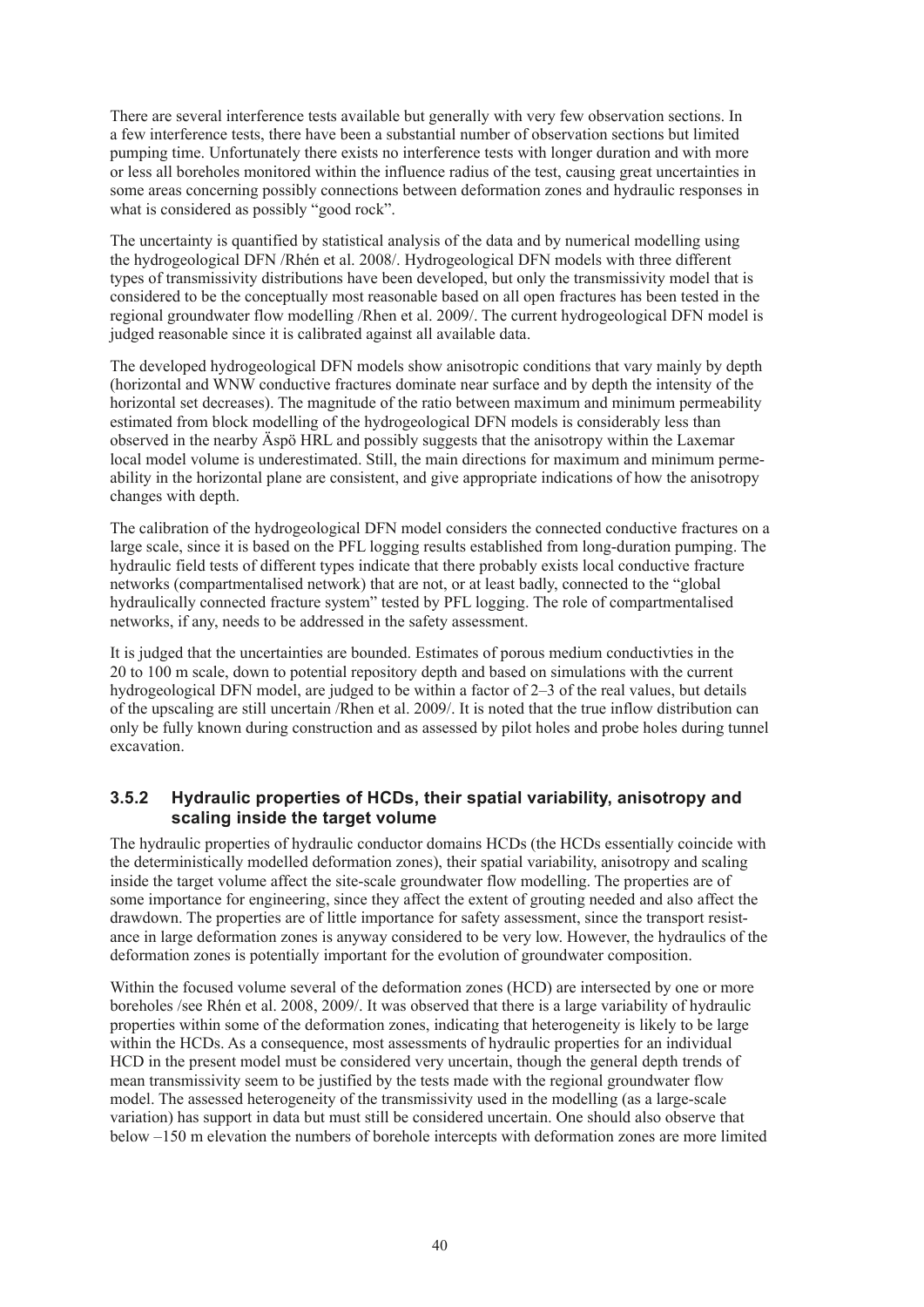compared with above and, particularly within the Laxemar local model volume with a more limited data set, the assessment of trend functions of the transmissivity with depth for the HCDs is uncertain (but the uncertainty is quantified).

Outside the local model area there are only hydraulic tests available east thereof that provide data for estimating properties of HCDs. The assessed properties within the regional volume outside the Laxemar local model volume are obviously highly uncertain.

The existence of dolerite dykes and their possible function as hydraulic barriers has been proven. However, it is not known if the most obvious example; ZSMNS001, acts as a barrier along its whole extent. The other dolerite dykes proven to exist seem to be possible hydraulic barriers, but it is considered very uncertain if they are barriers over longer distances. The thicknesses observed in boreholes are limited and may indicate that one should not expect a barrier effect of similar characters as ZSMNS001. The geological description also indicate that possibly other dolerite dykes than observed in boreholes may exist, but these are likely to be relatively thin and possibly just acts as local hydraulic barriers.

The importance for safety assessment has been assessed in the SDM. Tests carried out suggest that with our current conceptualisation, regardless on how we model the zones they will contribute very little to radionuclide retention. In simulating groundwater chemistry, it is believed that the general characteristics of the HCDs are relevant since the water samples generally represent the highly transmissive zones. However, for the detailed design of the access there may be need for more data from the zones that may be traversed.

### **3.5.3 Hydraulic boundary conditions at the regional scale**

The regional hydraulic description is important for the modelling and integration with hydrogeochemistry and to provide reasonable boundary conditions for the flow within the repository volume. However, for safety assessment bounding assumptions could always be made if the adequacy of the regional modelling is in doubt.

Flow modelling at a very large scale /Holmén 2008/ indicates that applying no flow boundary conditions for the vertical and bottom boundaries in a reduced regional model, compared to a larger regional model extending to the western boundary of the catchment, overestimates the length of flow paths by a factor of 1.1–1.2, overestimates breakthrough time of flow paths by a factor of 1.3–2.5 and underestimates the specific flow by a factor of 0.7–0.9 in the repository volume. The simulation with the large model also demonstrates that the weakly developed surface water divide is not a groundwater divide for the groundwater flow at large depths. None of these differences are of any importance. The uncertainties are small compared with other uncertainties and will not affect the groundwater flow regimes of importance in the safety assessment.

#### **3.5.4 Consistency between stress magnitudes, stress orientations and observed anisotropy of hydraulic conductivity**

Assessing consistency between stress magnitudes, stress orientations and the observed anisotropy of hydraulic conductivity would enhance understanding. Current observations from Laxemar suggest that more transmissive fractures are more common parallel to the main principal stress (i.e. in NW). There is also a very weak trend between increasing normal stress and decreasing fracture transmissivity, but the scatter is large. In summary, there does not appear to be sufficient evidence from analyses between transmissivity and stress, to support the notion that the magnitude of the flow along the fractures at Laxemar is solely controlled by the current normal stress acting on the fracture. This should not be surprising because the majority of the fractures formed more than 1 billion years ago and the current stress state has only been active for the past 12 million years. It is more likely that the transmissivity values are controlled by fracture roughness, open channels within the fracture and fracture infilling material. The lack of a quantified correlation is of no concern. Given the large scatter of transmissivity data it is necessary to build the hydrogeological model on the observed hydraulic data rather than on weak trends and hypotheses.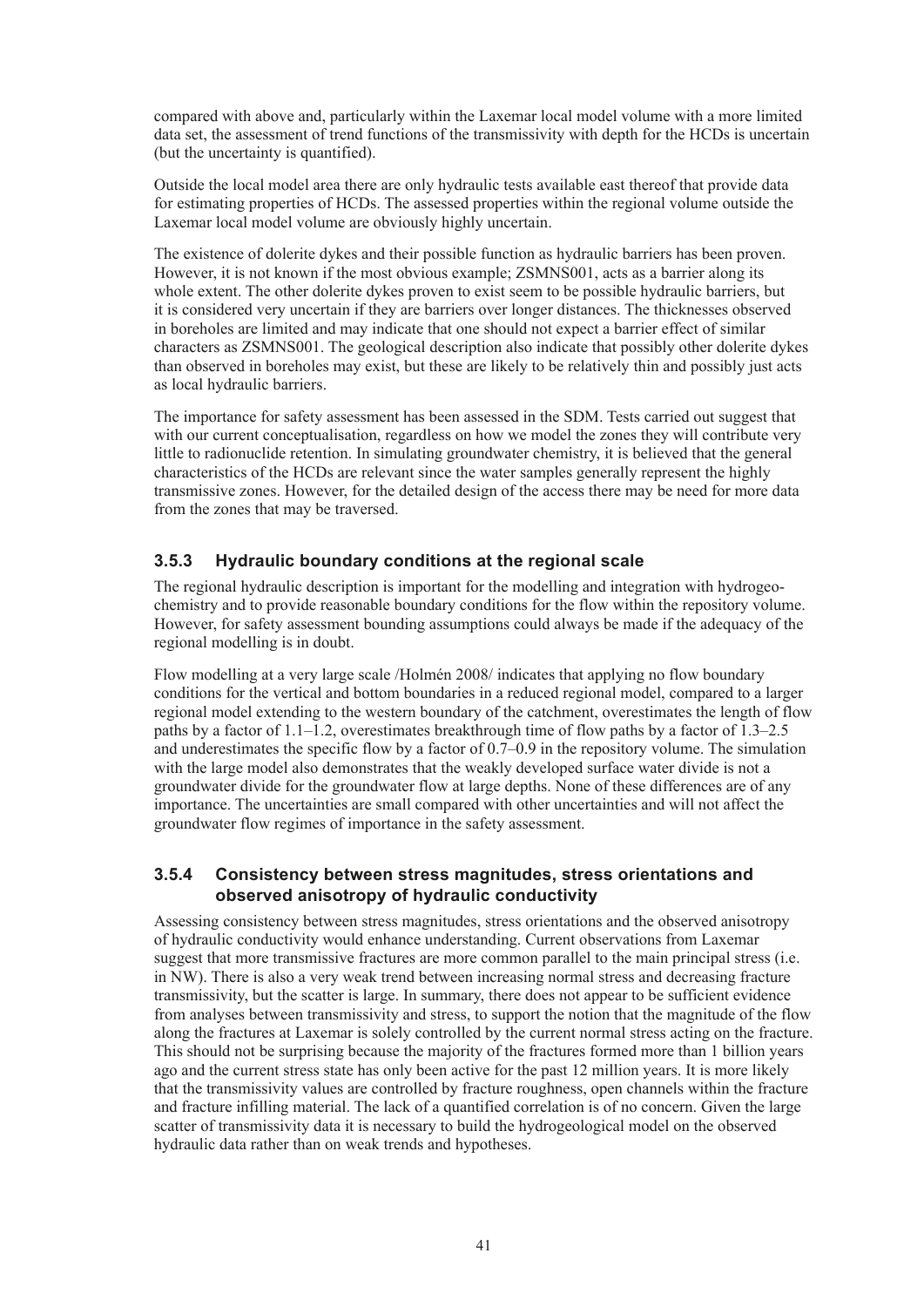# **3.6 Hydrogeochemistry**

There are still remaining uncertainties in the hydrogeochemical models, see /Laaksoharju et al. 2009/. These are discussed in the following subsections.

# **3.6.1 Current distribution of water composition**

Knowledge of the current distribution of water composition is essential for site understanding and conceptual modelling since it indicates the age and origin of the groundwater. The composition (e.g. Eh, pH, TDS etc) is of key importance to safety assessment since it affects the stability of the buffer and the canister as well as the migration properties of radionuclides.

The water composition and the water types are well known and characterized. There is an adequate density of category 2–4 water samples, although most of them are category 3. This implies that the major water types, e.g. meteoric (including cold and temperate origins), deep saline and brackish marine waters of Littorina types can be identified. The marine water component is much less evident at Laxemar than at Simpevarp. However, the precise location of the different waters is more uncertain, especially inside hydraulic rock domain HRD\_EW007, where it appears that the sampling has caused mixing of waters from different locations, usually near surface waters. This is in agreement with the hydrogeological understanding. Present understanding suggests that past hypotheses of deep penetration of recent meteoric water are not valid.

Analytical errors are understood and of minor importance for major elements and stable isotopes. The categorisation is judged to be robust. In hydraulic domain HRD\_C the uncertainties are judged moderate, but in more conductive hydraulic domains, e.g. HRD\_EW007, samples may not fully represent the depth interval from where they were obtained. This also implies a need for caution when calibrating the hydrogeological model to these data. There are few data north of deformation zone EW007.

The system is fairly well understood and the observations of mixing can be well explained by the hydrogeology. At least from this perspective the uncertainties are sufficiently bounded. No further surface based investigations are judged necessary, but would of course always add more insight. Underground investigations can confirm the present understanding. Additional insight will be obtained from comparison with other sites (Forsmark; Olkiluoto) and monitoring/time series programme data.

Generally, the upper 150 to 200 m of bedrock include a mixture of young recharging groundwaters that are fairly well characterized with corresponding low uncertainties. At greater depths (particularly to about 500 m depth) the main uncertainties are associated with low quality hydrochemical data (e.g. short-circuiting problems) and a lack of spatially distributed hydrochemical data, both laterally (particularly in the case of the porewater), and at depths greater than 700 m (particularly in the case of the fracture groundwater), such that a large degree of expert judgement has been used to extrapolate the hydrochemistry. However, these uncertainties were reduced with the realisation that at depths greater than 700 m, the fracture groundwater and porewater chemistries increase fairly uniformly in salinity and laterally appear to be quite homogeneous.

# **3.6.2 Overall understanding of groundwater evolution**

Understanding the processes involved in groundwater evolution (e.g. palaeo aspects, transport and water rock interactions) is essential for predicting the future evolution of groundwater composition, for safety assessment key aspects include Eh, pH and salinity at repository depth. The redox and alkalinity buffering capacity of the bedrock is shown in SR-Can to be of key importance for groundwater composition and future changes due to e.g. potential intrusion of oxygenated water. The concentration of divalent cations is critical for buffer stability and sulphide for canister stability.

As further discussed by /Laaksoharju et al. 2009/ the main processes determining the overall geochemical evolution of the Laxemar- Simpevarp area groundwater systems are mixing and reaction processes. Mixing has taken place between different types of waters (end members) over time, making the discrimination of the main influences complex. In addition to mixing processes and the effects of their superimposition, different chemical reactions have taken place in the system due to the interaction between groundwaters, minerals and/or microbial activity (e.g. aluminosilicate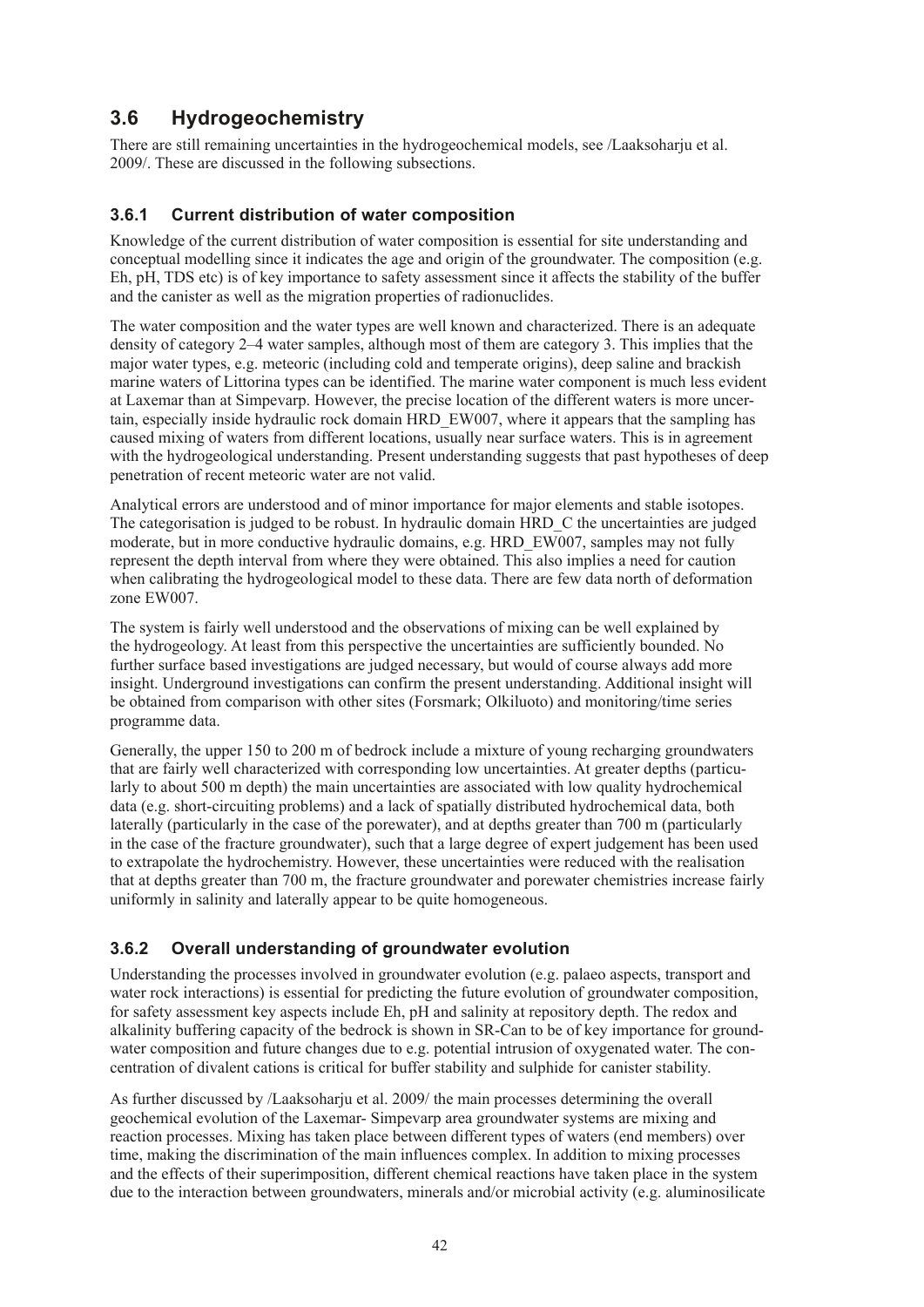and carbonate dissolution/precipitation, cation exchange, gypsum dissolution, main redox reactions, etc). Some elements and stable isotopes (Cl or  $\delta^{18}O$ ) behave conservatively in groundwater whereas others are affected by chemical reactions to differing degrees, especially the redox-sensitive elements.

The overburden (near surface/shallow system down to 250 m depth) is dominated by water-rock interactions between the recharging meteoric water and the soil, till sediments and bedrock. Weathering and potential calcite dissolution under acidic conditions in infiltrating water in the near-surface bedrock environment is promoted and controlled by biogenic input of carbon dioxide. This gives rise to pH values usually above 7, calcium concentrations mostly between 50 and 200 mg/L, and bicarbonate concentrations up to 600 mg/L in the near surface waters (down to about 20 m depth). Concentrations then decrease to very low values at great depths. However, bicarbonate locally reaches values up to 100 to 200 mg/L in some of the brackish glacial groundwaters hosted in the upper approximately 500 m.

In the intermediate to deep bedrock system (250–1,200 m depth), groundwater mixing processes usually dominate and the effects of reactions between the groundwaters and the minerals in the fracture fillings are superimposed on mixing signatures. There are traces of downward advective movement of groundwater to maximum depths of about 1,200 m. Below this depth, low flow and stagnant conditions prevail and solute transport is increasingly diffusion controlled.

It is envisaged that prior to the last glaciation there existed a concentration profile extending from dilute meteoric waters in the near surface of the bedrock to highly saline, brine-type compositions at about 1,000 m depth and deeper. These highly saline groundwaters, as today, indicate high contents of chloride, calcium, sodium, potassium and sulphate, low values of magnesium and bicarbonate, a more or less constant Ca/Sr ratio, and enriched  $\delta^{18}O$  signatures. Then, with the onset of the last glaciation/deglaciation, the input of dilute waters (meteoric or glacial meltwaters) over time, modifies the pre-existing concentration profile from the surface to depth. The cold climate signature will deplete the  $\delta^{18}O$  signature and waters with low pCO<sub>2</sub> and high pH values will enter the system. These different mixtures will promote calcite precipitation and cation exchange due to dilution, i.e. lead to a decrease of calcium and increase of sodium in the groundwaters.

The next major event is the input of a marine component (Littorina Sea) into the bedrock following several diagenetic processes during its passage through marine sediments. This water will then pass into the bedrock down to different depths depending on the coastal proximity (more in Simpevarp and Äspö than in Laxemar), on the rock hydraulic properties, and on the salinity of the pre-existing groundwaters (i.e. glacial to brackish glacial waters with depleted  $\delta^{18}O$  signatures). Eventually, the higher density of these Littorina waters will displace the previous dilute waters and the result will be groundwaters more enriched in  $\delta^{18}O$ , magnesium, sulphate, bicarbonate and silica. Calcite will precipitate and the cation exchange will produce the decrease of sodium and the increase of calcium in the waters. Finally, the continuous input of meteoric waters will produce a superimposed dilution profile which will be more marked in the recharge areas such as in Laxemar. Modelled groundwater mineral equilibrium features are supported by mineralogical and microbial observations. The pH buffering capacity in Laxemar at depths greater than 100 m appears to be controlled by the carbonate system, and modelling indicates that this water is in equilibrium with calcite.

According to data analyses and modelling of the redox system, reducing conditions currently prevail at depths greater than about 20 m. Most of the Eh values determined in the Laxemar subarea are in the brackish glacial groundwaters at depths between 100 and 700 m. The iron and the sulphur systems are very important for the control of redox processes in the Laxemar-Simpevarp area groundwaters. Iron (II) and (III) minerals are widely distributed in the studied systems and the presence of iron reducing bacteria (IRB) has been documented. However, the bioenergetic calculations and the redox modelling approach performed from a partial equilibrium assumption for iron reduction and sulphate reduction processes indicate that sulphate reduction is the thermodynamically favoured process. All the data indicate that the system has retained a significant reducing capacity to the present day. The key role played by sulphate reducing bacteria (SRB) in the stabilisation of these reducing conditions is supported by several lines of evidence, including the microbially influenced  $\delta^{34}$ S values found in pyrites from the Laxemar-Simpevarp area at shallow to intermediate depths, and the low  $\delta^{13}$ C values found in calcites from fracture fillings from the same area. The importance of the SRB at great depths  $(> 700 \text{ m})$  in the Laxemar subarea remains unclear.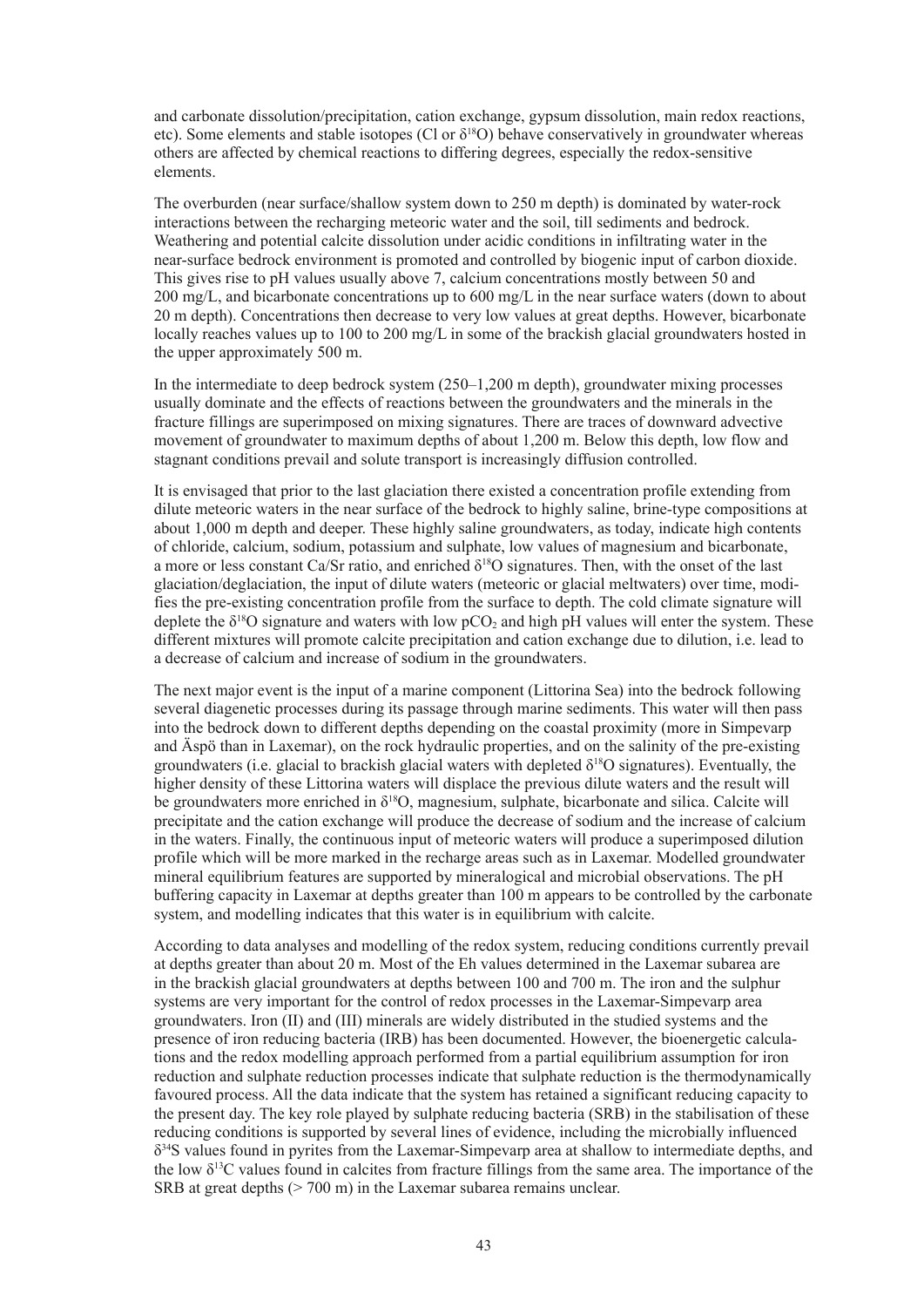### **3.6.3 Detailed groundwater composition at repository depth**

Detailed and accurate data on the current groundwater composition at repository depth are needed as input to geochemical models e.g. equilibrium codes that in turn provide input to the evaluation in the safety assessment of solubility and migration properties for current day conditions.

There were too few samples from depth available for the version 1.2 Laxemar site descriptive model. Now there are better quality samples from repository depth. This means that the uncertainties are relatively well bounded, but coupled modelling and time series data may further improve the description of the spatial variability. The monitoring programme has already provided such additional information.

The uncertainties are sufficiently well bounded due to the strict criteria used in the sample categorisation. The additional borehole investigations after version Laxemar1.2, have improved the possibilities for better sample quality from the repository depth and support the spatial variability description of the site.

### **3.6.4 Selection of end-member groundwater chemistries**

Uncertainty in selection of end-member groundwater chemistries (including intact rock matrix porewater chemistry) affects the understanding of groundwater mixing processes and thereby the integration with hydrogeology.

Mixing models based on water conservative elements have reduced the uncertainties in the mixing modelling. A statistical approach is used where a large number of end-member compositions are varied within an interval and tested as to how well they describe the measured composition /Gimeno et al. 2008/. The causes of uncertainties may include unknown end-member compositions and ages (several meteoric/glacial waters with different ages). Littorina waters influenced by fast reactions may affect the mixing calculations. Uncertainties are also associated with effects from porewater on the measured groundwater compositions.

The uncertainty is given as a probability range. The end-member selection is also tested in the hydrogeological modelling and the selection is compared with the selection used in hydrogeochemistry.

The uncertainties are sufficiently bounded to the postglacial and present day scenarios. No complementary investigations are considered necessary.

### **3.6.5 High sulphide content in monitoring data**

Sulphide content is a key issue in safety assessment. Roughly, sulphide contents above  $10^{-5}$  M can have potential detrimental impacts on canister corrosion if combined with buffer density losses.

Old data from Äspö and KLX01 may be incorrect due to analytical uncertainties, but more likely from pumping effects (new sulphide data are available) and sampling difficulties. Analytical uncertainties are assessed by using different laboratories for comparisons. It may be possible in the future to argue for an upper boundary on current sulphide content.

The sulphide concentration in the groundwater is controlled by ferrous iron and the saturation index for amorphous FeS. The future evolution is still uncertain  $-i.e.$  what is the impact of sulphate reducing bacteria together with methane concentrations. Equilibrium calculations of these high sulphide waters with respect to ferrous iron monosulphides are described by /Gimeno et al. 2008/. Further borehole investigation would increase the possibilities for more sulphide data from repository depth together with gas sampling. Time series from the ongoing monitoring programme are judged likely to allow a final assessment of what is the undisturbed sulphide concentration as well as how the sulphide content may change due to future intrusion of marine water.

# **3.6.6 Conservatism of assumed conservative tracers (2 H and 18O)**

Some conservative tracers (<sup>2</sup>H and <sup>18</sup>O) that are considered to remain unchanged by their environment, may in fact be reactive over a long time period due to, e.g. water-rock interactions. However,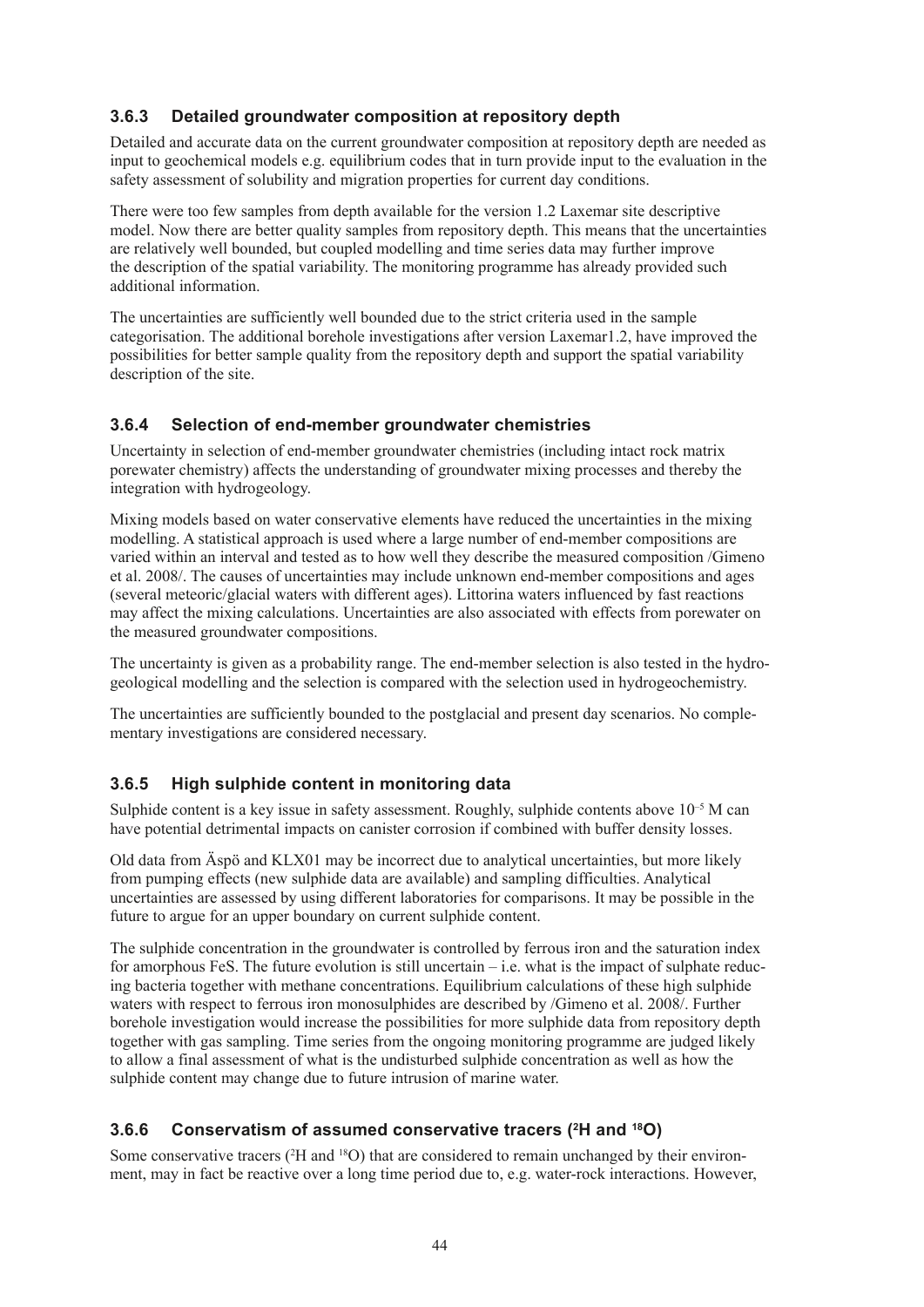over the simulation time (usually in the order of 10,000 years) and conditions studied at Laxemar, these tracers are non-reactive and such deviations are not observed. Therefore <sup>2</sup>H and <sup>18</sup>O are considered reliable and are used for the hydrogeological modelling of the post-glacial groundwater.

The uncertainties are sufficiently well bounded and quantified. However, they need to be considered as a potential reason for deviations between observed groundwater compositions and results from the hydrogeological simulations of the past evolution. Further borehole investigations would not decrease the uncertainties and no complementary investigations are necessary.

### **3.6.7 Porewater composition in the bedrock at depth**

The porewater composition in the bedrock at depth is important for overall understanding and coupling to hydrogeology including an understanding of the effects of palaeo-events such as glaciations and interglaciations. It acts as an archive of past fracture groundwater compositions and therefore of the palaeohydrogelogical evolution of a site. It also affects the stability of engineered barriers, may influence the diffusion rates of solute transport and, in relation to the evolution of the flowing groundwater composition, demonstrates the existence of a connected matrix porosity

There are 57 porewater samples from three boreholes (KLX03, KLX08 and KLX17A) and this provides adequate coverage of the vertical distribution of porewater composition at the site, but not laterally. Porewater is of dilute Na-HCO<sub>3</sub> chemical type with Cl contents of less than  $1,000$  mg/kg down to about 430 m depth. In one borehole, KLX08, such conditions extend to 650 m depth. In this upper part of the bedrock the isotope signature ranges from present day infiltration to old meteoric water representing cool to temperate past climatic conditions. Dilute porewaters with depleted oxygen-18 signatures ( $\delta^{18}$ O < –13‰) clearly indicating cold- climate (possibly glacial) infiltration are found at depths of about 300–500 m. At about repository depth, the salinity increases to about  $5,000-7,600$  mg/L Cl and the chemical type changes to a Na-Ca-SO<sub>4</sub> porewater with enhanced sulphate concentrations. In borehole KLX08 this change occurs at 660–750 m depth and displays a larger variability in Cl contents from 2,700–6,000 mg/kg. Towards greater depth, the isotope signatures for the deep and saline waters are generally enriched, although some variations can be observed, for example, Na-Ca-Cl type of porewater with a salinity of 5,100 and 8,200 mg/kg is found at the greatest depths in boreholes KLX03 and KLX08 respectively, and the isotopes are still enriched.

The porewaters are generally in equilibrium with fracture water down to about 360 m depth. In boreholes KLX03 and KLX17A, between 360 m and 430 m, porewater and fracture groundwater have almost identical depleted  $\delta^{18}O$  values and suggest a steady-state situation, whereas the Cl content of the porewater is only half that of the fracture groundwater indicating a transient state. In borehole KLX08, a similar situation is established down to at least 500 m. Towards greater depth, fracture groundwater data are limited to one single analysis in borehole KLX03 at about 920 m depth where a transient state exists between porewater and fracture groundwater.

Several uncertainties may affect the interpretation. Changes in the fracture groundwater can, by diffusion, change the isotope composition in the porewater but may leave the porewater chloride content unchanged, as indicated for the depth interval between 360–430 m. Changing climate events will superimpose their respective signatures on each other. It is impossible to know, but can be assessed by modelling, whether there is a flowing fracture or not intersecting the borehole, close to a given sampling point. The data set for both porewater and fracture groundwater is limited. Ranges of uncertainty are provided considering these different sources of uncertainty.

The uncertainties are sufficiently managed in the modelling. The observed profiles and differences between porewater and fracture groundwaters are understandable given the distribution of water conductive features and our understanding of the past evolution of groundwater composition. Further measurements (e.g. more fracture profiles) and especially more high-quality fracture groundwater analyses would, however, considerably improve our understanding of the Holocene and Pleistocene evolution of the site, but such improved understanding is not judged needed at this stage of the programme.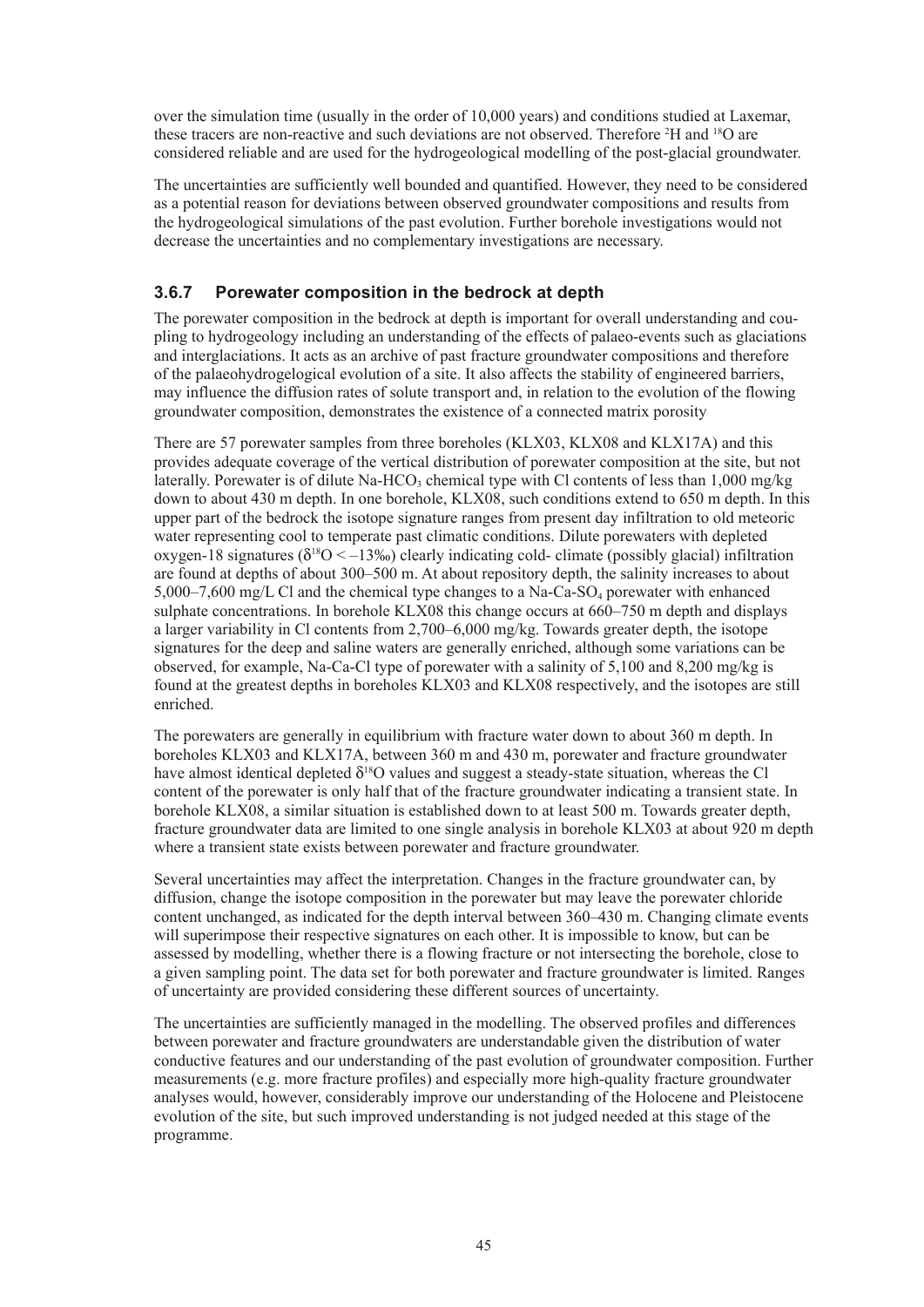# **3.7 Transport**

Despite inherent difficulties in determining transport properties it appears that many of the uncertainties can be appropriately bounded by the hydraulic test data. The remaining uncertainties are discussed by /Crawford and Sidborn 2009/ and in the following subsections.

### **3.7.1 Effects of connectivity, complexity and channelling on the distribution of flow**

In SDM-Site Laxemar the hydrogeological DFN model produced by hydrogeology is used as a basis for transport calculations and subsequent safety assessment. Transport from the repository to the biosphere will occur along strongly channelized flowpaths. Understanding of their properties is essential for the interpretation of measurement data and the correct parameterisation of flow and transport models. Current DFN models do not capture all relevant channelling effects potentially important for radionuclide migration. (Additionally, modelling programmes are not currently capable of modelling all relevant types of channelling).

In deriving the hydrogeological DFN, fractures are implicitly assumed to be either open over their full extent or closed (sealed) over their full extent when DFN models are conditioned on borehole data. This could have the consequence that flow channel frequencies may be underestimated. On the other hand, in a forward modelling perspective this assumption also means that hydrogeological DFN models will exhibit greater hydraulic connectivity and higher flow rates than might be realistic for the site. Flow channels of limited extent have a low probability of borehole intersection meaning that the frequency of conductive features is likely to be underestimated in the hydrogeological DFN modelling. The impact of this depends upon the relative permeability of the fracture pore space surrounding the main flow channels residing in a fracture. For moderate amounts of fracture normal compression, neglecting the impact of fracture filling materials, it is thought the fracture pore space will be sufficiently well connected hydraulically that most flow channels hosting non-negligible flows should be identifiable even if not directly intersected. Furthermore, experience from tunnels does not suggest a higher frequency of inflow points compared with what would be inferred based on all open fractures in boreholes.

Another potential concern is that fractures with transmissivity less than about  $10^{-9}$  m<sup>2</sup>/s are censored from the PFL data. This may also lead to underestimation of the flow channel frequency at repository depth.

/Crawford and Sidborn 2009/ handle the impact of some classes of channelling as well as alternative conceptualisations of the matrix diffusion geometry by simulations and scoping calculations. Consequences of other uncertainties are assessed by modelling of alternative cases. The impact of fractures with transmissivities less than  $10^{-9}$  m<sup>2</sup>/s is managed by scoping calculations of their impact on overall radionuclide release rates from a potential repository. These calculations indicate give rise to the following conclusions:

- The existence of strongly conductive fracture intersections should not have a significant detrimental influence on the transport resistance (F-factor, see SR-Can /SKB 2006b, Section 9.3.5/) of typical flow paths, provided that the fracture intersections do not form a continuous flow path through the rock volume. Observation of tunnel inflows may give some evidence for or against the existence of such features within the repository volume.
- Uncertainty concerning hydrogeological DFN parameters and the role of channelling phenomena may lead to underestimation of flow channel frequency in the repository volume. However, provided that the fracture transmissivity model is reasonable (approximately correct order of magnitude), the overall F-factors for typical flow paths through the repository volume should not be greatly different.

Overall, this means that the uncertainties in flow related migration properties can be bounded. In order to narrow the bounds, underground characterization data would be needed. The hydrogeological DFN fitting parameters for fractures within the repository volume can only be properly constrained by mapping of flowing or potentially open fractures in tunnels and associated statistics. Surface outcrop statistics are not relevant for properties at repository depth. During underground investigations, the frequencies of flowing fracture in tunnels and investigations of couplings between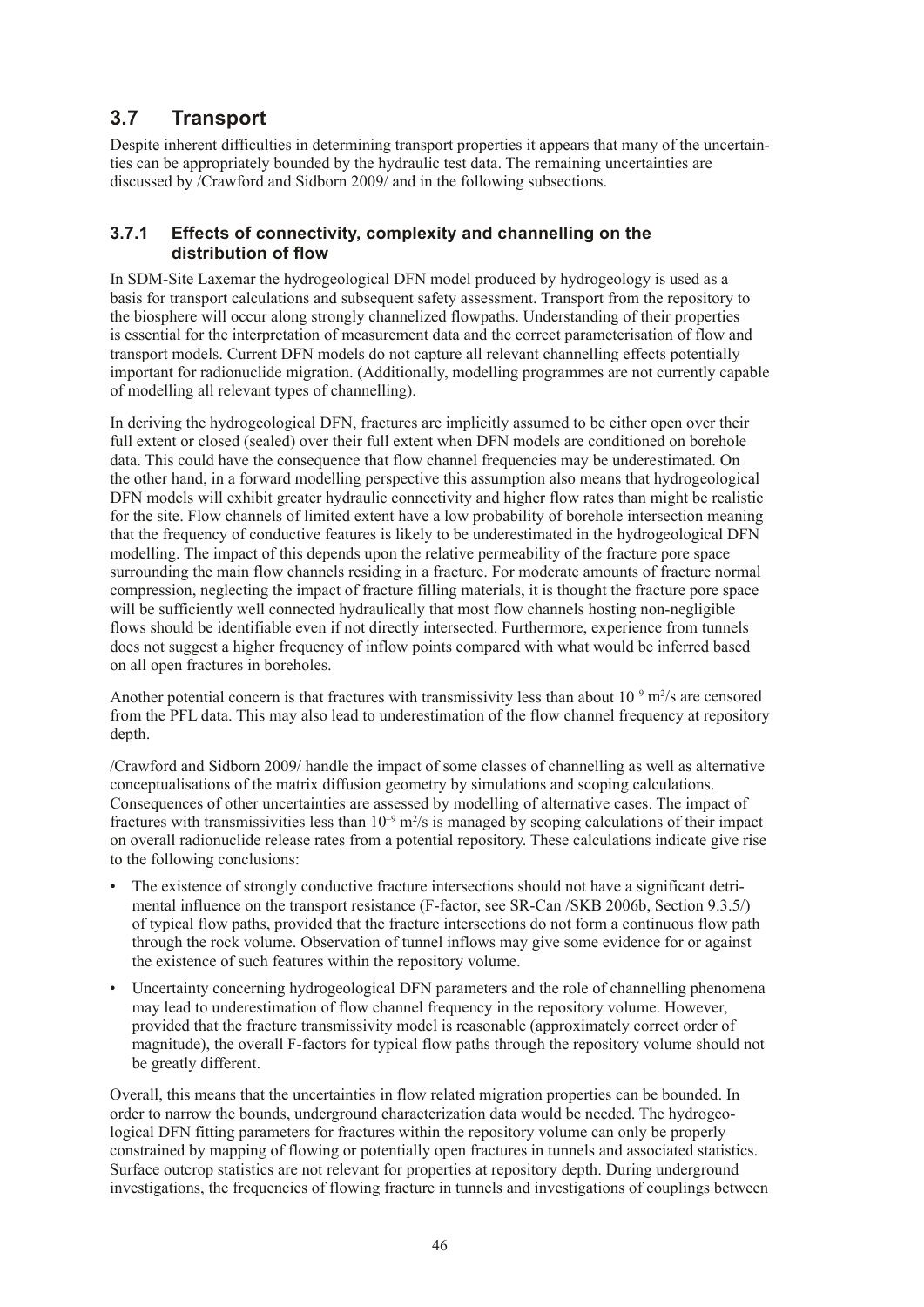rock mechanics properties and fracture transmissivities may give clues as to the extent of in-plane flow channelling. This will lead to more reliable models for transport from the repository volume, particularly over the first 5–15 m from canister positions, which may provide the largest part of the transport resistance.

Additional physical mechanisms enhancing solute uptake such as radial diffusion from channels of limited extent and diffusion into stagnant zones with concomitant matrix diffusion may enhance transport retardation substantially. Flow channelling may, therefore possibly have an overall beneficial effect.

Alternative models incorporating these physical processes are studied in SDM-Site. *In situ* data from SWIW (Single Well Injection Withdrawal) tracer tests lend strong qualitative support to the existence of enhanced solute uptake mechanisms of this kind.

# **3.7.2 Migration properties of the rock matrix**

Migration properties of the rock matrix and their scaling to larger areas/volumes are directly important for radionuclide migration. They are also important for understanding groundwater chemistry and for enhancing confidence in the hydrogeological model.

There is currently very good data support for rock matrix formation factors and their spatial variability in the matrix rock from *in situ* resistivity measurements. There is some residual uncertainty concerning the reasons for differences between laboratory and *in situ* studies, although this is small and will not have great impact upon transport. There is no apparent and consistent correlation between formation factor and stress at Laxemar. There are very few data concerning the effective diffusivities of altered rock close to fracture surfaces.

Relatively good site-specific sorption data are now available for most important classes of radionuclides. Remaining uncertainties relate to methodological considerations, small sample numbers, and possible differences between laboratory and *in situ* aqueous chemical environment. Spatial variability is likely to play a subordinate role compared to the overall uncertainty in sorptive properties.

There is now very good consistency between measurements of BET (Brunauer Emmet Teller) surface areas of intact rock and surface areas estimated by extrapolation of data for crushed rock and surface areas measured on large monolithic pieces. Measurement data suggest that there is a less good correlation between BET surface area, CEC (Cation Exchange Capacity), and sorption  $K_d$  than hoped for (at least when comparing different rock types). This causes some uncertainty when using BET or CEC as a proxy for upscaling  $K_d$  values and evaluating spatial variability.

Generally, there is a low and quantified uncertainty in diffusivity. Sorption uncertainty is quantified – but quite large for many species, partly due to uncertainty in water chemistry and non-equilibrium in the conducted tests. U and Np values for highly reducing conditions are likely underestimated due to difficulties in keeping redox low in the laboratory. There is a possible uncertainty in the distribution of altered rock. However, the importance of this depends on the difference in migration properties between altered and unaltered rock. Data suggest that altered rock implies increased retention – so this uncertainty can be conservatively bounded.

The existence of diffusive exchange over many tens of metres and very long time scales is strongly supported by the signatures of paleohydrogeochemical markers found in the porewater of the rock matrix at the Laxemar site, see Section 3.6.7. Specifically, the fact that sampled matrix porewater many tens of metres distant from the nearest identifiable flowing fracture contains relict groundwater signatures is a strong indication of an essentially unlimited matrix penetration depth. This should be considered to be a separate issue to the actual rate of diffusive exchange, which is less well illuminated by the porewater studies. The matrix porewater studies do not indicate depths of penetration that are inconsistent with the estimated transport properties of the rock.

The uncertainties are judged sufficiently well bounded and also straightforward to propagate into safety assessment. The *in situ* formation factors are likely to underestimate the true values. In order to reduce uncertainty in sorption values, Safety Assessment may need to consider additional experimental data, even if these were not conducted on samples from the site. Furthermore, uncertainty in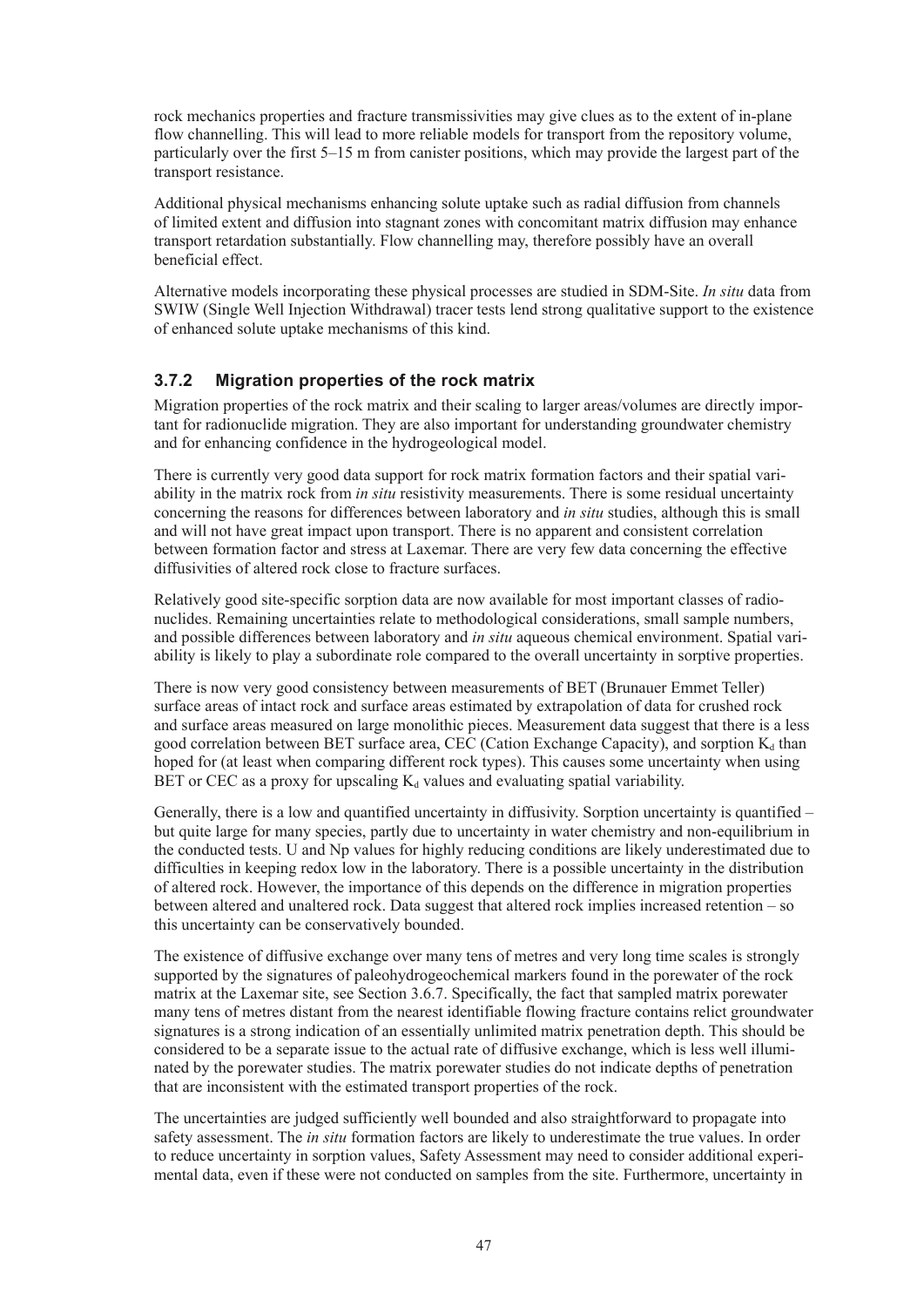future water chemistry is handled in Safety Assessment, and is not a direct SDM matter. Additional laboratory sorption measurements may be advisable during the construction phase to further reduce uncertainties. Generally, altered rock exhibits enhanced retention characteristics relative to unaltered rock so that neglecting this will not detrimentally impact radionuclide transport predictions.

# **3.7.3 Validation of flow-related transport properties**

For understanding and confidence it is important to aim at field tests validating the flow-related transport properties. However, as explained by /Crawford and Sidborn 2009/, it is not possible to fully validate migration modelling in the repository volume. SWIW tests provide qualitative support for a quite large diffusive component, although not necessarily in the matrix. Overall, the findings are consistent with the migration conceptual model but are not proof of the validity of that model.

# **3.8 Near-surface**

A few uncertainties remain in the near-surface models /Söderbäck and Lindborg 2009/. They are discussed in the following.

# **3.8.1 Limited data to support the model of Quaternary deposits**

The properties and geometry of the Quaternary deposits are bases for flow and transport models. However, there is only information from a few points in the deeper layers and the spatial extrapolations are hence uncertain. No quantification is made, mean values are used, but it is judged that uncertainties will have limited to high impact on models using these data.

Furthermore, the field investigations of the Quaternary deposits are limited to the central part of investigation area. This lack of data is managed by using remote sensing studies and/or extrapolation. The uncertainties are not quantified, but discussed and the basis for the model is described.

# **3.8.2 Few or imprecise data for the hydrology and near-surface hydrogeology models**

There is poor precision in surface discharge data from stations with natural cross-sections. These data are used in the calibration of flow models, essential for ecosystem and chemical mass balance modelling. The data error is on the order of 25% because of poor measurements. The uncertainty is addressed by comparison with other stations. Data judged to have large errors are excluded.

Wind speeds from the meteorological stations appear to be underestimated. This needs to be considered when using these data for calculation of potential evapotranspiration and descriptions of meteorological conditions.

There are few groundwater monitoring wells in high-altitude areas. This affects the conceptual model of infiltration and groundwater recharge processes since the data are used as input, or to constrain, the numerical flow models and hydrochemical modelling. This leads to relatively poor knowledge of hydraulic and hydrochemical conditions in high-altitude areas. The model is calibrated against discharge and groundwater heads in low-altitude areas.

There is also a lack of information on the hydraulic properties of the near-surface rock. This is a key parameter for hydrological modelling as it affects drawdown, predictions of inflow and grouting requirements in shafts and the access tunnel, and affects the modelled locations of discharge areas of deep groundwater. The available data are mainly from outcrops, excavations and soil-tube drilling. No rock cores are available from upper the part of the bedrock and there are no specific hydraulic test data from the upper part of percussion boreholes. The uncertainty is not quantified, but managed by sensitivity analysis in the MIKE SHE modelling considering the effects on water balances and water flows between the soil and the superficial rock.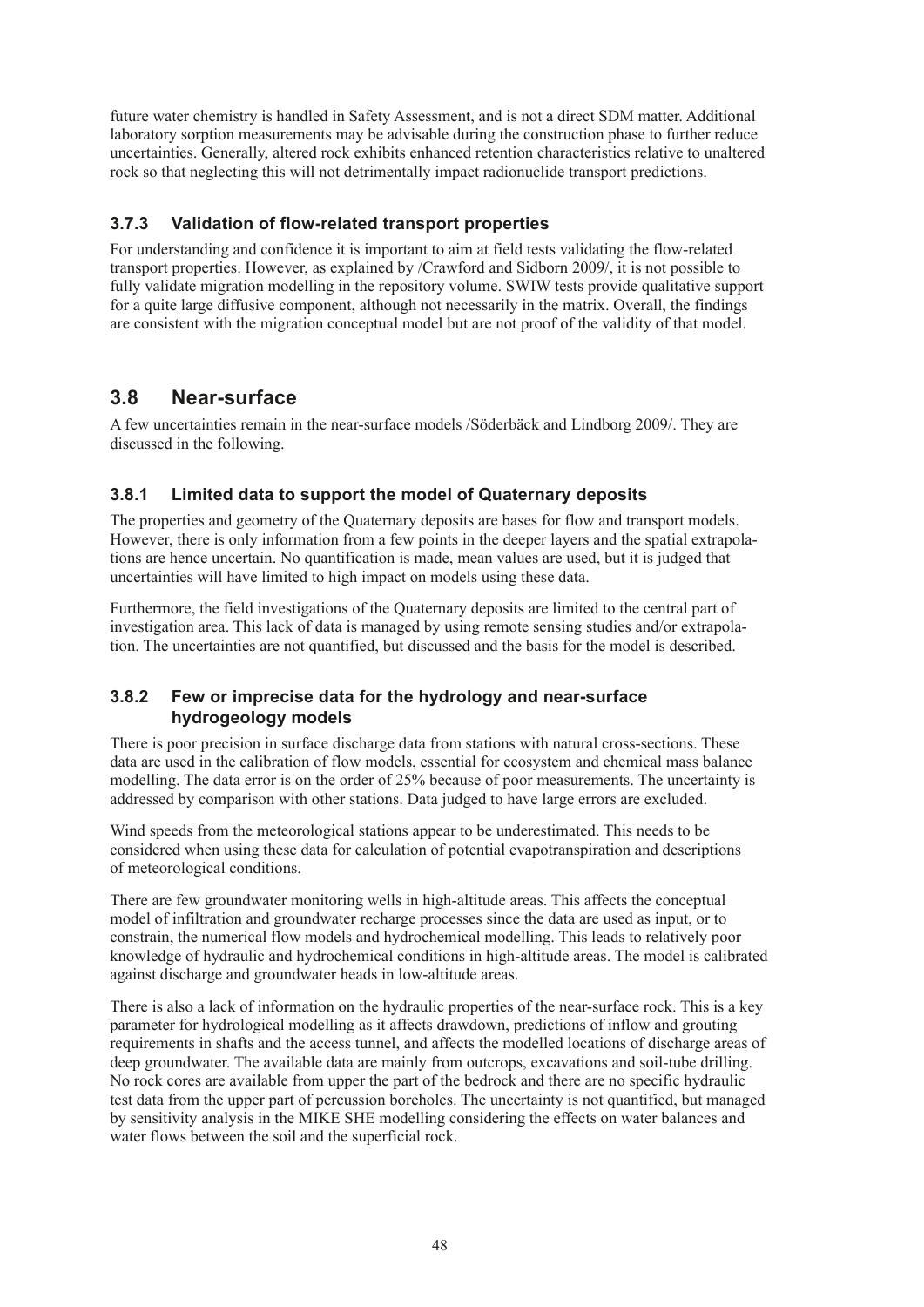### **3.8.3 Water chemistry in Quaternary deposits and near-surface bedrock below lakes and sea bays**

There are only limited data on water chemistry in Quaternary deposits and near-surface bedrock below lakes and sea bays. This affects the conceptual model of flow patterns, especially chemical evolution and discharge from the more deep-seated bedrock. Data are available from two monitoring wells.

# **3.8.4 Present anthropogenic impact**

Present anthropogenic impact, e.g. land use, industry, infrastructure and site investigations, affects the natural system and interpretations of data. Some information has been compiled, but there is only a limited description. The impacts have generally not been quantified, but disturbed data are disregarded. Supplementary investigations guided by modelling could be undertaken to resolve this issue.

# **3.9 Assessment**

Some uncertainties remain in the Laxemar site descriptive model. Most of them are quantified or at least bounded by alternative models or assumptions. The impacts of the quantified or bounded uncertainties are to be assessed in the design and safety assessment. It is judged that the confidence in the Laxemar site descriptive model has reached such a level that the body of data and understanding is sufficient for the purposes of safety assessment and repository engineering at this stage. Consequently, none of the remaining issues are of key importance relative to the needs at this stage.

It is judged that only new data from underground investigations can significantly reduce the following uncertainties within the potential repository volume:

- The range of size distribution and size-intensity models for fractures at repository depth can only be reduced by data from underground excavations. Mapping fractures in the underground openings will allow statistical modelling of fractures in a DFN study at depth allowing test of current alternative hypotheses on the fracture size distribution.
- • Uncertainties in stress magnitude will be reduced by observations and measurements of deformation and subsequent back analysis during the construction phase. Complementary direct measurements using short boreholes in different directions may also be performed from underground.
- • A more detailed description the rock and the thermal conductivity distributions from underground investigations will enable thermal optimisation of the repository, if this is judged needed.
- There is little point in carrying out hydraulic tests in additional surface-based boreholes. The next step in confidence building would be to predict conditions and impacts from underground tunnels. Tunnel (and pilot hole) data will provide information about the fracture size distribution at the relevant depths. Underground investigations will also provide possibilities for short-range interference tests at relevant depth.
- Uncertainties in understanding chemical processes may be reduced by assessing results from underground monitoring (groundwater chemistry; fracture minerals etc) of the effects of drawdown and inflows during excavation.
- The hydrogeological DFN fitting parameters for fractures within the repository volume can only be properly constrained by the mapping of flowing or potentially open fractures in tunnels and associated statistics. Surface outcrop statistics are not relevant for properties at repository depth. During underground investigations, the flowing fracture frequencies in tunnels and investigations of couplings between rock mechanical properties and fracture transmissivities may give clues to the extent of in-plane flow channelling. This will lead to more reliable models for transport from the repository volume, particularly over the first 5–15 m from canister positions, which may have the greatest impact on overall radionuclide release rates.

Uncertainties in the regional area are larger, but are judged to be of less importance.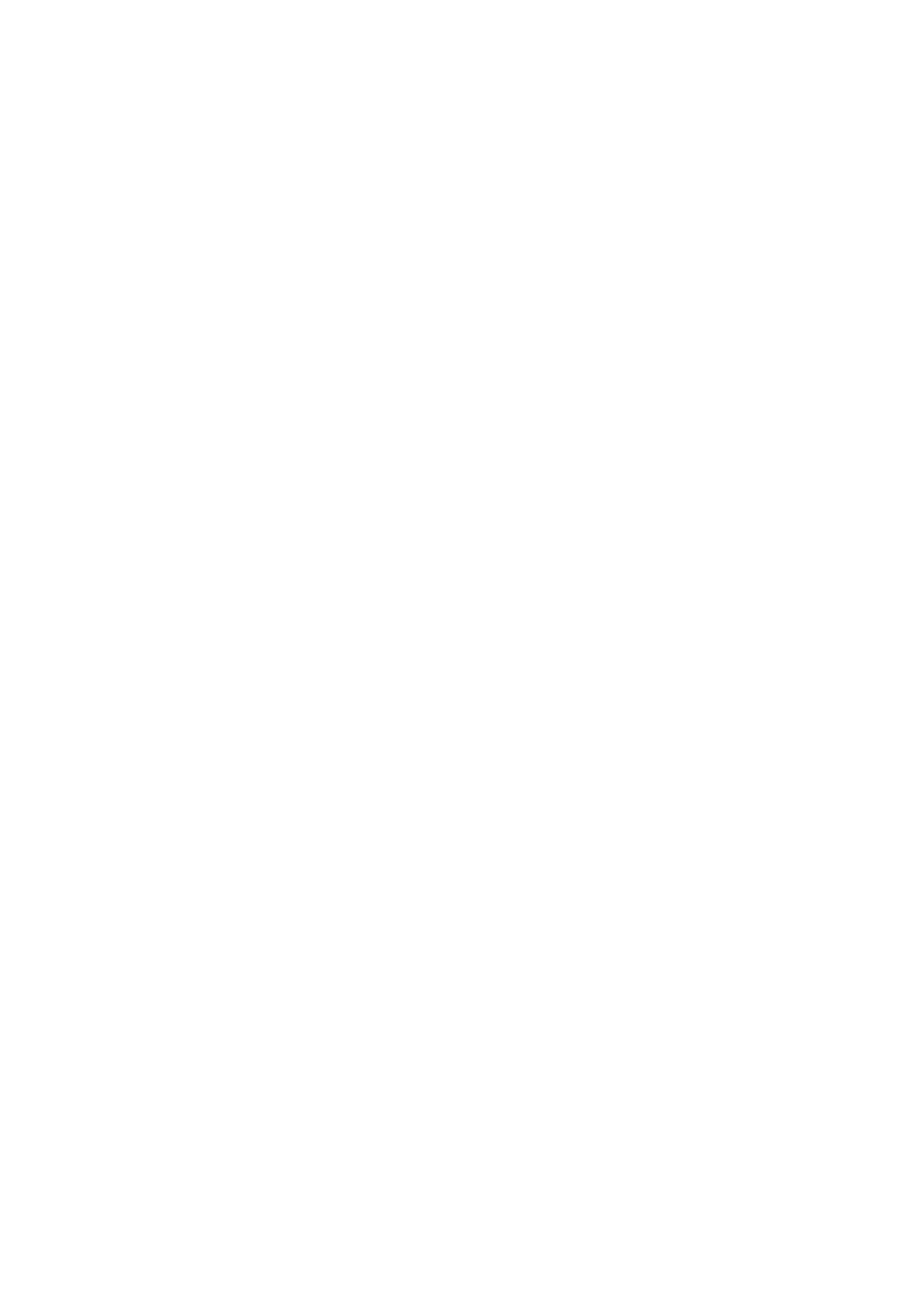# **4 Handling of alternatives**

Alternative model generation should be seen as an aspect of model development in general and as a mean of exploring confidence. At least in early stages, when there is little information, it is evident that there will be several different possible interpretations of the data, but this may not necessitate that all possible alternatives are propagated through the entire analysis chain including safety assessment. Combining all potential alternatives in all their permutations leads to an exponential growth of calculation cases – variant explosion – and a structured and justified approach for omitting alternatives at early stages is therefore a necessity. At later stages, such as at the completion of the surface-based site investigations the number of hypotheses should be reduced, since they are constrained by the available information. However, the implications of the remaining hypotheses need to be developed into alternatives and propagated into engineering design and safety assessment.

# **4.1 Auditing protocol**

SDM version Laxemar 1.2 kept track of alternative hypotheses and what alternatives to be propagated to further analyses. This record keeping is maintained also in SDM-Site Laxemar. The table structure of version 1.2 is kept, with obvious revisions and covers:

- Potential "Primary" alternatives of the site descriptive model?
- Reason for the alternative hypotheses?
- Impact on other discipline models (or aspects of these models)?
- Implications for repository engineering in phase D2?
- Implications for safety assessment?
- Implications for investigations to "resolve" alternative?
- Handling in SDM-Site Laxemar?

It should be noted that these questions essentially are already covered by the questions asked on the remaining uncertainties. However, the alternative table is retained, since it also keeps track of old hypotheses and because it summarises the alternative hypotheses and handling in different models. Furthermore, while the alternatives hypotheses usually arise at the level of the discipline-specific models, they need to be considered in combination across the site descriptive model as a whole.

# **4.2 Summary of alternatives and their handling**

The situations where alternative models are now considered have been addressed in Chapter 3. Furthermore, previous site descriptive model reports have listed alternative hypotheses valid at the time of presenting those earlier models. For overview and traceability Table 4-1 list both the currently considered alternatives and the previously considered ones. If an old alternative is now considered resolved, this is stated in the table, with justification.

Only a few of the original alternative hypotheses are developed into alternatives to be propagated to safety assessment or engineering. These are summarised below:

*• Alternative geological DFN-models.* The absence of fracture trace data from underground makes it necessary to formulate several alternative models of the size distribution and intensity. Some of these alternatives are less likely, but are conservatively retained to ensure bounding the uncertainty. The alternatives are propagated to repository design and to safety assessment. They will impact degree of utilisation in the design and the safety assessment of earthquake hazards. Implications for hydrogeology and rock mechanics in the SDM work are judged to be small and do not need to be propagated further.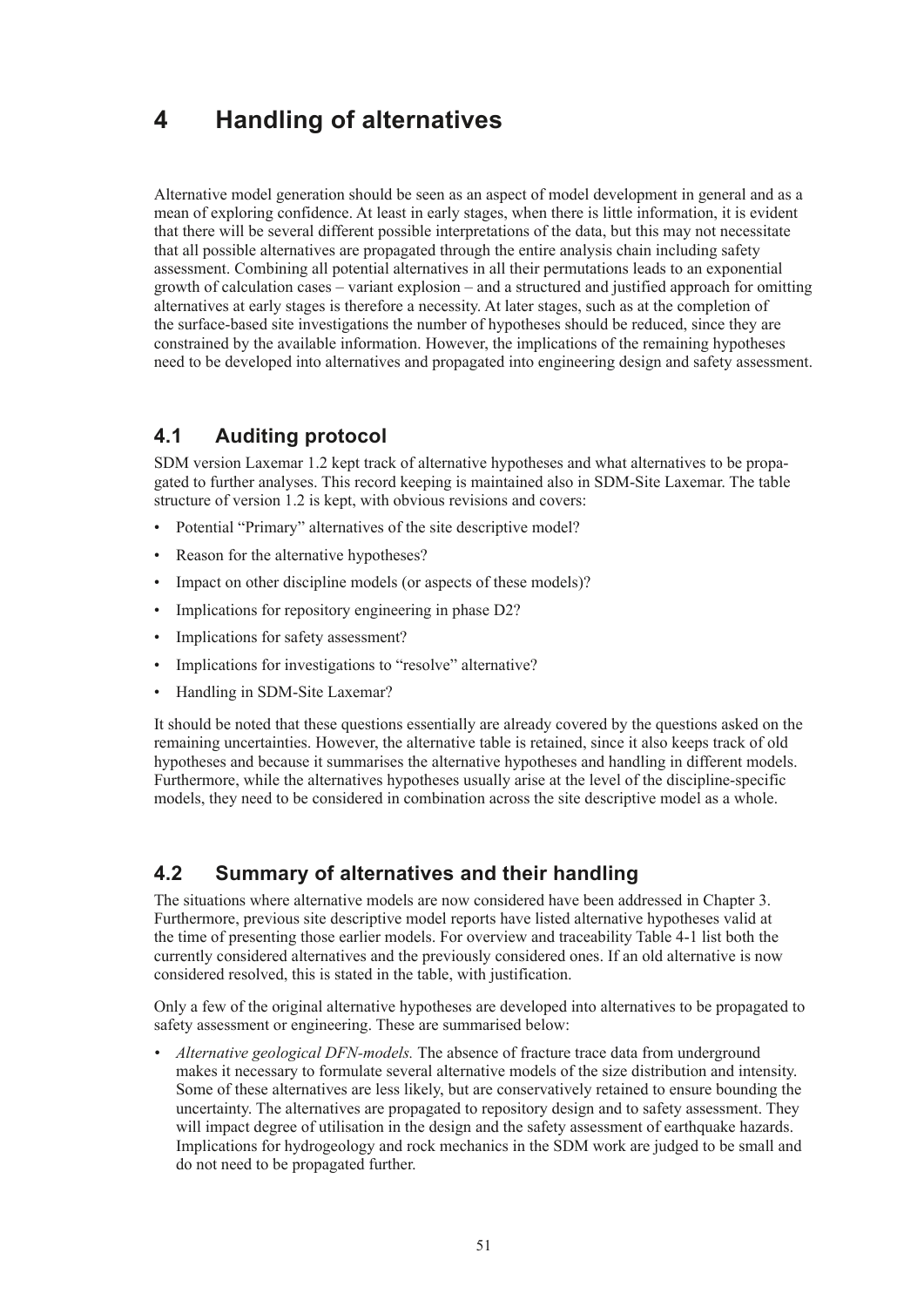- *• Hydraulic properties ("transmissivity" and connectivity) of deformation zones in the Laxemar subarea.* These properties are uncertain. Some different cases of the transmissivity distribution are explored in the regional flow modelling /Rhén et al. 2009/. They have little impact and it is not justified to propagate these to safety assessment.
- *• Hydrogeological DFN. Upscaling and correlation between fracture size and transmissivity.* In contrast to the situation after version Laxemar 1.2, there are now a multitude of data in support of the hydraulics description. However, it is not possible to resolve uncertainty in the transmissivity versus size correlation. There is also an issue as to how uniquely the current model captures the upscaling of PFL-data into large block values. The remaining alternative relates to the potential correlation between fracture size and transmissivity. The alternative models of the degree of correlation need to be considered in safety assessment.
- *Sulphate reduction.* New sulphide data from the monitoring programme indicate increasing sulphide values. The reason is unknown, initial drilling and pumping may have disturbed the system or may have facilitated sulphate reduction. Time series from the ongoing monitoring programme are judged to allow a final assessment of what is the undisturbed sulphide concentration as well as of how the sulphide content may change due to future intrusion of marine water. This assessment will have to be done in the safety assessment.
- *• Effects of connectivity, complexity and channelling on the distribution of flow (F-factor)*. Details of the flow field on the fracture plane are uncertain. In SR-Can, channelling was handled by dividing the transport resistance obtained from the hydrogeological DFN model by a factor of 10, whereas SDM-Site explores a multitude of channelling hypotheses. The bounding estimates of the influence of channelling assessed in SDM-Site Laxemar will be propagated to safety assessment.

Remaining hypotheses and uncertainties are managed by bounding assumptions.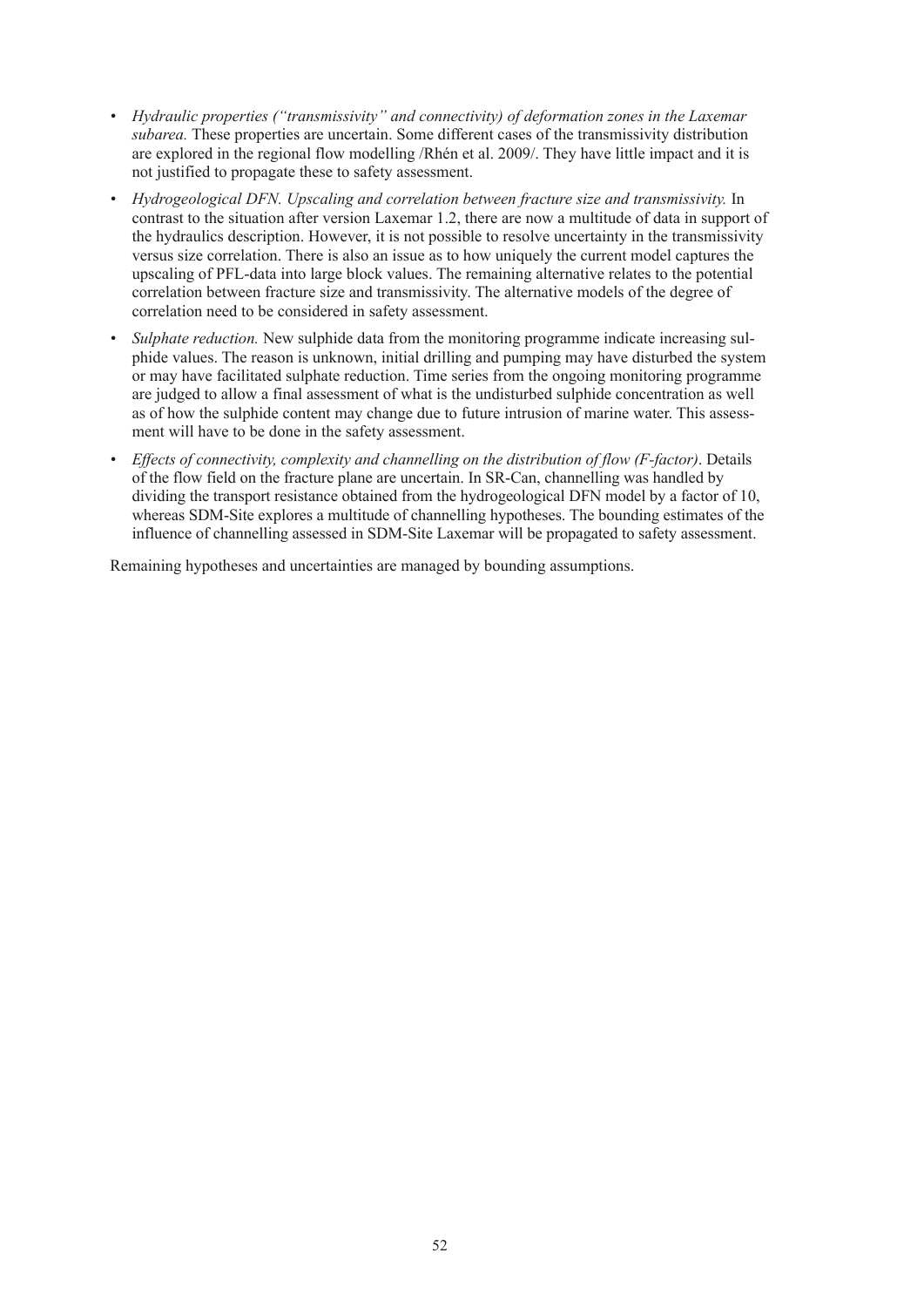| Potential "Primary"<br>alternatives in SDM                                                                   | Reason for the alternative<br>hypotheses                                                                                                                                                   | discipline<br>models (or aspects of<br>Impact on other<br>these models)?                                                                                                                   | repository engineering<br>Implications for<br>in phase D2                                                                                           | Implications for safety<br>assessment                                                                                                | "resolve" alternative<br>investigations to<br>Implications for | propagation into design<br>and safety assessment<br>Laxemar and need for<br>Handling in SDM-Site                                                                                                                                                                           |
|--------------------------------------------------------------------------------------------------------------|--------------------------------------------------------------------------------------------------------------------------------------------------------------------------------------------|--------------------------------------------------------------------------------------------------------------------------------------------------------------------------------------------|-----------------------------------------------------------------------------------------------------------------------------------------------------|--------------------------------------------------------------------------------------------------------------------------------------|----------------------------------------------------------------|----------------------------------------------------------------------------------------------------------------------------------------------------------------------------------------------------------------------------------------------------------------------------|
| Surface and near surface description                                                                         |                                                                                                                                                                                            |                                                                                                                                                                                            |                                                                                                                                                     |                                                                                                                                      |                                                                |                                                                                                                                                                                                                                                                            |
| None (little conceptual<br>uncertainty)                                                                      | Little conceptual<br>uncertainty.                                                                                                                                                          |                                                                                                                                                                                            |                                                                                                                                                     |                                                                                                                                      |                                                                | No alternatives developed                                                                                                                                                                                                                                                  |
| Bedrock geology                                                                                              |                                                                                                                                                                                            |                                                                                                                                                                                            |                                                                                                                                                     |                                                                                                                                      |                                                                |                                                                                                                                                                                                                                                                            |
| Domains in the Laxemar<br>Geometry of Rock<br>subarea.                                                       | SDM-Site Laxemar model<br>has been updated in the<br>No need or basis for an<br>The rock domain model<br>alternative rock domain<br>model in the Laxemar<br>ocal model volume.<br>version. | alternative model has<br>been constructed.<br>None, since no                                                                                                                               | None                                                                                                                                                | None                                                                                                                                 | None                                                           | No need to propagate an<br>interpretation of existing<br>data is straight forward.<br>alternative model. The                                                                                                                                                               |
| Alternative lineament<br>interpretation.                                                                     | ment interpretation was<br>An independent linea-<br>performed                                                                                                                              | zone<br>The lineament inter-<br>pretation is input to<br>the deformation<br>modelling.                                                                                                     | None                                                                                                                                                | None                                                                                                                                 | $\frac{1}{2}$                                                  | an alternative deformation<br>interpretation exists. How-<br>zone model development.<br>alternative model was not<br>different enough to justify<br>ever, it is judged that the<br>An alternative lineament                                                                |
| tions) in Laxemar subarea.<br>geometry of deformation<br>Changes of existence or<br>zones (extent and direc- | DZs have been resolved<br>Earlier alternative inter-<br>pretations of individual<br>as part of the ongoing<br>modelling work.                                                              | leformation<br>important for judging the<br>e local<br>to the hydrogeological<br>; input<br>model, and are also<br>Geometries of d<br>zones are basic<br>uncertainty in th<br>stress field | DZ geometrical uncertain-<br>account of in sensitivity<br>ties should be taken<br>ayout studies etc.                                                | $\frac{1}{2}$                                                                                                                        | $\frac{1}{2}$                                                  | borehole intercepts remain<br>particularly length of DZs<br>and clearly impact layout<br>including the geometrical<br>properties strike, dip and<br>only identified by single<br>However, uncertainties<br>No alternative versions<br>have been propagated<br>studies etc. |
| Character and proper-<br>ties - also of the well<br>established zones.                                       | Character and proper-<br>established zones are<br>ties - also of the well<br>uncertain.                                                                                                    | The character and proper-<br>ties of deformation zones<br>models.<br>and<br>affect the stress<br>hydrogeological                                                                           | ties, for zones that could be<br>intersected by the tunnels,<br>detailed design and layout<br>Deformation zone proper-<br>are of importance for the | zones being important for<br>considers the size of the<br>the earthquake hazards<br>Of no importance since<br>safety assessment only |                                                                | are described by confidence<br>classes and likely spans in<br>No alternatives have been<br>developed. Uncertainties<br>assigned properties                                                                                                                                 |

Table 4-1. Assessment of alternatives. **Table 4-1. Assessment of alternatives.**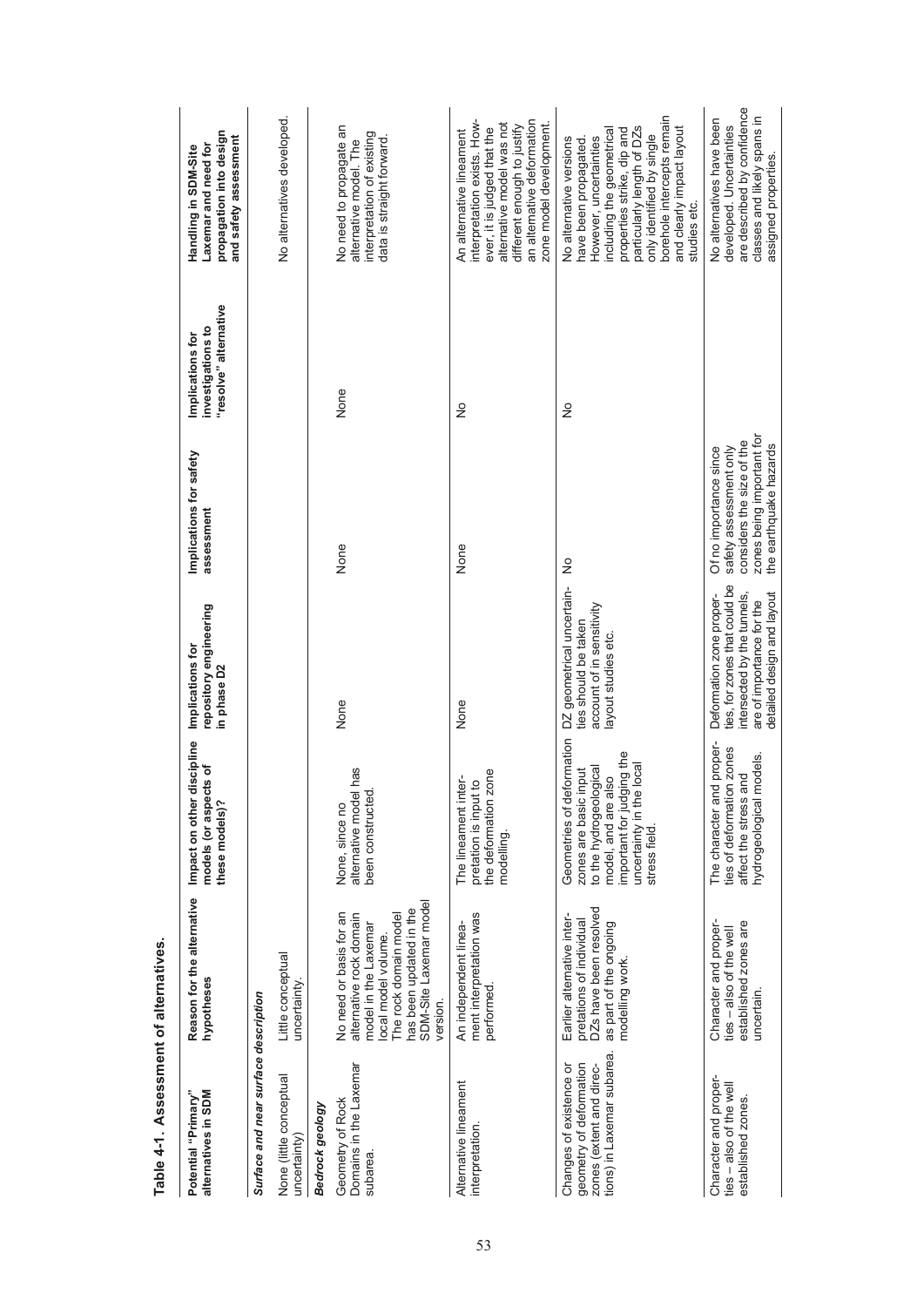| Potential "Primary"<br>alternatives in SDM                                    | Reason for the alternative<br>hypotheses                                                                                                                                                                                                                                                                                                                                                           | discipline<br>cts of<br>Impact on other<br>models (or aspe<br>these models)? | repository engineering<br>Implications for<br>in phase D <sub>2</sub>                                                            | Implications for safety<br>assessment                                                                                                                                                                        | "resolve" alternative<br>investigations to<br>Implications for                                                                                                                 | propagation into design<br>and safety assessment<br>Laxemar and need for<br>Handling in SDM-Site                                                           |
|-------------------------------------------------------------------------------|----------------------------------------------------------------------------------------------------------------------------------------------------------------------------------------------------------------------------------------------------------------------------------------------------------------------------------------------------------------------------------------------------|------------------------------------------------------------------------------|----------------------------------------------------------------------------------------------------------------------------------|--------------------------------------------------------------------------------------------------------------------------------------------------------------------------------------------------------------|--------------------------------------------------------------------------------------------------------------------------------------------------------------------------------|------------------------------------------------------------------------------------------------------------------------------------------------------------|
| Alternative geological<br>DFN-models.                                         | uncertainty studies in their<br>models ranked in terms of<br>through full DFN analysis.<br>Alternative size-intensity<br>teams for sensitivity and<br>performance on verifica-<br>report and are therefore<br>available to other model<br>presented. Alternative<br>in the Geological DFN<br>Recommended model<br>models are presented<br>tion tests. Alternative<br>models are carried<br>models. | Transport<br>Rock Mass Mechanics,<br>Hydrogeology,                           | alternative DFN-models.)<br>Amount of key blocks<br>May affect space and<br>degree of utilisation.<br>may be affected by         | intersected by fractures<br>Yes, new set of calcula-<br>potential hazard during<br>deposition holes being<br>tions for RN-transport.<br>Affects probability of<br>long enough to be a<br>a large earthquake. | surface based geophysics<br>combined with additional<br>underground, e.g. tunnel<br>resolved by data from<br>surface mapping and<br>mapping, potentially<br>ssue could only be | Implications on probability<br>of canister intersection for<br>the different alternatives<br>assessed within safety<br>presented need to be<br>assessment. |
| deformation zones in<br>Thickness of minor<br>the DFN-model                   | summary report /Wahlgren<br>presented in the Geology<br>handled in the geological<br>of alternatives, since this<br>now deleted from the list<br>This issue was raised in<br>earlier versions of the<br>Laxemar SDM, but is<br>Statistics of observed<br>uncertainty is directly<br>MDZ thickness are<br>et al. 2008/.<br>model.                                                                   |                                                                              |                                                                                                                                  |                                                                                                                                                                                                              |                                                                                                                                                                                |                                                                                                                                                            |
| Rock mechanics                                                                |                                                                                                                                                                                                                                                                                                                                                                                                    |                                                                              |                                                                                                                                  |                                                                                                                                                                                                              |                                                                                                                                                                                |                                                                                                                                                            |
| alternative geological<br>Properties - due to<br>Rock Mechanics<br>DFN-models | DFN-model is input to the<br>axemar SDM, since the<br>and there are alternative<br>This issue was raised in<br>previous version of the<br>"theoretical approach"<br>DFN-models.                                                                                                                                                                                                                    | Minor.                                                                       | important for design of the<br>repository and for assess-<br>ment of thermally induced<br>Strength - stress ratio is<br>spalling | Distribution of rock mass<br>(large scale) deformation<br>repository. No - or minor<br>for assessment of THM-<br>properties are important<br>processes around the<br>mpact expected.                         | observations of stability<br>deformation with back<br>and measurements of<br>analyses during the<br>construction phase.<br>Jncertainties could<br>only be reduced by           | No alternative is presented<br>sufficiently well bounded<br>since uncertainties are                                                                        |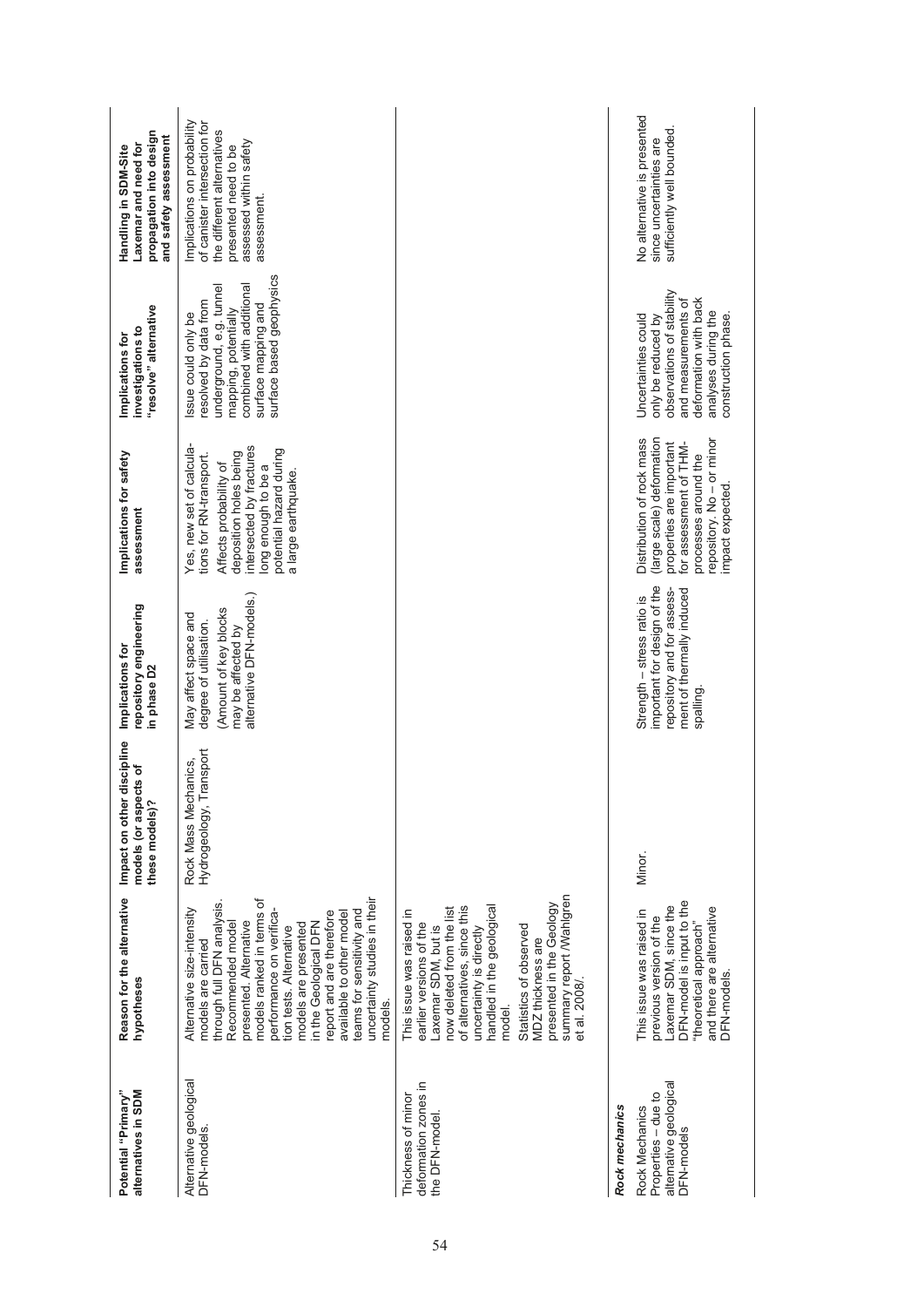| alternatives in SDM<br>Potential "Primary"                                       | Reason for the alternative<br>hypotheses                                                                                                                 | discipline<br>cts of<br>Impact on other<br>models (or aspe<br>these models)?                                    | repository engineering<br>Implications for<br>in phase D <sub>2</sub>                                                                                                                                                                                                                                                                       | Implications for safety<br>assessment                                                                | "resolve" alternative<br>investigations to<br>Implications for                                                                                                       | propagation into design<br>and safety assessment<br>Laxemar and need for<br>Handling in SDM-Site       |
|----------------------------------------------------------------------------------|----------------------------------------------------------------------------------------------------------------------------------------------------------|-----------------------------------------------------------------------------------------------------------------|---------------------------------------------------------------------------------------------------------------------------------------------------------------------------------------------------------------------------------------------------------------------------------------------------------------------------------------------|------------------------------------------------------------------------------------------------------|----------------------------------------------------------------------------------------------------------------------------------------------------------------------|--------------------------------------------------------------------------------------------------------|
| Alternative Stress Model                                                         | a previous version of the<br>This issue was raised in<br>Laxemar SDM                                                                                     | No (but stress modelling<br>may provide feedback<br>to deformation zone<br>model and possibly<br>hydrogeology). | Affects risk that spalling<br>will occur, which may<br>need to be handled<br>by adjusting tunnel<br>orientations.                                                                                                                                                                                                                           | thermally induced spalling.<br>including assessment of<br>mechanics evolution-<br>Important for rock | observations of stability<br>deformation with back<br>and measurements of<br>analyses during the<br>construction phase.<br>Jncertainties could<br>only be reduced by | No alternative is presented<br>assessed to be sufficiently<br>since uncertainties are<br>well bounded. |
| Thermal model                                                                    |                                                                                                                                                          |                                                                                                                 |                                                                                                                                                                                                                                                                                                                                             |                                                                                                      |                                                                                                                                                                      |                                                                                                        |
| Spatial distribution of<br>thermal properties                                    | There are uncertainties in<br>conductivities - especially<br>the distribution of thermal<br>in the lower tail of the<br>distribution.                    | Minor.                                                                                                          | canisters. Underestimating<br>will lead to a conservative<br>between disposal tunnels.<br>per area can possibly be<br>The number of canisters<br>the thermal conductivity<br>increased by optimising<br>thermal conductivity or<br>changing the distance<br>according to the local<br>the canister distance<br>Affects spacing of<br>ayout. | whether buffer tempera-<br>Necessary to assess<br>ture criterion is met.                             | observations, conditional<br>experiments during the<br>modelling and thermal<br>Jncertainties could<br>construction phase.<br>only be reduced by                     | No alternative is presented<br>since a bounding estimate<br>is provided                                |
| Hydrogeology                                                                     |                                                                                                                                                          |                                                                                                                 |                                                                                                                                                                                                                                                                                                                                             |                                                                                                      |                                                                                                                                                                      |                                                                                                        |
| Alternative in the geologi-<br>cal model of geometry of<br>deformation zones and | versions of the Laxemar<br>Issue raised in earlier<br>SDM.                                                                                               |                                                                                                                 |                                                                                                                                                                                                                                                                                                                                             |                                                                                                      |                                                                                                                                                                      |                                                                                                        |
| their connectivity                                                               | confidence is much better<br>in the current deformation<br>further need to consider<br>zone model there is no<br>However, since the<br>this alternative. |                                                                                                                 |                                                                                                                                                                                                                                                                                                                                             |                                                                                                      |                                                                                                                                                                      |                                                                                                        |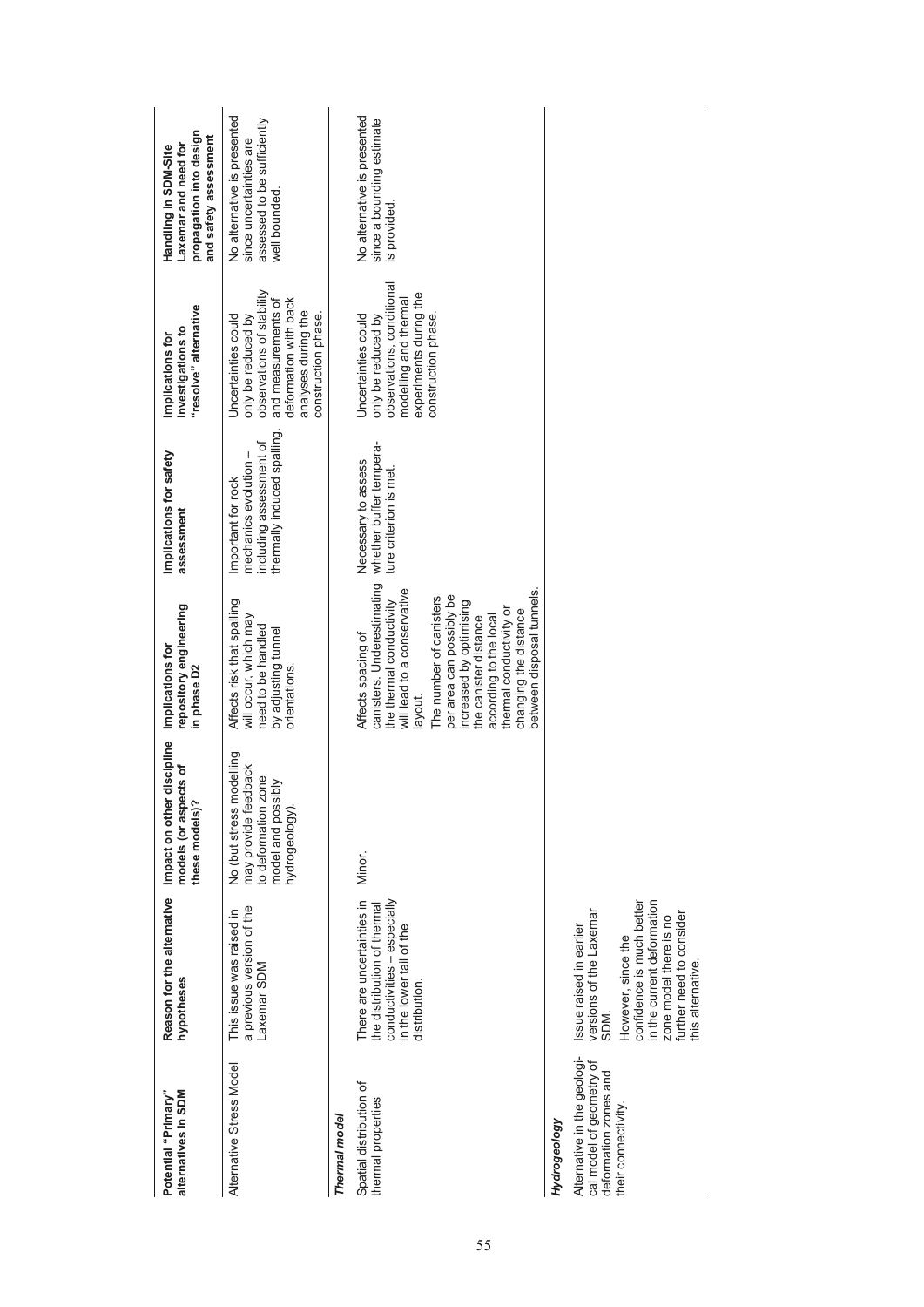| Potential "Primary"<br>alternatives in SDM                                                                                                                                                    | Reason for the alternative<br>hypotheses                                                                                                                                                                                                                                                                                                                                                                                                                                                 | discipline<br>models (or aspects of<br>Impact on other<br>these models)?                                                         | repository engineering<br>Implications for<br>in phase D2                                                                                                                                                                                                                                                             | Implications for safety<br>assessment                                                                                                                                                                                                                                                                                                                                                | "resolve" alternative<br>investigations to<br>Implications for                                                                                                                                                                                                                                                                                                                                                                                                                                                                          | propagation into design<br>and safety assessment<br>Laxemar and need for<br>Handling in SDM-Site                                                                                                                                                                                                                                                                                                                           |
|-----------------------------------------------------------------------------------------------------------------------------------------------------------------------------------------------|------------------------------------------------------------------------------------------------------------------------------------------------------------------------------------------------------------------------------------------------------------------------------------------------------------------------------------------------------------------------------------------------------------------------------------------------------------------------------------------|----------------------------------------------------------------------------------------------------------------------------------|-----------------------------------------------------------------------------------------------------------------------------------------------------------------------------------------------------------------------------------------------------------------------------------------------------------------------|--------------------------------------------------------------------------------------------------------------------------------------------------------------------------------------------------------------------------------------------------------------------------------------------------------------------------------------------------------------------------------------|-----------------------------------------------------------------------------------------------------------------------------------------------------------------------------------------------------------------------------------------------------------------------------------------------------------------------------------------------------------------------------------------------------------------------------------------------------------------------------------------------------------------------------------------|----------------------------------------------------------------------------------------------------------------------------------------------------------------------------------------------------------------------------------------------------------------------------------------------------------------------------------------------------------------------------------------------------------------------------|
| dependence, T correlation<br>Laxemar subarea. (Depth<br>of deformation zones in<br>sivity" and connectivity<br>properties ("transmis-<br>Change of hydraulic<br>to orientation.)              | versions of the Laxemar<br>ssue raised in earlier<br>SDM.                                                                                                                                                                                                                                                                                                                                                                                                                                | geologic model - affects<br>palaeohydrogeological<br>$\frac{1}{2}$<br>New regional hy<br>model                                   | Possibly minor - would<br>consequence analysis<br>and impact of "open<br>affect construction<br>repository".                                                                                                                                                                                                          | retardation properties and<br>impact of "open repository"<br>little transport resistance<br>evolution of groundwater<br>Potentially important for<br>chemistry and thus for<br>adionuclide migration<br>Possibly minor for<br>parameters.<br>n zone)                                                                                                                                 |                                                                                                                                                                                                                                                                                                                                                                                                                                                                                                                                         | composition. Some different<br>these to safety assessment.<br>The need to further resolve<br>the regional flow modelling<br>distribution are explored in<br>cases of the transmissivity<br>and the evolution of water<br>regional groundwater flow<br>depends on how it affects<br>have little impact and it is<br>not justified to propagate<br>Rhén et al. 2009/. They<br>the understanding of<br>this issue essentially |
| correlation to rock domain,<br>cal DFN, including alterna-<br>T correlation to orientation<br>tive T vs. size correlation.<br>Alternative hydrogeologi-<br>Depth dependence,<br>and upscaling | However, it is not possible<br>uniquely the current model<br>In contrast to the situation<br>Alternative has been kept<br>captures the upscaling of<br>PFL-data into large block<br>since version Simpevarp<br>size correlation. There is<br>after Laxemar 1.2, there<br>also an issue as to how<br>in transmissivity versus<br>1.1 and is still not fully<br>hydraulics description<br>are now multitudes of<br>data in support of the<br>to resolve uncertainty<br>resolved.<br>values | may affect<br>the palaeohydrogeology<br>and thus could affect<br>large-scale transport<br>calibration efforts<br>The uncertainty | into a deposition hole, it is<br>scale rather similar to flow<br>However, since the model<br>data, i.e. on flow data at a<br>Inflow to deposition holes<br>is a key parameter affect-<br>is calibrated on the PFL-<br>sufficiently robust for this<br>udged that the model is<br>ing degree of utilisation.<br>aspect | former it is judged that the<br>affect retention in the rock<br>transmissivity versus size<br>DFN-model is a key input<br>DFN is sufficiently robust,<br>migration. Regarding the<br>uncertainty will certainly<br>It affects both near-field<br>current hydrogeological<br>whereas the remaining<br>evolution and far-field<br>to safety assessment.<br>The hydrogeological<br>nass | coverage of boreholes and<br>impacts from underground<br>fracture size distribution at<br>all show the same picture.<br>tunnels. Tunnel (and pilot<br>the relevant depths. They<br>ence tests at the relevant<br>surface-based boreholes.<br>to predict conditions and<br>also provide possibilities<br>dence building would be<br>There is already a good<br>for short range interfer-<br>The next step in confi-<br>hole) data will provide<br>carrying out additional<br>information about the<br>There is little point in<br>depth. | correlation between fracture<br>size and transmissivity. The<br>degree of correlation need<br>to be considered in Safety<br>The remaining alternative<br>alternative models of the<br>under "transport", below<br>Uncertainties regarding<br>fractures are discussed<br>concerns the potential<br>channelling inside the<br>assessment.                                                                                    |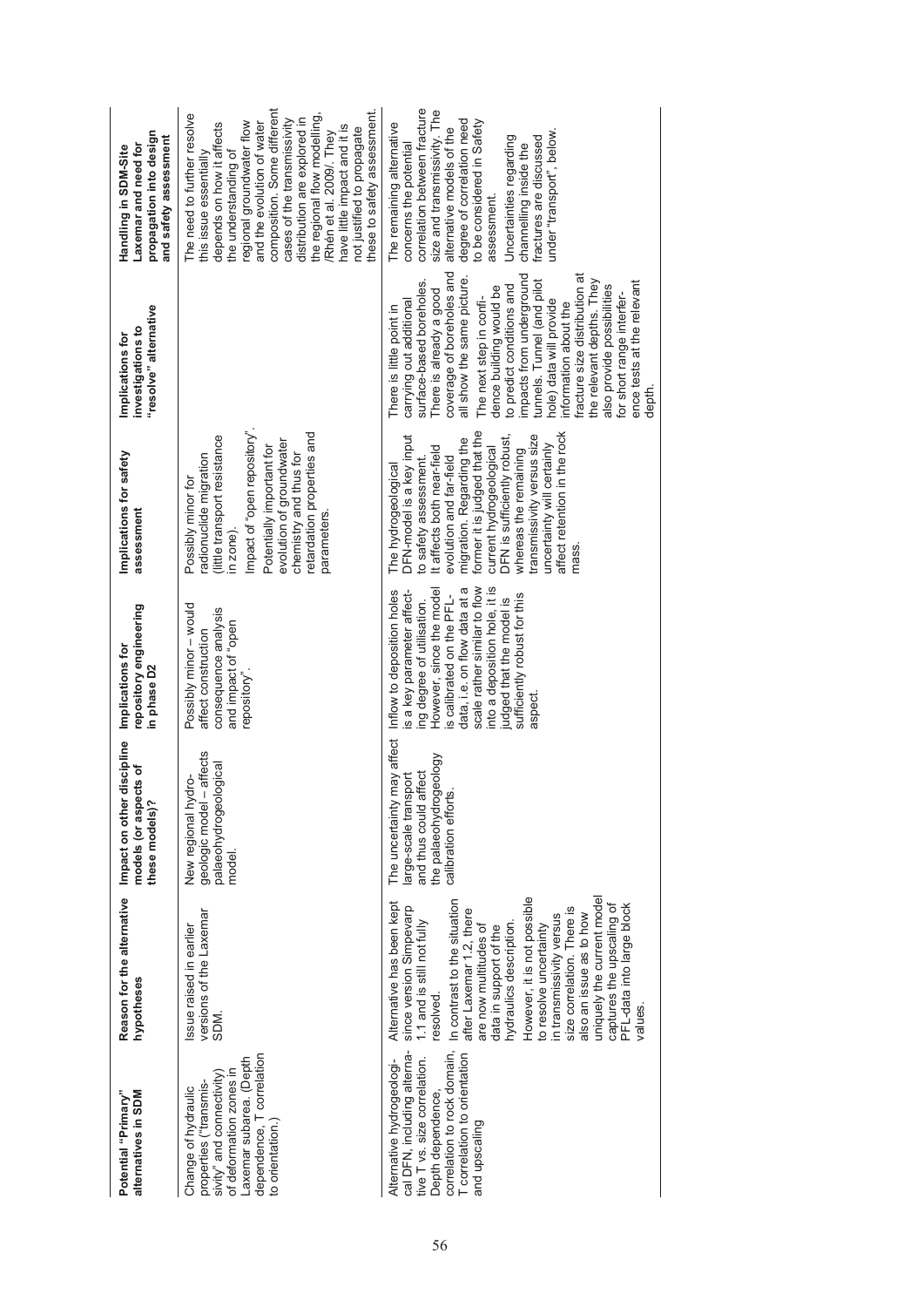| Potential "Primary"<br>alternatives in SDM                                                        | Reason for the alternative<br>hypotheses                                                                                                                                                                                                                                                           | discipline<br>cts of<br>Impact on other<br>models (or aspe<br>these models)?                                                                     | repository engineering<br>Implications for<br>in phase D <sub>2</sub> | Implications for safety<br>assessment                                                                                                                                                                                                                                                                                                                                                        | "resolve" alternative<br>investigations to<br>Implications for                                                                                                                                                                                                                                                                                                                                                                                                                                                                       | propagation into design<br>and safety assessment<br>Laxemar and need for<br>Handling in SDM-Site                                                                                                                                                                                                                       |
|---------------------------------------------------------------------------------------------------|----------------------------------------------------------------------------------------------------------------------------------------------------------------------------------------------------------------------------------------------------------------------------------------------------|--------------------------------------------------------------------------------------------------------------------------------------------------|-----------------------------------------------------------------------|----------------------------------------------------------------------------------------------------------------------------------------------------------------------------------------------------------------------------------------------------------------------------------------------------------------------------------------------------------------------------------------------|--------------------------------------------------------------------------------------------------------------------------------------------------------------------------------------------------------------------------------------------------------------------------------------------------------------------------------------------------------------------------------------------------------------------------------------------------------------------------------------------------------------------------------------|------------------------------------------------------------------------------------------------------------------------------------------------------------------------------------------------------------------------------------------------------------------------------------------------------------------------|
| Hydrogeochemistry                                                                                 |                                                                                                                                                                                                                                                                                                    |                                                                                                                                                  |                                                                       |                                                                                                                                                                                                                                                                                                                                                                                              |                                                                                                                                                                                                                                                                                                                                                                                                                                                                                                                                      |                                                                                                                                                                                                                                                                                                                        |
| Spatial variability in 3D at<br>depth.                                                            | resolved, since there is an<br>of the current distribution<br>of groundwater composi-<br>adequate understanding<br>ssue is now essentially<br>the Laxemar SDM. The<br>tion, see Section 3.6.1.<br>previous versions of<br>Issue was raised in                                                      |                                                                                                                                                  |                                                                       |                                                                                                                                                                                                                                                                                                                                                                                              |                                                                                                                                                                                                                                                                                                                                                                                                                                                                                                                                      |                                                                                                                                                                                                                                                                                                                        |
| Sulphate reduction                                                                                | the monitoring programme<br>system or may have facili-<br>initial drilling and pumping<br>tated sulphate reduction.<br>sulphide concentrations.<br>may have disturbed the<br>The reason is unknown,<br>New sulphide data from<br>indicate increasing                                               | $\frac{1}{2}$                                                                                                                                    | $\frac{1}{2}$                                                         | would have a potential<br>assessment. Sulphide<br>detrimental impact on<br>content above 10 <sup>-5</sup> M<br>combined with buffer<br>A key issue in safety<br>canister corrosion if<br>density losses.                                                                                                                                                                                     | programme continues and<br>gramme. The monitoring<br>Longer time series from<br>contributes with further<br>Infiltration tests during<br>data for an increased<br>the monitoring pro-<br>construction of the<br>understanding.<br>repository.                                                                                                                                                                                                                                                                                        | allow a final assessment of<br>may change due to future<br>have to be done in Safety<br>programme are judged to<br>intrusion of marine water.<br>how the sulphide content<br>the undisturbed sulphide<br>concentration as well as<br>This assessment will<br>Time series from the<br>ongoing monitoring<br>assessment. |
| Transport                                                                                         |                                                                                                                                                                                                                                                                                                    |                                                                                                                                                  |                                                                       |                                                                                                                                                                                                                                                                                                                                                                                              |                                                                                                                                                                                                                                                                                                                                                                                                                                                                                                                                      |                                                                                                                                                                                                                                                                                                                        |
| ling on distribution of flow<br>complexity and channel-<br>Effects of connectivity,<br>(F-factor) | on the fracture plane are<br>channelling was handled<br>the hydrogeological DFN<br>resistance obtained from<br>by dividing the transport<br>channelling hypotheses<br>10, whereas SDM-Site<br>Details of the flow field<br>explores a multitude of<br>uncertain. In SR-Can<br>model by a factor of | The palaeohydrogeologi-<br>logical assessment uses<br>cal modelling carried out<br>as part of the hydrogeo-<br>these migration data as<br>input. | $\frac{1}{2}$                                                         | suggested to have a large<br>the model represents con-<br>the impact the uncertainty<br>nectivity of the rock mass,<br>dividing by 10 is thus very<br>migration paths. However<br>see further Section 3.7.1.<br>impact on retention along<br>udged small as long as<br>migration parameters is<br>The SR-Can approach,<br>has on the flow related<br>Channelling is usually<br>conservative. | During underground inves-<br>5-15 m from canister posi-<br>mechanical properties and<br>tunnels and investigations<br>of couplings between rock<br>tions, which may have the<br>adionuclide release rates<br>greatest impact on overall<br>may give additional clues<br>models for transport from<br>tigations the frequencies<br>will lead to more reliable<br>particularly over the first<br>fracture transmissivities<br>to the extent of in-plane<br>flow channelling which<br>the repository volume,<br>of flowing fractures in | the influence of channelling<br>The bounding estimates of<br>assessed in SDM-Site will<br>be propagated to Safety<br>assessment.                                                                                                                                                                                       |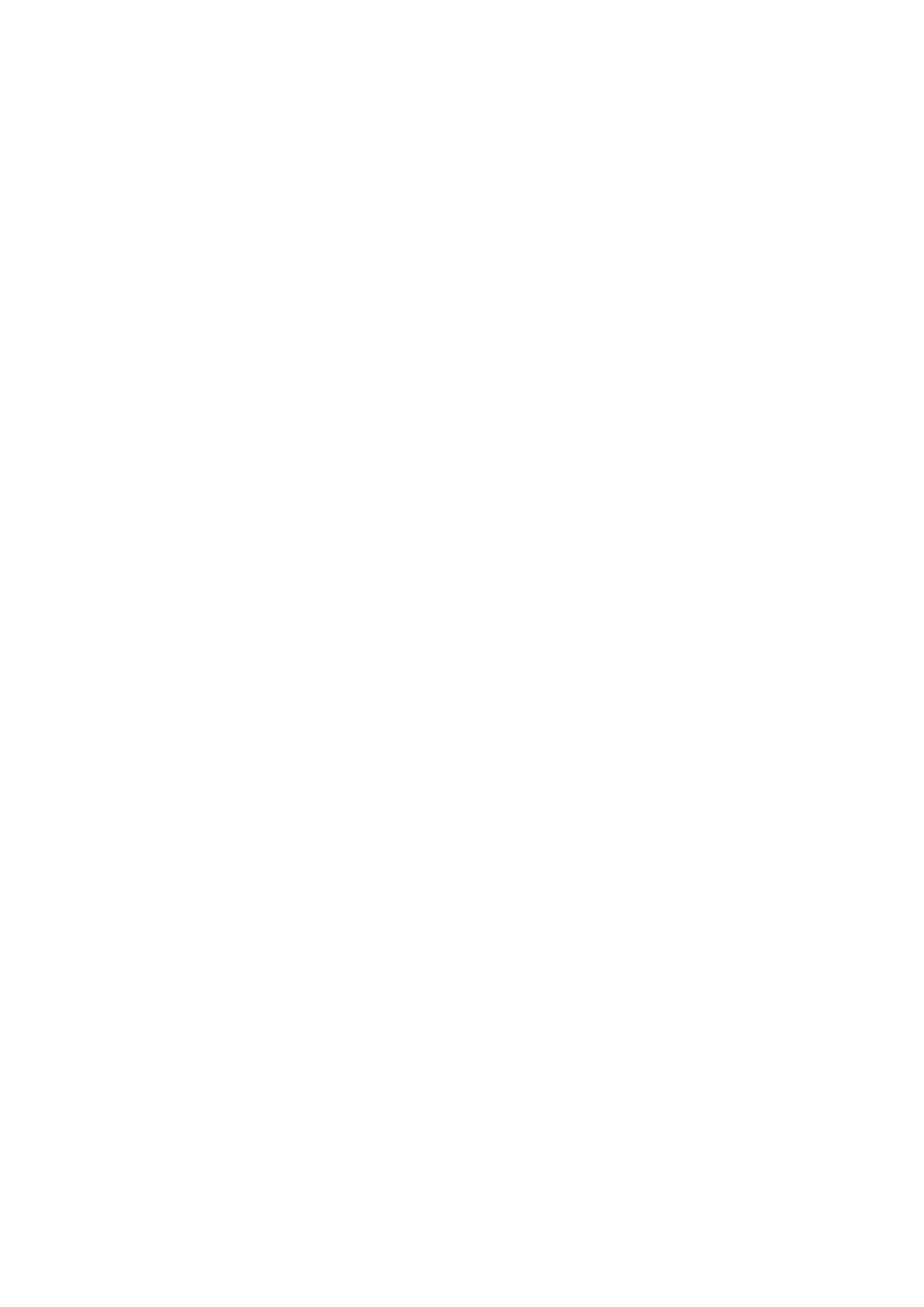# **5 Consistency between discplines**

Another prerequisite for confidence is consistency (or at least no conflicts) between the different discipline model interpretations. Furthermore, confidence is enhanced if aspects of the model are supported by independent evidence from different disciplines.

# **5.1 Auditing protocol**

Assessing consistency between disciplines has been made using the already established table structure, i.e:

- Which aspects of the "source" discipline would it be valuable to consider in developing the "target" discipline?
- Which aspects of the "source" discipline have actually been used when developing the "target" SDM?
- Are there any discrepancies between the answers to the first and second questions, and if so why?

Discrepancies between what it would be valuable to consider and what actually has been considered affects confidence in the model. However, it is primarily for the users to determine whether these discrepancies are acceptable.

# **5.2 Important and actually considered interactions**

Table 5-1 shows a summary of the results of the assessment of inter-discipline interactions. In addressing the questions, the effort is spent primarily on issues judged to be important and not in explaining why unimportant interactions indeed are so. Answers are presented as an "interaction matrix" where interactions from a diagonal element are shown on the row and interaction on an element are shown on the column. Furthermore, the table both shows what interactions are judged to be important (in green) and to what extent these were actually considered (in black). If the table suggests that there is an interaction (noted by "yes" in the table), its character and handling in the SDM are addressed in the following subsections.

### **5.2.1 Impacts on the bedrock geology model**

Many disciplines are judged to provide important feedbacks to the geological modelling, although essentially in a qualitative manner. Such feedback has now been considered. However, it should also be noted that an essential part of the modelling philosophy is to base the geometrical framework on geological information and reasoning and not to "fit" the geological model to the other models.

*Feedback from rock mechanics on stress orientations in relation to fracture sets could give additional confidence in the deformation zone and DFN model.* Feedback to geology from rock mechanics concerning *in situ* stress measurements obtained in southeast Laxemar has led to changes in the modelled extent of zones and ensured consistency between the two disciplines. The analysis suggests that division into rock domains (together with the additional fracturing domains) is appropriate for the rock mechanics modelling needs.

*The thermal modelling provides feedback to the description of rock domains.* Further refinement of the lithological distribution within rock domains is provided by a geostatistical approach applied in thermal modelling. There has been input from the thermal modelling in the definition of the density threshold for subdivision of the Ävrö granite in Ävrö quartz monzodiorite and Ävrö granodiorite. In the thermal modelling the uncertainties in the TRC proportions have been estimated.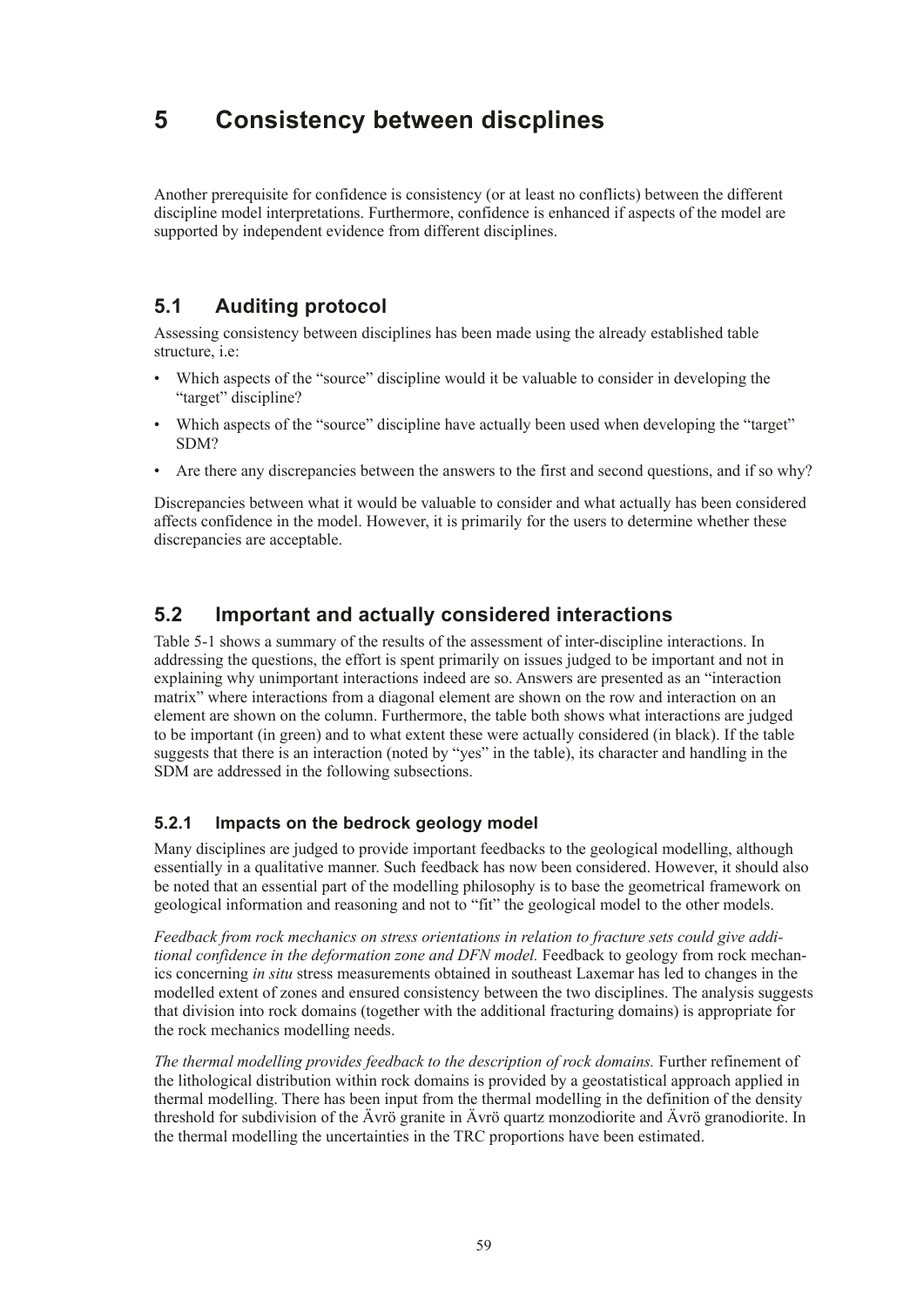Table 5-1 Summary of interactions judged to be important (yes in green), to what extent these where actually considered (black) or whether the interaction was<br>not judged important for the SDM. For details, see discussion i **Table 5-1 Summary of interactions judged to be important (yes in green), to what extent these where actually considered (black) or whether the interaction was not judged important for the SDM. For details, see discussion in Section 5.2. (Note, there is a clock-wise interaction convention in the matrix, e.g. influence of geology on rock mechanics is located in box (1,2), whereas the influence of rock mechanics on geology is located in box (2,1)).**

| Bedrock geology Yes/Yes   |                                    | Yes/Yes                     | Yes/Yes                        | Yes/Yes                                            | Yes/Yes                                   | Yes/Yes                                              | Not important<br>for SDM              | Yes/Yes                       | Not important<br>for SDM  |
|---------------------------|------------------------------------|-----------------------------|--------------------------------|----------------------------------------------------|-------------------------------------------|------------------------------------------------------|---------------------------------------|-------------------------------|---------------------------|
| Yes/Yes                   | Rock mechanics<br>(in the bedrock) | Not important<br>for SDM.   | Yes/Yes                        | Yes/Yes                                            | Yes/Yes                                   | Not important<br>for SDM.                            | Not important<br>for SDM.             | Not important<br>for SDM.     | Not important<br>for SDM. |
| Yes/Yes                   | Not important<br>for SDM           | the bedrock)<br>Thermal (in | Not importan<br>for SDM.       | <b>Yes/Yes</b>                                     | neglect this impact.<br>Yes/Acceptable to | Not important<br>for SDM                             | Not important<br>for SDM.             | Not important<br>for SDM.     | Not important<br>for SDM. |
| Yes/Yes                   | Yes/Yes                            | Yes/Yes                     | Hydrogeology<br>in the bedrock | Yes/Yes                                            | Yes/Yes                                   | Yes/No such model-<br>ling has been done.            | Yes/Yes                               | Not important<br>for SDM.     | Not important<br>for SDM. |
| Yes/Yes                   | Not important<br>for SDM           | Not important<br>for SDM.   | Yes/Yes                        | Hydrogeo-chemis-<br>try in the bedrock             | YesYes                                    | Yes/Yes                                              | Not important<br>for SDM              | Not important<br>for SDM.     | Not important<br>for SDM. |
| Not important<br>for SDM. | Not important<br>for SDM.          | Not important<br>for SDM.   | Yes/Yes                        | Yes/Yes                                            | Bedrock Transport<br>Properties           | Not important<br>for SDM.                            | Not important<br>for SDM              | Not important<br>for SDM.     | Not important<br>for SDM. |
| Not important<br>for SDM  | Not important<br>for SDM.          | Not important<br>for SDM.   | Not importan<br>for SDM.       | Yes/Yes                                            | Not important<br>for SDM                  | chemistry (surface<br>and near surface)<br>Hydrogeo- | Yes/Yes                               | Yes/Yes                       | YesYes                    |
| Not important<br>for SDM. | Not important<br>for SDM.          | Not important<br>for SDM.   | Yes/Yes                        | Yes/Yes.                                           | Not important<br>for SDM.                 | Yes/Yes                                              | surface hydrology<br>Surface and near | Yes/Yes                       | Yes/Yes                   |
| YesYes                    | Not important<br>for SDM.          | Not important<br>for SDM.   | Yes/Yes                        | Yes/Yes                                            | Not important<br>for SDM                  | Yes/Yes                                              | Yes/Yes                               | Quaternary<br><b>Deposits</b> | Yes/Yes                   |
| Not important<br>for SDM. | Not important<br>for SDM.          | Not important<br>for SDM.   | Not importan<br>for SDM.       | identified, but not<br>Yes/Processes<br>quantified | Not important<br>for SDM.                 | Yes/Yes                                              | Yes/Yes                               | Yes/Yes                       | <b>Biota</b>              |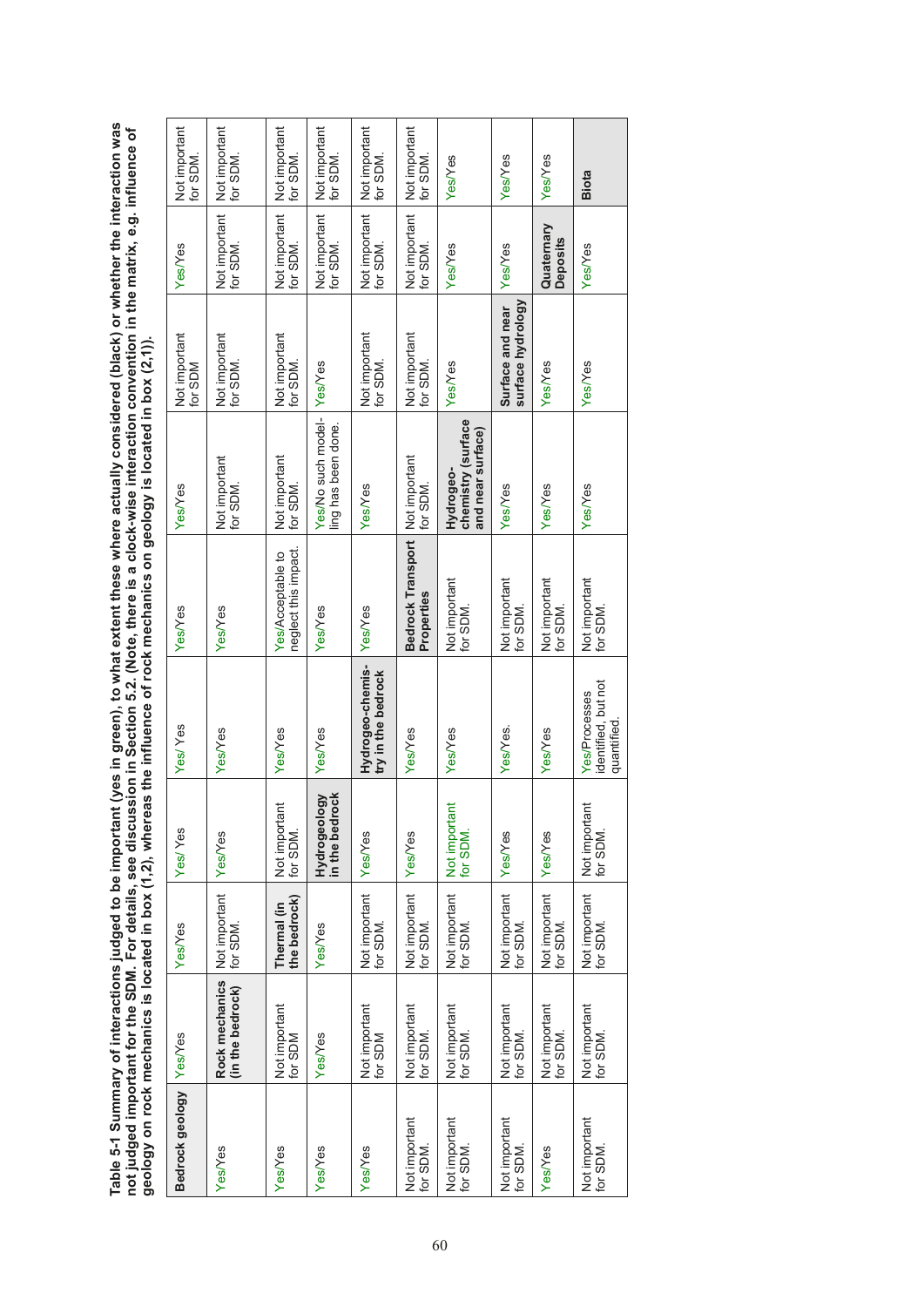*Hydrogeology could provide confirmation of and indications of the properties of deformation zones and can also provide a feedback to the conceptual thinking in the deterministic deformation zone and stochastic DFN modelling work*. These feedbacks are considered. The significance of differences between rock domains as well as between fracture domains is assessed. Fracture domains are used as basis for HRD. This provides support for the division into fracture domains. Hydraulic differences between rock types are also assessed. The hydrogeological data interpretation has also influenced judgements on deformation zone orientation and extension. There has been interaction on fracture set definition such that it is consistent between the hydrogeological DFN and the geological DFN. The "*kr*-scaled" assumption applied the hydrogeological DFN was also considered for the geological DFN.

*Hydrogeochemical data should be considered for division of parts of rock domains outside deformation zones into fracture domains. It should be checked whether the fracture mineralogy is consistent with current groundwater composition.* The consistency between fracture mineralogy and current groundwater composition is assessed and provides input to the fracture mineralogical description (see e.g. Section 3.6.2).

*Characterization of Quaternary deposits should indicate whether there is evidence for late- or post-glacial tectonic activity.* The digitial elevation model (DEM) is used as input for identifying topographical lineaments. Data on late- and post-glacial tectonics are used in the descriptive model. No regionally important, late- or post-glacial faults are found in the area.

### **5.2.2 Impacts on the rock mechanics model**

It is mainly the bedrock geology model that impacts on the rock mechanics model through the rock domains, deformation zones and DFN-model. This input is used within the rock mechanics modelling.

*The geological model is the basis for deriving a relationships between mechanical properties, rock domains and deformation zones.* Rock domains (lithology) are the basis for the spatial distribution of intact rock mechanical properties. The geological DFN model is used to infer rock mass mechanical properties in the theoretical approach.

*Deformation zone geometry influences the stress field.* Deformation zone geometry is used as input to the numerical stress modelling by /Hakami et al. 2008/.

*Differences in fracture frequency with depth and between different fracture domains could possibly affect the stress field.* The variation in rock domain mechanical stiffness in the Laxemar subarea is judged too low to be of importance.

*Hydrogeological conditions would impact the rock mechanical behaviour since water pressure reduces the rock stress to effective stress*. However, this coupling has little effect on the parameters predicted, but is of course considered by repository engineering. Furthermore, the coupling is relatively trivial to take into account, since water pressures are close to hydrostatic, i.e. no special hydraulic modelling is needed.

*Stress magnitudes and orientations should be consistent with the anisotropy of hydraulic conductivity.* A joint evaluation of the *in situ* stress and hydraulic data suggests that the coupling between *in situ* stress and hydraulic properties is weak. The hydrogeology data show that the structural/ fracture geology is a much more important factor to consider than the current stress field.

It should also be noted that thermal expansion analysis is not part of the SDM, but is indeed considered in repository engineering and safety assessment.

#### **5.2.3 Impacts on the thermal model**

It is mainly the bedrock geology model that impacts the thermal model through the rock type descriptions of the rock domains. This input is used within the thermal modelling.

*The geological model provides the geometrical framework for the rock domains used in thermal modelling, the rock type distribution and the relationship between anisotropy in thermal properties*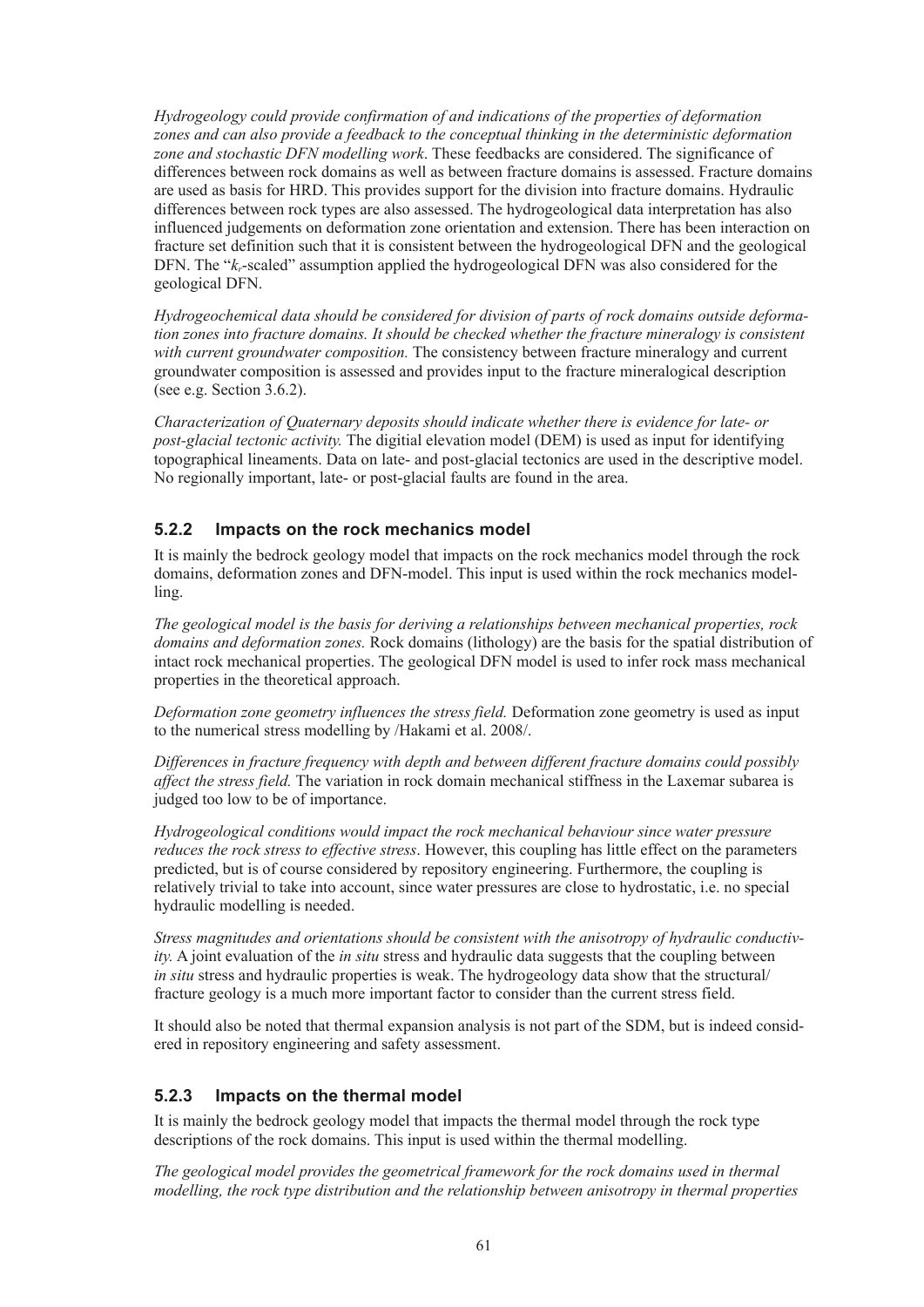*and ductile structures.* Thermal properties have been evaluated on the basis of rock types and rock domains. Modal analyses have been used as (one) input. The orientation of ductile structures has been used in the analysis of anisotropy in thermal properties.

*Stress impacts on thermal properties* are very small, as long as the rock is water saturated /Walsh and Decker 1966/. This coupling is neglected.

*Thermal convection and other groundwater flows affect uncertainty in measurement of in situ temperature.* These effects are considered when assessing uncertainty in *in situ* temperature values.

### **5.2.4 Impacts on the hydrogeological model**

Many disciplines can inform the hydrogeological modelling and most of this input is considered.

*Bedrock geology provides the geometrical framework in terms of rock domains, deformation zones, fracture domains and DFN-geometry for the hydrogeological models.* The deformation zone geometry is used as input to HCD definition and the fracture domains are used for defining HRD, but these are then both combined and divided into depth zones based on the hydraulic data. There is only a weak link between the geological DFN and the hydrogeological DFN, since they concern somewhat different aspects of the fracturing of the rock (i.e. only the open conductive fractures are part of the hydrogeological DFN). Set definitions are the same. Assessment of differences in size distribution between the models also suggests that that the models are more similar in their characteristics of the larger size fractures, see /Rhén et al. 2008/. The significance of differences between rock domains as well as between fracture domains is assessed and shown to be a good basis for dividing the rock into HRDs. The descriptions of deformation zones are not fully used in the property assignment, but ensembles of zones with similar characteristics (orientation properties) are used to define statistical samples for describing the variability within the different class zones.

*Stress orientation, i.e. a rock mechanics input, is expected to affect hydraulic anisotropy and past deformations (normal and shear) affect the fracture transmissivity*. The hydraulic model is based on the hydraulic data rather than on theoretical considerations. However, assessment of hydraulic data in relation to the stress field is a key component in developing confidence in the hydrogeological model, /see Rhén et al. 2008/. The orientation of transmissive fractures and deformation zones shows some consistency with stress orientation – but not a 1:1 relation. Transmissivity of individual fractures tends to decrease with increased normal stress (and depth), but there is a wide spread over several orders of magnitude. Empirical relations between stress and transmissivity are not generally applicable – and can not replace field data. Fracture shear stress/displacements affect fracture transmissivity in laboratory tests (as also shown by /Min et al. 2004/). There is no evidence that shear displacements are occurring at Laxemar (e.g. lack of seismic evidence). *In situ* geometric factors such as channelling and fracture intersections are more likely to affect fracture transmissivity than shear stress/displacements.

*Temperature affects water density and viscosity*. This impact is considered and judged unimportant.

*There is a strong coupling between hydrogeology and hydrogeochemistry, since it is suggested that mixing is the main process for groundwater evolution. Furthermore, density differences, created by varying salinity, affect the flow regime*. Present day salinity as well as O-18 and Br/Cl and some other components are "calibration targets" for simulation. The hydrogeological models consider density effects. The present day redox front is found at relatively shallow depth.

*Modelling of salt migration should be consistent with assessed migration properties. The transport model could also provide feedback on what aspects of the hydrogeological DFN are of importance for the transport resistance estimates.* Consistency checks as regards porosities and mass transfer parameters used in palaeo-hydrogeology simulations are made /Rhén et al. 2009/ and show reasonable to good agreement.

*There are also interactions with the surface system.* The identification of water types and boundary conditions in the near-surface hydrogeochemistry provides input to the surface water type considered in the modelling. Also, surface hydrology and near-surface hydrogeology as well as topography and the description of the Quaternary deposits provide input to the formulation of the top boundary conditions. All these interactions are considered in the modelling, although simplifications are made.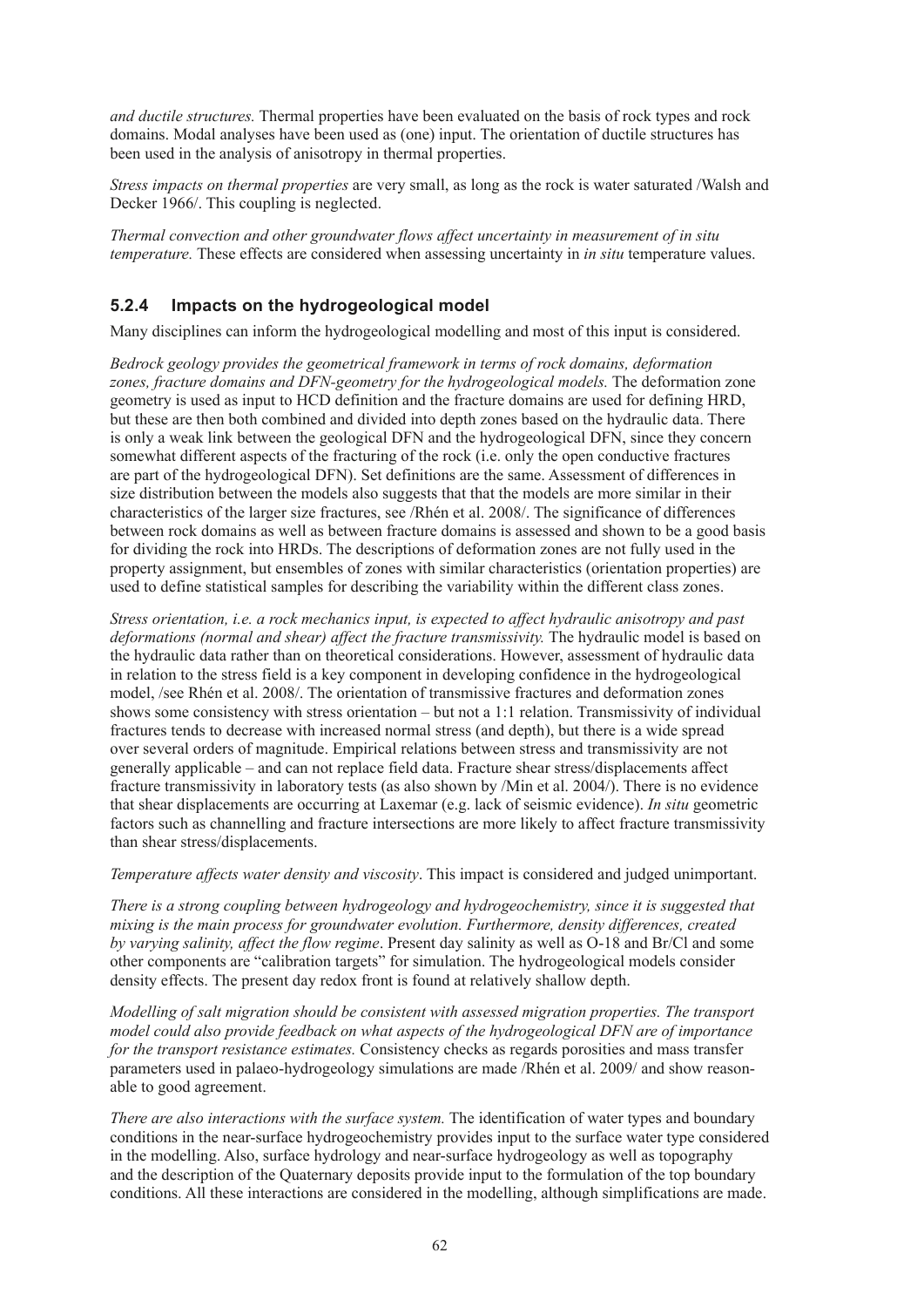### **5.2.5 Impacts on the hydrogeochemistry model**

Many disciplines are judged to provide important feedbacks to the hydrogeochemical modelling and most of this input is considered.

*Fracture mineralogy and the chemical composition of the bedrock, as provided by the geological model, require consideration. Geological evolution impacts on the palaeohydrogeological understanding.* Fracture mineralogy and volumes are considered and the chemical composition is used in the modelling of the palaeohydrogeology. Assessment of fracture minerals is a key input for the redox zone assessment. Bedrock geochemistry and mineralogy are used in deriving the matrix porewater composition. An indirect influence that is also considered is that different deformation zones and fracture domains correlate to the groundwater composition, since they have different hydraulic properties. The geological evolution is considered when describing the palaeohydrogeological evolution.

*Stress release of cores could affect the interpretation of matrix porewater composition*. These impacts have been considered, and shown not to be of significance. The impact of stress release lies within the envelope of uncertainty in the matrix porewater composition.

*Temperature affects reactions and precipitation and dissolution of minerals*. Current temperature is used as an input in the chemical modelling. Formation temperature of the infiltrating waters affects the water composition  $(\delta^{18}O)$ . This is used as a clue for determining ages and origins of waters found today.

*Groundwater flow (advective mixing and matrix diffusion) is considered a main mechanism for distribution and evolution of groundwater composition.* Simulation of past salinity and some specific species allows comparison with groundwater compositions provided by hydrogeochemistry. These comparisons generally enhance confidence both in the hydrogeological and hydrogeochemical model. The simulated position of the fresh water and the occurrence of Littorina water (including "pockets" of glacial waters in low conductive parts, surrounded by more modern water) agrees reasonably well with measured data, although there are uncertainties, see /Rhén et al. 2009/. The flow model is used as input for reactive transport simulations, focusing on Ca, Na, Mg migration. Old numerical simulations of the sampling procedure made for the TRUE project at Äspö HRL, show that disturbances caused by mixing during sampling is a probable explanation for the variability and potential bias in groundwater samples. No such quantitative assessments were made at Laxemar, but in the hydrogeological calibrations there is an awareness that the location of "point samples" is uncertain.

*Migration processes (advection, matrix diffusion and sorption) are part of the overall complex of processes affecting groundwater composition. Differences in water composition between the rock matrix and high conductive fractures need to be consistent with rock matrix data used in the transport model*. Diffusivities needed to explain disequilibrium between matrix and fracture waters are more or less consistent with diffusivities assessed from the rock samples. The transport model implications of the matrix porewater data are currently not fully assessed, but the apparent penetration depths observed are not inconsistent with the understanding of matrix diffusion, although lack of knowledge concerning initial and boundary conditions makes it very difficult to make any strong quantitative conclusions. CEC values determined within transport modelling are also used within chemical modelling. However, the CEC data appear to be unreliable, since the method used is suited to soils with much higher CEC values. The data for crushed rock samples are therefore highly uncertain. There has been a qualitative assessment of how sorption affects groundwater composition /Crawford and Sidborn 2009/. There are no direct effects relevant to radionuclides, since they are present at very low concentrations. For major components, such as Ca, Mg, Na, K, the ion exchange properties of the rock can in principle be used to predict groundwater evolution due to ion exchange processes.

*There are also interactions from the surface system.* Surface and near-surface hydrogeochemistry and hydrology and hydrogeology influence the waters in the bedrock. Some data are used in a simplified coupled/integrated model and the measured near-surface data are used to define a reference water in mixing calculations. Also, the description of the Quaternary deposits provides input to the selection of water types and input to coupled modelling. Microbial processes in surface and near-surface waters affect near surface water composition. This coupling is already considered in the coupling between near-surface chemistry and "bedrock rock chemistry".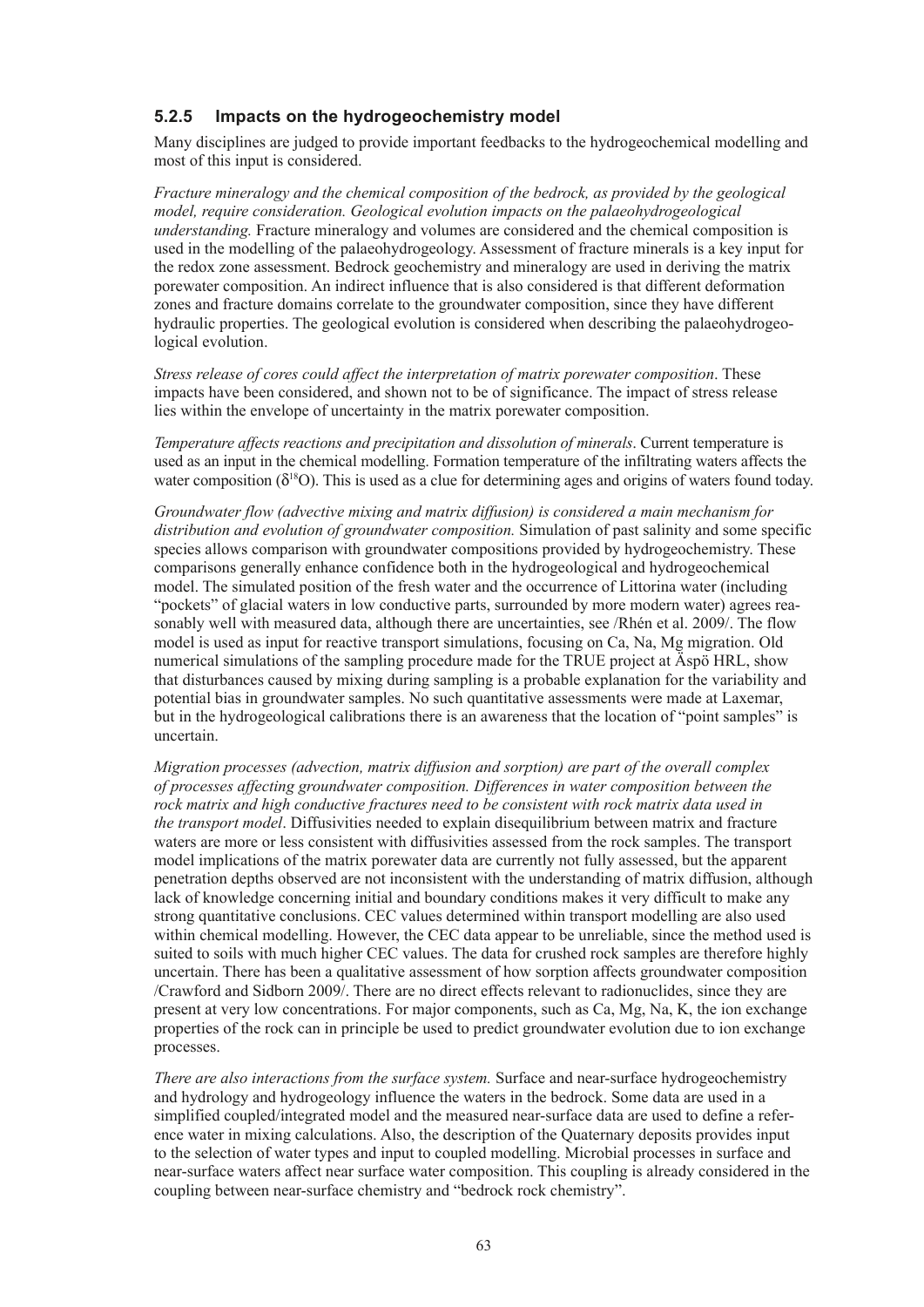### **5.2.6 Impacts on the transport model**

Many disciplines are judged to provide important feedback to the transport modelling and most of this input is considered.

*The rock domains defined by bedrock geology provide the main tool for extrapolating the transport property data into three dimensions.* This coupling is considered to the extent possible. The spatial distribution of rock matrix properties (e.g. diffusivity, sorption) is based on rock domains (identified rock types in the rock domain model), fracture domains (different fracture types) and deformation zones. Fracture mineralogy and hydrothermal alteration are considered. Even though there is variable coverage between rock domains, the differences in properties between domains are small. Geology also qualitatively informs as to where there could be reason for channelling, e.g. in rock type boundaries.

*The structure of fractures as well as stress will affect the fracture plane geometry and thus the degree of channelized flow. De-stressing of "intact" rock samples for laboratory measurements may also affect measured matrix porosity and formation factors.* Scoping assessment of the importance of channelized flow generated by considering different degrees of fracture contact area, using typical fracture aperture distributions are made. There is no direct assessment of stress, and the aperture distributions is judged more important than stress for the potential of creating channelling. Stress impacts on matrix properties have been considered, and judged not to be a major factor. Nevertheless, *in situ* values, determined by electrical resistivity logs are used.

*Temperature generally affects viscosity and thus diffusivity*. Since thermal effects are very small, it is acceptable to neglect this impact and this is also the position that has been adopted.

*There is an obvious correlation between transport and hydrogeological parameters. Hydrogeology could also identify potential flow paths for which a transport description is needed.* The hydrogeological DFN, as well as PFL-data, are used as input to the flow-related transport property assessment. Matrix and fracture properties are assessed for core sections associated with connected transmissive fractures (PFL-anomalies). There is also a division between samples from HRDs and HCDs.

*Groundwater composition affects diffusion and sorption parameters and is a necessary input to process-based retention modelling. Differences in water composition between the rock matrix and highly conductive fractures need to be consistent with rock matrix data used in the transport model.* Groundwater composition (identified water types) is used to set up laboratory tests and in the parameterisation of the retardation model. Diffusivities needed to explain disequilibria between matrix and fracture waters are more or less consistent with diffusivities assessed from the rock samples. Groundwater composition is needed and used for determining the *in situ* formation factor data.

### **5.2.7 Impacts on the near-surface model**

Many interactions take place among the different surface disciplines, which is why an integrated modelling approach is adopted for the surface system.

- *• Surface and near surface hydrogeochemistry* obtains data on mineralogy and geochemistry from the geological model, is part of coupled hydrogeological/hydrogeochemical conceptual modelling, uses rock hydrogeochemistry data, uses the flow pattern and discharge data from the near surface hydrology as input to mass balance and mass transport modelling, uses the model of Quaternary deposits as a basis for the conceptual model and uses data on primary production and respiration.
- *• Surface hydrology, near surface hydrogeology* and oceanography is part of the coupled hydrogeological/hydrogeochemical conceptual modelling, uses the bedrock hydrogeology model for comparisons of heads, fluxes and flow paths in rock, consider density differences for head corrections, considers surface and near surface hydrogeochemistry for supporting analyses and the evaluation of chemical data to identify discharge areas of deep groundwater, uses the Quaternary deposits model as a basis for the conceptual and numerical model and considers the vegetation map, LAI, root mass distribution and root depth as input data to water balance modelling.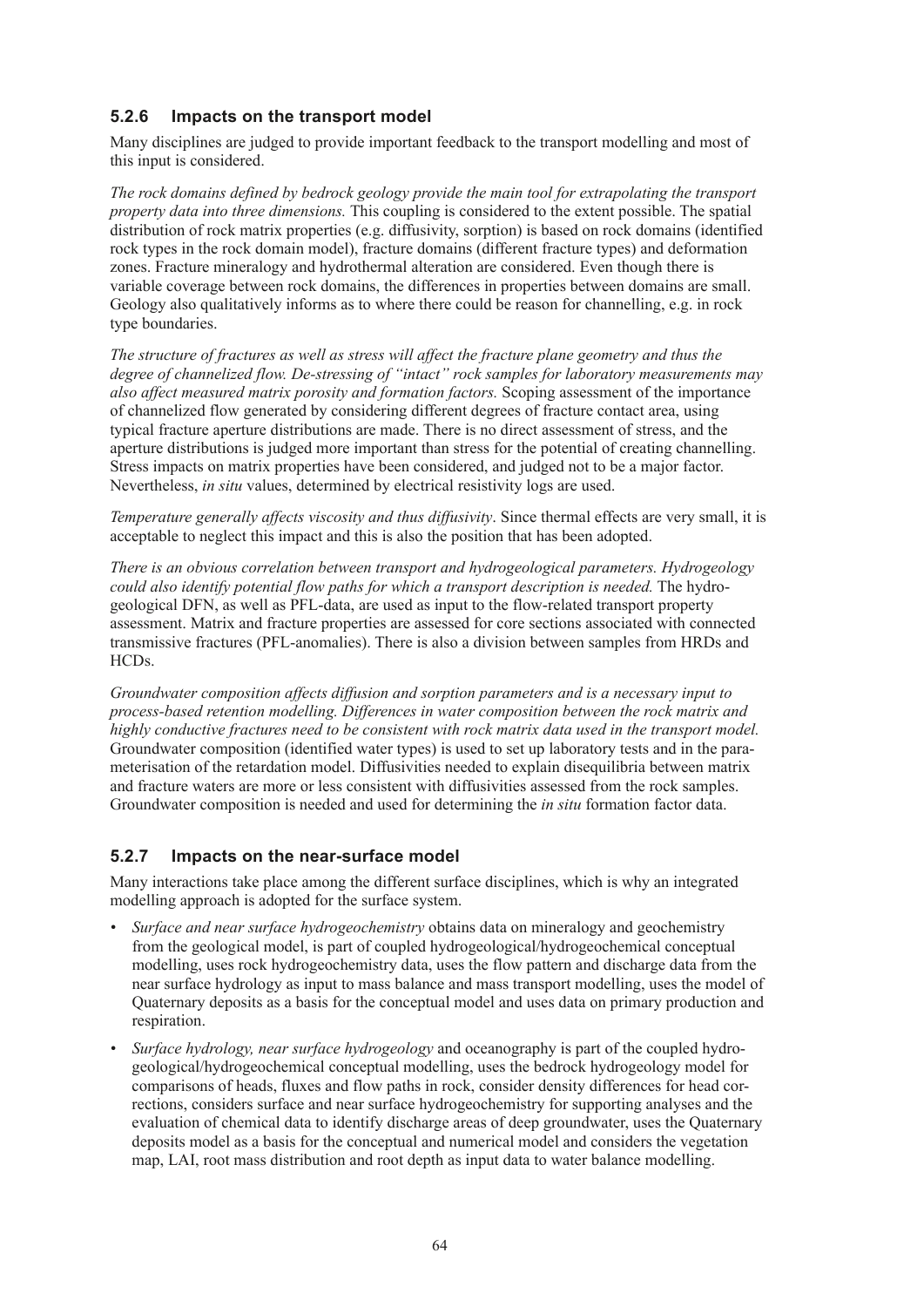- *• The model on Quaternary deposits and transport properties in QD, topography and bathymetry* uses data on fracture zones, mineralogy and geochemistry to study whether the till is local or transported (during glaciation), uses data on chemical characteristics of Quaternary deposits as supporting data for evaluation of transport properties, considers flow field and evapotranspiration components and uses bioturbation and accumulation process descriptions as well as vegetation data.
- *• The description of biota in the surface system* uses the chemical composition of soil, waters and biota in modelling and validation of flow of matter in ecosystem descriptions, considers discharge rates, volumes of surface waters and groundwater, groundwater levels, water balances, geometrical data on surface waters, modelled discharges of groundwater and transpiration data, and also considers the spatial distribution of Quaternary deposits, their accumulation and historical descriptions.

It is evident that many feedbacks are required, and also made, in order to produce consistent, integrated models within the disciplines where modelling is performed for both the surface system and the deep rock. For more detail, see /Söderbäck and Lindborg 2009/.

# **5.3 Assessment**

Essentially all identified interactions are also considered in the site descriptive modelling work. Furthermore, the interdisciplinary feedbacks provide qualitative and independent data support to the different discipline specific descriptions and thus enhance overall confidence.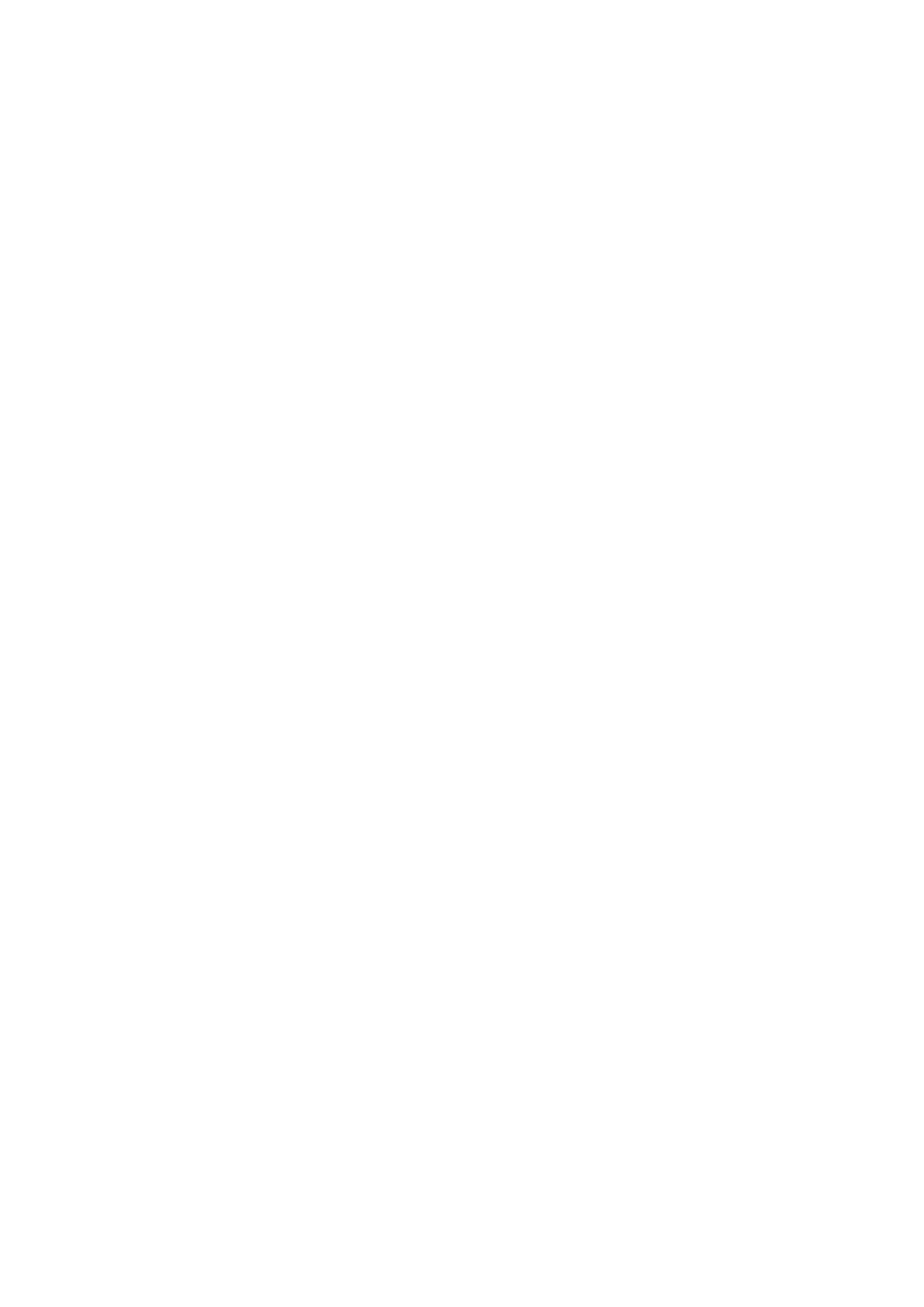# **6 Confidence statement**

Since SDM-Site Laxemar may be part of a safety assessment in support of a license application, it is essential to establish the level of confidence in the site descriptive model based on the available data. Subsequent analyses within repository engineering and long term safety assessment will then address whether this confidence is sufficient to warrant the programme to continue to its underground phase. A related issue is whether the only outstanding issues are those that are best resolved underground.

# **6.1 Auditing protocol**

For this reason a new set of questions are addressed within each discipline:

- What aspects of the model (properties, specific volumes) have the highest confidence?
- What are the main reasons for confidence in the model? e.g. wealth of data, consistency with other disciplines, consistency with past evolution, stability over time (i.e. few surprises as new data arrive), other.
- What aspects of the model have the lowest confidence and how this is managed in the uncertainty assessment?
- General statement of confidence.

Highlighting the aspects having the highest and the lowest confidence respectively, is a qualitative approach of bracketing the whole range of confidence.

# **6.2 Aspects of the site having high and low confidence**

Key aspects of the Laxemar site descriptive model are judged to have high confidence, even if details of the spatial variability are left unknown. An overall reason for this confidence is the relative wealth of data and the consistency between independent data from different disciplines. Some aspects have lower confidence. The lack of confidence is managed by providing wide uncertainty ranges, bounding estimates or alternative models. Most, but not all, of the low confidence aspects are judged to be of relatively little importance for repository engineering design or for long-term safety, considering the feedback from these activities as listed in Section 1.4. While, the final assessment on the importance will be made within the subsequent repository engineering and safety assessment activities, it is nevertheless possible to provide indicative judgments on the importance, based on this feedback.

### **6.2.1 Geology**

The following aspects of the geological model are associated with the highest confidence:

- Properties and character of the dominant rock type in the rock domains in the focused area. While the precise geometry of the rock domains may still be adjusted in details, the character of the rock types that characterize the domains is very well established.
- The geometrical framework of the major deformation zones bordering and within the local model area is considered well established, with their outcrop positions and extents at the ground surface having the highest confidence.
- The fracture network properties (orientation, size and overall intensity), covered by the range of alternative models, of the rock mass north of ZSMNW042A and outside of ZSMEW007A, i.e. in all fracture domains except FSM\_S, have high confidence. The spatial variability of fractures, especially intensity and orientation, is very well quantified and parameterized down to 9–15 m scales. Fracture intensity data from the surface can be extrapolated to depth (i.e. fracturing at the surface is generally not different from fracturing at planned repository level).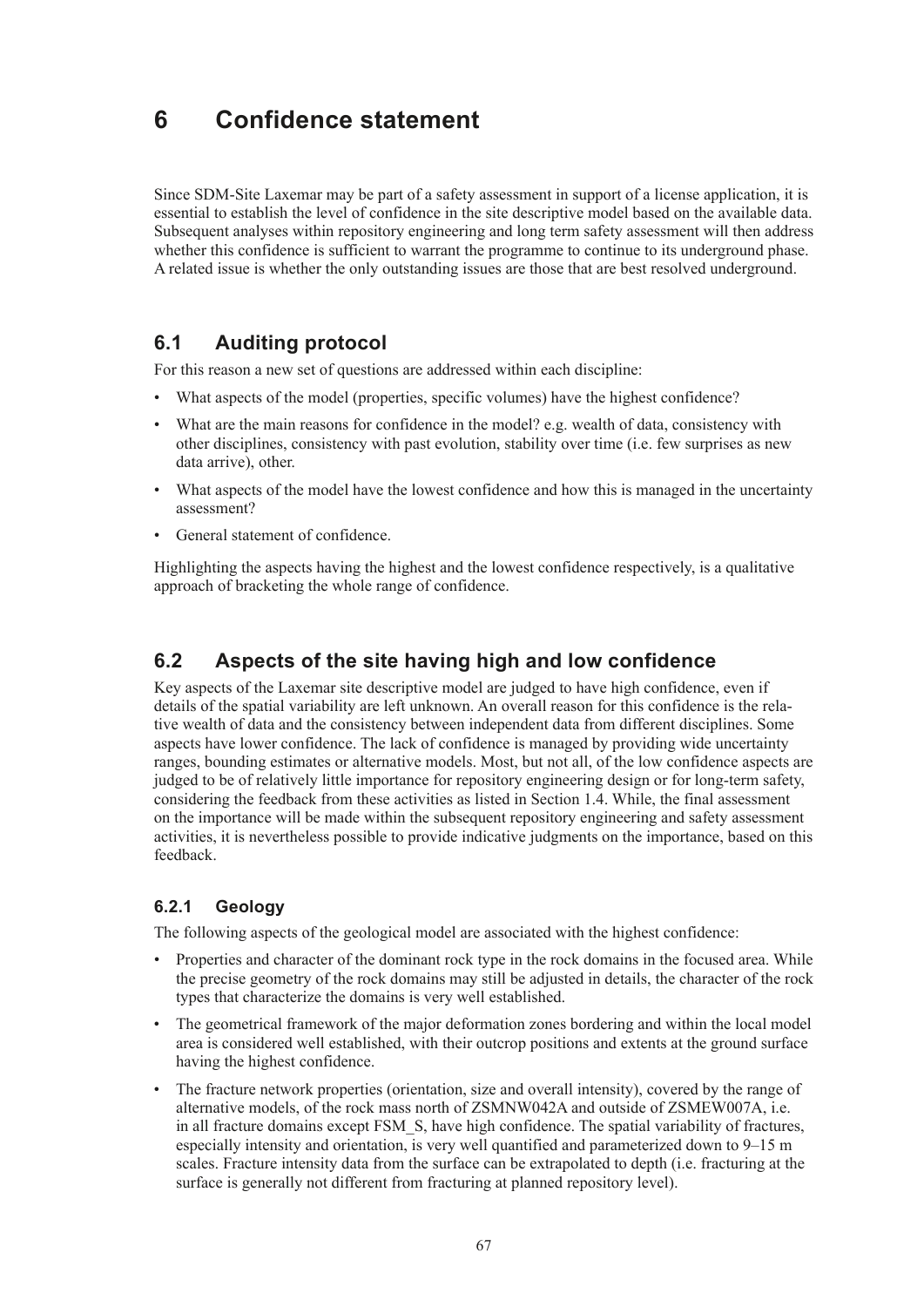The main reasons for this confidence are:

- Wealth of data from rock domains, with a fairly good consistency between predictions and outcome when new boreholes are drilled and consistency with data from other boreholes.
- Consistent supporting data and interpretation for the major critical deformation zones and confirmatory independent interpretation of lineaments.
- New fracture data from the rock mass (i.e. not affected by  $DZ$ ) consistent with existing data in the Ävrö granite and quartz monzodiorite.
- The fracture domain model that couples DFN and deformation zones together to produce a more complete description of brittle deformation at Laxemar.
- Abundant new data from Lidar and high resolution ground geophysical surveys and from boreholes drilled at many different orientations to principal fracture set directions.

The following aspects are associated with the lowest confidence:

- The spatial distribution, including the Avrö granodiorite and diorite/gabbro component, in rock domain RSMM01, and to a certain degree also the orientation of subordinate rock types.
- The distribution of altered rock outside deformation zones.
- The size distribution of rock bodies from geological simulations.
- The brittle kinematic history of the deformation zones.
- • Orientation, thickness and frequency of deformation zones not coupled to lineaments.
- • Properties of individual deformation zones away from borehole intercept positions.
- Size and size-intensity relationship of sub-horizontal fractures.
- Size, spatial variability and length/thickness correlation of MDZ-sized structures.
- Orientation, size and overall intensity of fractures in fracture domain FSM S.

The lack of confidence is mainly managed in safety assessment and engineering by providing bounding estimates of the sizes of different rock bodies and a wide range of size distributions in the geological DFN-model. Only the uncertainty in the DFN-model has any importance for long term safety.

### **6.2.2 Rock mechanics**

The following aspects of the rock mechanics model are associated with the highest confidence:

- Mechanical properties of intact rock for the dominant rock types.
- Mechanical properties of the rock mass, between deterministic deformation zones.
- • Overall stress orientation and magnitudes.

The main reasons for this confidence in mechanical properties are the consistency between model versions, wealth of data from well established laboratory and evaluation methods and support from other disciplines. Confidence in rock mass properties is also supported by the fact that the empirical and the theoretical approaches give similar results. Confidence in the stress model is provided by the fact that there are no surprises compared with previously existing data in the region and by the consistency between the fairly few direct measurements and indirect observations.

The aspect associated with the lowest confidence is the:

• Large-scale mechanical properties of deformation zones.

However, the large-scale mechanical properties of fractures are, within the estimated bounds, of limited importance for both engineering and long-term safety.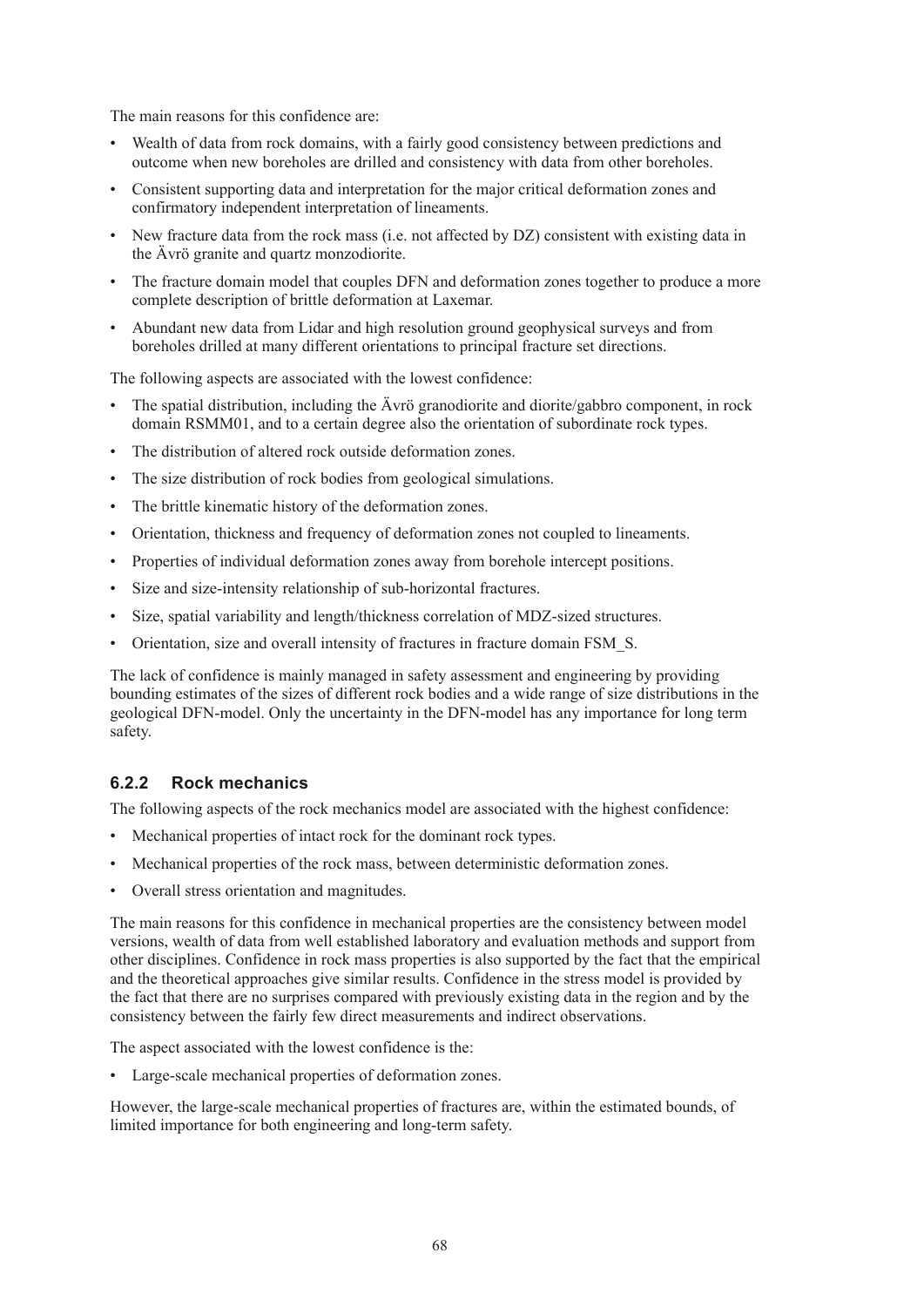# **6.2.3 Thermal properties**

The following aspects of the thermal model are associated with the highest confidence:

- • The three-dimensional spatial statistical thermal models for the major thermal rock classes.
- • The overall spatial distribution of thermal conductivity for rock domain RSMD01 with its higher degree of homogeneity in geological and thermal properties.
- The lower percentiles of the thermal conductivity distributions for rock domains RSMA01 and RSMM01.

The main reasons for this confidence are the satisfactory amount of data for the spatial statistical thermal models for some thermal rock classes, the greater homogeneity of rock domain RSMD01 compared with domains RSMA01 and RSMM01 and that the lower percentiles of thermal conductivity for domains RSMA01 and RSMM01 are not very sensitive to the uncertainties in the geological simulations.

The following aspects are associated with the lowest confidence:

- Spatial statistical thermal models for some thermal rock classes (TRC 33A, 33B, 102).
- • The overall spatial distribution of thermal conductivity for Domain RSMA01 and RSMM01 because of their higher degree of heterogeneity in geology and thermal properties.
- Difficulties in modelling heterogeneity of the geology present in domain RSMA01 and, in particular, for domain RSMM01.

The lack of confidence is managed by slightly conservative thermal models that influence the lower tail of the domain distributions. This may result in somewhat larger designed distances between canisters than needed, but otherwise the uncertainty is relatively unimportant.

### **6.2.4 Hydrogeology**

The following aspects of the hydrogeological model are associated with the highest confidence:

- The general trend of decreasing hydraulic conductivity with depth.
- • Existence of HCDs with little evidence of missed large deformation zones in the repository volume.
- Statistical distribution of PFL inflow points is well established at least down to 500 m depth, but the upscaling is less certain.
- Presence of anisotropy (but probably underestimated as to its magnitude).
- Differences in hydraulic properties between different HRDs, especially HRD N, HRD EW007, HRD C and HRD W, within the local model volume. The boundaries between other HRDs in other regions are uncertain.
- Differences in hydraulic properties between the main rock types.

The main reasons for this confidence are:

- The wealth of data in main domains HRD\_N, HRD\_EW007, HRD\_C and HRD\_W within the local model volume, as well as fair stability over time of those domain properties, in terms of hydraulic conductivity.
- • Consistency with other disciplines and especially that some geologically defined deformation zones have been confirmed by interference tests and that the anisotropic hydraulic conditions seem to follow what is to be expected from rock stress variation with depth.
- • Key components of the present day groundwater chemical composition seem possible to simulate with the assessed hydraulic properties as well as reasonable assessments of boundary conditions for the last 10,000 years and a possible range of hydrogeochemical initial conditions.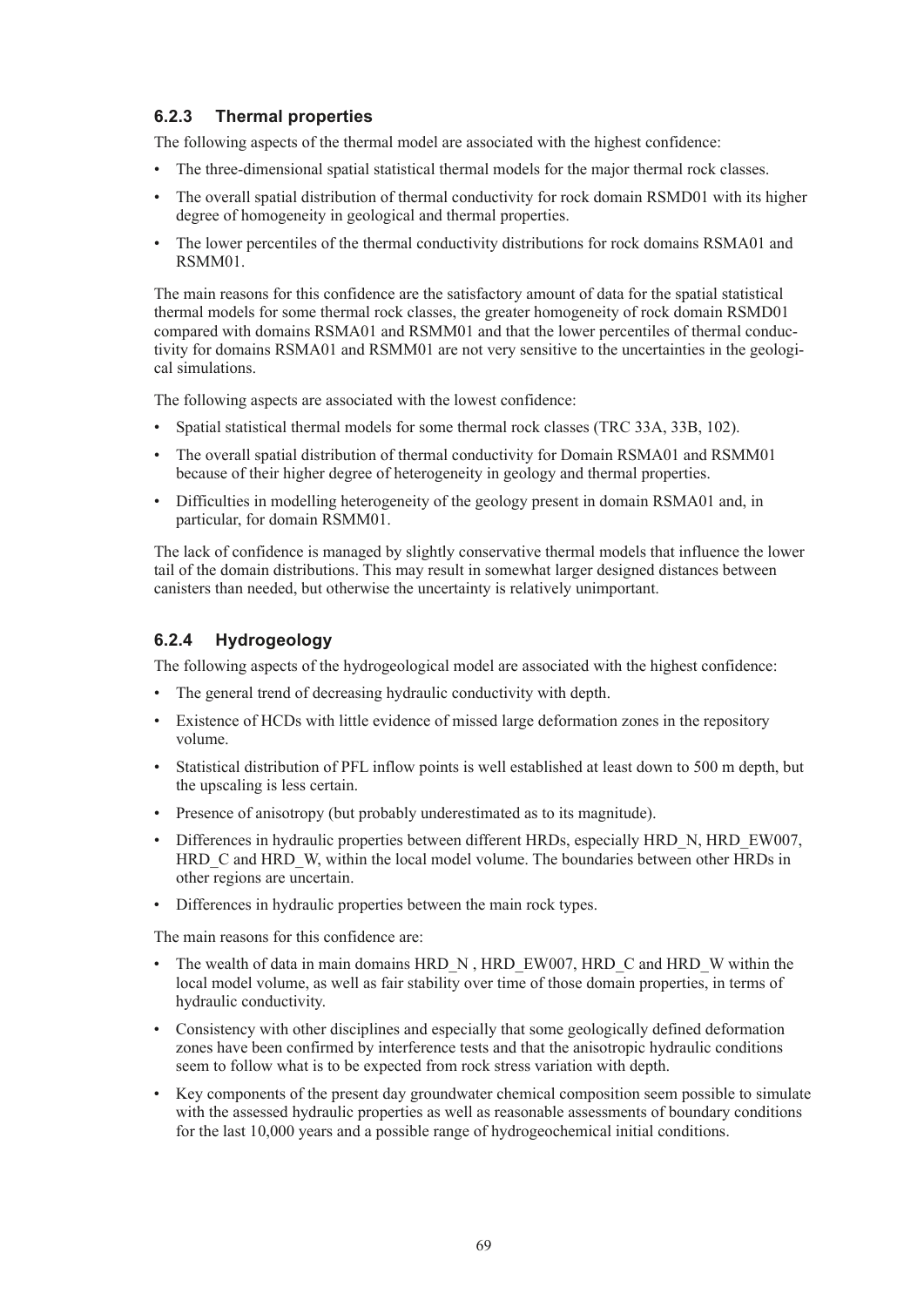The following aspects are associated with the lowest confidence:

- The spatial variability and anisotropy within HCD, but its importance is bounded by numerical sensitivity analyses.
- The confidence of assessed properties of HCDs with no or just one hydraulic observation.
- Spatial variability and anisotropy within MDZ. It is probably present and can affect the hydrogeological DFN model characteristics and effective hydraulic block hydraulic conductivity.
- Hydrogeochemical initial conditions used in the groundwater flow modelling of the evolution since the past deglaciation. However, there is an evolving understanding of the hydrogeochemical evolution, which would improve the description, see /Rhén et al. 2009/.

The lack of confidence is managed by providing bounding estimates or alternative models, as described previously. The implications of these uncertainties are relatively unimportant for safety assessment or engineering.

### **6.2.5 Hydrogeochemistry**

The following aspects of the hydrogeochemical model are associated with the highest confidence:

- The origin, major end members and major processes affecting the present water composition at the sampled locations.
- The current spatial distribution of groundwater types, even though the spatial resolution is relatively coarse.
- Existence of a redox transition zone detected from the fracture minerals.

The main reasons for this confidence are the many consistent time and spatial data to support the description concerning the origin, most of the major end members and major processes. Integration with hydrogeology supports the palaeohydrogeological description of the site. Various considerations such as reactive modelling, interpretation of different isotope ratios (Sr, S, C) buffer capacity measurements (Eh, pH) and microbial data support the process understanding.

The following aspects are associated with the lowest confidence:

- • Understanding of measured levels of sulphide and ability to predict sulphide production.
- Undisturbed detailed groundwater composition at repository depth.
- • Buffer capacity regarding Ca and Mg content applicable to dynamic flow conditions.
- • Detailed spatial variability and groundwater types associated with different rock domains. The results indicate poor correlation, possibly due to few samples. The description is focussing on divisions into groundwater types.

The implications of these uncertainties, especially on sulphide and dilute groundwaters, need to be assessed in subsequent safety analysis. The implications are potentially important for safety assessment but not for engineering.

### **6.2.6 Transport properties**

The following aspects of the transport model are associated with the highest confidence:

- Formation factor data for intact rock and its spatial variability, at least within an order of magnitude.
- Average sorption properties of the rock matrix considering the four major representative water types and a set of radionuclides judged to be representative of several different kinds of sorption chemistry.
- Lower bounds on the transport resistance F can be established.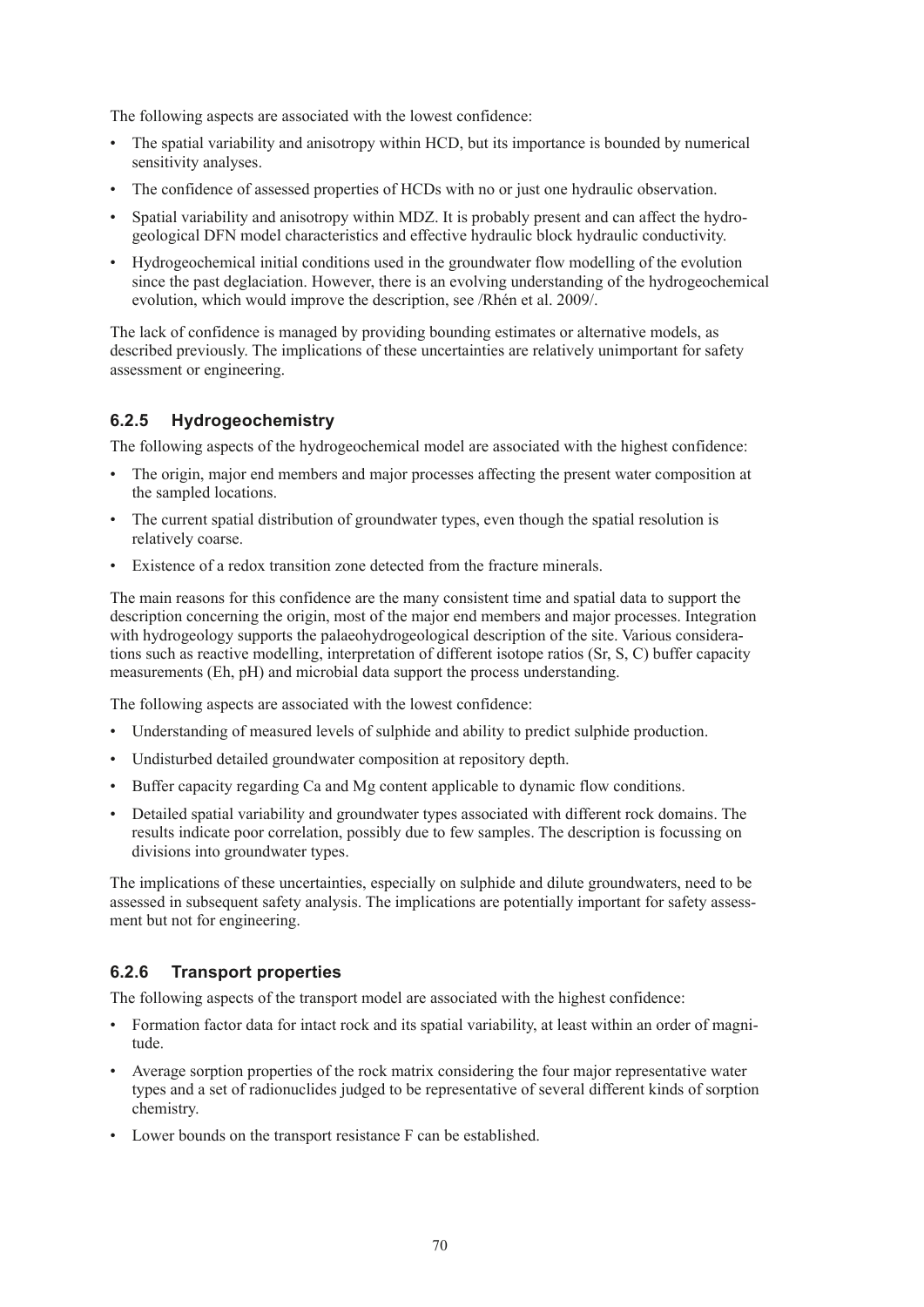The main reasons for this confidence are as follows:

- • A consistent improvement and convergence of measurement data. Previous problems with interpretation of sorption data have been partially resolved. Uncertainty in sorption data is still very high (in spite of an ambitious laboratory programme)
- • Paleohydrogeochemical signatures from matrix porewater studies indicate the existence of connected matrix porosity over significant distances (tens of metres).
- The confidence in the lower bounds on transport resistance F is based on the confidence in the wealth of PFL-data and in the supporting evidence from dilution tests as well as the sensitivity analyses on the importance of channelling etc.

The following aspects are associated with the lowest confidence:

- The power law exponent,  $k<sub>r</sub>$  for fracture size variation in the hydrogeological DFN and its relation to channelling effects, size-transmissivity relations for flow and frequencies of conductive features. Many aspects of this are not possible to internalise in the data analysis at present without introducing additional (and poorly constrained) correction factors for model fitting.
- Spatial variability of  $K_d$  data and its relation to groundwater composition.

The lack of confidence is managed by providing bounding estimates for safety assessment. The uncertainty is relatively unimportant for safety assessment, and not important for engineering.

### **6.2.7 Near-surface system**

The following aspects of the near-surface system are associated with the highest confidence:

- Nutrient and macro element concentrations in surface waters.
- • Catchment areas of surface water and near-surface groundwater.
- • Overall water balance. Surface-water and groundwater levels.
- • General groundwater flow pattern.
- • Hydraulic properties of till.
- • Horizontal distribution and stratigraphy (conceptually) of Quaternary deposits in the central area.
- Terrestrial vegetation.
- The conceptual ecosystem models.

The main reasons for this confidence are the relative wealth of data and the consistency with regional and global comparisons, the well-defined domains of Quaternary deposits and consistency of typical stratigraphy and that the surface is well exposed in many areas. Alternative numerical models supported by site data provide support to the model of biota.

The following aspects are associated with the lowest confidence:

- Hydrochemistry in the deep Quaternary deposits and near-surface bedrock.
- Some discharge measurements.
- • Hydraulic properties of deep Quaternary deposits along valleys.
- Hydraulic properties of near-surface rock.
- Depth of Quaternary deposits, especially outside the central area.
- Description of Quaternary deposits in areas not covered by detailed field investigations.
- Process estimates (plant uptake, transpiration etc) and the characterization of microbiological processes.

These uncertainties are considered in the final uncertainty assessment of the near-surface model. Their implications for long-term safety or engineering are judged to be of relatively little importance for long-term safety or engineering.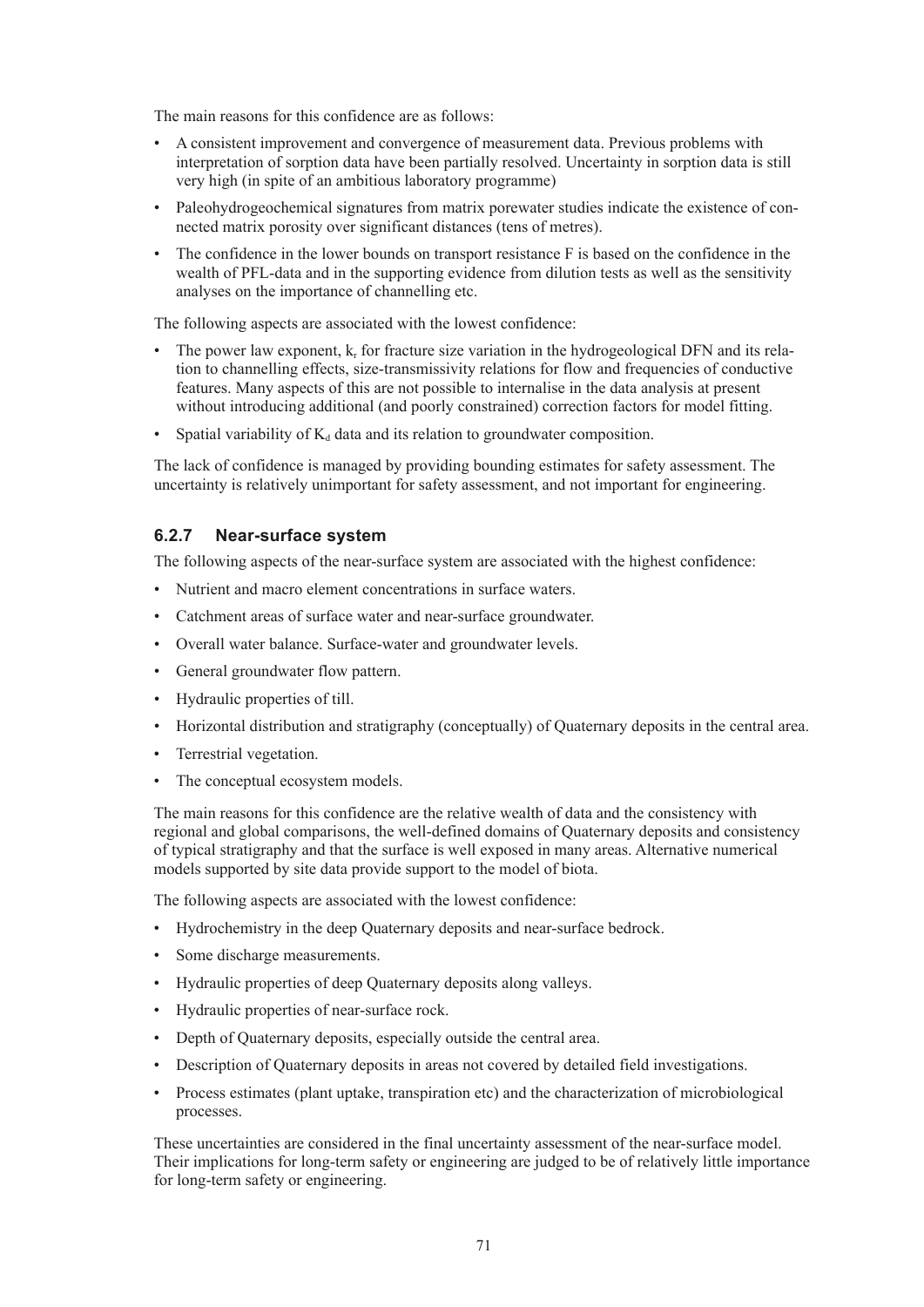## **6.3 Temporal variation and baseline**

The hydrological and near-surface hydrogeological conditions in the Laxemar-Simpevarp area are in a transient state although on very different time scales (diurnal, seasonal, annual, etc) /Söderbäck 2008/. For an example, the long-term changes in the climate, from the time of the latest deglaciation and before, still show imprints on the composition of the deep groundwater system /Laaksoharju et al. 2009/. The site descriptive hydrogeological model /Rhén et al. 2008, 2009/ concludes that there are two processes that govern the development of the deep groundwater system in the Laxemar-Simpevarp area: (i) the structural-hydraulic conditions in the bedrock, and (ii) the ongoing shore-level displacement.

Site investigations should include the collection of time series data for the parameters showing significant temporal variation, i.e. those for which a single snapshot will not be enough to characterize undisturbed conditions or processes. For conditions strongly affected by seasonal variation, the within year variation will be much larger than the longer-term variation. This means that the detection and description of any longer term variation requires considerably more effort than is needed for the characterization of within year variation. It is instead judged that the best approach for the site investigations is to focus on obtaining a mechanistic understanding of ongoing processes. To capture longer trends in the near-surface an additional approach has been to carefully capture the within-year variation during initial, "undisturbed" conditions for a few years and then relate these measurements to good reference data for a description of the between-year variation /Söderbäck and Lindborg 2009/.

By the conclusion of the surface based investigations in Laxemar a good conceptual understanding on ongoing processes has been developed and while the deep groundwater system is transient, the changes are slow. For the near-surface, time series of up to 6 years now exist. These time series are judged sufficiently long to capture typical within year variation. Some additional years of baseline monitoring would not provide significantly more information on longer-term changes and extremes. In any case arguments on long term changes need to be derived from a mechanistic understanding of the processes that may result in extreme conditions, combined with long-term measurements on reference sites.

Finally, the monitoring programme at the site continues. Data collected in this monitoring programme will, together with the initially collected baseline data, form the reference against which any changes caused by repository construction can be recognised and distinguished from natural and other man-made temporal and spatial variations in the repository environment.

## **6.4 Overall assessment**

Generally, it is judged that the Laxemar site descriptive model has an overall high level of confidence and has reached such a level that the body of data and understanding is sufficient for the purposes of safety assessment and repository engineering. Details of the spatial variability are left unknown. The overall reason for this confidence is the wide spatial distribution of the data and the consistency between independent data from different disciplines. While some aspects have lower confidence, this lack of confidence is managed by providing wider uncertainty ranges, bounding estimates and/or alternative models. Most, but not all, of the low confidence aspects have little impact on repository engineering design or for long term safety.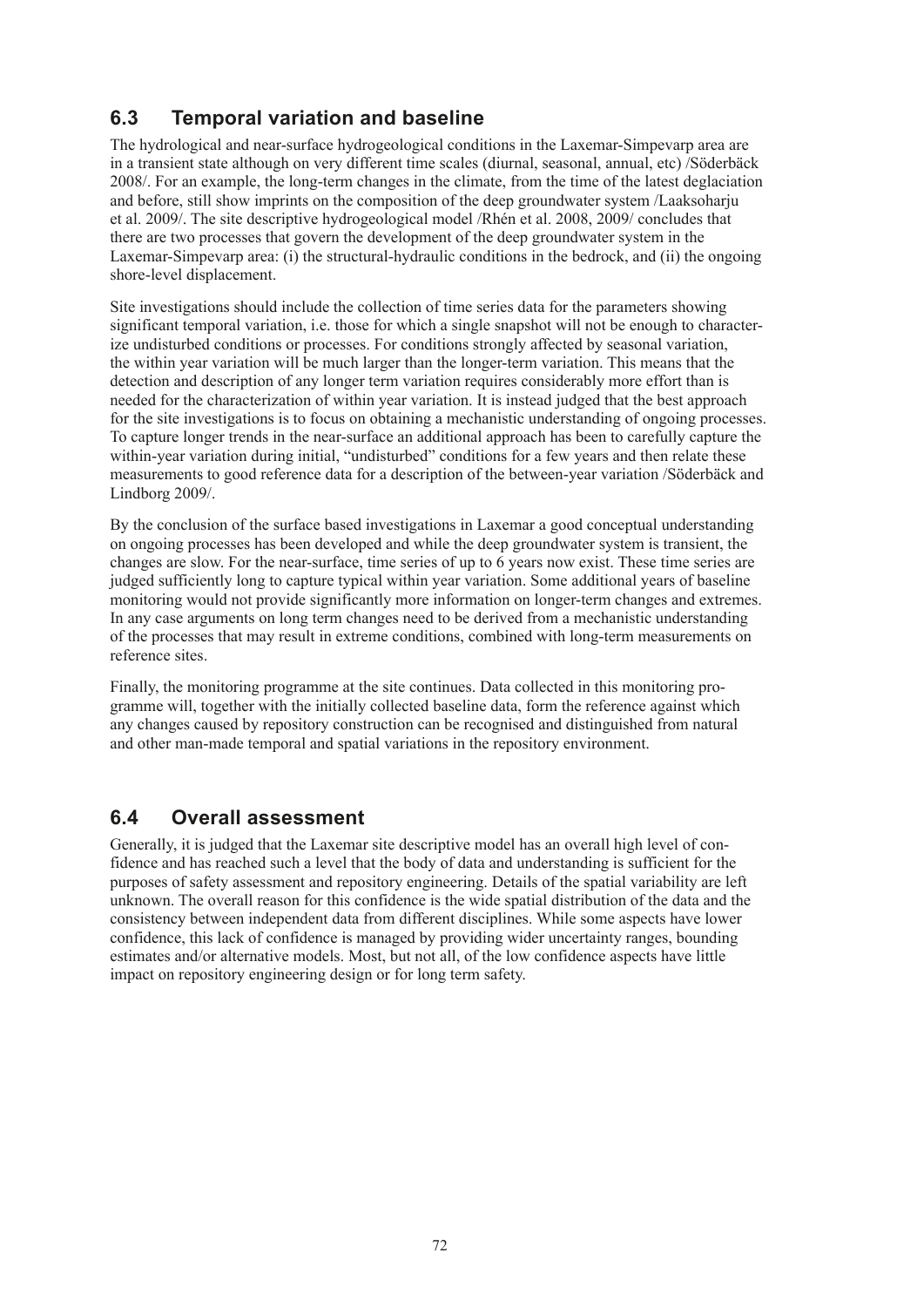## **7 Conclusions**

The confidence in the Laxemar site descriptive model, based on the data available at the conclusion of the surface based site investigations, has been assessed by exploring:

- Confidence in the site characterization data base.
- Remaining issues and their handling.
- • Handling of alternatives.
- Consistency between disciplines.
- Main reasons for confidence and, if applicable, the main reasons for less confidence in some aspects of the model.

Generally, the site investigation database is of high quality, as assured by the quality procedures applied. It is judged that the Laxemar site descriptive model has an overall high level of confidence. Because of the relatively robust geological model that describes the site, the overall confidence in the Laxemar site descriptive model is judged to be high, even though details of the spatial variability are left unknown. The overall reason for this confidence is the wide spatial distribution of the data and the consistency between independent data from different disciplines. While some aspects have lower confidence, this lack of confidence is managed by providing wider uncertainty ranges, bounding estimates and/or alternative models. Most, but not all, of the low confidence aspects have little impact on repository engineering design or for long term safety. It may also be noted that the feedback requirements from SR-Can to the site modelling, see Section 1.4.1, are now met in the completed site investigations, subject to levels of uncertainty that are viewed as acceptable. Furthermore, the key characteristics of the undisturbed site are adequately understood prior to introducing any major disturbance of excavation.Only a few data points and a few types of data have been omitted from the modelling, mainly because they are judged less relevant and reliable than the data considered. These omissions are judged to have little or no negative impact on confidence in the site descriptive model of Laxemar. In fact, identification of unreliable data and their elimination should have a positive effect on confidence.

Poor precision in the measured data is judged to have limited impact on uncertainties in the site descriptive model, with the exceptions of interpretation and combination of borehole and outcrop fracture data and general uncertainties in sorption data.

Some, potential biases in the data are identified.

- There is non-uniform distribution of borehole data across the local model volume. In particular there are few boreholes in southern Laxemar. Also drilling activities have focused on the interpreted major lineaments and not all possible local major deformation zones have been investigated by drilling.
- Possibly, the most important bias in the data concerns fracture sizes at potential repository depth, especially for the gently dipping ones, since there are no data om such fractures from the surface. This necessitates considering a range of uncertainty in the geological DFN-model that could only be reduced by data obtained from underground.
- There are few water chemistry samples from the low transmissive parts of the fractures and minor zones, even if more data are now available from rock matrix studies in some boreholes. Furthermore, a potential source of bias includes contamination from drilling fluid. Such biased data have been corrected by using corrective back calculations, but the representativity may be still questioned.
- There is some measurement bias in transport, especially sorption, data.

Overall, there is only little measurement bias in the data and it does not affect confidence. Bias due to poor representativity is much reduced compared with earlier model versions, but some still remains. The impact on uncertainty can be estimated and is accounted for in the modelling. The limited remaining identified bias is thus not judged to be a major factor in defining the degree of confidence that can be placed in the model.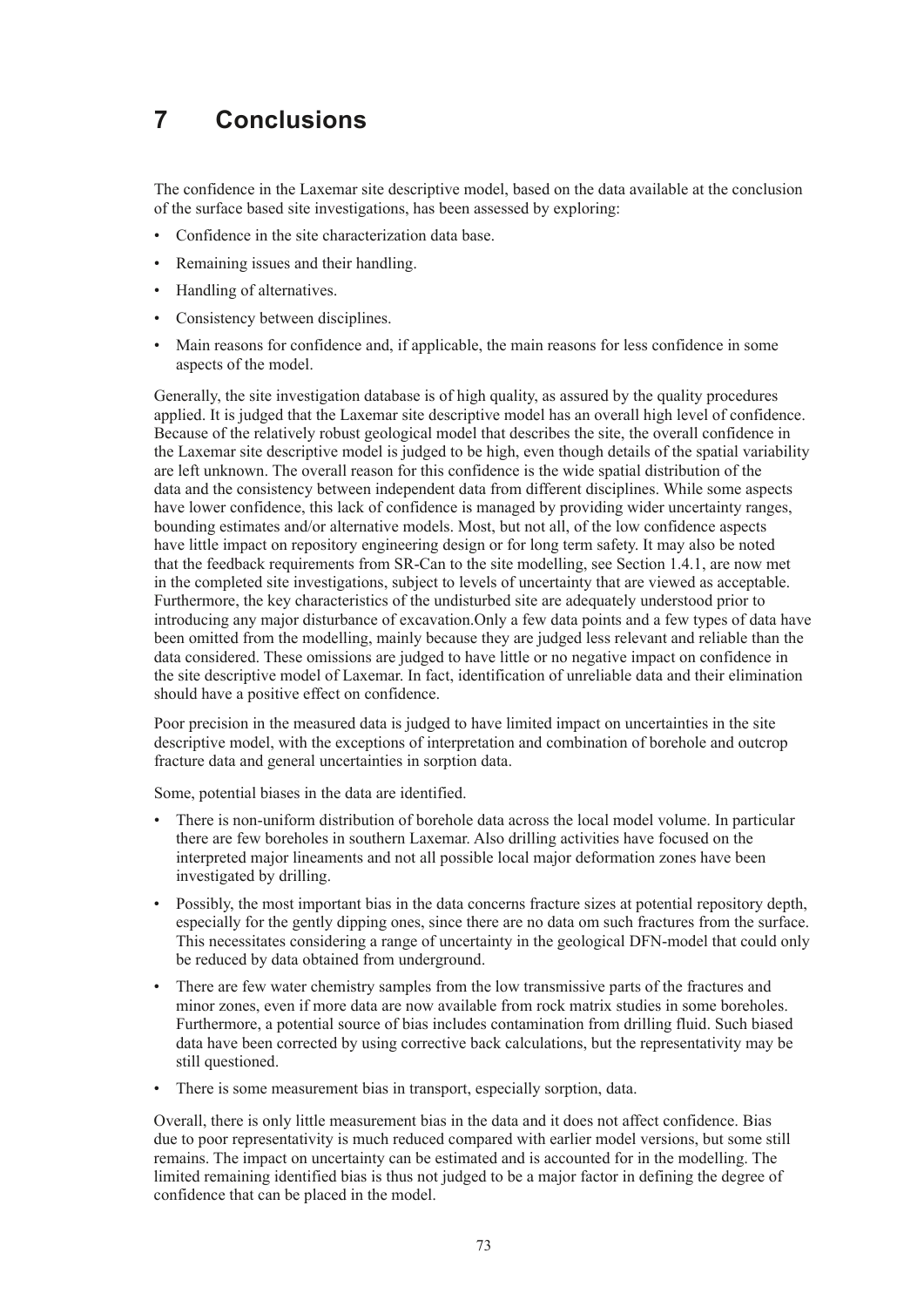Some uncertainties remain in the Laxemar site descriptive model, but they are generally quantified, bounded by alternative models or assumptions or judged to be of little importance. The impacts of the quantified or bounded uncertainties are to be assessed in the design and safety assessment.

The block conductivities resulting from the current hydrogeological DFN are judged to be within a factor 2–3 of the real values, but details of the upscaling are still uncertain. Also the need for grouting is likely to be considerably variable because of the idiosyncrasies of the fracture network. It must be noted that the true inflow distribution and the need for grouting in the underground constructions can only be fully known during construction, as assessed by pilot holes and probe holes during tunnel excavation.

The presence of a reaction zone in the rock can probably be used to argue for stable redox conditions also during future glacial episodes. It appears that the deepest penetration of the redox front during the Quaternary is limited to about 50–100 m. There is less confidence in the potential for buffering against dilute groundwaters. Today relatively dilute glacial waters (Ca concentrations below 100 mg/L) are found also at depth, i.e. down to 400 m, but current concentrations do not drop below 40 Mg/L. Current understanding is not sufficient to dismiss the possibility of deep penetration of dilute waters during a glaciation.

Many hypotheses formed at earlier versions of the site descriptive modelling are now discarded or handled by bounding assumptions. Nevertheless, five hypotheses have had to be retained with alternative models developed and propagated to engineering design and safety assessment.

Another prerequisite for confidence is consistency, or at least no conflicts, between the different discipline model interpretations. Furthermore, confidence is enhanced if aspects of the model are supported by independent evidence from different disciplines. Essentially all identified interactions are considered in the site descriptive modelling work. Furthermore, the interdisciplinary feedbacks provide qualitative and independent data support to the different discipline specific descriptions and thus enhance overall confidence.

Only data obtained from underground excavations are judged to have the potential to further significantly reduce uncertainties within the potential repository volume. Specifically, the following aspects are highlighted:

- The range of size distribution and size-intensity models for fractures at repository depth can only be reduced by data from underground excavations. Mapping fractures from the underground openings will allow statistical modelling of fractures in a DFN study at depth and testing current alternative hypotheses on the length distribution.
- Uncertainties in stress magnitude will be reduced by observations and measurements of deformation with back analyses during the construction phase. Complementary direct measurements using short boreholes in different directions may also be performed from underground.
- A more detailed description of the rock and the thermal conductivity distributions from underground investigations will enable thermal optimisation of the repository.
- There is little point in carrying out hydraulic tests in additional surface-based boreholes. The next step in confidence building would be to predict conditions and impacts from underground tunnels. Tunnel (and pilot hole) data will provide information about the fracture size distribution at the relevant depths. The underground investigations will also provide possibilities for short-range interference tests at relevant depth.
- Uncertainties in understanding chemical processes may be reduced by assessing results of underground monitoring (groundwater chemistry; fracture minerals etc) of the effects of drawdown and inflows during excavation.
- The hydrogeological DFN fitting parameters for fractures within the repository volume can only be properly constrained by the mapping of flowing or potentially open fractures in tunnels and associated statistics. Surface outcrop statistics are not relevant for properties at repository depth. During underground investigations, the frequencies of flowing fractures in tunnels and investigations of couplings between rock mechanical properties and fracture transmissivities may give clues to the extent of in-plane flow channelling. This will lead to more reliable models for transport from the repository volume, particularly over the first 5–15 m from canister positions, which may have the greatest impact on overall radionuclide release rates.

Uncertainties outside the repository volume are larger, but are judged to be of less importance.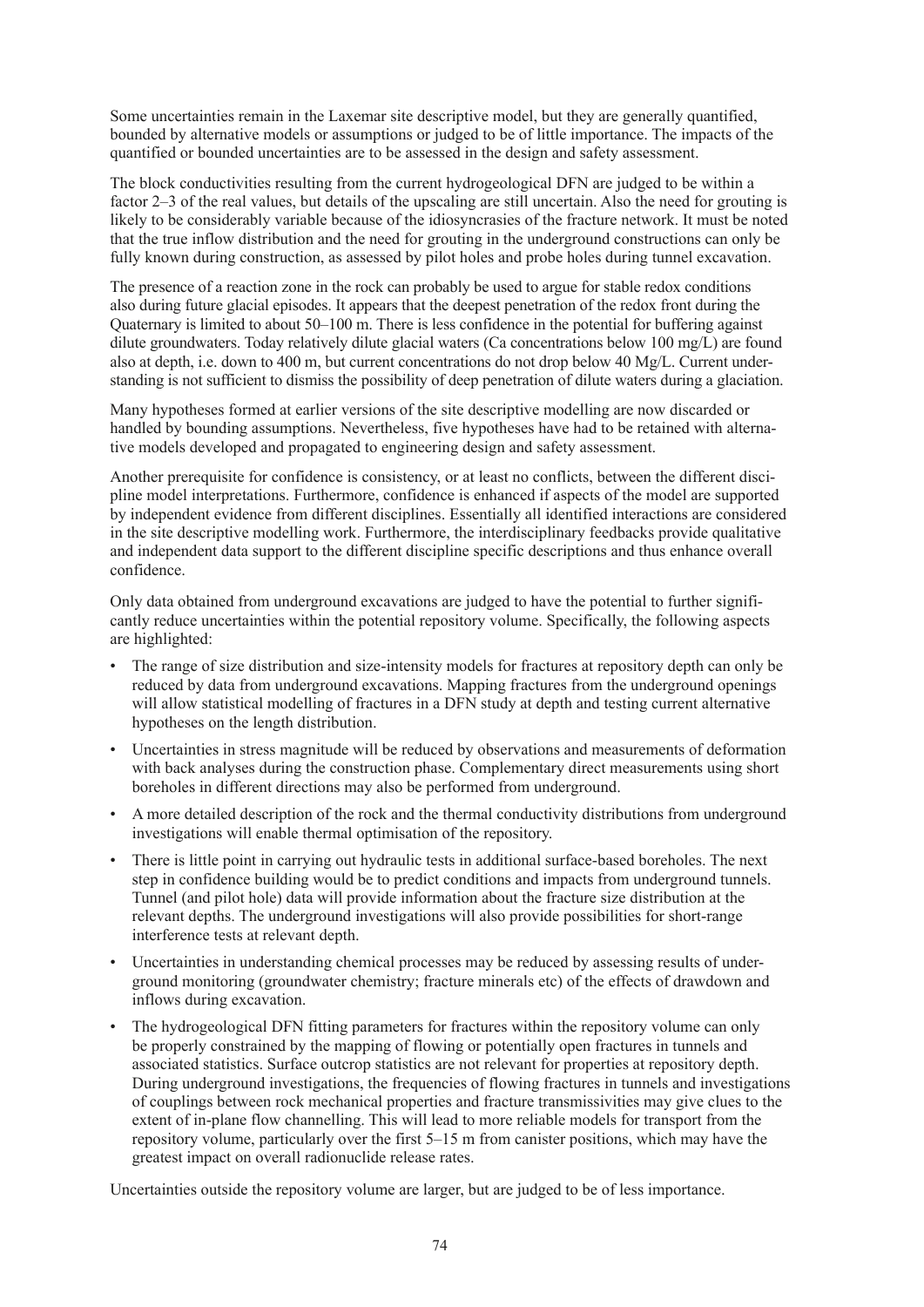## **8 References**

**Crawford J, Sidborn M, 2009.** Bedrock transport properties Laxemar. Site descriptive modelling. SDM Site Laxemar. SKB R-08-94, Svensk Kärnbränslehantering AB.

**Gimeno M, Auqué L, Gomez J, Acero P, 2008.** Water-rock interaction modelling and uncertainties of mixing modelling. SKB R-08-86, Svensk Kärnbränslehantering AB.

**Hakami E, Fredriksson A, Lanaro F, Fredriksson A, Wrafter J, 2008.** Rock mechanics Laxemar, Site descriptive modelling. SDM-Site Laxemar. SKB R-08-57. Svensk Kärnbränslehantering AB.

**Hermanson J, Forsberg O, Fox A, La Pointe P, 2005.** Statistical model of fractures and deformation zones. Preliminary site description, Laxemar subarea, version 1.2. SKB R-05-45, Svensk Kärnbränslehantering AB.

**Holmén J, 2008.** Premodelling of the importance of the location of the upstream hydraulic boundary of a regional flow model of the Laxemar-Simpevarp area. Site descriptive modelling. SDM-Site Laxemar. SKB R-08-60. Svensk Kärnbränslehantering AB.

**Janson T, Magnusson J, Bergvall M, Olsson R, Cuisiat F, Skurtveit E, Grimstad E, 2006.** Final repository for spent nuclear fuel. Underground design Laxemar Layout D1. SKB R-06-36, Svensk Kärnbränslehantering AB.

**Laaksoharju M, Smellie J A T, Tullborg E-L, Wallin B, Drake H, Gascoyne M, Gimeno M, Gurban I, Hallbeck L, Molinero J, Nilsson A-C, Waber N, 2009.** Bedrock hydrogeochemistry Laxemar, Site descriptive modelling, SDM-Site Laxemar. SKB R-08-93, Svensk Kärnbränslehantering AB.

**La Pointe P, Fox A, Hermanson J, Öhman J, 2008.** Site Descriptive Modelling. SDM-Site Laxemar. Geological discrete fracture network model for the Laxemar site. SKB R-08-55, Svensk Kärnbränslehantering AB.

**Min K-B, Rutqvist J, Tsang C-F, Jing L, 2004.** Stress-dependent permeability of fractured rock masses: a numerical study, Int J Rock Mech Min Sci; 41(7):1191–1210.

**Munier R, Stigsson M, 2007.** Implementation of uncertainties in borehole geometries and geological orientation data in Sicada. SKB R-07-19, Svensk Kärnbränslehantering AB.

**Rhén I, Forsmark T, Hartley L, Jackson C P, Roberts D, Swan D, Gylling B, 2008.**  Hydrogeological conceptualisation and parameterisation, Site descriptive modelling. SDM-Site Laxemar. SKB R-08-78, Svensk Kärnbränslehantering AB.

**Rhén I, Forsmark T, Hartley L, Jackson C P, Joyce S, Roberts D, Swift B, Marsic N, Gylling B, 2009.** Bedrock Hydrogeolology: model testing and synthesis, Site descriptive modelling. SDM-Site Laxemar. SKB R-08-91, Svensk Kärnbränslehantering AB.

**Selnert E, Byegård J, Widestrand H, Carlsten S, Döse C, Tullborg E-L, 2009.** Bedrock Transport Properties. Data Evaluation and Retardation Model, Site descriptive modelling, SDM-Site Laxemar. SKB R-08-100, Svensk Kärnbränslehantering AB.

**SKB, 2000.** Geoscientific programme for investigation and evaluation of sites for the deep repository. SKB TR-00-20, Svensk Kärnbränslehantering AB.

**SKB, 2004.** Preliminary site description Simpevarp area – version 1.1. SKB R-04-25, Svensk Kärnbränslehantering AB.

**SKB, 2005.** Preliminary site description. Simpevarp subarea – version 1.2. SKB R-05-08, Svensk Kärnbränslehantering AB.

**SKB, 2006a.** Preliminary site description. Laxemar subarea – version 1.2. SKB R-06-10, Svensk Kärnbränslehantering AB.

**SKB 2006b.** Preliminary safety evaluation for the Laxemar subarea. Based on data and site descriptions after the initial site investigation stage, SKB TR-06-06, Svensk Kärnbränslehantering AB.